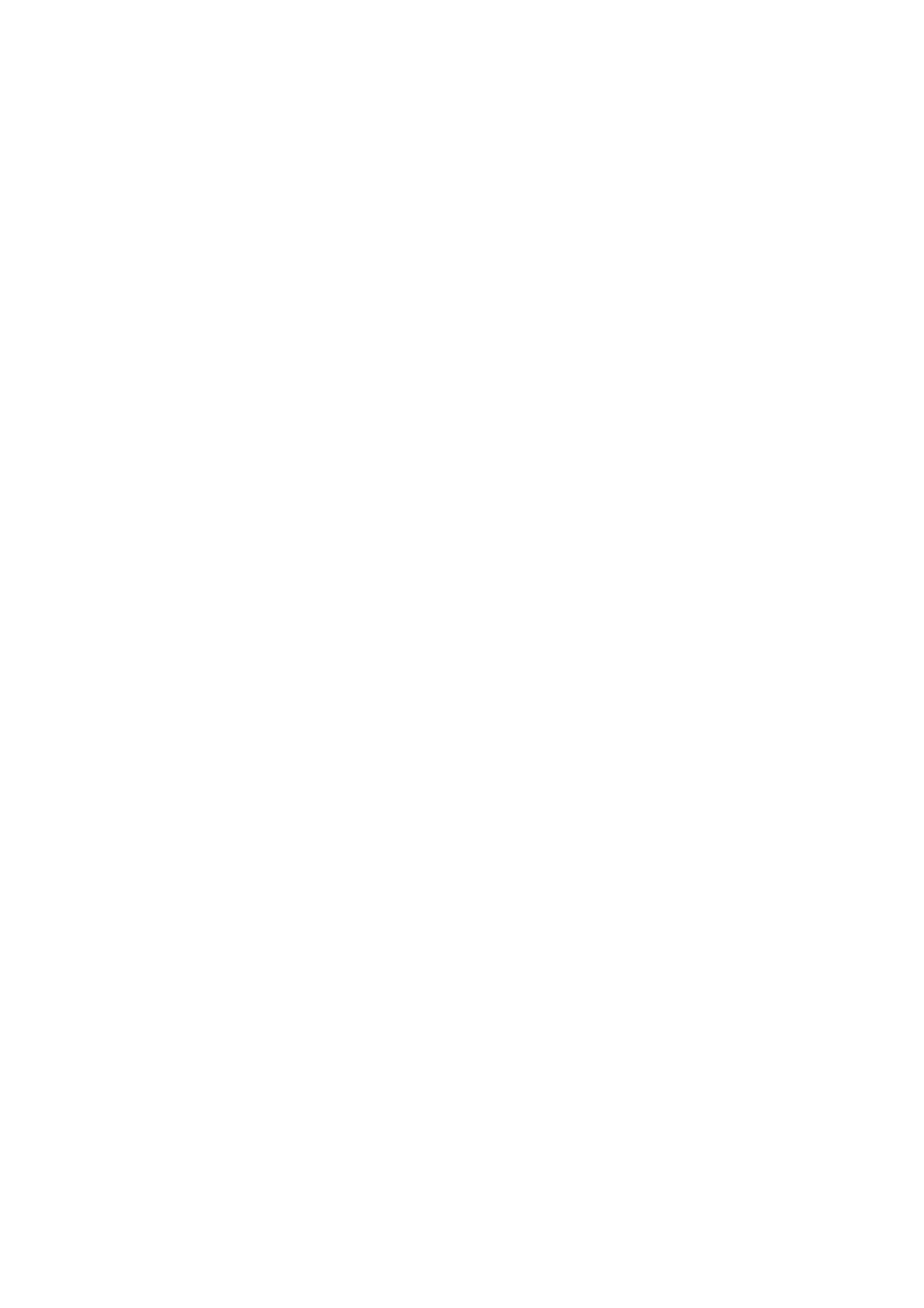- 5 *The information contained in this document is provided as a basis for discussion and for informational purposes only, and does not constitute any commitment or obligation on the part of HP with respect to any future products, services, or undertakings. No rights or licenses to any concepts or ideas*  10 contained in such information are granted to the recipient of *this document. HP may in its sole discretion pursue, not pursue*
- *or modify any of its intentions or activities described in this document.*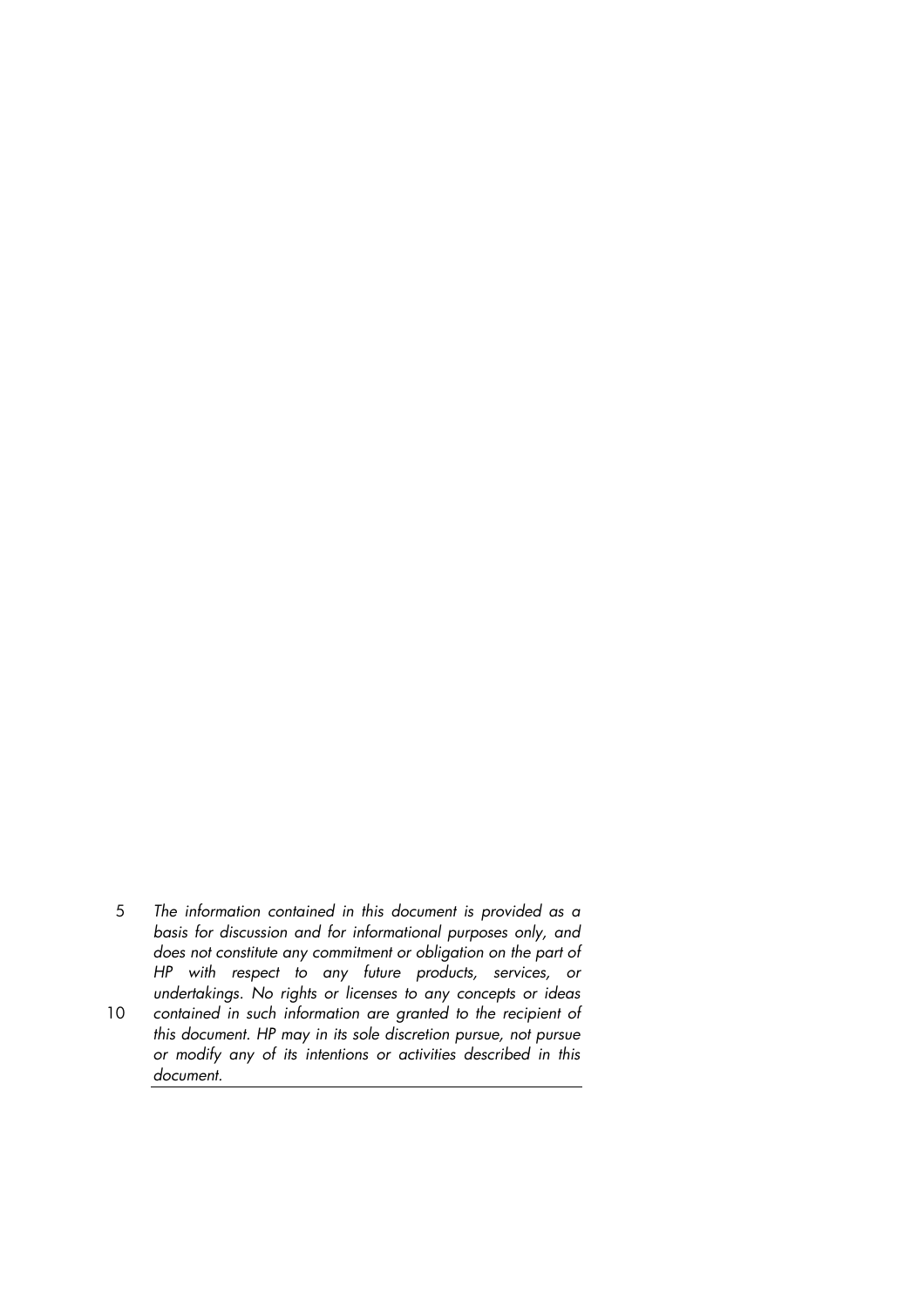# **Table of Contents**

| 15 |       |  |
|----|-------|--|
|    | 1.1   |  |
|    |       |  |
|    | 2.1   |  |
|    | 2.2   |  |
| 20 |       |  |
|    | 3.1   |  |
|    |       |  |
|    | 4.1   |  |
|    | 4.2   |  |
| 25 | 4.2.1 |  |
|    | 4.2.2 |  |
|    | 4.2.3 |  |
|    | 4.2.4 |  |
|    | 4.2.5 |  |
| 30 |       |  |
|    | 4.3.1 |  |
|    | 4.3.2 |  |
|    | 4.3.3 |  |
|    | 4.3.4 |  |
| 35 | 4.3.5 |  |
|    | 4.3.6 |  |
|    | 4.3.7 |  |
|    | 4.4   |  |
|    | 4.4.1 |  |
| 40 | 4.4.2 |  |
|    | 4.4.3 |  |
|    | 4.4.4 |  |
|    |       |  |
|    | 5.1   |  |
| 45 | 5.2   |  |
|    | 5.3   |  |
|    |       |  |
|    | 6.1   |  |
|    | 611   |  |
| 50 | 6.1.2 |  |
|    | 6.1.3 |  |
|    |       |  |
|    | 6.2.1 |  |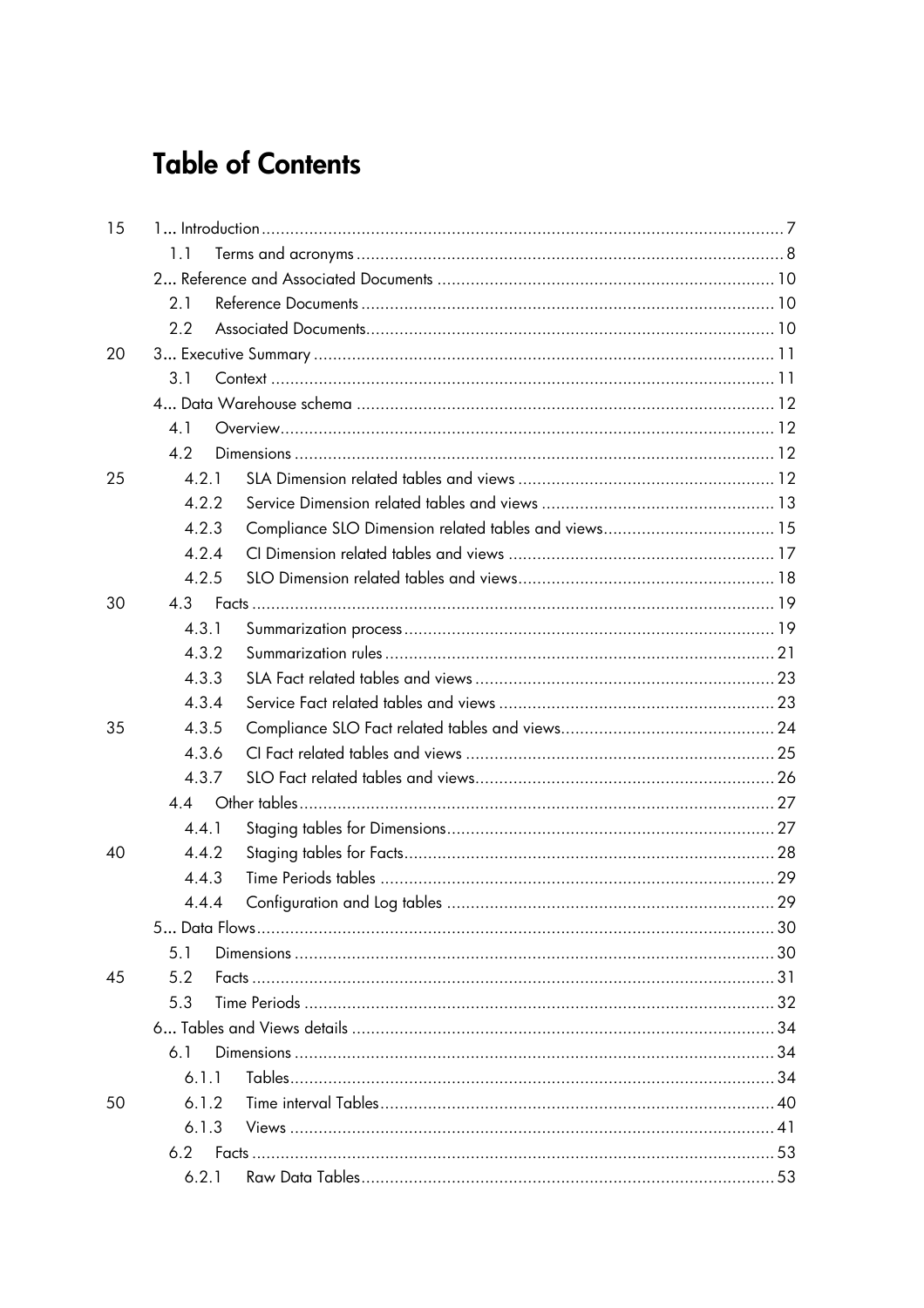|    | 6.2.2 |  |
|----|-------|--|
| 55 | 6.2.3 |  |
|    | 6.2.4 |  |
|    | 6.2.5 |  |
|    | 6.2.6 |  |
|    | 6.3   |  |
| 60 | 6.3.1 |  |
|    | 6.3.2 |  |
|    | 6.3.3 |  |
|    | 6.3.4 |  |
|    | 6.4   |  |
| 65 | 6.4.1 |  |
|    | 6.4.2 |  |
|    | 65    |  |
|    | 6.5.1 |  |
|    | 6.5.2 |  |
| 70 |       |  |
|    | 71    |  |
|    | 7.1.1 |  |
|    | 7.1.2 |  |
|    |       |  |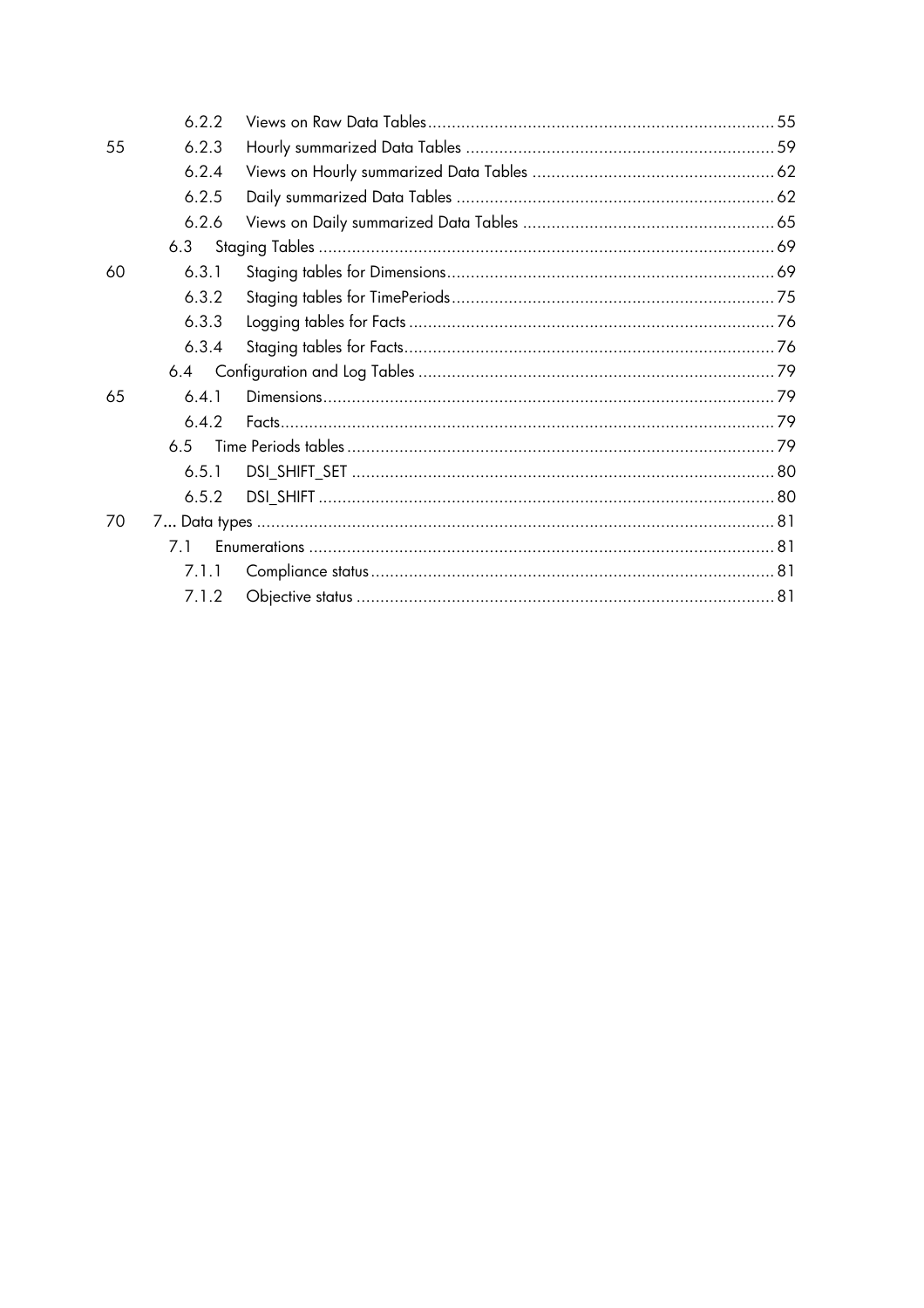# **List of Tables**

|--|--|--|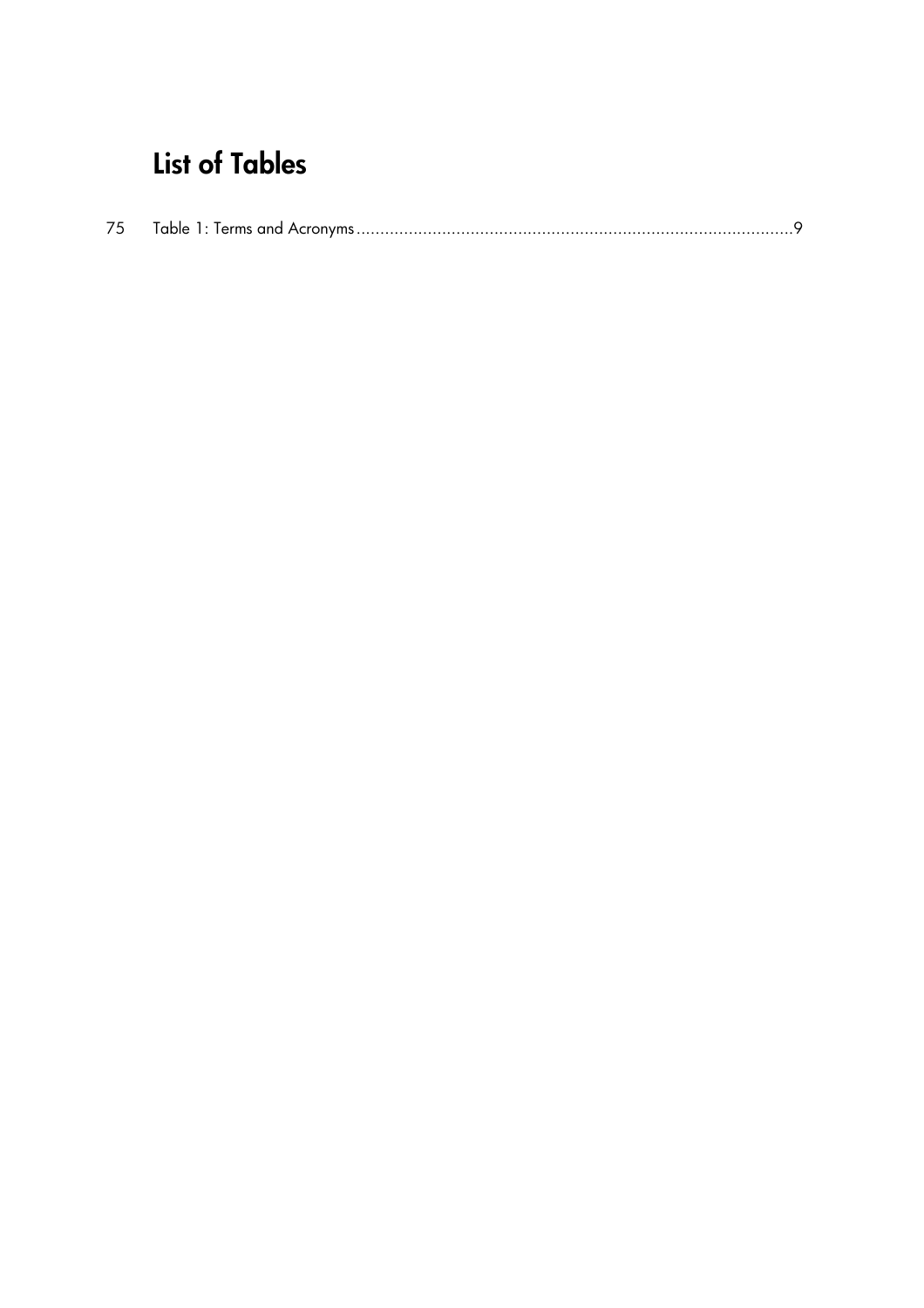## **1 Introduction**

The purpose of the Product Specifications Phase is:

- To determine which key attributes from the Product Requirements will be implemented in the product. The Product Requirements represent the complete set of customer needs. The
- 80 Product Specifications document is a detailed subset of the Product Requirements, based on resources and other constraints.
	- To translate the selected subset of the Product Requirements into Product Specifications used by engineers, writers, and other team members during the project.
	- To describe:
- 85 Product deliverables
	- **Capabilities**
	- **Features**
	- **Functionality**
	- **Quality**
- 90 · Performance.
	- To define minimum ship criteria, product volumes, and any other factors required by the product team.
- The Product Specifications document definitively describes in measurable terms the goals, 95 capabilities, and external characteristics of a software product. It is development team's commitment of what will be build.

The Product Specifications document responds to the Product Requirements document. It:

- Is the input for product design work
- Helps to identify the tasks involved in creating the product
- 100 Is used to estimate the resources needed to deliver the product
	- Is used as a measure against which the product is evaluated

This document should include, at least:

- Functional Description of High-Level Pieces
- 105 Capabilities, Functions, Features and Option Support
	- Prioritize these, ranking each one as the following:
		- Goal
		- Non-goal (postponed and waiting-list)
- Identify all the interfaces that require a specification to be written to assure interoperability 110 and for concurrent engineering
	- Map of Product Requirements to Product Specifications
	- Show how the Product Specifications address each retained requirement
	- Identify all the requirements that are not covered by the Product Specifications
	- Restriction and Assumption from Product Requirements

115

#### **Revision Control**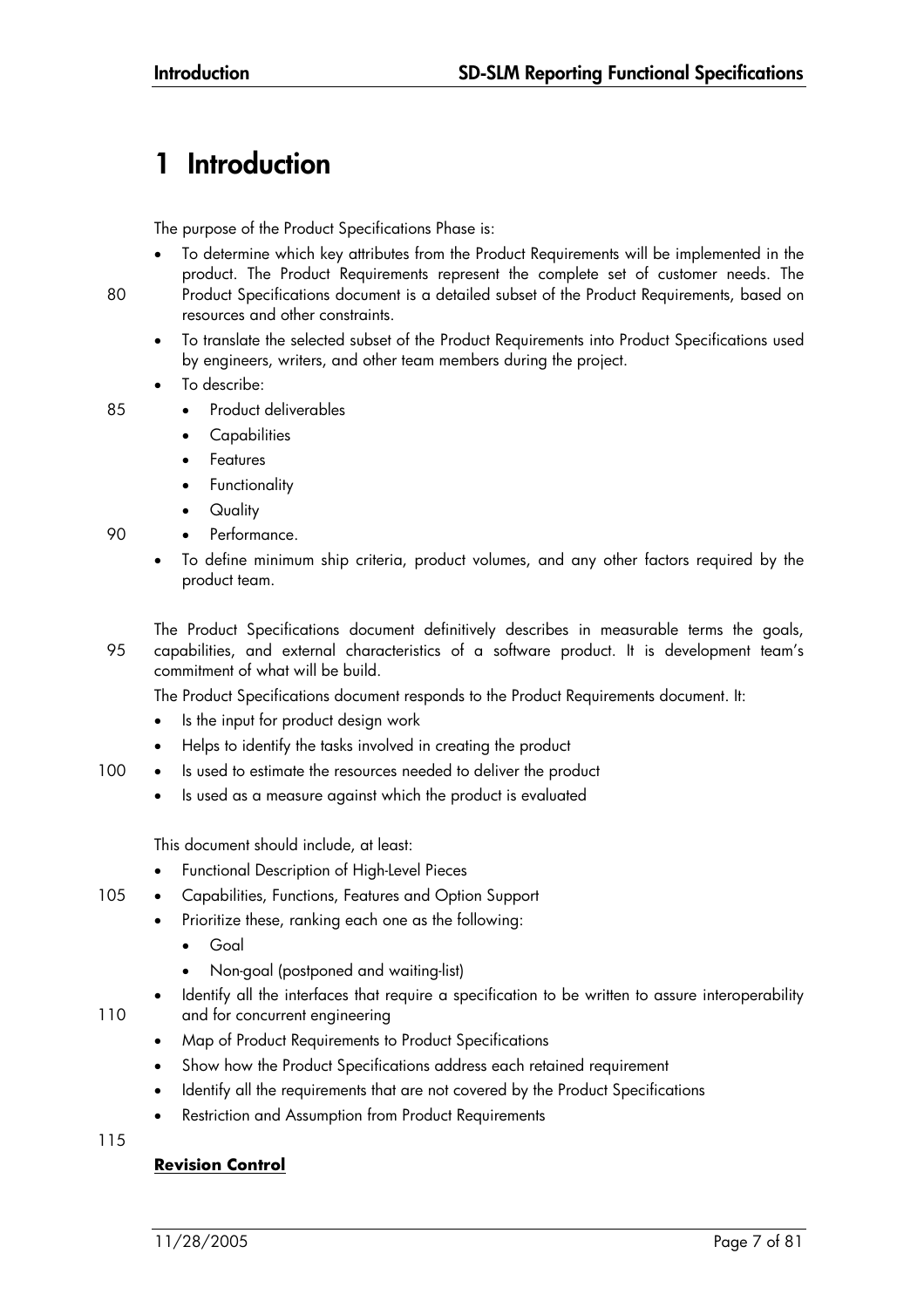This document defines the contents of the product. Application of Documentation Control Procedure (TE-PRO-0016) is vital for the project; after it has been finalized and approved, the Product Specifications are frozen. All change must apply the Project Change Control procedure 120 (TE-PRO-0012).

- The project team cannot add functionality that was not listed in the Product Specifications.
- The project team cannot delete or reduce functionality that has been listed as a goal.
- The project team cannot change the category of functionality after the Product Specifications have been frozen (for example, a goal requirement cannot be reclassified as a non-goal 125 requirement and vice versa).

The Product Specifications document is the result of the study of the User Requirements detailed in the Product Requirements document [A1]. Once finalized, the Product Specifications are the main input to update the first version of Engineering Project Plan document that gathers the 130 deliverables, milestones and costs.



## **1.1 Terms and acronyms**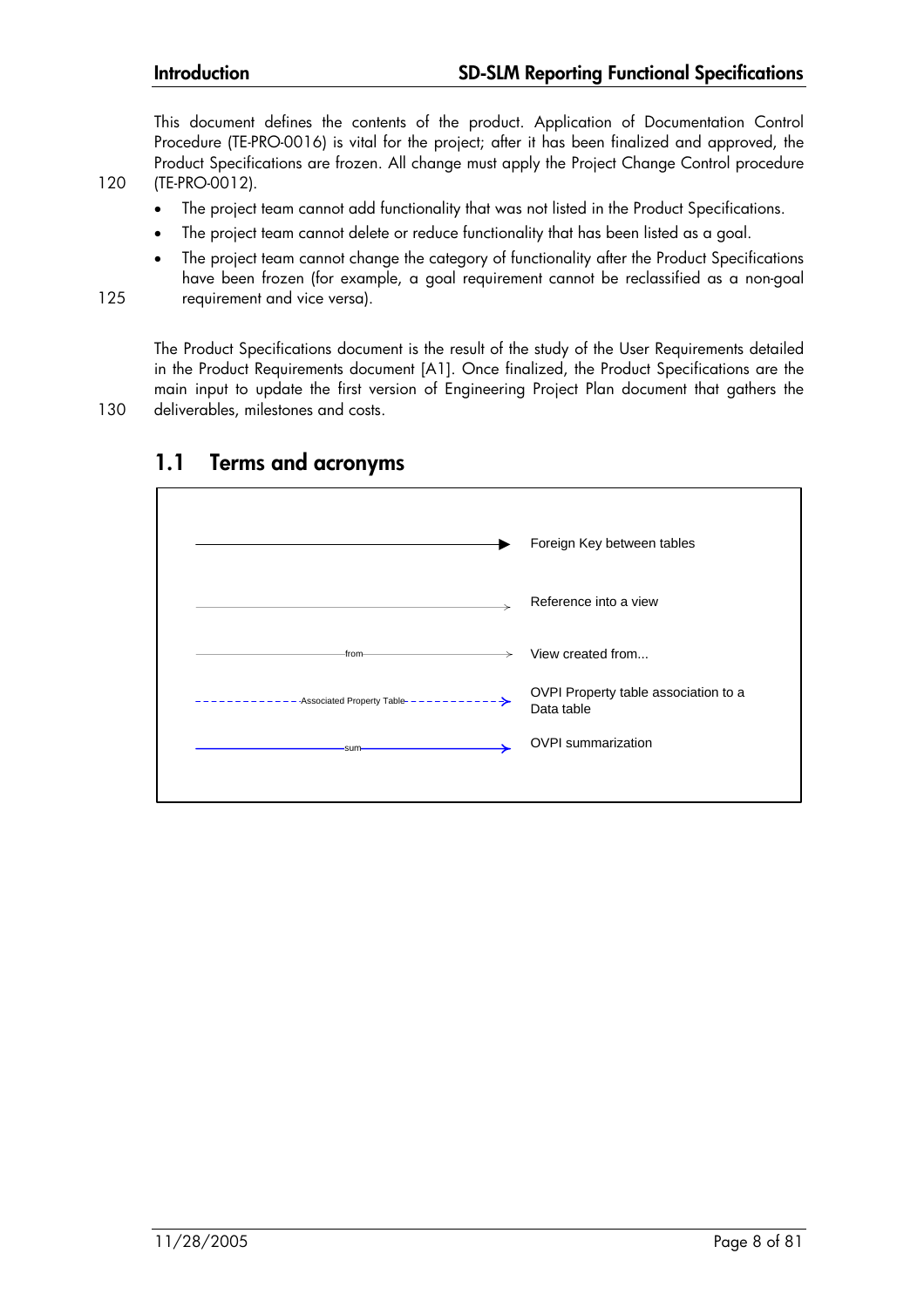|                                                                                                            | SLM K SLA                                                                                                                                                                                                     |                               |
|------------------------------------------------------------------------------------------------------------|---------------------------------------------------------------------------------------------------------------------------------------------------------------------------------------------------------------|-------------------------------|
| PK FK3                                                                                                     | <b>DSI KEY ID</b>                                                                                                                                                                                             |                               |
| U1<br>FK1<br>FK2                                                                                           | <b>OID</b><br><b>NAME</b><br><b>DESCRIPTION</b><br><b>EVALUATIONPERIOD</b><br><b>STARTDATE</b><br><b>ENDDATE</b><br>PAYINGENTITY REF<br>CRM REF<br><b>ISACTIVATED</b><br><b>ISBLOCKED</b><br><b>ISDELETED</b> | Property Table<br>(Dimension) |
|                                                                                                            |                                                                                                                                                                                                               |                               |
| DSI_KEY_ID<br><b>SLAOID</b><br>SLANAME<br>DESCRIPTION<br>STARTDATE<br><b>ENDDATE</b><br>CRM REF<br>CRMNAME | SLM KV SLA<br>EVALUATIONPERIOD<br>PAYINGENTITY REF<br>SERVICELEVEL REF<br>PAYINGENTITYNAME<br>SERVICELEVELNAME<br>PAYINGENTITYOID                                                                             | View                          |
|                                                                                                            | SLM R SLA                                                                                                                                                                                                     |                               |
| PK U1<br>PK U1                                                                                             | DSI KEY ID<br><b>TA PERIOD</b>                                                                                                                                                                                |                               |
| FK1                                                                                                        | TA SAMPLES<br><b>COMPLIANCESTATUS</b><br><b>PREDCOMPSTATUS</b><br><b>DSI KEY ID</b>                                                                                                                           | Data Table<br>(Fact)          |
|                                                                                                            |                                                                                                                                                                                                               |                               |
|                                                                                                            | SLM SD SLA                                                                                                                                                                                                    |                               |
| PK U1<br>PK U1                                                                                             | <b>DSI KEY ID</b><br><b>TA PERIOD</b>                                                                                                                                                                         |                               |
|                                                                                                            | <b>DELTA TIME</b><br><b>TA SAMPLES</b><br>TOTAL_SAMPLES<br><b>TOTVIOLATIONSECS</b><br><b>TOTJEOPARDYSECS</b><br><b>TOTCOMPLIANCESECS</b>                                                                      | Summarized Data Table         |
|                                                                                                            | SLM STAG SLA                                                                                                                                                                                                  |                               |

135

 $F$ K 0ID

TIMESTAMP<br>DEL\_FLAG<br>COMP\_STATUS<br>PRED\_COMP\_STATUS

**Staging Table** 

| <b>Term</b> | <b>Description</b> |
|-------------|--------------------|
|             |                    |
|             |                    |
|             |                    |
|             |                    |
|             |                    |

#### **Table 1: Terms and Acronyms**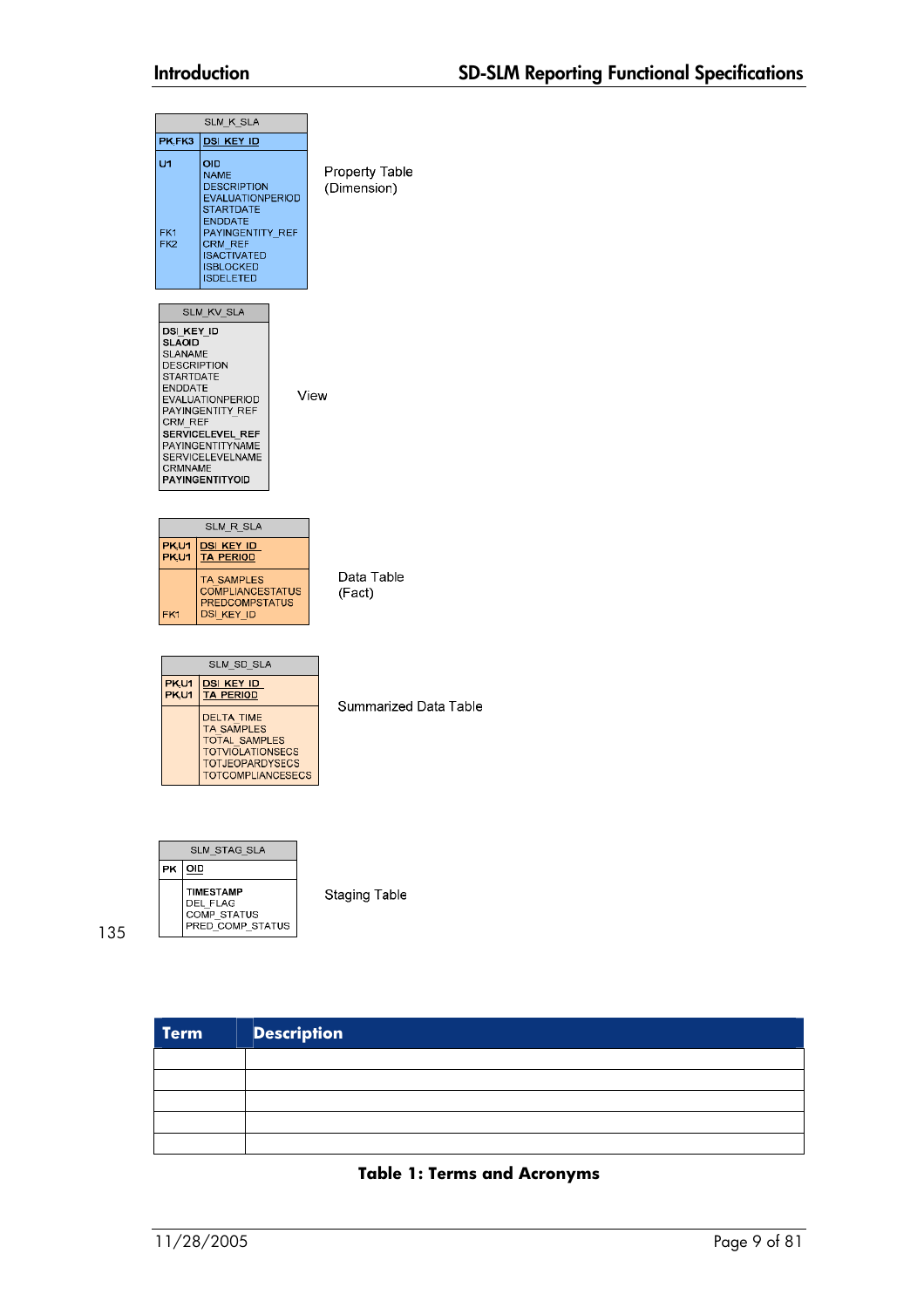## <sup>140</sup>**2 Reference and Associated Documents**

## **2.1 Reference Documents**

 $\Box$ 

## **2.2 Associated Documents**

 $145$   $\Box$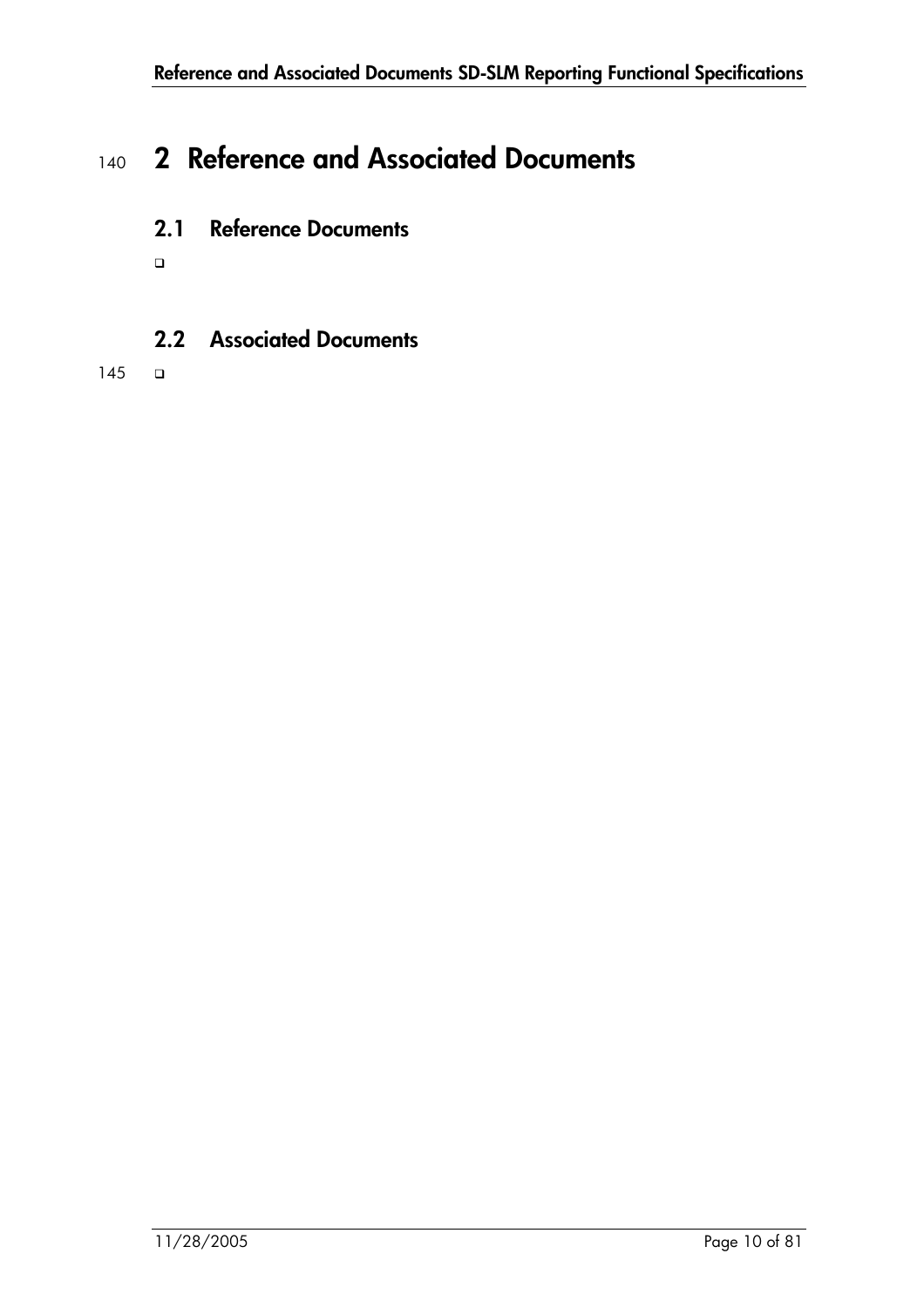## **3 Executive Summary**

### **3.1 Context**

This document specifies the SD/SLM Data warehouse schema based on OpenView Performance Insight (OVPI).

- 150 This document describes:
	- The Dimensions (Property tables) that contain all the SD/SLM Service model (SLA, Service, SLO, ... definitions) configured into data warehouse/reporting solution.
	- The Facts (Data tables) that contain all the metrics collected or calculated by SLM Core and published to the data warehouse/reporting solution.
- 155 The Summarized tables, that contain aggregated metric values.
	- The views based on Facts and Dimension tables, useful to provide adhoc information directly exploitable into reports (with the OVPI Report Builder)
	- The data flow between SLM core and the Data Warehouse., and inside the Data Warehouse (Staging and summarization mechanisms).
- 160 This document does not describe:
	- The SLM default report pack (set of off-the-self reports) and the reports themselves
	- The communication protocol between SLM and the data warehouse/reporting solution.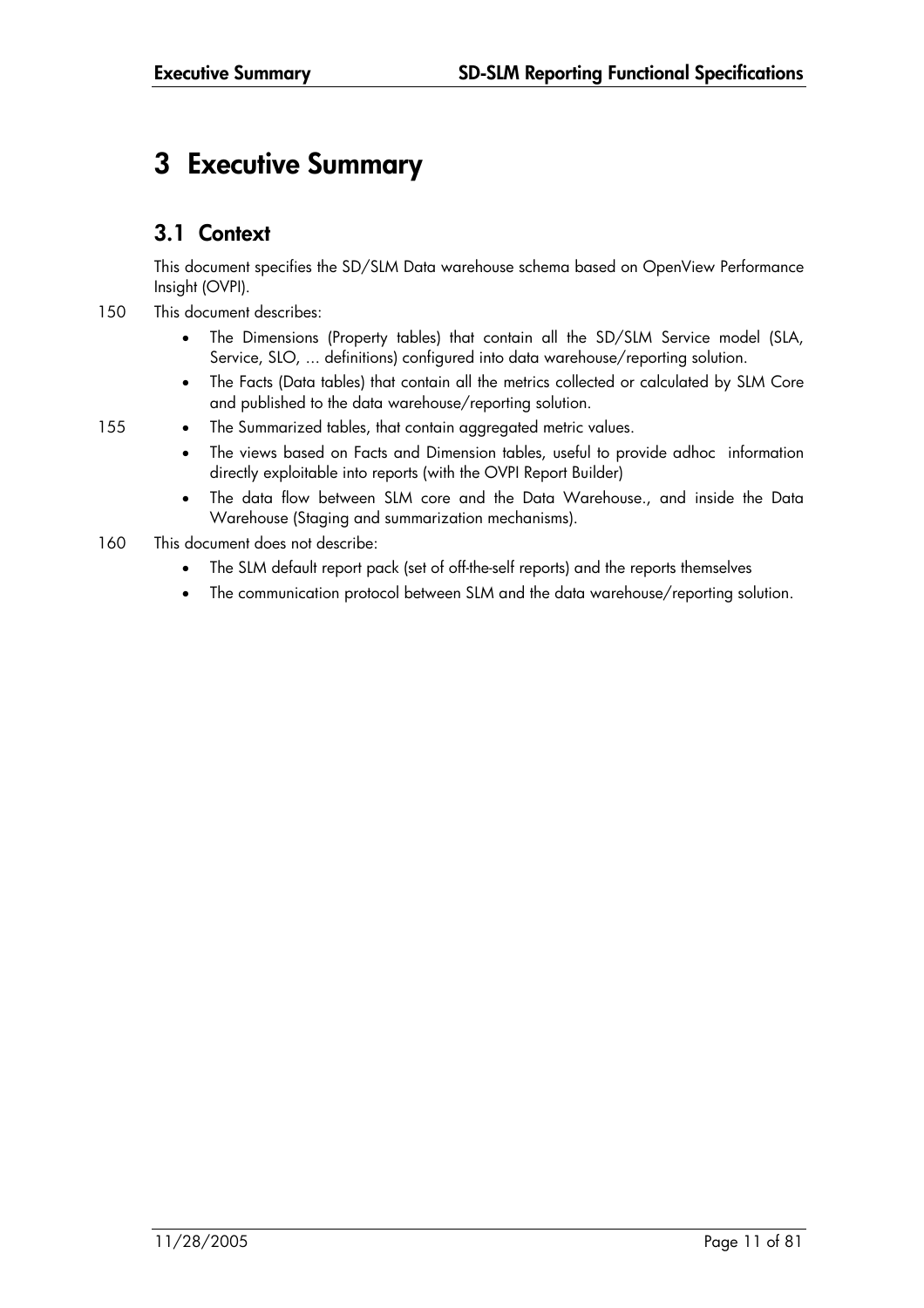## **4 Data Warehouse schema**

### 165 **4.1 Overview**

The following schema gives an overview of the SD/SLM data warehouse structures. Only the main Fact tables (orange color) and Dimension tables (blue color) are represented.

In the next chapters, the data warehouse schema has been split into area of interest and more details on tables and view is given.

170



**Figure 1: Data Warehouse Overview** 

### **4.2 Dimensions**

#### **4.2.1 SLA Dimension related tables and views**

175 This is the part of the data warehouse schema that is related to SLAs. It shows:

- The SLA related Fact table (that basically contains measures of the SLA compliance and predictive compliance status).
- The SLA Dimension table and others related Dimensions tables. (Users, Service Level and Evaluation period)

- 180 A View that 'flatten' SLA dimension with Service Level and Users (SLM\_KV\_SLA)
	- Views that consolidate the SLA statuses at the end of the Evaluation Period (SLM\_KV\_SLA\_EVALP and SLM\_KV\_SLA\_EVALP\_SUMMARY)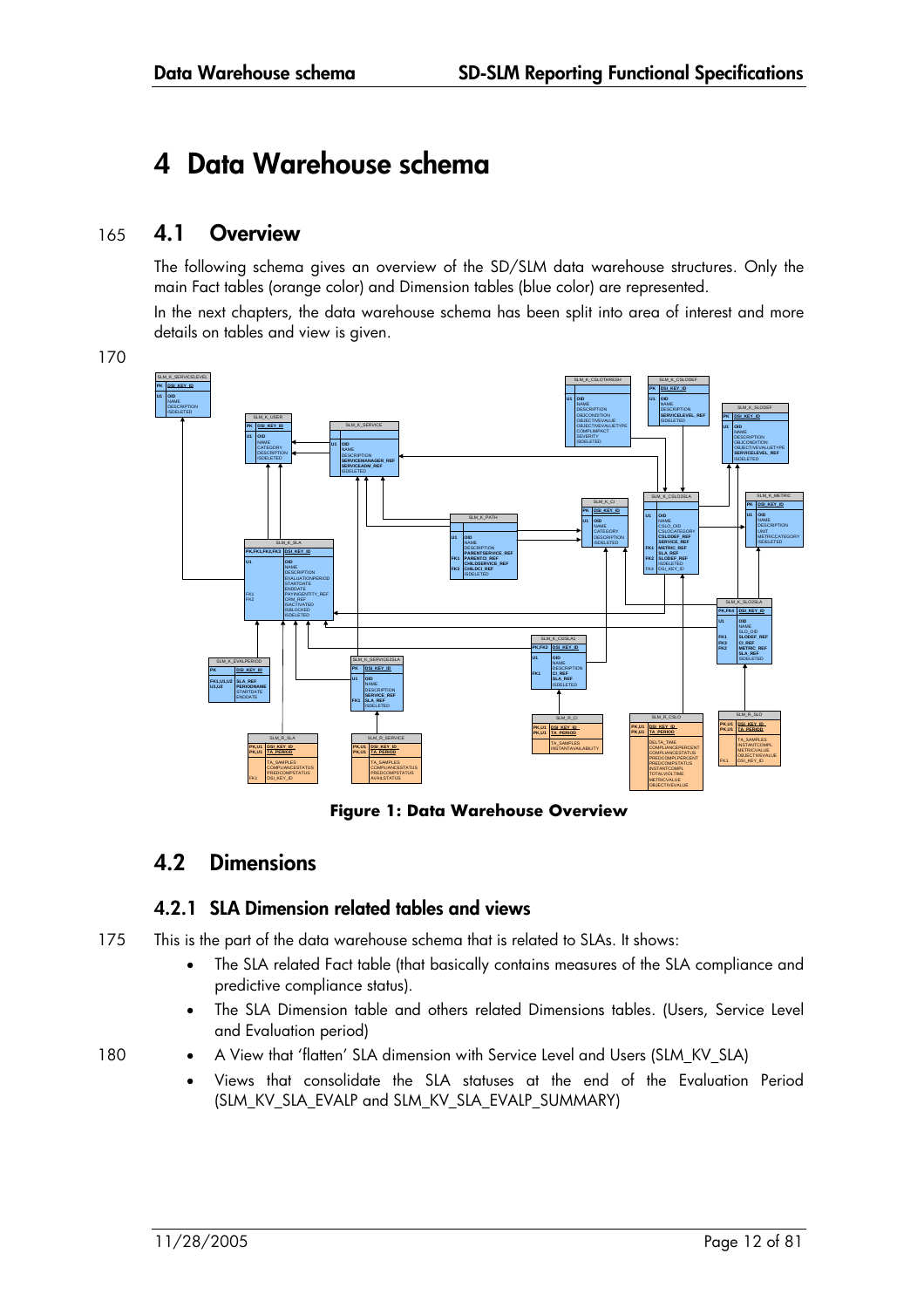

185 **Figure 2: SLA Details** 

#### **4.2.2 Service Dimension related tables and views**

This is the part of the data warehouse schema that is related to Service. It shows:

- The Service related Fact table (that basically contains measures of the Service 190 Availability status, the compliance and predictive compliance status).
	- The Service Dimension table with Service to SLA association and others related Dimensions tables. (Users, SLA and Path)
	- A View that 'flatten' Service dimension with SLA and Users (SLM\_KV\_SLERVICE)
- A View that shows the hierarchy of Service in case of under-pining services 195 (SLM\_KV\_SERVICE\_PARENT)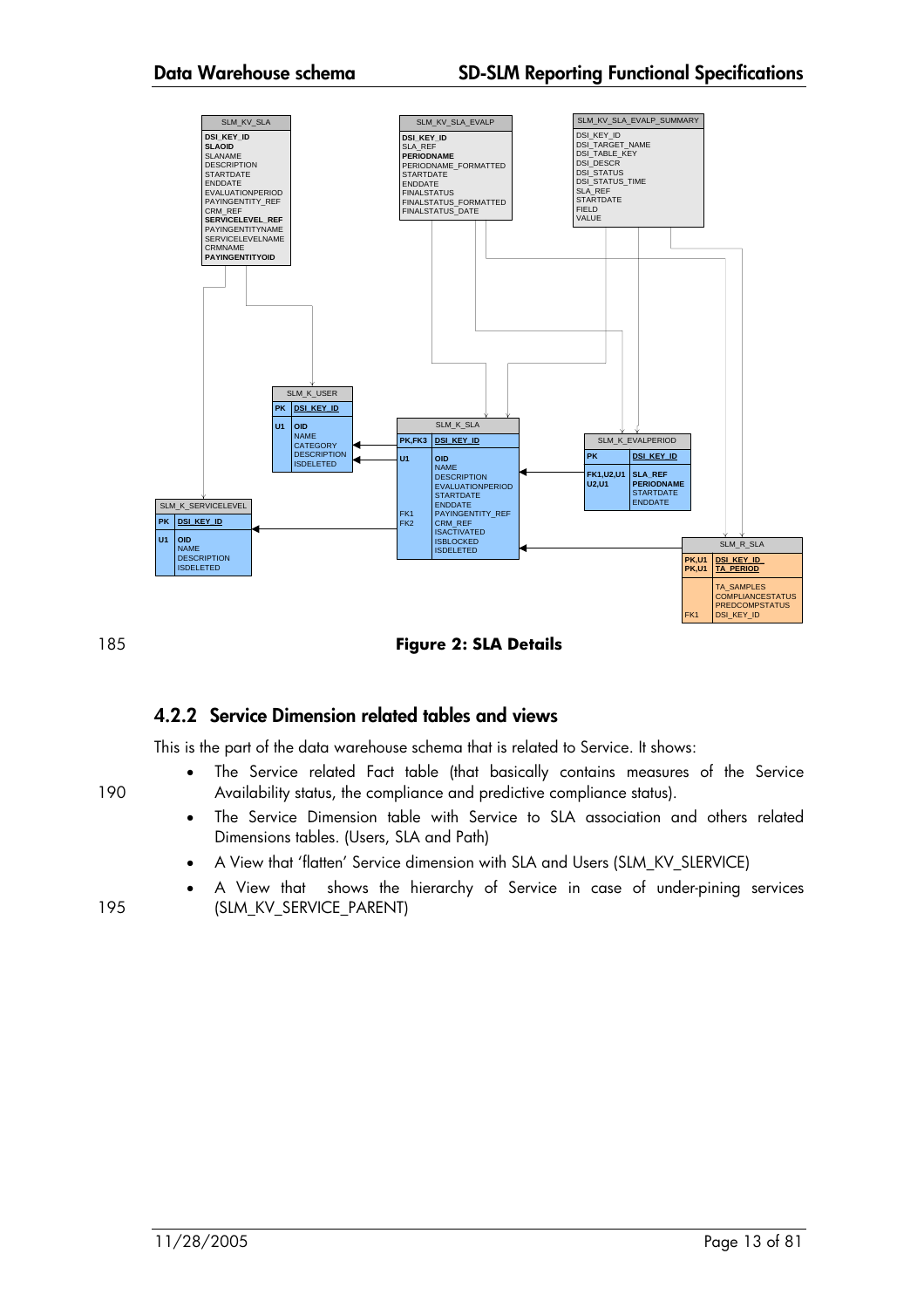#### **Data Warehouse schema SD-SLM Reporting Functional Specifications**



**Figure 3: Service Details** 

200 In this diagram, the focus is on Service views that consolidate the Service statuses at the end of the SLA Evaluation Period (SLM\_KV\_SERVICE\_EVALP and SLM\_KV\_SERVICE\_LAST\_STATUS). The View SLM\_KV\_SERVICE\_LAST\_STATUS gives the latest known values for Service measures related to an SLA.

SLM\_KV\_SERVICE\_EVALP\_SUMMARY and SLM\_KV\_SERVICE\_LAST\_STATUS\_EXT views are 205 used for custom information display in specific some reports.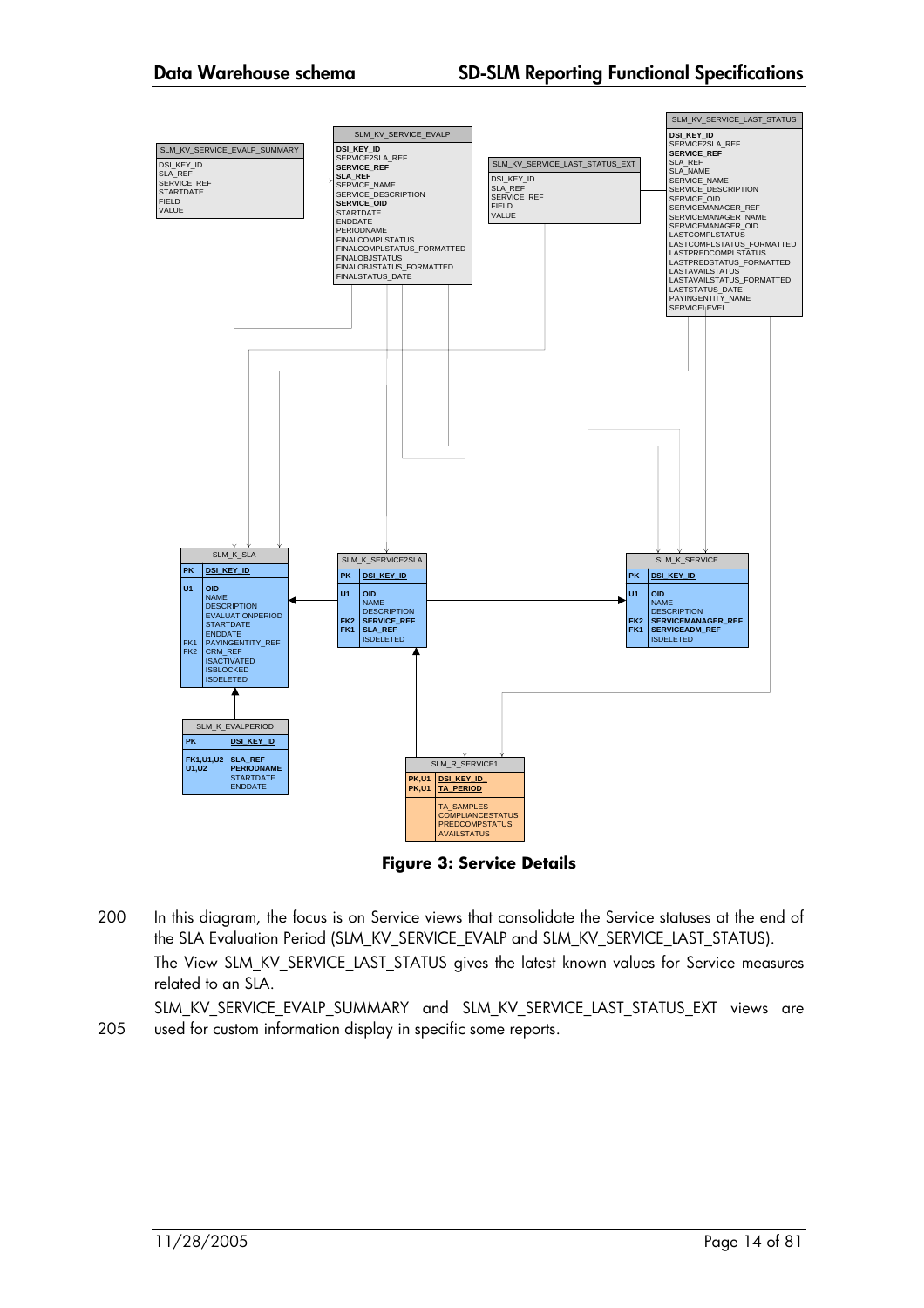#### **Data Warehouse schema SD-SLM Reporting Functional Specifications**



**Figure 4: Service details (cont'd)** 

#### **4.2.3 Compliance SLO Dimension related tables and views**

- 210 This part of the data warehouse schema that is related to Compliance SLO. It shows:
	- The Compliance SLO Fact table that contains the Compliance SLO specific facts (measures of the SLO Compliance Status and Percentage, its predictive Compliance Status and Percentage), SLO related facts (Objective value, Instant Compliance, Total Violation Time), and the associated Metric related facts (Metric Value).
- 215 The Compliance SLO Dimension table with SLO to SLA association and others related Dimensions tables. (Service, SLA, Metric)

Note: the Compliance SLO Dimension information is spread into the 2 tables: SLM\_K\_CSLODEF and SLM\_K\_SLODEF)

• A View that 'flatten' Compliance SLO dimension with Service, SLA, Metric and 220 threshold information (SLM\_KV\_CSLO2SLA)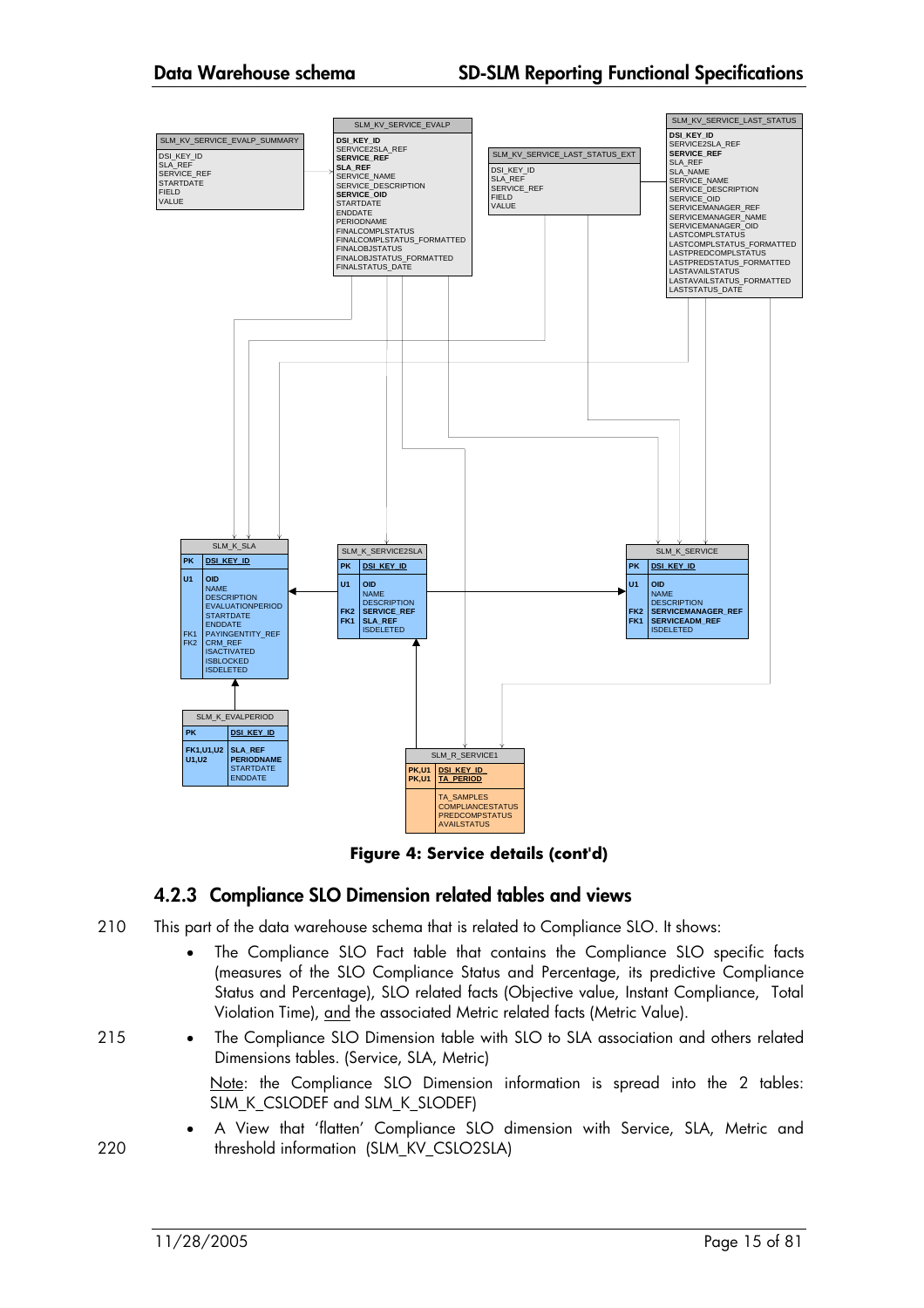

In this diagram, the focus is on Compliance SLO views that consolidate the Compliance SLO statuses at the end of the SLA Evaluation Period (SLM\_KV\_ CSLO2SLA\_METRIC\_EVALP and 225 SLM\_KV\_CSLO2SLA\_ALL\_EVALP)

The View SLM\_KV\_CSLO2SLA\_LAST\_STATUS gives the latest known values for Compliance SLO measures related to an SLA.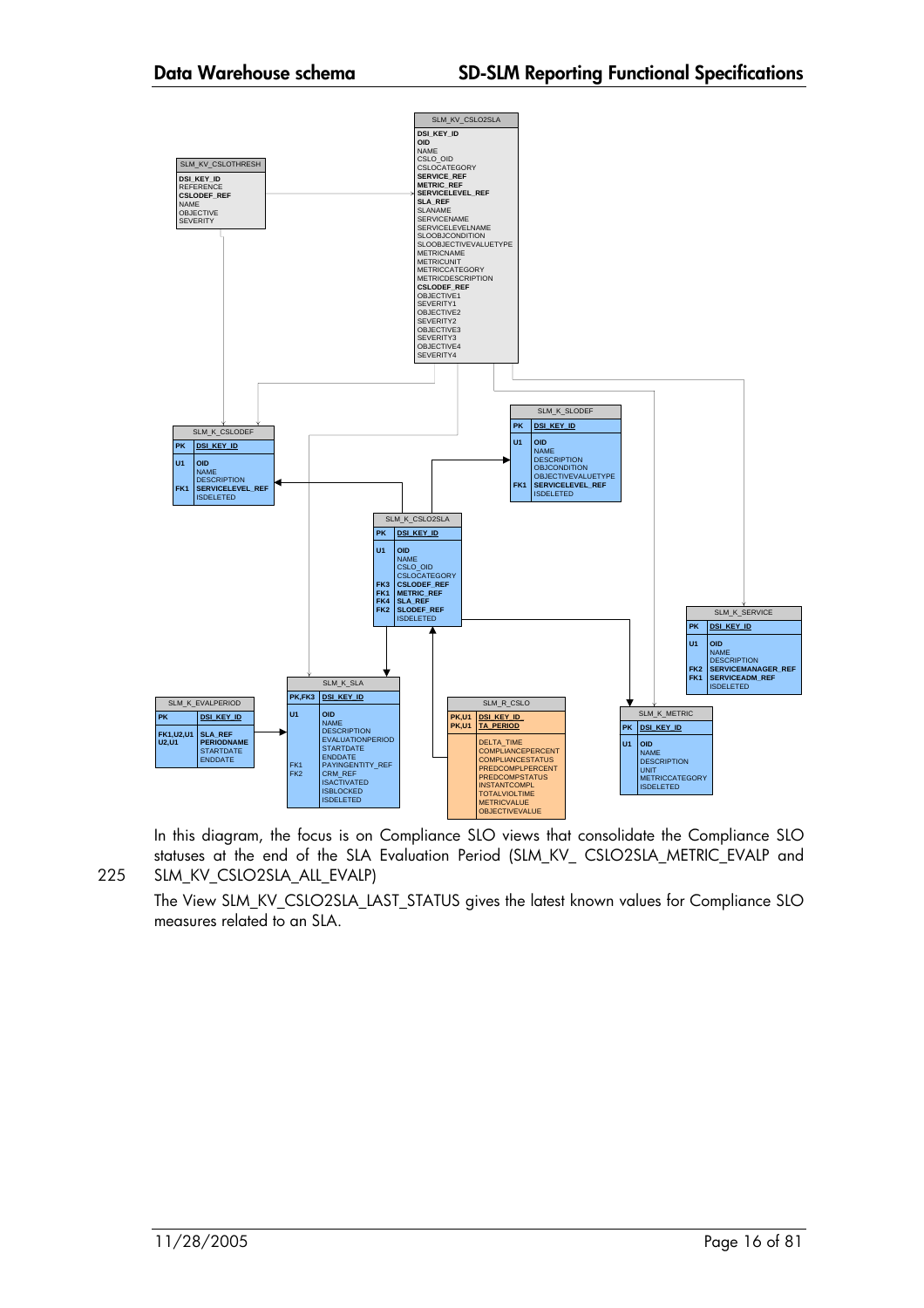

230

### **4.2.4 CI Dimension related tables and views**

This part of the data warehouse schema that is related to CI. It shows:

- The CI Fact table that contains the CI related measures (CI Instant Availability).
- 235 The CI Dimension table with CI to SLA association
	- A View that shows the hierarchy of CIs under parent CI or Service (SLM\_KV\_CI\_SVC\_PARENT)
	- A View that gives the latest known CI Availability status (SLM\_KV\_CI\_LAST\_STATUS)
-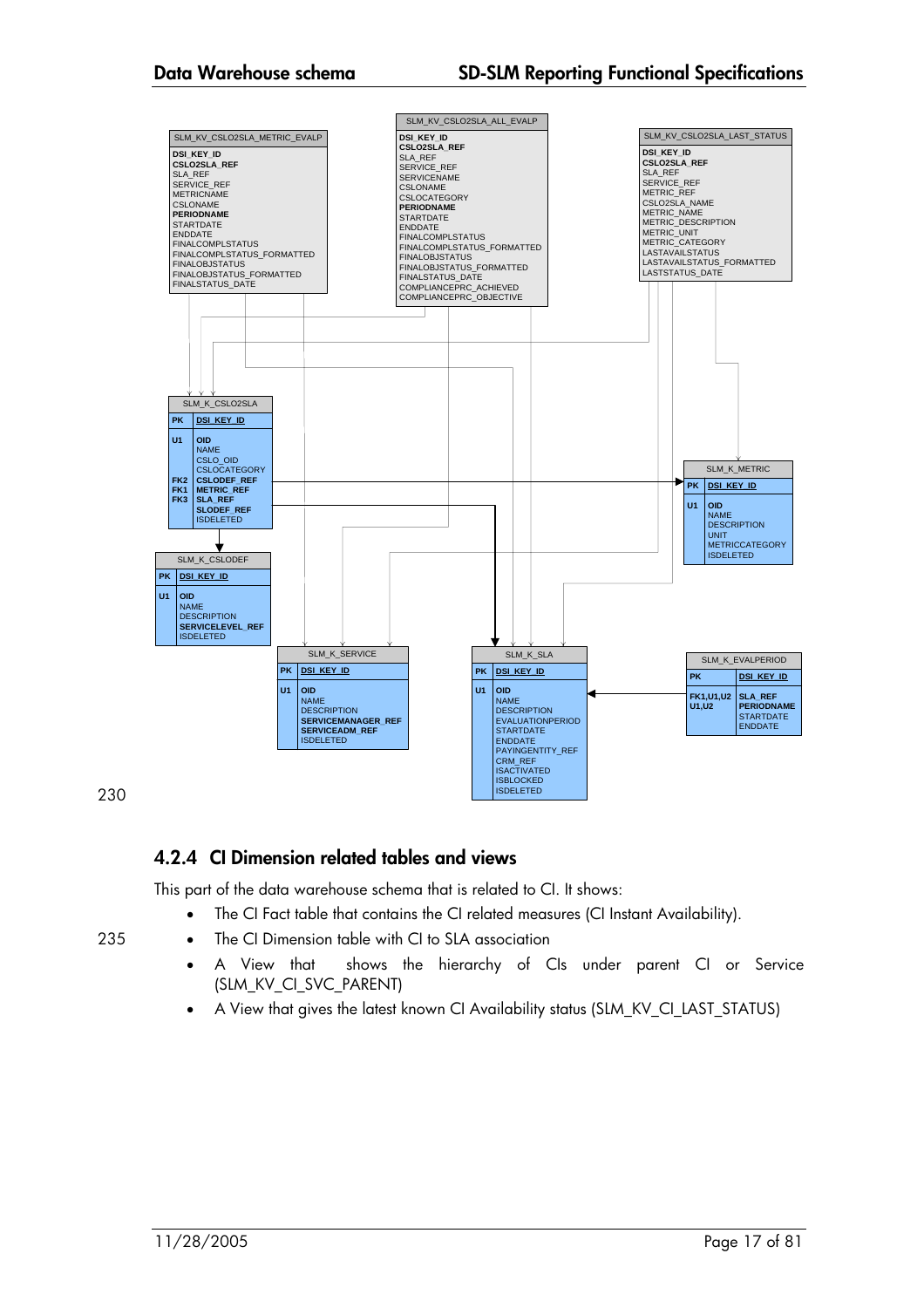

#### **4.2.5 SLO Dimension related tables and views**

This part of the data warehouse schema that is related to SLO. It shows:

- The SLO Fact table that contains the SLO related facts (Objective value, Instant Compliance, Total Violation Time), and the associated Metric related facts (Metric 245 Value).
	- The SLO Dimension table with SLO to SLA association and others related Dimensions tables (SLA, Metric).
	- A View that 'flatten' SLO dimension with SLA and Metric and latest values of the SLO measures (SLM\_KV\_SLO2SLA\_LAST\_STATUS)

250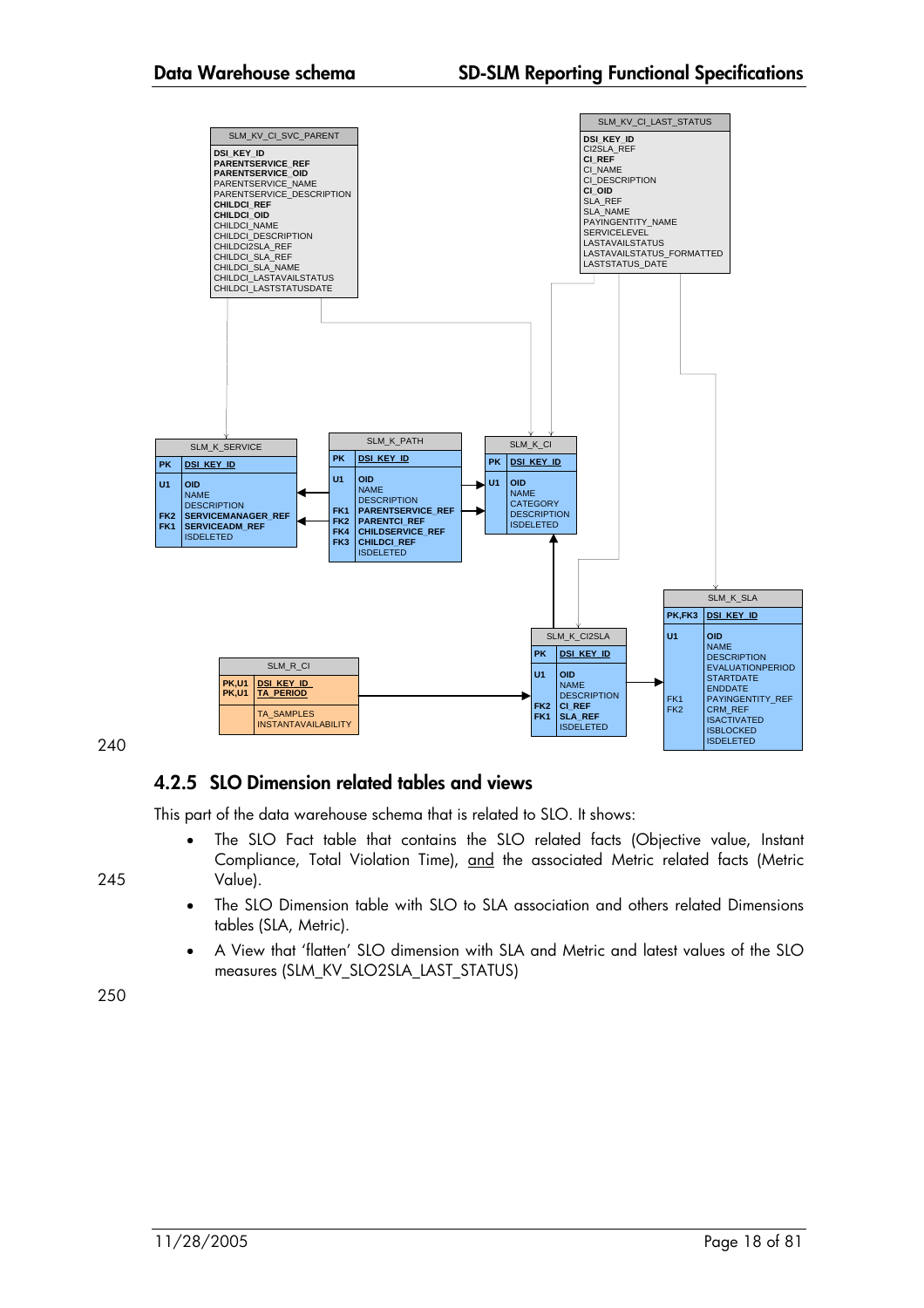

### **4.3 Facts**

#### **4.3.1 Summarization process**

- 255 The 2 following diagrams shows the summarization process for Rate data (Facts):
	- 1. SLM\_R\_xxx Rate tables are populated on a 5mn basis by facts coming from SD/SLM.
	- 2. SLM\_R\_xxx tables are processed hourly to populate SLM\_SH\_xxx summarized tables.
	- 3. SLM\_SH\_xxx tables are processed daily to populate SLM\_SD\_xxx summarized tables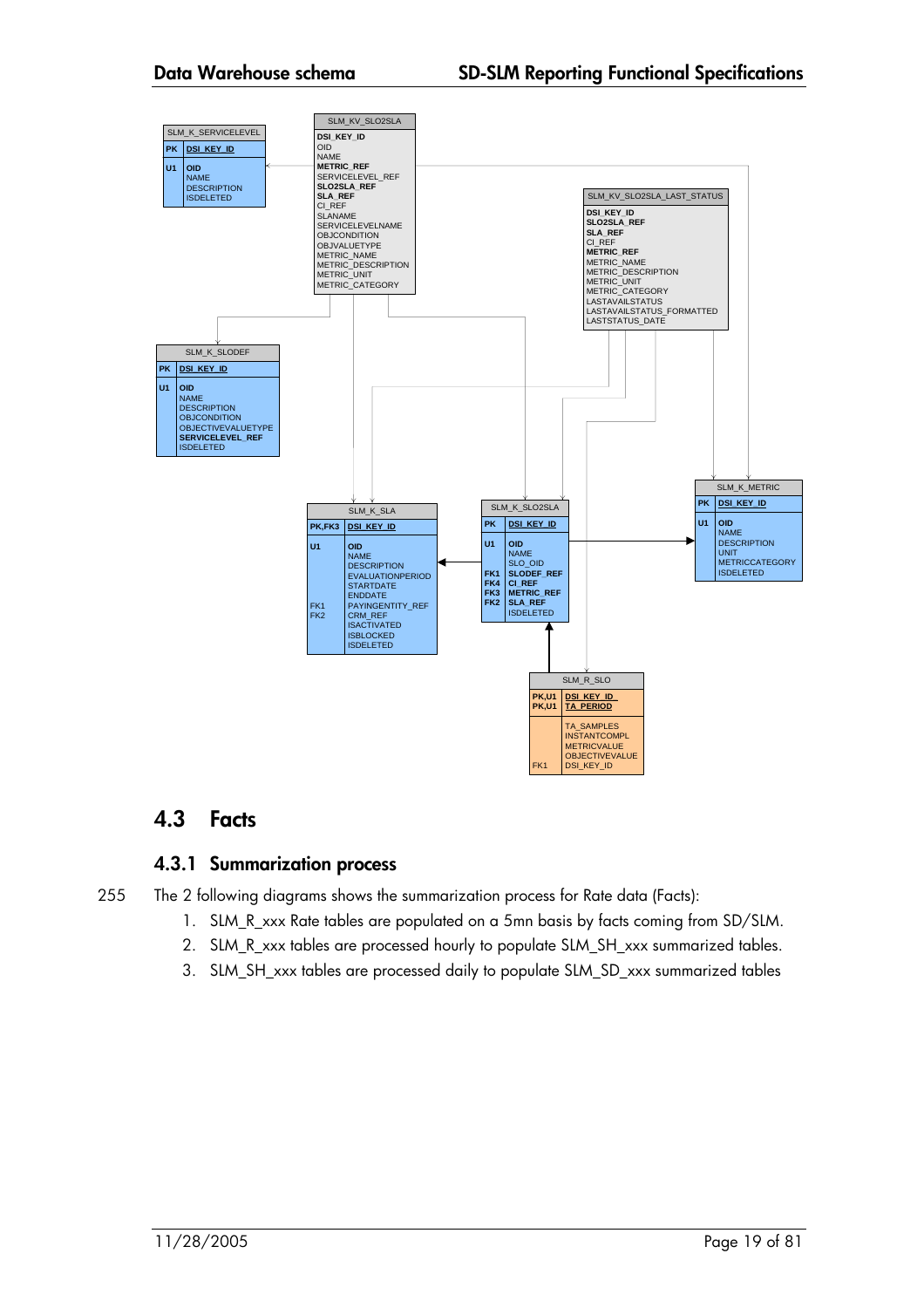#### **Data Warehouse schema SD-SLM Reporting Functional Specifications**



260

TOTVIOLTIME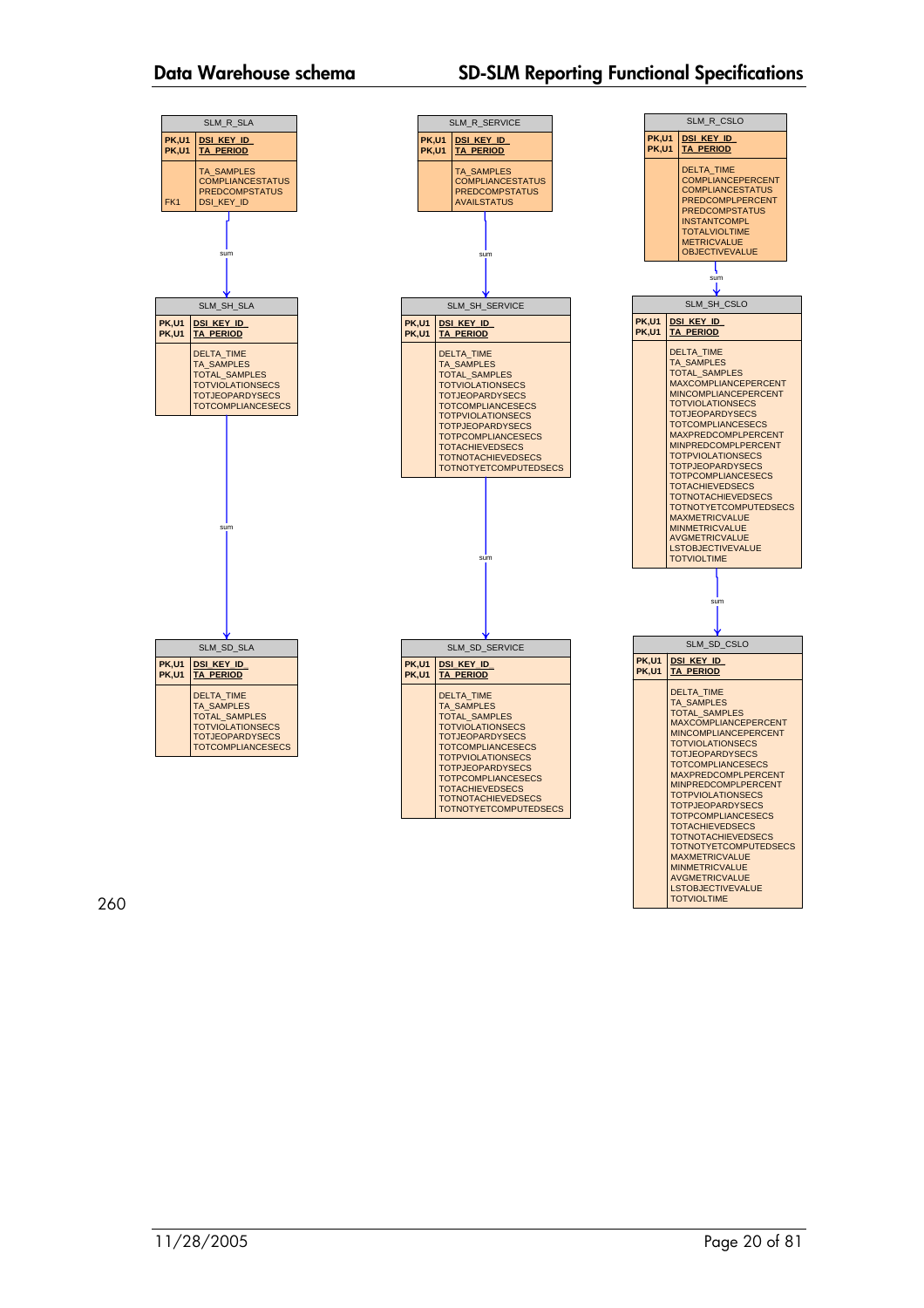

### **4.3.2 Summarization rules**

265 The following tables give the summarization rules for each of measure in each fact tables.

#### **4.3.2.1 SLA**

| Raw measure                             | Hourly summarized measure              | Daily summarized measure        |
|-----------------------------------------|----------------------------------------|---------------------------------|
| <b>I</b> (Predictive) Compliance Status | Total compliant time in the hour (sec) | Total compliant time in the day |
| (Compliance/Jeopardy/Violated)          | Total jeopardy time in the hour (sec)  | Total jeopardy time in the day  |
|                                         | Total violated time in the hour (sec)  | Total violated time in the day  |

#### **4.3.2.2 Service**

| Raw measure                    | Hourly summarized measure              | Daily summarized measure        |
|--------------------------------|----------------------------------------|---------------------------------|
| (Predictive) Compliance Status | Total compliant time in the hour (sec) | Total compliant time in the day |
| (Compliance/Jeopardy/Violated) | Total jeopardy time in the hour (sec)  | Total jeopardy time in the day  |
|                                | Total Violated time in the hour (sec)  | Total Violated time in sec.     |
| <b>Availability Status</b>     | Total achieved time in the hour (sec)  | Total achieved time in the day  |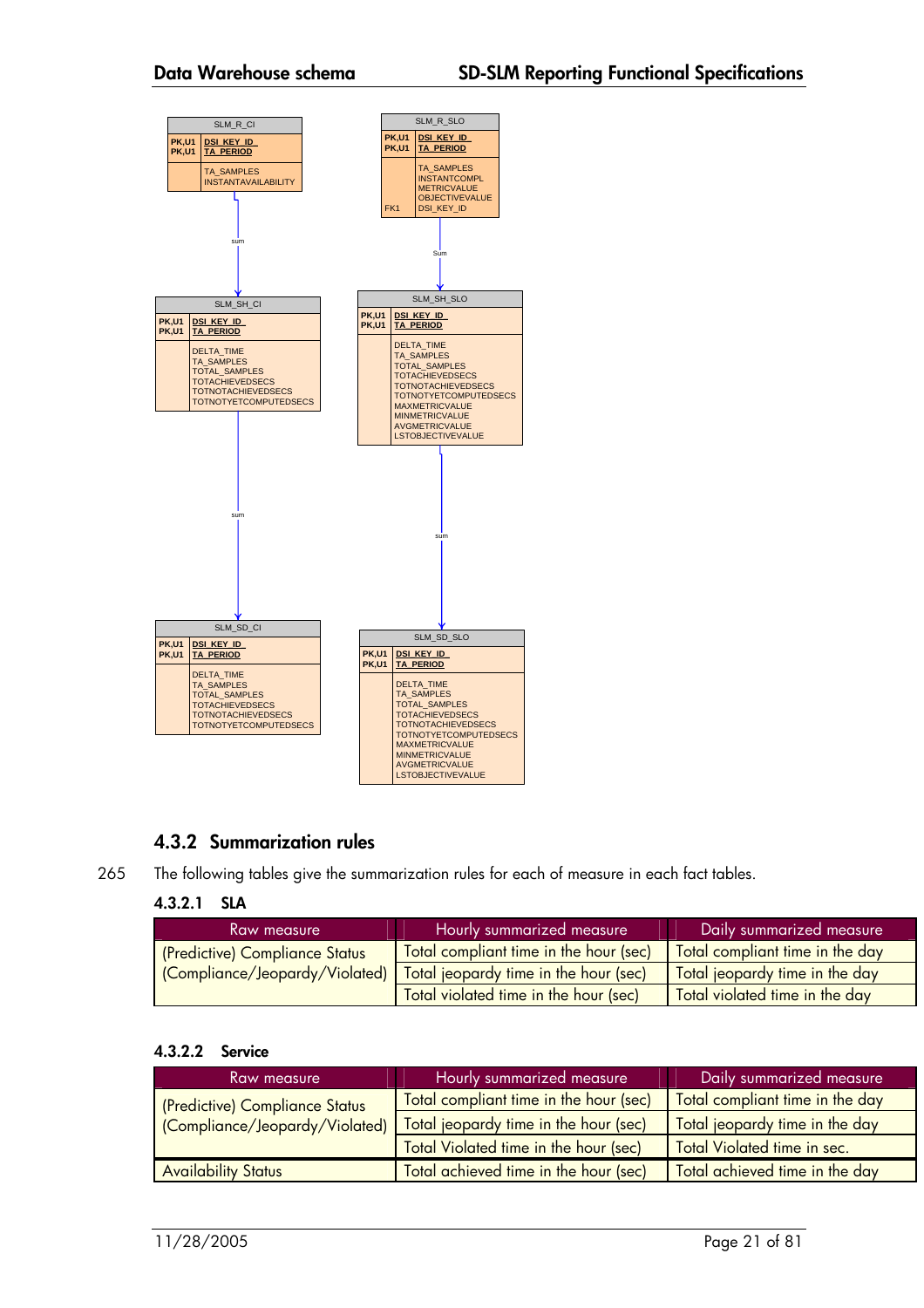### **Data Warehouse schema SD-SLM Reporting Functional Specifications**

| (Available/not available/not yet<br>computed) | Total not achieved time in the hour<br>(sec)     | Total not achieved time in the day        |
|-----------------------------------------------|--------------------------------------------------|-------------------------------------------|
|                                               | Total not yet computed time in the<br>hour (sec) | Total not yet computed time in the<br>dav |

#### 270 **4.3.2.3 Compliance SLO**

| Raw measure                      | Hourly summarized measure              | Daily summarized measure           |
|----------------------------------|----------------------------------------|------------------------------------|
| (Predictive) Compliance Status   | Total compliant time in the hour (sec) | Total compliant time in the day    |
| (Compliance/Jeopardy/Violated)   | Total jeopardy time in the hour (sec)  | Total jeopardy time in the day     |
|                                  | Total Violated time in the hour (sec)  | Total Violated time in sec.        |
| (Predictive) Compliance          | Max value in the hour                  | Max value in the day               |
| percentage                       | Min value in the hour                  | Min value in the day               |
|                                  | Total achieved time in the hour (sec)  | Total achieved time in the day     |
| Instant compliance               | Total not achieved time in the hour    |                                    |
| (Available/not available/not yet | (sec)                                  | Total not achieved time in the day |
| computed)                        | Total not yet computed time in the     | Total not yet computed time in the |
|                                  | hour (sec)                             | day                                |
|                                  | Min value in the hour                  | Min value in the day               |
| Metric value                     | Max value in the hour                  | Max value in the day               |
|                                  | Average value in the hour              | Average value in the day           |
| Objective value                  | Last objective value in the hour       | Last objective value in the day    |
| <b>Total violation time</b>      | <b>Total violation time</b>            | <b>Total violation time</b>        |

#### **4.3.2.4 CI**

| <b>Raw measure</b>             | Hourly summarized measure             | Daily summarized measure           |
|--------------------------------|---------------------------------------|------------------------------------|
|                                | Total achieved time in the hour (sec) | Total achieved time in the day     |
|                                | Total not achieved time in the hour   |                                    |
| Instant availability           | (sec)                                 | Total not achieved time in the day |
| (Compliance/Jeopardy/Violated) | Total not yet computed time in the    | Total not yet computed time in the |
|                                | hour (sec)                            | dav                                |

#### **4.3.2.5 SLO**

| Raw measure                                            | Hourly summarized measure                        | Daily summarized measure                  |
|--------------------------------------------------------|--------------------------------------------------|-------------------------------------------|
|                                                        | Total achieved time in the hour (sec)            | Total achieved time in the day            |
| Instant compliance<br>(Available/not available/not yet | Total not achieved time in the hour<br>(sec)     | Total not achieved time in the day        |
| computed)                                              | Total not yet computed time in the<br>hour (sec) | Total not yet computed time in the<br>day |
|                                                        | Min value in the hour                            | Min value in the day                      |
| Metric value                                           | Max value in the hour                            | Max value in the day                      |
|                                                        | Average value in the hour                        | Average value in the day                  |
| Objective value                                        | Last objective value in the hour                 | Last objective value in the day           |
| <b>Total violation time</b>                            | <b>Total violation time</b>                      | <b>Total violation time</b>               |

275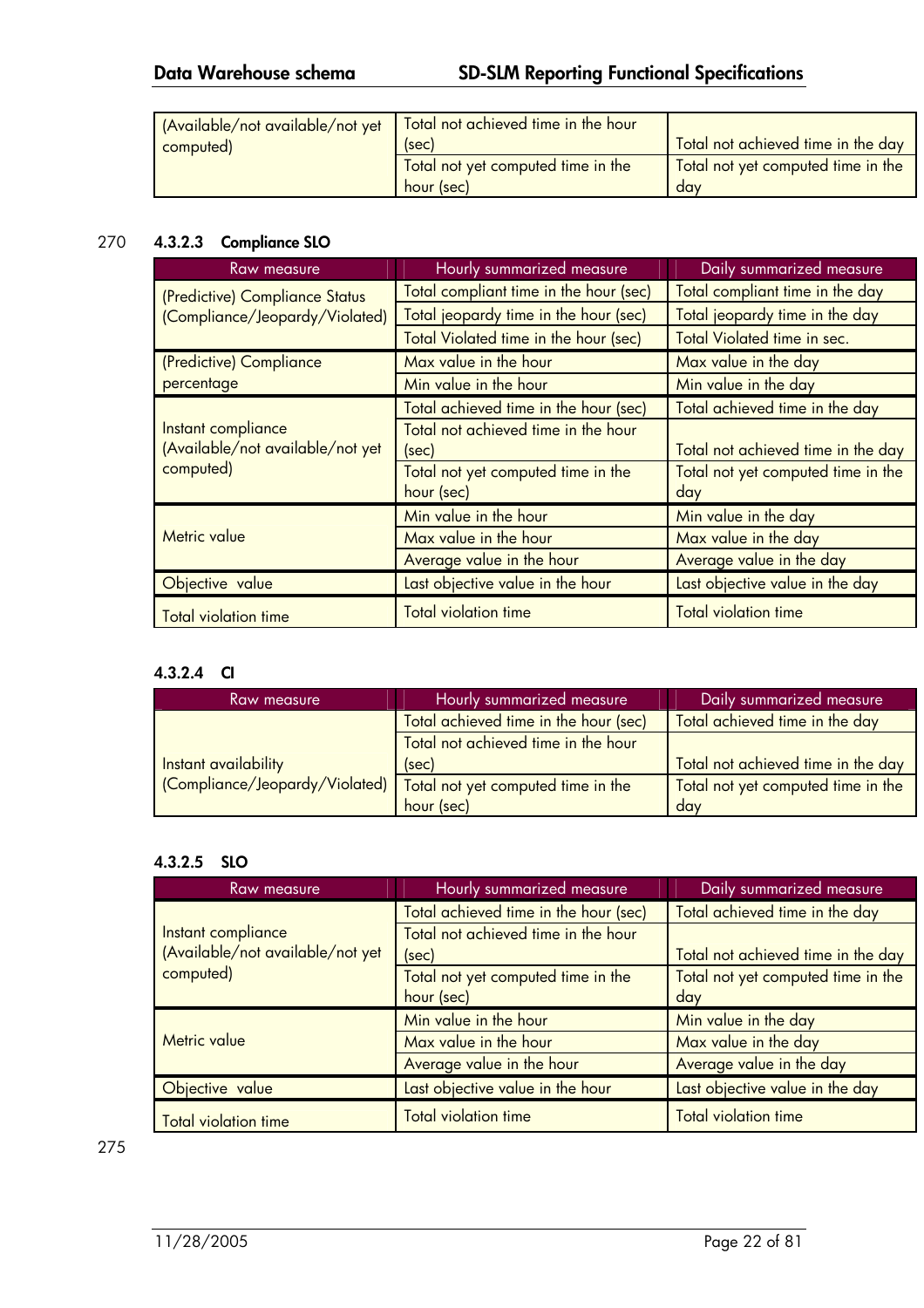#### **4.3.3 SLA Fact related tables and views**

This diagram gives an overview of the existing Views regarding SLA Fact tables and Summarized tables.



#### **4.3.4 Service Fact related tables and views**

This diagram gives an overview of the existing Views regarding Service Fact tables and 285 Summarized tables.

SLM\_xxx\_SERVICE\_STATUS\_DIS Views give the distribution of Service Compliance status and Availability status over time. The granularity is given by the original table (Rate or hourly or daily summarized).

Note: All these Service Fact tables and views are associated to a Service, in the context of an 290 SLA. These Facts are related to the SERVICE2SLA Dimension.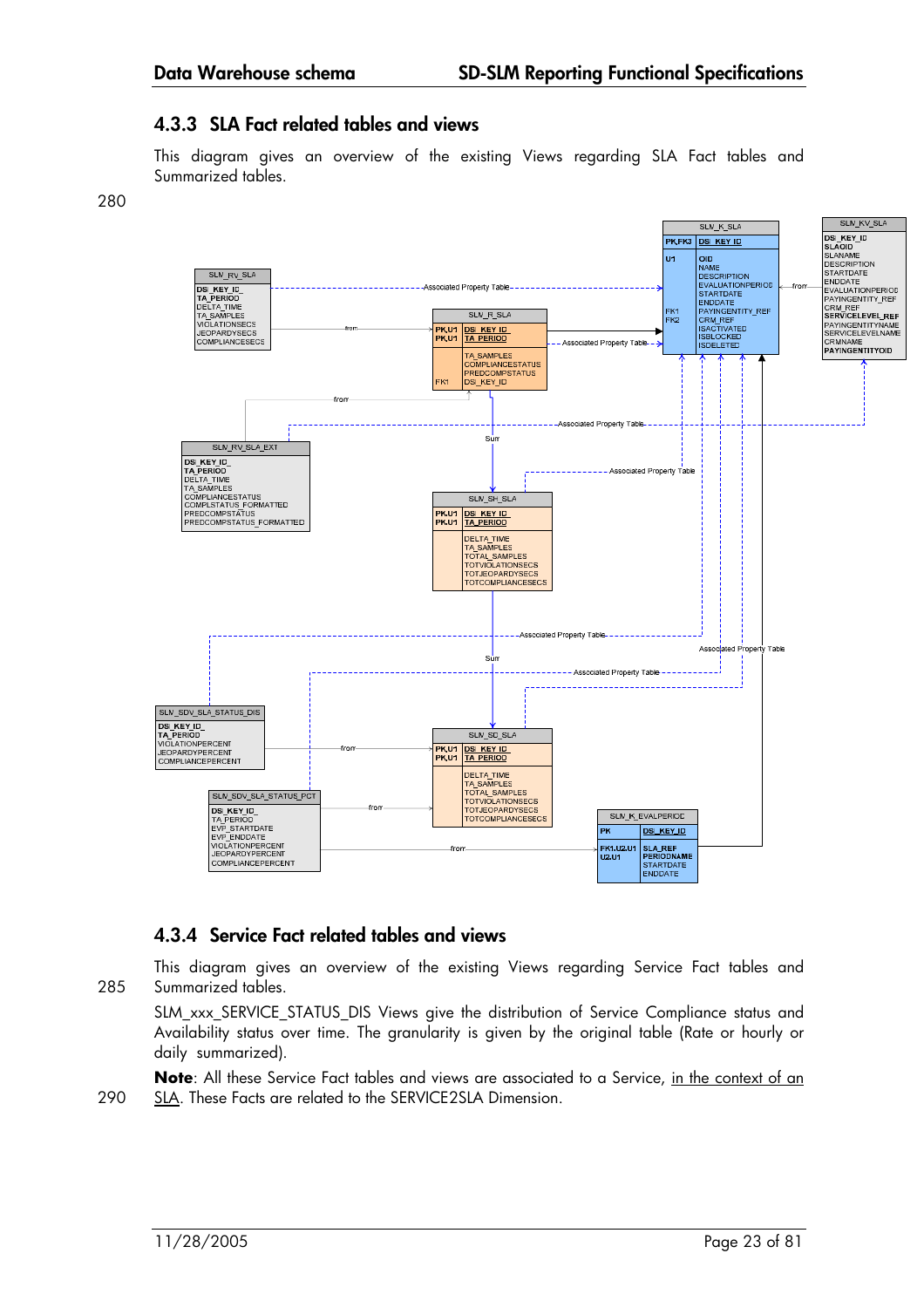

#### 295 **4.3.5 Compliance SLO Fact related tables and views**

This diagram gives an overview of the existing Views regarding Compliance SLO Fact tables and Summarized tables.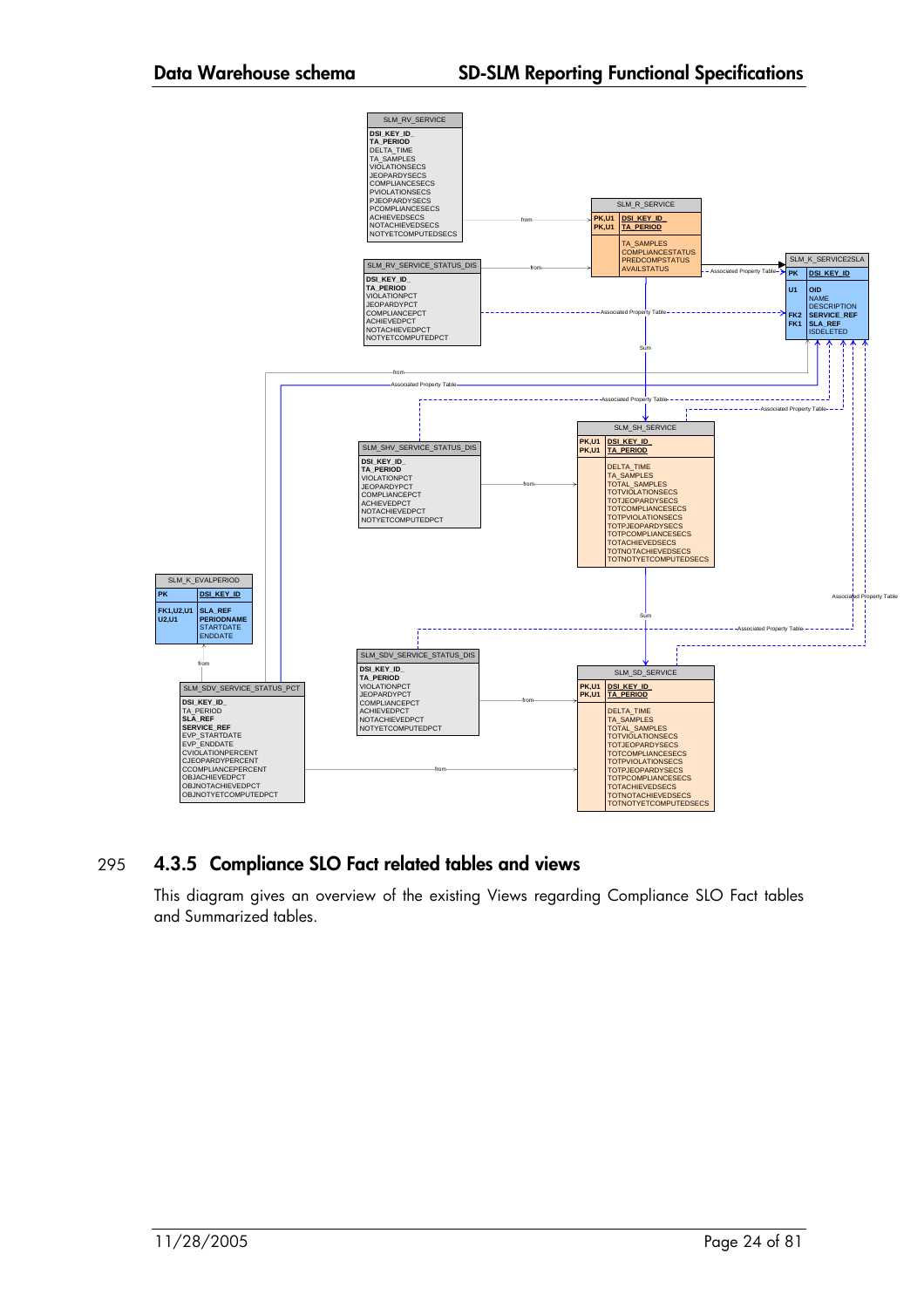#### **Data Warehouse schema SD-SLM Reporting Functional Specifications**



300

### **4.3.6 CI Fact related tables and views**

This diagram gives an overview of the existing Views regarding CI Fact tables and Summarized tables.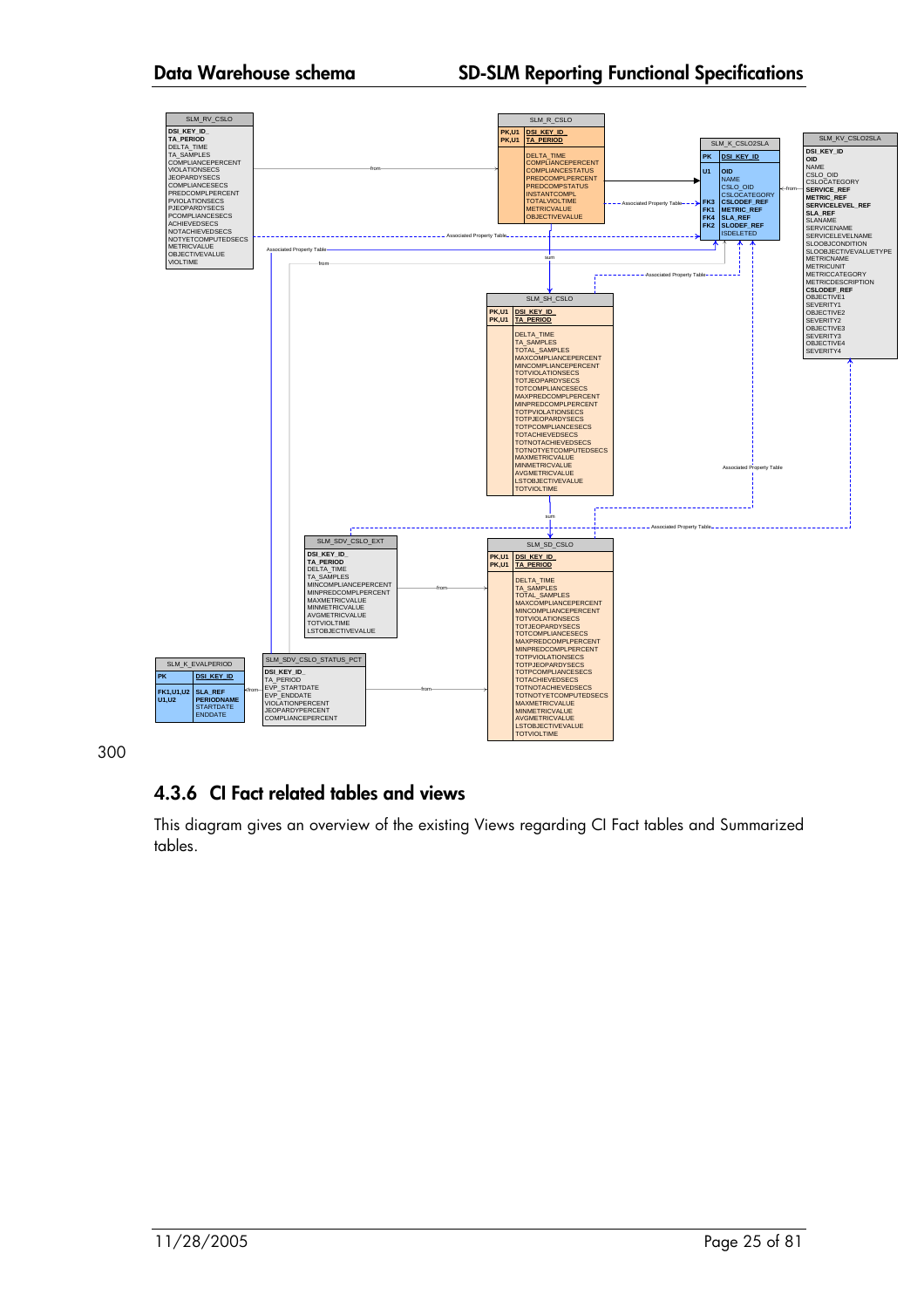

#### 305 **4.3.7 SLO Fact related tables and views**

This diagram gives an overview of the existing Views regarding SLO Fact tables and Summarized tables.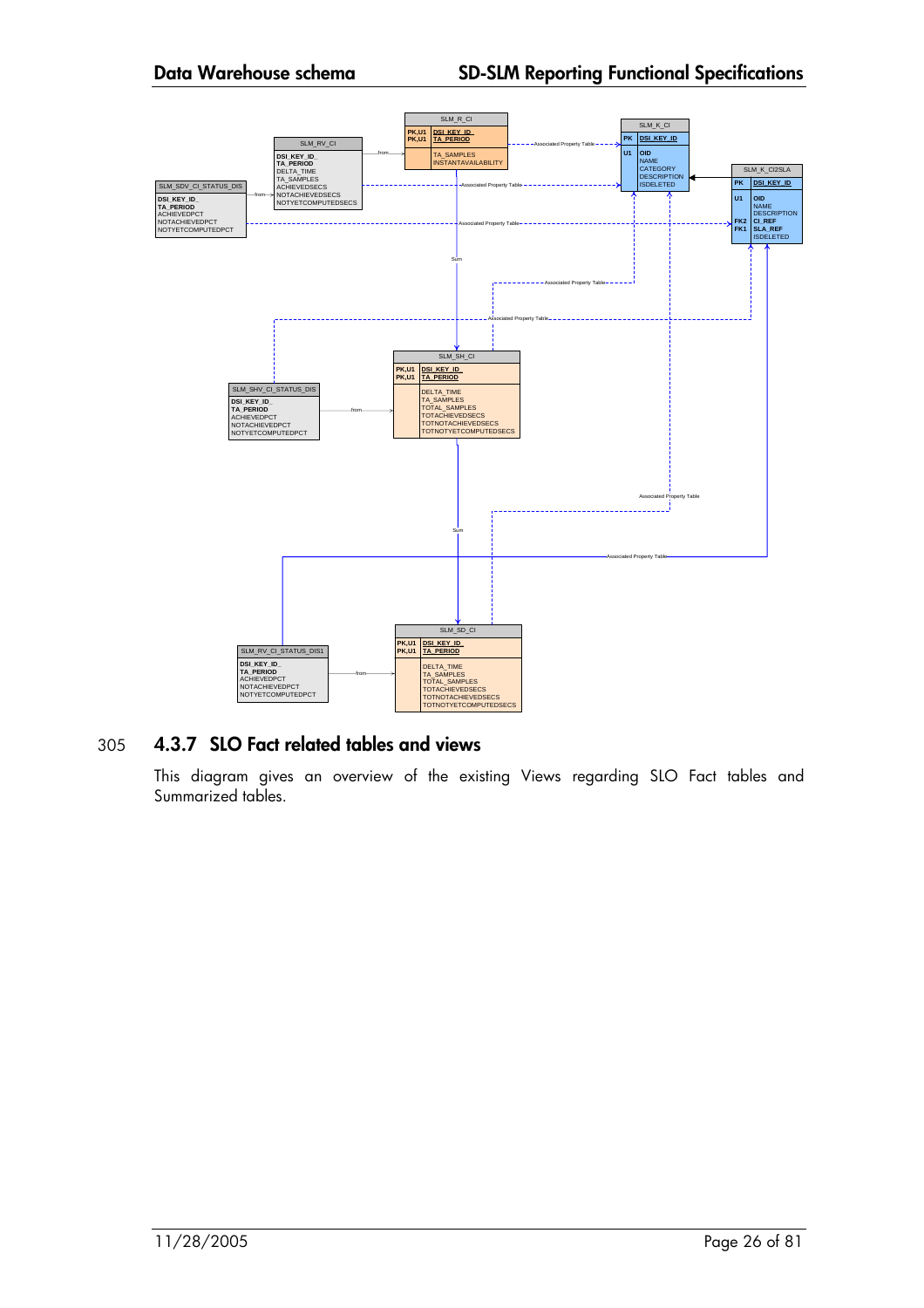

## **4.4 Other tables**

#### 310 **4.4.1 Staging tables for Dimensions**

They are detailed in section **Staging tables for Dimensions.**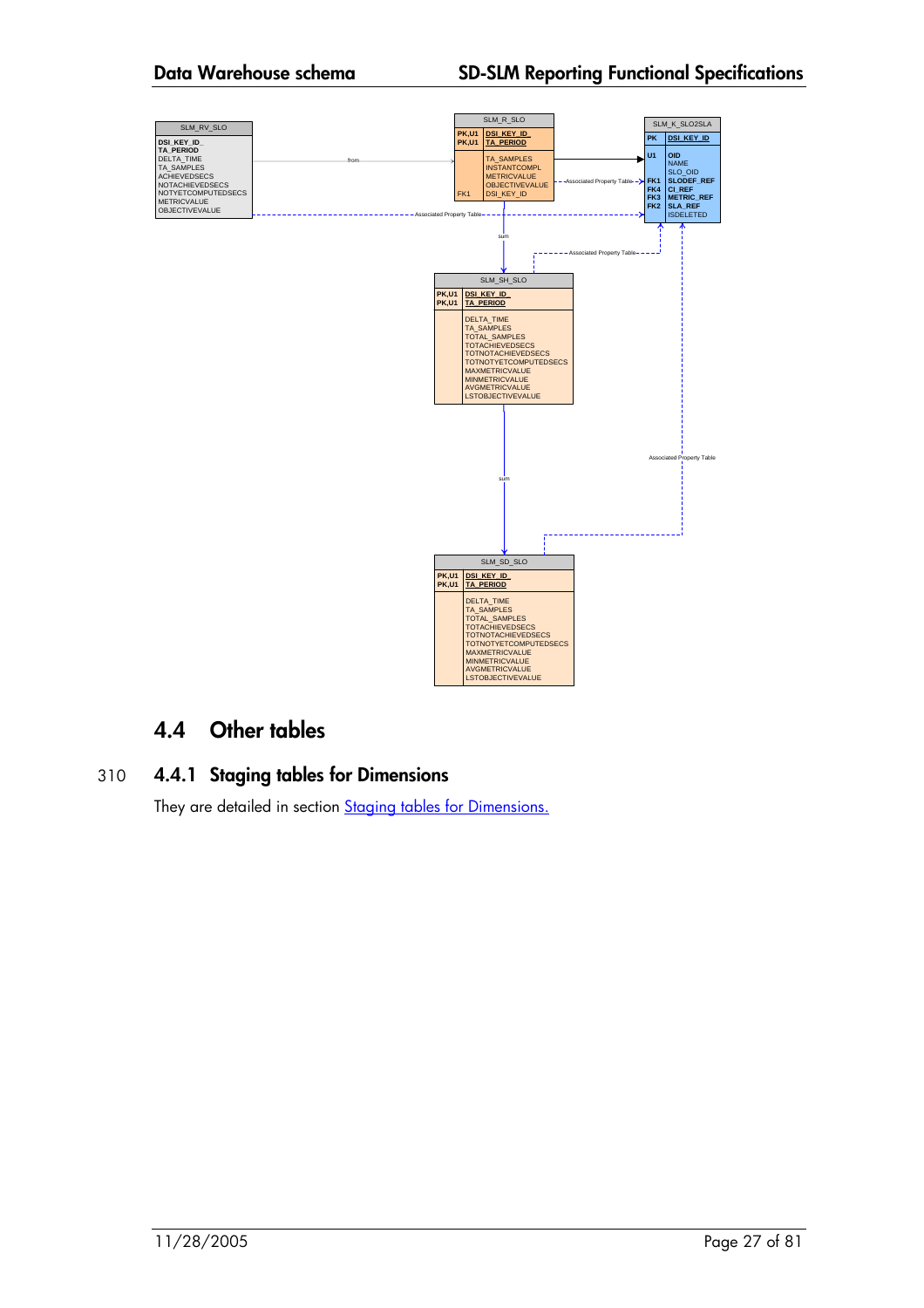

### **4.4.2 Staging tables for Facts**

315 They are detailed in sections Logging tables for Facts and Staging tables for Facts.

| <b>SLM DATAPOINT</b> |                                                                                                                          |  |
|----------------------|--------------------------------------------------------------------------------------------------------------------------|--|
| РK                   | <b>ROW ID</b>                                                                                                            |  |
|                      | <b>TIMESTAMP</b><br>OID<br><b>VALUE TYPE</b><br>VALUE<br><b>INSTANCE NAME</b><br><b>CLASS NAME</b><br><b>ATTRIB NAME</b> |  |

| РK<br>РK | OID<br><b>NAME</b> | РK<br>РK | OID<br><b>NAME</b> | <b>PK</b><br>РK | OID<br><b>NAME</b> |
|----------|--------------------|----------|--------------------|-----------------|--------------------|
|          | <b>TIMESTAMP</b>   |          | <b>TIMESTAMP</b>   |                 | <b>TIMESTAMP</b>   |
|          | DEL FLAG           |          | DEL FLAG           |                 | DEL FLAG           |
|          | <b>START DATE</b>  |          | <b>START DATE</b>  |                 | <b>START DATE</b>  |
|          | <b>END DATE</b>    |          | <b>END DATE</b>    |                 | <b>END DATE</b>    |

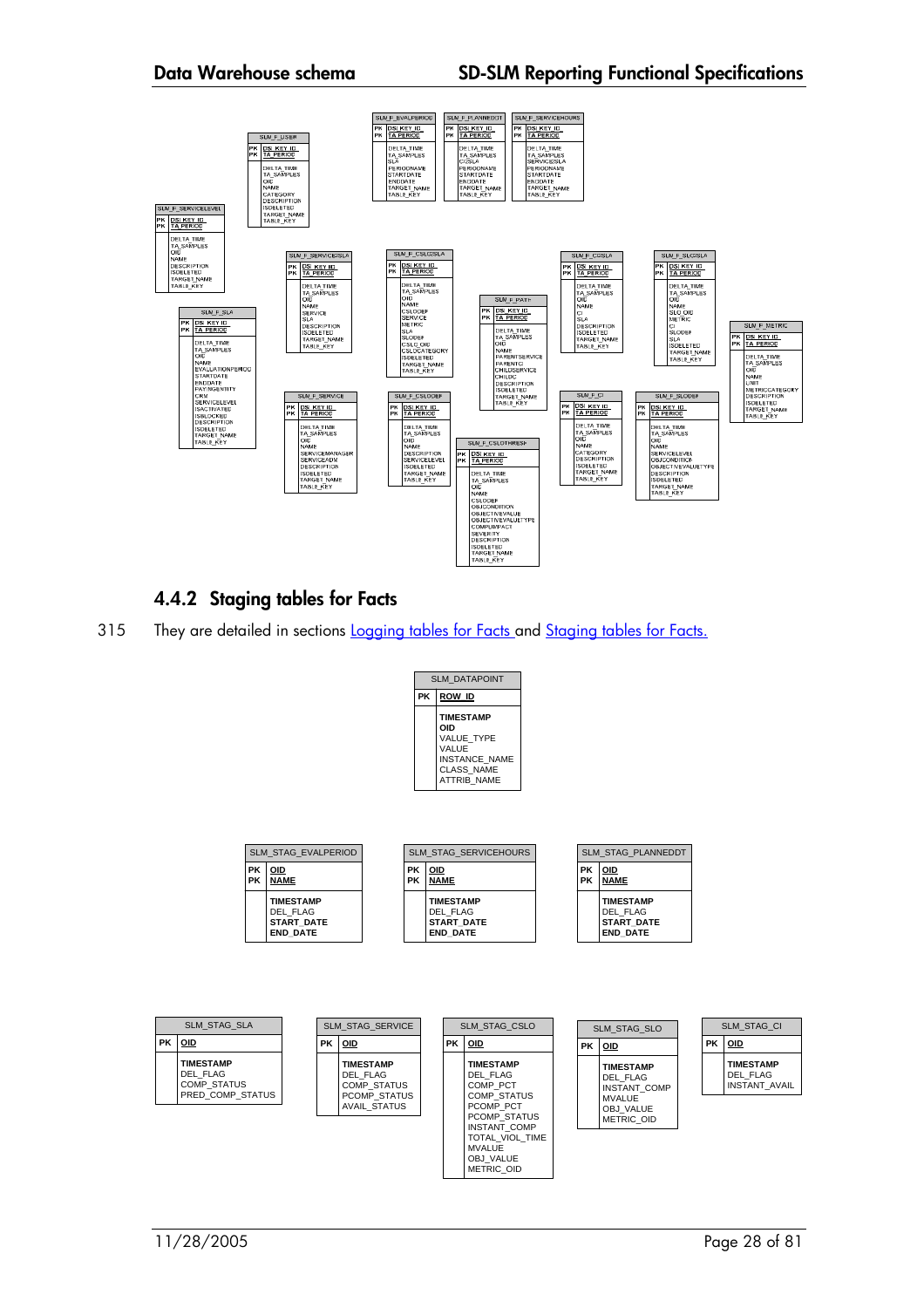#### **4.4.3 Time Periods tables**

These 2 tables are OVPI standard tables used to define "shift set" (set of time intervals). They are 320 used for Service Hours and CI Planned Downtimes.

Each Service and each CI has an entry in the DSI\_SHIFT\_SET table that defined respectively Service Hours and Planned Downtimes. The effective list of 'time intervals' are stored in DSI\_SHIFT table.

They are detailed in section Time Periods tables

325



### **4.4.4 Configuration and Log tables**

These are the tables used for SLM Report pack logging and configuration. They are detailed in 330 section Configuration and Log Tables.

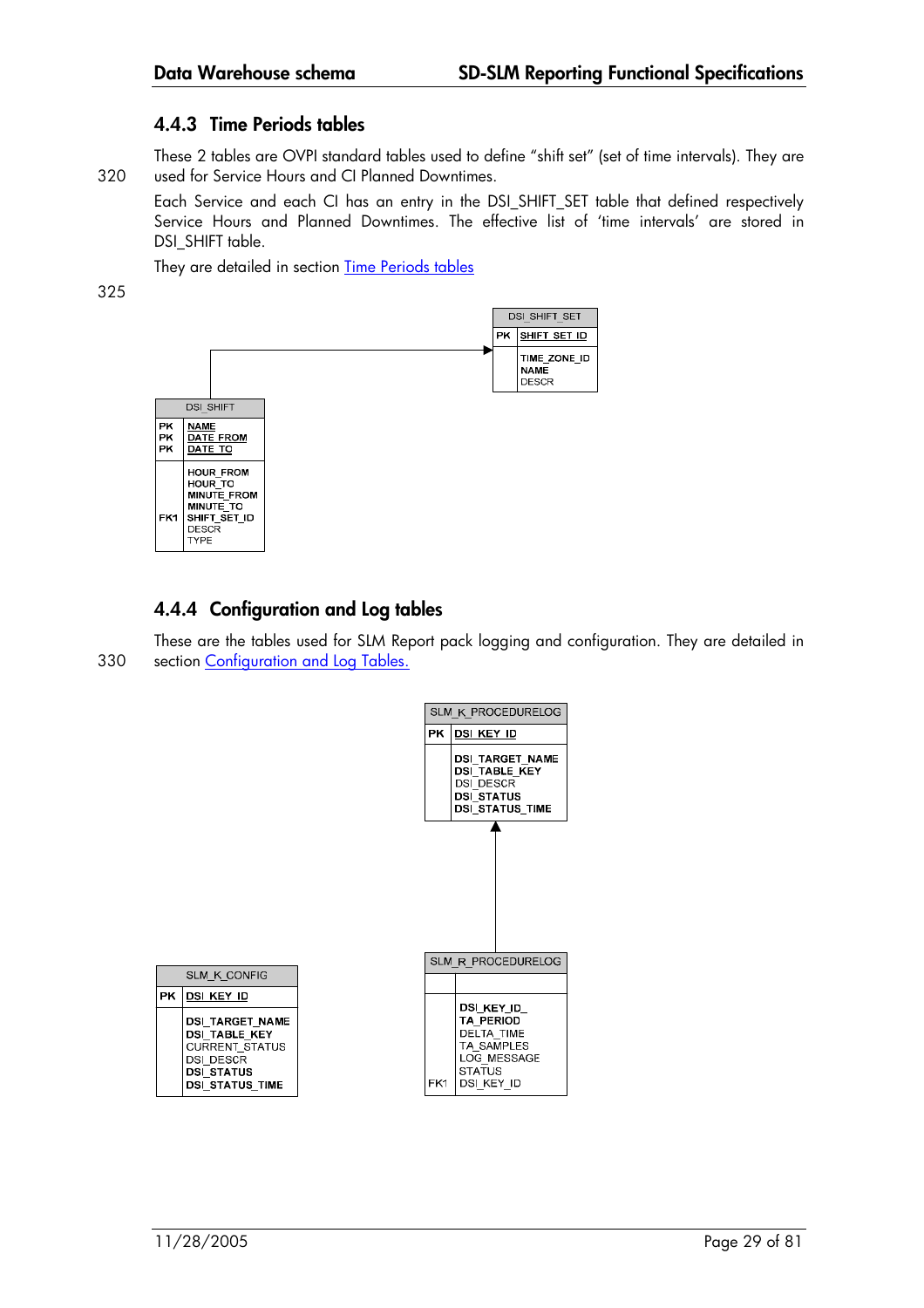#### **5Data Flows**

These 3 diagrams describe the flow of data from SD/SLM to the Data Warehouse tables for 3 categories of data: Facts, Dimensions and Time Periods.

#### 335 **5.1Dimensions**

Export of Dimensions is performed in 3 steps:

- 1. On SD/SLM platform, a batch process go through the full service model and export the corresponding dimension (SLA, Service, CI, …) to the DimensionManager process running on the OVPI platform (Client-Server application using BBC RPC). The DimensionManager process generates CSV files that contain all the dimension data, into a spool directory.
- 340 2. An OVPI script (import\_SLM\_dat.pro) is called by trend\_timer every 5 minutes. This script scans the dimension spool directory and import the dimension data (if any) into the staging tables (SLM\_P\_xxx) using ee\_collect.
	- 3. If dimension have been imported into the staging tables, a PL/SQL procedure is called by the previous OVPI script in order to update the dimension tables with the data contained into the staging tables. This procedure mainly do the following actions:
		- Flag existing dimensions from the dimension tables as deleted (ISDELETED flag)
- 345 •Upload dimensions from the staging tables (SLM\_P\_xxx) into the dimension tables (SLM\_K\_xxx)
	- •Update the dimension foreign keys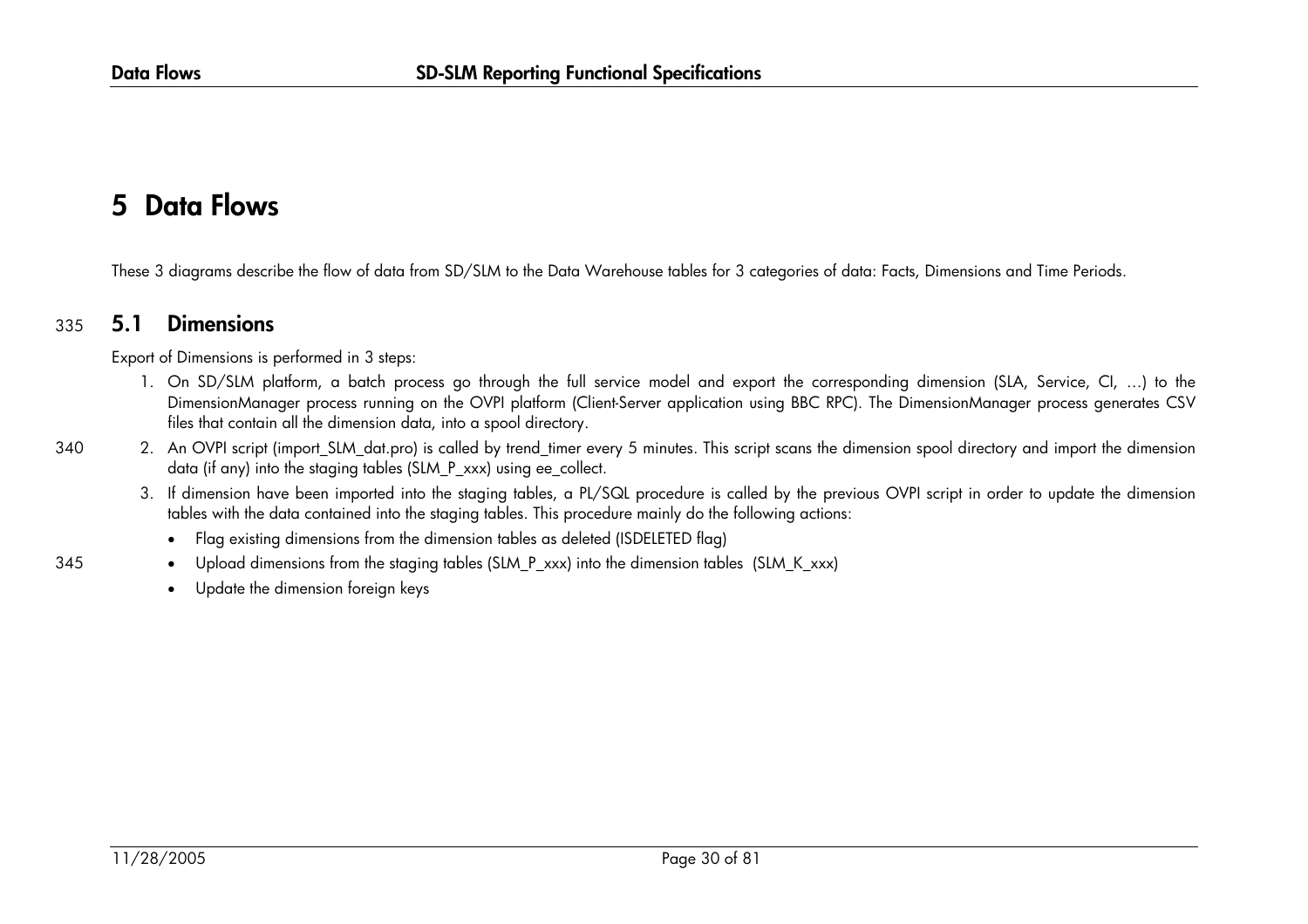

#### **5.2Facts**

Export of Facts is performed in 3 steps:

- 350 1. The SLM server (running on SD/SLM platform) sends Data Points to the DataFeeder process running on the OVPI platform (using BBC SnF). DataPoints are sent in pseudo real-time: a DataPoint is created each time a metric value is sent by a Metric Adapter or a status has been calculated or changed, … DataPoints are grouped and sent by packets for performance optimization. The DataFeeder staging tables (SLM\_STAG\_xxx) are updated each time a DataPoint is received. These staging tables contain the currently known values for all the metrics and all the status (all the facts…) managed by SLM.
	- 2. Every 5mn (default period), the DataFeeder process generates CSV files that contain all the current fact data, into a spool directory.
- 355 3. An OVPI script (import SLM facts.pro) is called by trend timer every 5 minutes. This script scans the facts spool directory and import the fact data (if any) into the rate tables (SLM\_R\_xxx) using ee\_collect.

Data are hourly summarized into SLM\_SH\_xxx tables by an OVPI script (summarize\_SLM\_SH\_tables.pro) called by trend\_timer every hour. Data are daily summarized into SLM\_SD\_xxx tables by an OVPI script (summarize\_SLM\_SD\_tables.pro) called by trend\_timer every day.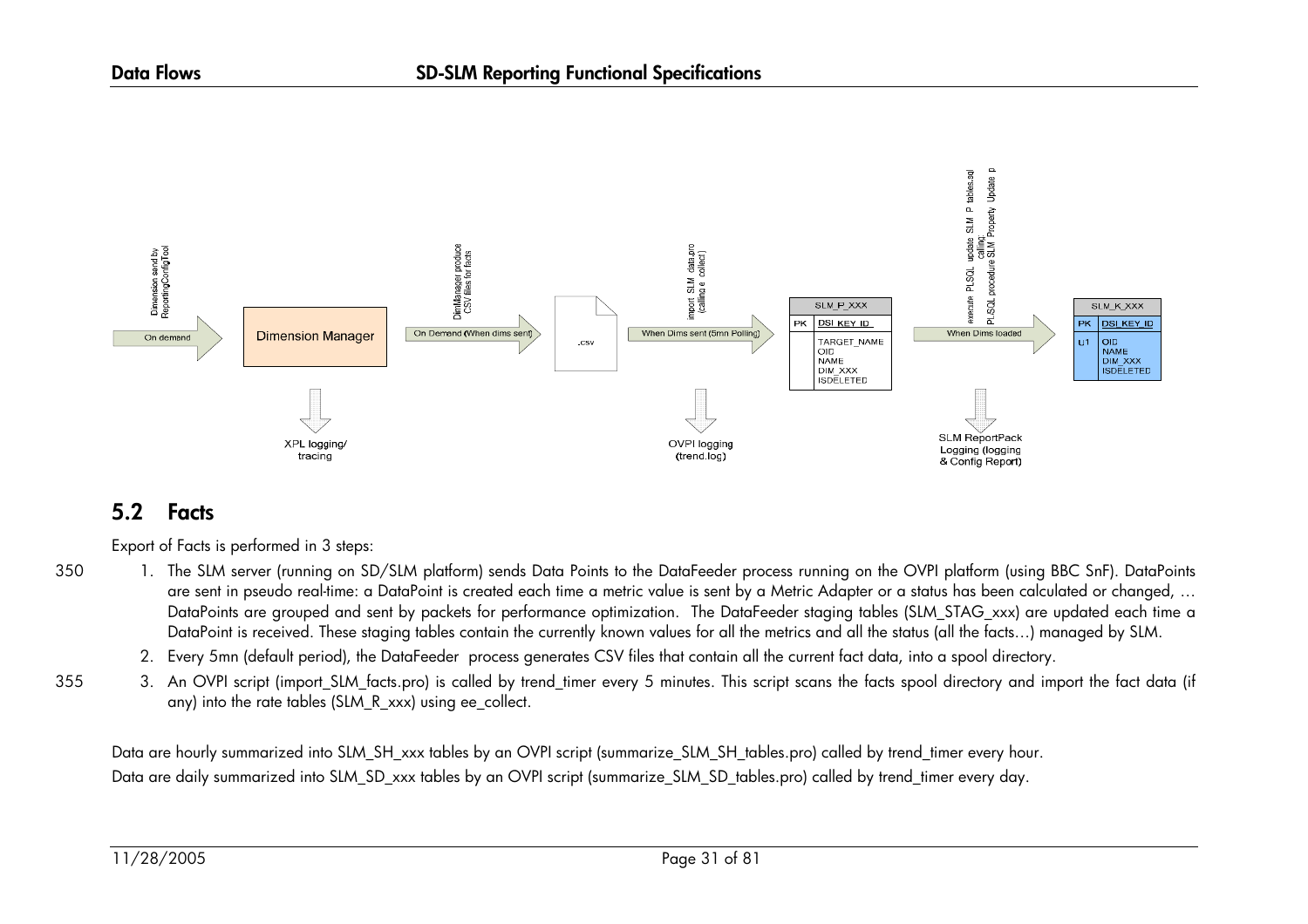360



#### **5.3Time Periods**

Export of Time Periods is performed in 4 steps:

- 1. The SLM server (running on SD/SLM platform) sends Data Points containing Time Periods (Service Hours, Planned DownTimes and SLA Evaluation 365 Periods) to the DataFeeder process running on the OVPI platform (using BBC SnF). The DataFeeder staging tables (SLM\_STAG\_xxx) are updated each time a DataPoint is received.
	- 2. Every 5mn (default period), the DataFeeder process generates CSV files that contain all the received Time Periods (if any), into a spool directory.
	- 3. An OVPI script (import\_SLM\_facts.pro) is called by trend\_timer every 5 minutes. This script scans the facts spool directory and import the Time Period data (if any) into staging tables (SLM\_P\_EVALPERIOD, SLM\_P\_PLANNEDT, SLM\_P\_SERVICEHOURS) using ee\_collect.
	- 4. If Time Periods have been imported into the staging tables, a PL/SQL procedure (SLM Period Update p) is called by the previous OVPI script in order to add the new Time Period to into tables:
		- •SLA Evaluation Periods are added to the SLM\_K\_EVALPERIOD tables
		- •Service Hours and CI Planned Downtimes are added into the DSI SHIFT table.

370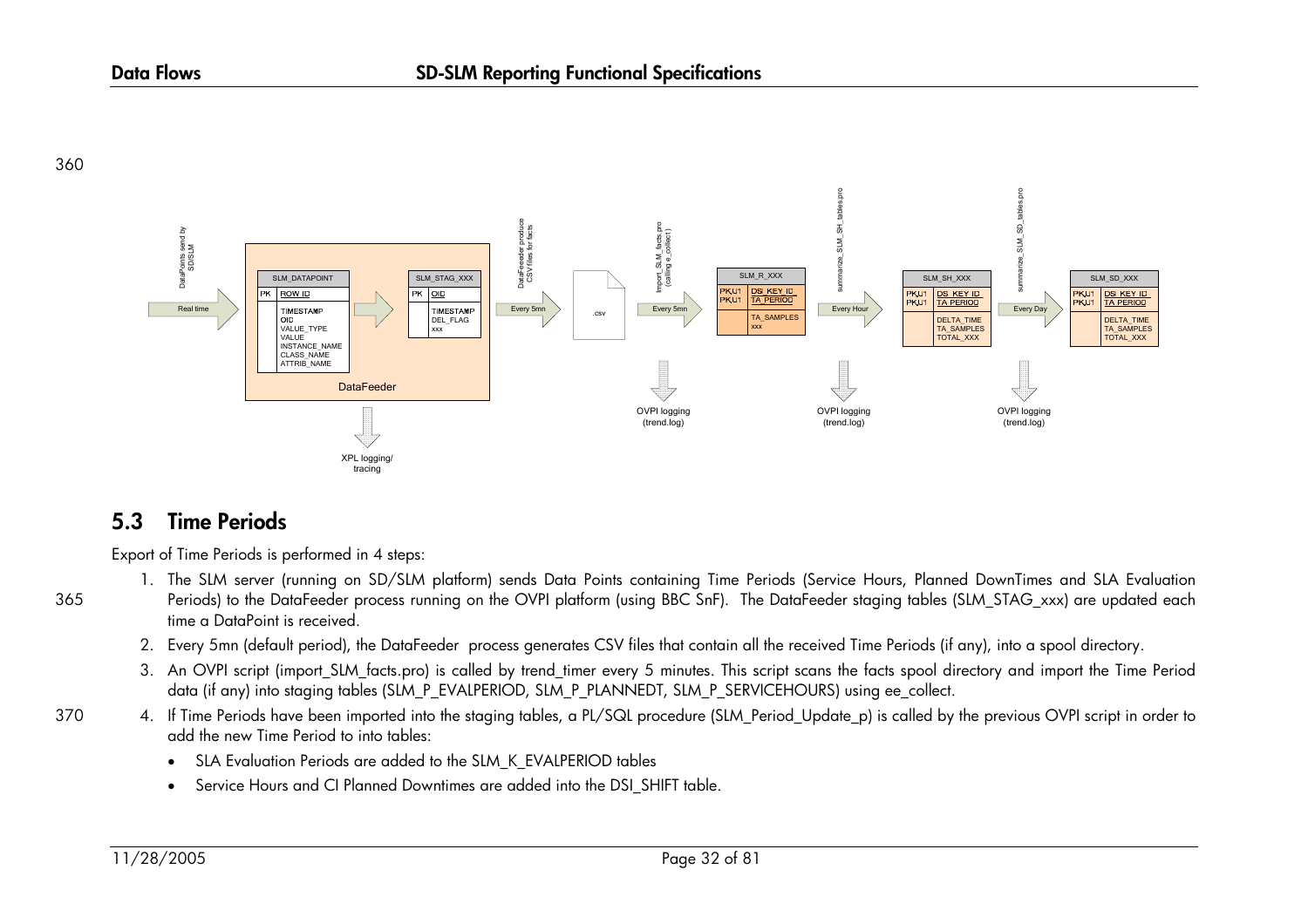

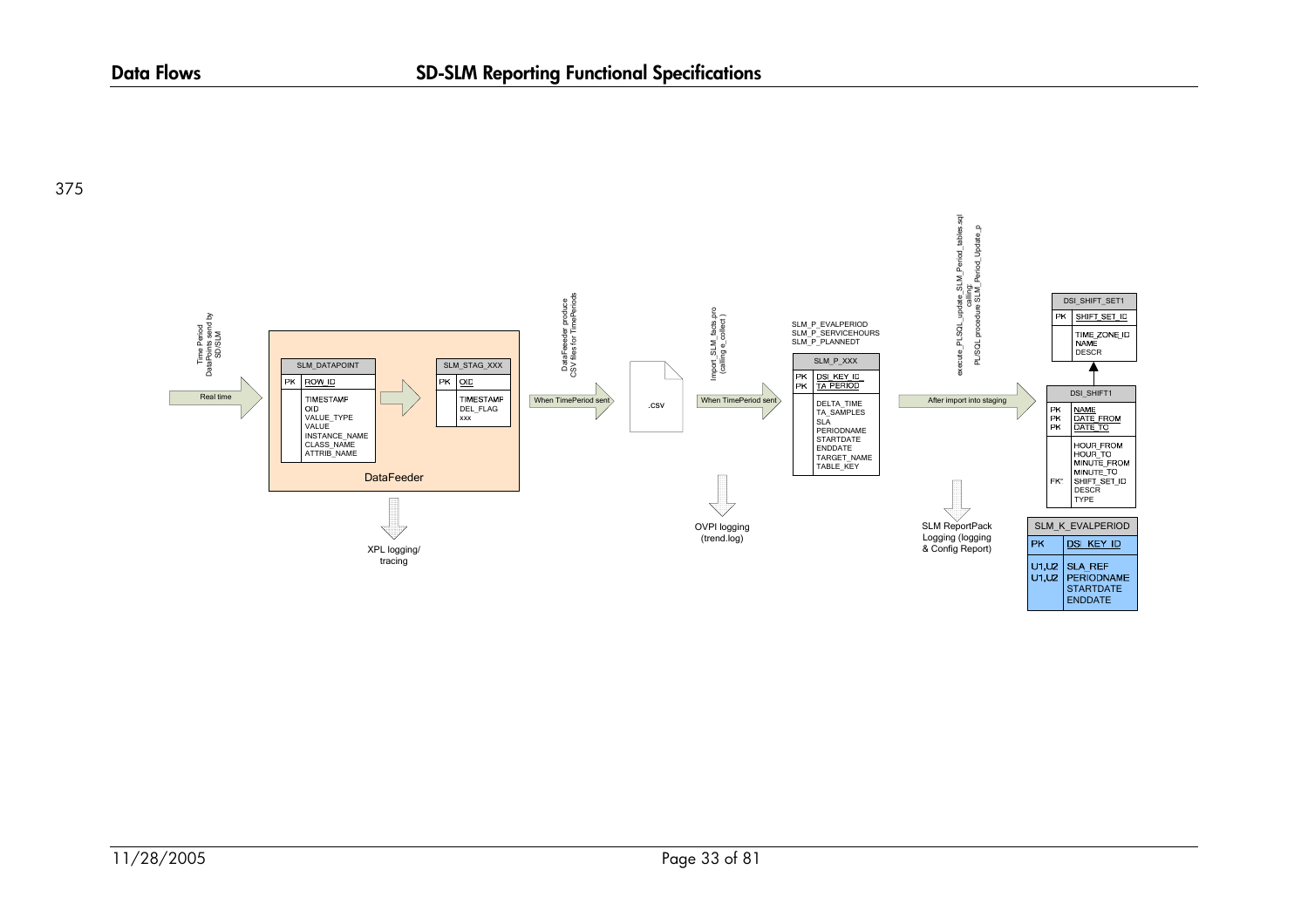## **6 Tables and Views details**

### **6.1 Dimensions**

#### **6.1.1 Tables**

#### 380 **6.1.1.1 SLM\_K\_CI**

The CI Dimension contains the definition of the CI.

No Fact is associated to this table.

| Oracle Column          |                 |                                                     |  |
|------------------------|-----------------|-----------------------------------------------------|--|
| Name                   | Oracle Datatype | <b>Description</b>                                  |  |
| OID                    | VARCHAR2 100    | <b>Entity OID</b>                                   |  |
| <b>NAME</b>            | VARCHAR2 100    | <b>CI Name</b>                                      |  |
| <b>DESCRIPTION</b>     | VARCHAR2 255    | CI description                                      |  |
| <b>CATEGORY</b>        | NUMBER 10       | Not used $(=1)$                                     |  |
| <b>ISDELETED</b>       | NUMBER 10       | Tell if the Dimension has been removed              |  |
| <b>DSI TARGET_NAME</b> | VARCHAR2 64     | Default primary object and collection by-variable   |  |
| <b>DSI TABLE KEY</b>   | VARCHAR2 128    | Default secondary object and collection by-variable |  |
| <b>DSI KEY ID</b>      | NUMBER 10       | Identity for table                                  |  |
| <b>DSI DESCR</b>       | VARCHAR2 255    | Text description of object                          |  |
| <b>DSI STATUS</b>      | NUMBER 3        | The global status attribute for the managed object  |  |
| <b>DSI STATUS TIME</b> | <b>DATE</b>     | Timestamp of last status                            |  |

#### **6.1.1.2 SLM\_K\_CI2SLA**

385 The CI2SLA Dimension makes the association between CI and SLA. CI Facts are related to this Dimension

| Oracle Column          |                 |                                                     |
|------------------------|-----------------|-----------------------------------------------------|
| <b>Name</b>            | Oracle Datatype | Description                                         |
| <b>OID</b>             | VARCHAR2 100    | <b>Entity OID</b>                                   |
| <b>NAME</b>            | VARCHAR2 100    | <b>Concatenation of CI Name and SLA Name</b>        |
| <b>DESCRIPTION</b>     | VARCHAR2 255    | Not used                                            |
| CI_REF                 | NUMBER 10       | Foreign key to Associated CI Dimension              |
| SLA REF                | NUMBER 10       | Foreign key to Associated SLA Dimension             |
|                        |                 | Shift set id (reference to DSI SHIFT SET            |
| <b>PLANNEDDT</b>       | NUMBER 10       | table) that contains the Planned Downtimes          |
| <b>ISDELETED</b>       | NUMBER 10       | Tell if the Dimension has been removed              |
| <b>DSI TARGET NAME</b> | VARCHAR2 64     | Default primary object and collection by-variable   |
| <b>DSI KEY ID</b>      | VARCHAR2 128    | Identity for table                                  |
| <b>DSI TABLE KEY</b>   | NUMBER 10       | Default secondary object and collection by-variable |
| <b>DSI DESCR</b>       | VARCHAR2 255    | Text description of object                          |
| <b>DSI STATUS</b>      | NUMBER 3        | The global status attribute for the managed object  |
| <b>DSI STATUS TIME</b> | <b>DATE</b>     | Timestamp of last status                            |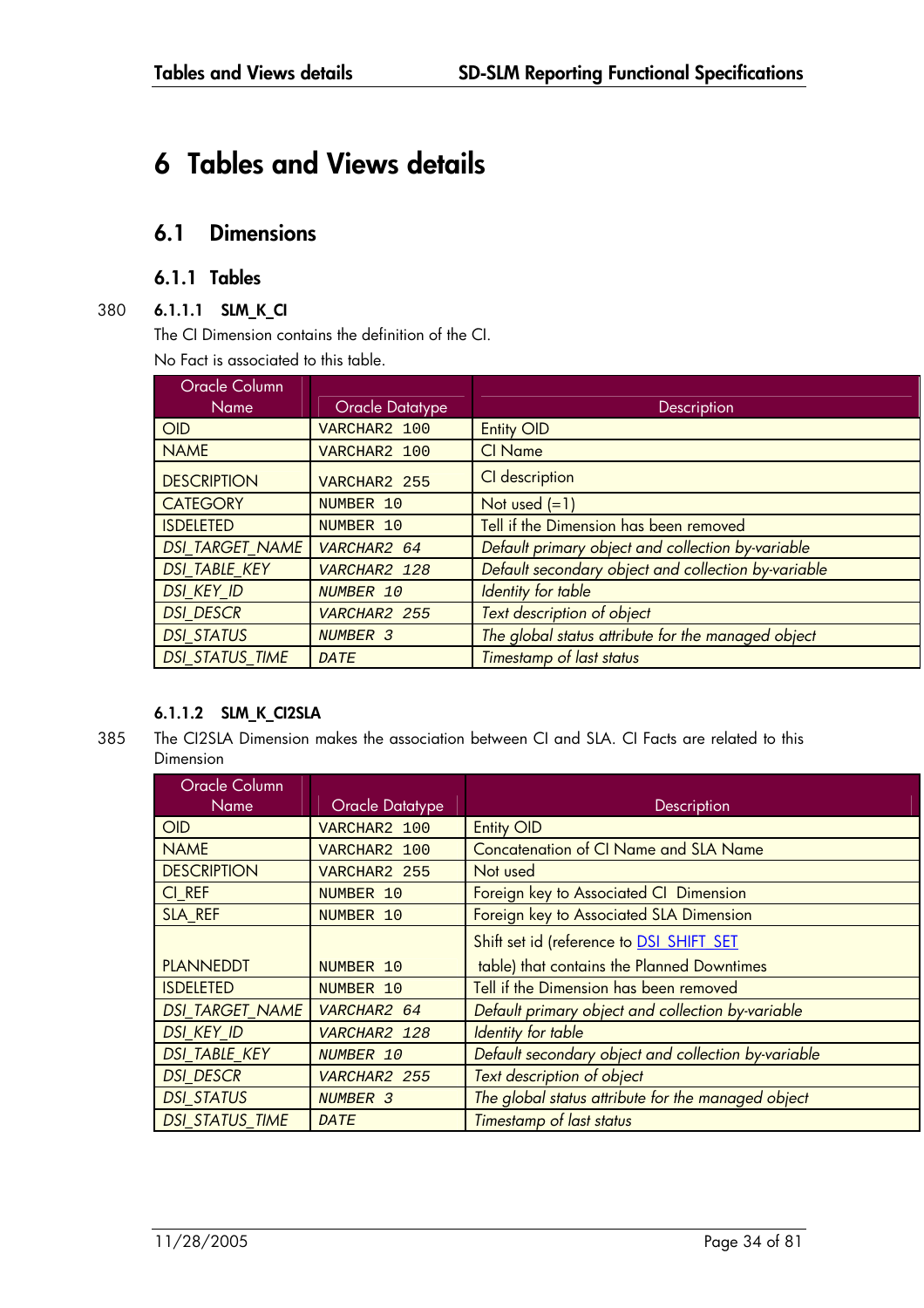#### **6.1.1.3 SLM\_K\_CSLO2SLA**

The CSLO2SLA Dimension makes the association between Compliance SLO and SLA.

390 CSLO Facts are related to this Dimension.

| Oracle Column          |                        |                                                     |
|------------------------|------------------------|-----------------------------------------------------|
| <b>Name</b>            | <b>Oracle Datatype</b> | Description                                         |
| <b>OID</b>             | VARCHAR2 100           | <b>Entity OID</b>                                   |
| <b>NAME</b>            | VARCHAR2 64            | <b>Service Metric Name</b>                          |
| <b>CSLO OID</b>        | VARCHAR2 100           | OID of the associated CSLO Entity                   |
| <b>CSLOCATEGORY</b>    | VARCHAR2 32            | Kernel Code that identify the CSLO categfory        |
| <b>CSLODEF REF</b>     | NUMBER 10              | Foreign key to the CSLODefinition Dimension         |
| <b>SERVICE REF</b>     | NUMBER 10              | Foreign key to the Service Dimension                |
| <b>METRIC REF</b>      | NUMBER 10              | Foreign key to the Metric Dimension                 |
| SLA REF                | NUMBER 10              | Foreign key to the SLA Dimension                    |
| <b>SLODEF REF</b>      | NUMBER 10              | Foreign key to SLODefinition Dimension              |
| <b>ISDELETED</b>       | NUMBER 10              | Tell if the Dimension has been removed              |
| <b>DSI TARGET NAME</b> | VARCHAR2 64            | Default primary object and collection by-variable   |
| <b>DSI KEY_ID</b>      | VARCHAR2 128           | Identity for table                                  |
| <b>DSI TABLE KEY</b>   | NUMBER 10              | Default secondary object and collection by-variable |
| <b>DSI DESCR</b>       | VARCHAR2 255           | Text description of object                          |
| <b>DSI STATUS</b>      | NUMBER 3               | The global status attribute for the managed object  |
| <b>DSI STATUS TIME</b> | <b>DATE</b>            | Timestamp of last status                            |

#### **6.1.1.4 SLM\_K\_CSLODEF**

The CSLODEF Dimension contains the definition of Compliance SLO. No Fact is associated to this table.

| <b>Oracle Column Name</b> | Oracle Datatype | Description                                         |
|---------------------------|-----------------|-----------------------------------------------------|
| OID                       | VARCHAR2 100    | <b>Entity OID</b>                                   |
| <b>NAME</b>               | VARCHAR2 100    | Name of the associated Service Metric               |
| <b>DESCRIPTION</b>        | VARCHAR2 255    | Not used                                            |
| SERVICELEVEL REF          | NUMBER 10       | Foreign key to the Service Level Dimension          |
| <b>ISDELETED</b>          | NUMBER 10       | Tell if the Dimension has been removed              |
| <b>DSI TARGET NAME</b>    | VARCHAR2 64     | Default primary object and collection by-variable   |
| <b>DSI KEY ID</b>         | VARCHAR2 128    | Identity for table                                  |
| <b>DSI TABLE KEY</b>      | NUMBER 10       | Default secondary object and collection by-variable |
| <b>DSI DESCR</b>          | VARCHAR2 255    | Text description of object                          |
| <b>DSI STATUS</b>         | NUMBER 3        | The global status attribute for the managed object  |
| <b>DSI STATUS_TIME</b>    | <b>DATE</b>     | <b>Timestamp of last status</b>                     |

395

#### **6.1.1.5 SLM\_K\_CSLOTHRESH**

The CSLOTHRESH Dimension contains the definition of Compliance SLO Thresholds.

No Fact is associated to this table.

| <b>Oracle Column Name</b> | Oracle Datatype | <b>Description</b>                                                                            |
|---------------------------|-----------------|-----------------------------------------------------------------------------------------------|
| OID                       | VARCHAR2 100    | <b>Entity OID</b>                                                                             |
| <b>NAME</b>               | VARCHAR2 100    | Same as Entity OID                                                                            |
| <b>DESCRIPTION</b>        | VARCHAR2 255    | Not used                                                                                      |
| <b>OBJCONDITION</b>       | VARCHAR2 10     | Condition operators $\langle \langle , \rangle, \langle = , \rangle = , =, \langle = \rangle$ |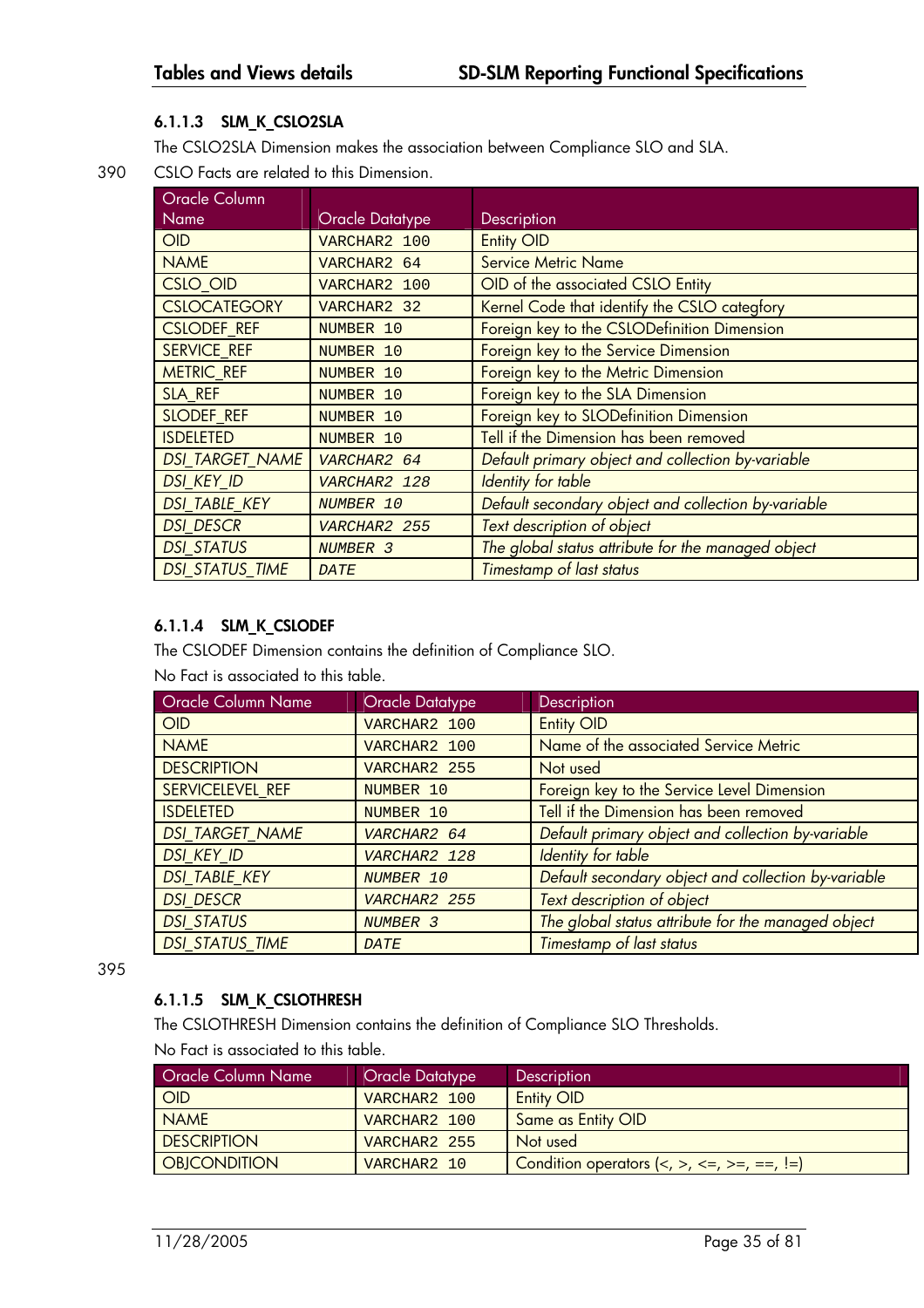#### **Tables and Views details SD-SLM Reporting Functional Specifications**

| <b>OBJECTIVEVALUE</b>     | VARCHAR2 64         | Objective value as String                           |
|---------------------------|---------------------|-----------------------------------------------------|
| <b>OBJECTIVEVALUETYPE</b> | VARCHAR2 32         | Value type (Percentage, )                           |
| <b>COMPLIMPACT</b>        | VARCHAR2 32         | Impact (Violated, Jeopardy, )                       |
| <b>SEVERITY</b>           | VARCHAR2 32         | Severity (minor, major, warning, critical, )        |
| <b>CSLODEF REF</b>        | NUMBER 10           | Foreign key to the CSLODef Dimension                |
| <b>ISDELETED</b>          | NUMBER 10           | Tell if the Dimension has been removed              |
| <b>DSI TARGET NAME</b>    | VARCHAR2 64         | Default primary object and collection by-variable   |
| <b>DSI KEY ID</b>         | VARCHAR2 128        | Identity for table                                  |
| <b>DSI TABLE KEY</b>      | NUMBER 10           | Default secondary object and collection by-variable |
| <b>DSI DESCR</b>          | VARCHAR2 255        | Text description of object                          |
| <b>DSI STATUS</b>         | NUMBER <sub>3</sub> | The global status attribute for the managed object  |
| <b>DSI STATUS TIME</b>    | <b>DATE</b>         | <b>Timestamp of last status</b>                     |

#### 400 **6.1.1.6 SLM\_K\_METRIC**

The METRIC Dimension contains the definition of Metrics.

No Fact is associated to this table.

| <b>Oracle Column Name</b> | <b>Oracle Datatype</b> | <b>Description</b>                                  |
|---------------------------|------------------------|-----------------------------------------------------|
| OID                       | VARCHAR2 100           | <b>Entity OID</b>                                   |
| <b>NAME</b>               | VARCHAR2 100           | <b>Metric Name</b>                                  |
| <b>DESCRIPTION</b>        | VARCHAR2 255           | Not used                                            |
| <b>UNIT</b>               | VARCHAR2 100           | Metric definition Value type kernel code            |
| <b>METRICCATEGORY</b>     | VARCHAR2 32            | Metric definition category type kernel code         |
| <b>ISDELETED</b>          | NUMBER 10              | Tell if the Dimension has been removed              |
| <b>DSI TARGET_NAME</b>    | VARCHAR2 64            | Default primary object and collection by-variable   |
| <b>DSI KEY ID</b>         | VARCHAR2 128           | Identity for table                                  |
| <b>DSI TABLE KEY</b>      | NUMBER 10              | Default secondary object and collection by-variable |
| <b>DSI DESCR</b>          | VARCHAR2 255           | Text description of object                          |
| <b>DSI STATUS</b>         | NUMBER 3               | The global status attribute for the managed object  |
| <b>DSI STATUS TIME</b>    | <b>DATE</b>            | Timestamp of last status                            |

#### **6.1.1.7 SLM\_K\_PATH**

405 The PATH Dimension represents the links between Services and CIs (Service to Service, Service to CI and CI to CI).

No Fact is associated to this table.

| <b>Oracle Column Name</b> | Oracle Datatype | Description                                               |
|---------------------------|-----------------|-----------------------------------------------------------|
| <b>OID</b>                | VARCHAR2 100    | Concatenation of parent and child OIDs                    |
| <b>NAME</b>               | VARCHAR2 100    | 'srv-srv' or 'srv-ci' or'ci-ci'                           |
| <b>DESCRIPTION</b>        | VARCHAR2 255    | Not used                                                  |
|                           | NUMBER 10       | Foreign key to the parent service in case of 'srv-srv' or |
|                           |                 | 'srv-ci' associations.                                    |
| <b>PARENTSERVICE REF</b>  |                 | Null otherwise                                            |
|                           | NUMBER 10       | Foreign key to the parent CI in case of 'ci-ci'           |
|                           |                 | association.                                              |
| <b>PARENTCI REF</b>       |                 | Null otherwise                                            |
|                           | NUMBER 10       | Foreign key to the child CI service in case of 'srv-srv'  |
|                           |                 | associations.                                             |
| <b>CHILDSERVICE REF</b>   |                 | Null otherwise                                            |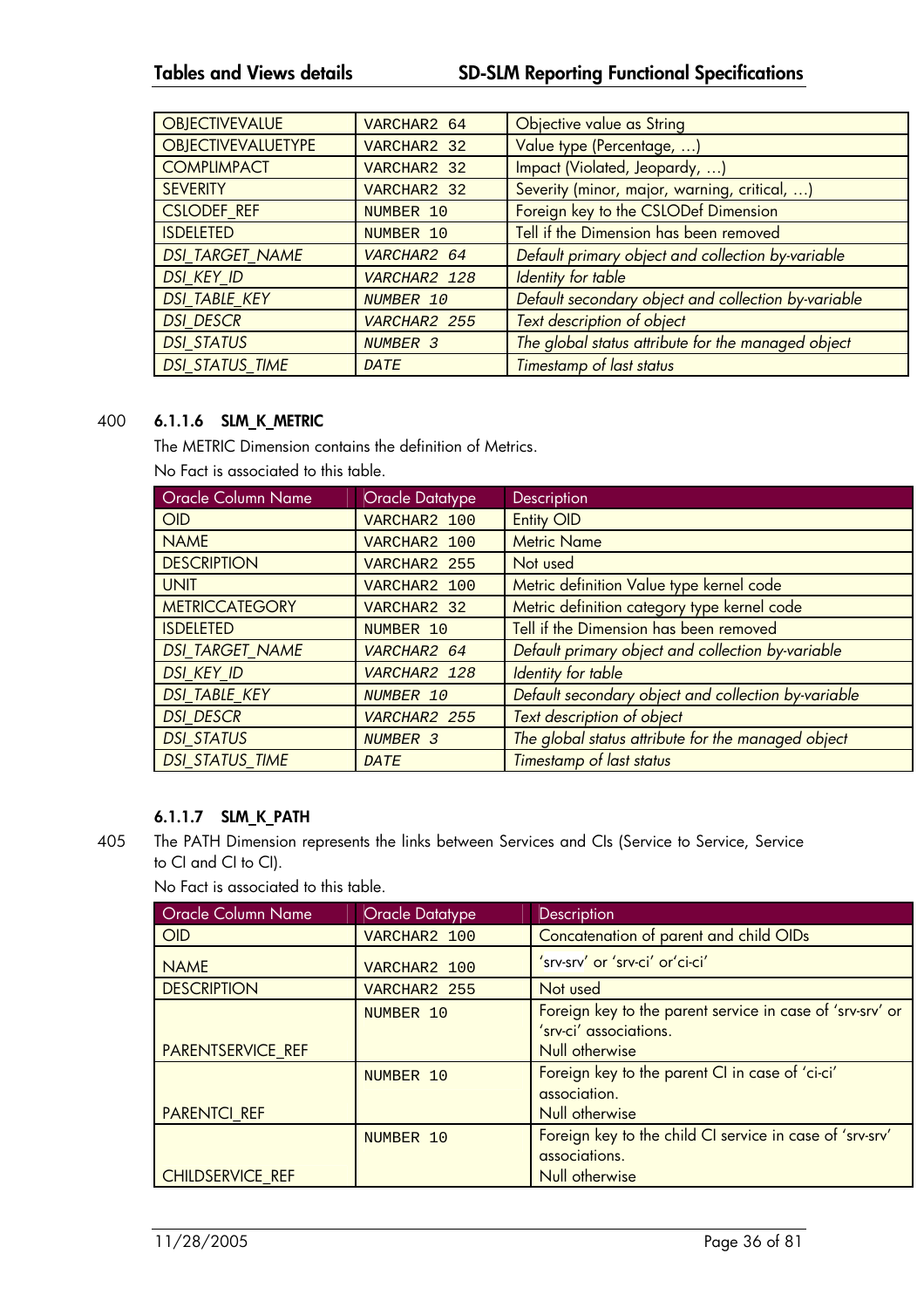|                        | NUMBER 10    | Foreign key to the child service in case of 'srv-ci' or |
|------------------------|--------------|---------------------------------------------------------|
|                        |              | 'ci-ci' associations.                                   |
| <b>CHILDCI REF</b>     |              | Null otherwise                                          |
| <b>ISDELETED</b>       | NUMBER 10    | Tell if the Dimension has been removed                  |
| <b>DSI TARGET NAME</b> | VARCHAR2 64  | Default primary object and collection by-variable       |
| <b>DSI KEY ID</b>      | VARCHAR2 128 | <b>Identity for table</b>                               |
| <b>DSI TABLE KEY</b>   | NUMBER 10    | Default secondary object and collection by-variable     |
| <b>DSI DESCR</b>       | VARCHAR2 255 | Text description of object                              |
| <b>DSI STATUS</b>      | NUMBER 3     | The global status attribute for the managed object      |
| <b>DSI STATUS TIME</b> | <b>DATE</b>  | Timestamp of last status                                |

#### **6.1.1.8 SLM\_K\_SERVICE**

410 The Service Dimension contains the definition of Service.

No Fact is associated to this table.

| <b>Oracle Column Name</b> | <b>Oracle Datatype</b> | Description                                         |
|---------------------------|------------------------|-----------------------------------------------------|
| <b>OID</b>                | VARCHAR2 100           | <b>Entity OID</b>                                   |
| <b>NAME</b>               | VARCHAR2 100           | <b>Service Name</b>                                 |
| <b>DESCRIPTION</b>        | VARCHAR2 255           | <b>Service Description</b>                          |
| SERVICEMANAGER REF        | NUMBER 10              | Foreign key to the User Dimension                   |
| SERVICEADM REF            | NUMBER 10              | Foreign key to the User Dimension                   |
| <b>ISDELETED</b>          | NUMBER 10              | Tell if the Dimension has been removed              |
| <b>DSI TARGET_NAME</b>    | VARCHAR2 64            | Default primary object and collection by-variable   |
| <b>DSI KEY ID</b>         | VARCHAR2 128           | Identity for table                                  |
| <b>DSI TABLE KEY</b>      | NUMBER 10              | Default secondary object and collection by-variable |
| <b>DSI DESCR</b>          | VARCHAR2 255           | Text description of object                          |
| <b>DSI STATUS</b>         | NUMBER 3               | The global status attribute for the managed object  |
| <b>DSI STATUS TIME</b>    | <b>DATE</b>            | Timestamp of last status                            |

### **6.1.1.9 SLM\_K\_SERVICE2SLA**

The SERVICE2SLA Dimension makes the association between SERVICE and SLA.

415 SERVICE Facts are related to this Dimension.

| <b>Oracle Column Name</b> | <b>Oracle Datatype</b> | Description                                         |
|---------------------------|------------------------|-----------------------------------------------------|
| <b>OID</b>                | VARCHAR2 100           | <b>Entity OID</b>                                   |
|                           |                        | Name based on the concatenation of Service name and |
| <b>NAME</b>               | VARCHAR2 100           | associated SLA name                                 |
| <b>DESCRIPTION</b>        | VARCHAR2 255           | Not used                                            |
| <b>SERVICE REF</b>        | NUMBER 10              | <b>Associated Service</b>                           |
| SLA REF                   | NUMBER 10              | <b>Associated SLA</b>                               |
|                           |                        | Shift set id (reference to DSI SHIFT SET            |
| <b>SERVICEHOURS</b>       | NUMBER 10              | table) that contains the Service Hours              |
| <b>ISDELETED</b>          | NUMBER 10              | Tell if the Dimension has been removed              |
| <b>DSI TARGET NAME</b>    | VARCHAR2 64            | Default primary object and collection by-variable   |
| <b>DSI KEY ID</b>         | VARCHAR2 128           | Identity for table                                  |
| <b>DSI TABLE KEY</b>      | NUMBER 10              | Default secondary object and collection by-variable |
| <b>DSI DESCR</b>          | VARCHAR2 255           | Text description of object                          |
| <b>DSI STATUS</b>         | NUMBER 3               | The global status attribute for the managed object  |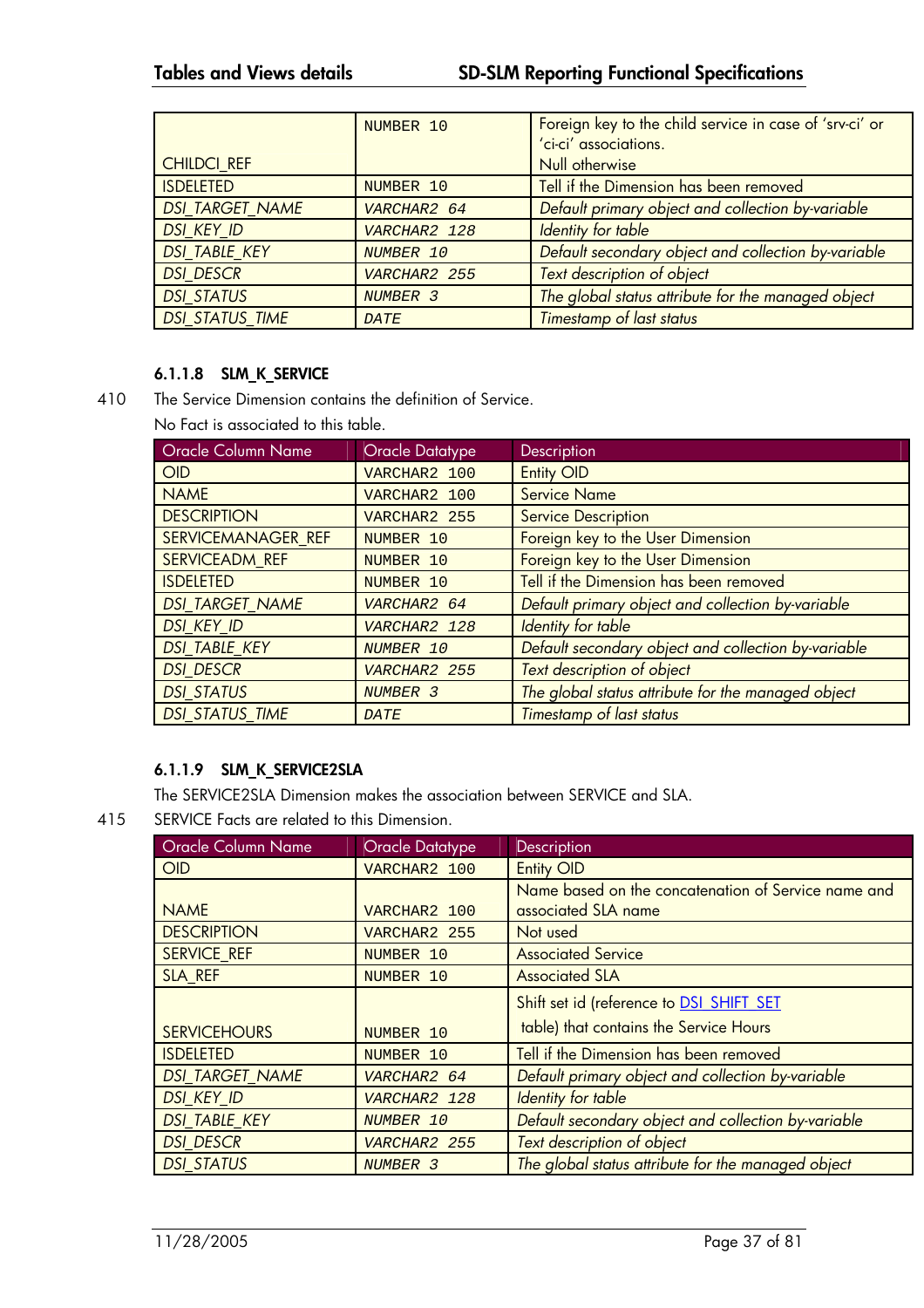| $-$<br><b>TIME</b><br>DSI<br>$\mathbf{r}$<br>$\Lambda$<br>טוו<br>$\sim$ $\prime$<br>_<br>__ | ה היה ב<br><i>DAI</i> P | last<br>status<br>ot.<br><i><u><b>Imestamp</b></u></i> |
|---------------------------------------------------------------------------------------------|-------------------------|--------------------------------------------------------|
|---------------------------------------------------------------------------------------------|-------------------------|--------------------------------------------------------|

#### **6.1.1.10 SLM\_K\_SERVICELEVEL**

This Dimension contains the definition of Service Levels.

No Fact is associated to this table.

| <b>Oracle Column Name</b> | <b>Oracle Datatype</b> | <b>Description</b>                                  |
|---------------------------|------------------------|-----------------------------------------------------|
| OID                       | VARCHAR2 100           | <b>Entity OID</b>                                   |
| <b>NAME</b>               | VARCHAR2 100           | <b>Service Level Name</b>                           |
| <b>DESCRIPTION</b>        | VARCHAR2 255           | Service Level Description                           |
| <b>ISDELETED</b>          | NUMBER 10              | Tell if the Dimension has been removed              |
| <b>DSI TARGET NAME</b>    | VARCHAR2 64            | Default primary object and collection by-variable   |
| DSI KEY ID                | VARCHAR2 128           | <b>Identity for table</b>                           |
| <b>DSI TABLE KEY</b>      | NUMBER 10              | Default secondary object and collection by-variable |
| <b>DSI DESCR</b>          | VARCHAR2 255           | Text description of object                          |
| <b>DSI STATUS</b>         | NUMBER 3               | The global status attribute for the managed object  |
| <b>DSI STATUS TIME</b>    | <b>DATE</b>            | Timestamp of last status                            |

420

#### **6.1.1.11 SLM\_K\_SLA**

This Dimension contains the definition of SLAs

SLA Facts are related to this Dimension.

| Oracle Column Name      | <b>Oracle Datatype</b> | Description                                         |
|-------------------------|------------------------|-----------------------------------------------------|
| <b>OID</b>              | VARCHAR2 100           | <b>Entity OID</b>                                   |
| <b>NAME</b>             | VARCHAR2 100           | <b>SLA Name</b>                                     |
| <b>DESCRIPTION</b>      | VARCHAR2 255           | <b>SLA Description</b>                              |
| <b>EVALUATIONPERIOD</b> | VARCHAR2 100           | 'daily', 'weekly', 'monthly',                       |
| <b>STARTDATE</b>        | VARCHAR2 100           | SLA operational start date                          |
| <b>ENDDATE</b>          | VARCHAR2 100           | SLA operational end date                            |
| PAYINGENTITY REF        | NUMBER 10              | Foreign key to the User Dimension                   |
| CRM REF                 | NUMBER 10              | Foreign key to the User Dimension                   |
| SERVICELEVEL REF        | NUMBER 10              | Foreign key to the Service Level Dimension          |
| <b>ISACTIVATED</b>      | NUMBER 10              | Not used                                            |
| <b>ISBLOCKED</b>        | NUMBER 10              | Not used                                            |
| <b>ISDELETED</b>        | NUMBER 10              | Tell if the Dimension has been removed              |
| <b>DSI TARGET NAME</b>  | VARCHAR2 64            | Default primary object and collection by-variable   |
| <b>DSI KEY ID</b>       | VARCHAR2 128           | Identity for table                                  |
| <b>DSI TABLE KEY</b>    | NUMBER 10              | Default secondary object and collection by-variable |
| <b>DSI DESCR</b>        | VARCHAR2 255           | Text description of object                          |
| <b>DSI STATUS</b>       | NUMBER 3               | The global status attribute for the managed object  |
| <b>DSI STATUS TIME</b>  | <b>DATE</b>            | Timestamp of last status                            |

### 425 **6.1.1.12 SLM\_K\_SLO2SLA**

The SLO2SLA Dimension makes the association between SLO and SLA.

SLO Facts are related to this Dimension

| Oracle Column Name | Oracle Datatype | <b>Description</b>                                |
|--------------------|-----------------|---------------------------------------------------|
| <b>OID</b>         | VARCHAR2 100    | <b>Entity OID</b>                                 |
| <b>NAME</b>        | VARCHAR2 100    | Concatenation of SLO name and associated SLA Name |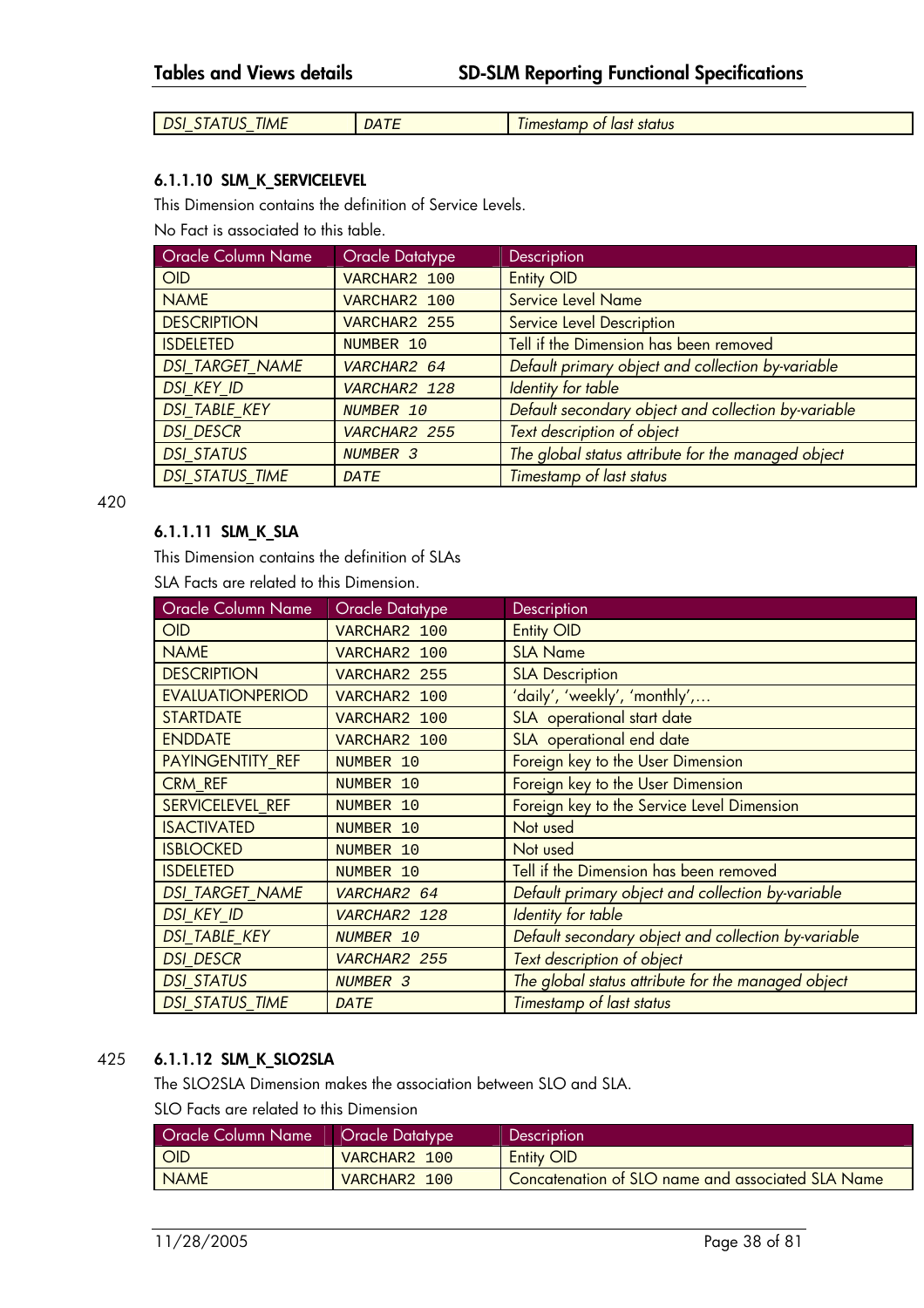| SLO OID                | VARCHAR2 100 | OID of the associated SLO                           |
|------------------------|--------------|-----------------------------------------------------|
| SLODEF REF             | NUMBER 10    | Foreign key to the SLO Definition Dimension         |
| CI REF                 | NUMBER 10    | Foreign key to the CI Dimension                     |
| <b>METRIC REF</b>      | NUMBER 10    | Foreign key to the Metric Dimension                 |
| SLA REF                | NUMBER 10    | Foreign key to the SLA Dimension                    |
| <b>ISDELETED</b>       | NUMBER 10    | Tell if the Dimension has been removed              |
| <b>DSI TARGET NAME</b> | VARCHAR2 64  | Default primary object and collection by-variable   |
| <b>DSI KEY ID</b>      | VARCHAR2 128 | Identity for table                                  |
| <b>DSI TABLE KEY</b>   | NUMBER 10    | Default secondary object and collection by-variable |
| <b>DSI DESCR</b>       | VARCHAR2 255 | Text description of object                          |
| <b>DSI STATUS</b>      | NUMBER 3     | The global status attribute for the managed object  |
| <b>DSI STATUS TIME</b> | <b>DATE</b>  | Timestamp of last status                            |

## **6.1.1.13 SLM\_K\_SLODEF**

| Oracle Column Name        | <b>Oracle Datatype</b> | Description                                                                      |
|---------------------------|------------------------|----------------------------------------------------------------------------------|
| OID                       | VARCHAR2 100           | <b>Entity OID</b>                                                                |
| <b>NAME</b>               | VARCHAR2 100           | <b>Metric Name</b>                                                               |
| <b>DESCRIPTION</b>        | VARCHAR2 255           | Not used                                                                         |
| <b>OBJCONDITION</b>       | VARCHAR2 10            | Condition operators $\langle \langle , \rangle, \langle = , \rangle = , == ,  =$ |
| <b>OBJECTIVEVALUETYPE</b> | VARCHAR2 32            | Value type (Percentage, )                                                        |
| SERVICELEVEL REF          | VARCHAR2 10            | Foreign key to the Service Level Dimension                                       |
| <b>ISDELETED</b>          | NUMBER 10              | Tell if the Dimension has been removed                                           |
| <b>DSI TARGET NAME</b>    | VARCHAR2 64            | Default primary object and collection by-variable                                |
| <b>DSI KEY ID</b>         | VARCHAR2 128           | Identity for table                                                               |
| <b>DSI TABLE KEY</b>      | NUMBER 10              | Default secondary object and collection by-variable                              |
| <b>DSI DESCR</b>          | VARCHAR2 255           | Text description of object                                                       |
| <b>DSI STATUS</b>         | NUMBER 3               | The global status attribute for the managed object                               |
| <b>DSI STATUS TIME</b>    | <b>DATE</b>            | Timestamp of last status                                                         |

#### 430

## **6.1.1.14 SLM\_K\_USER**

| <b>Oracle Column Name</b> | Oracle Datatype | Description                                         |
|---------------------------|-----------------|-----------------------------------------------------|
| OID                       | VARCHAR2 100    | <b>Entity OID</b>                                   |
| <b>NAME</b>               | VARCHAR2 100    | <b>User Name</b>                                    |
|                           |                 | <b>Paying Entity</b>                                |
|                           |                 | <b>Customer Relationship Manager</b>                |
|                           |                 | <b>Service Manager</b>                              |
| <b>DESCRIPTION</b>        | VARCHAR2 255    | Service Administrator                               |
|                           |                 | Hard-coded values: 1, 2, 3, 4 depending on the user |
| <b>CATEGORY</b>           | <b>NUMBER</b>   | role                                                |
| <b>ISDELETED</b>          | NUMBER 10       | Tell if the Dimension has been removed              |
| <b>DSI TARGET NAME</b>    | VARCHAR2 64     | Default primary object and collection by-variable   |
| <b>DSI KEY ID</b>         | VARCHAR2 128    | Identity for table                                  |
| <b>DSI TABLE KEY</b>      | NUMBER 10       | Default secondary object and collection by-variable |
| <b>DSI DESCR</b>          | VARCHAR2 255    | Text description of object                          |
| <b>DSI STATUS</b>         | NUMBER 3        | The global status attribute for the managed object  |
| <b>DSI STATUS TIME</b>    | <b>DATE</b>     | Timestamp of last status                            |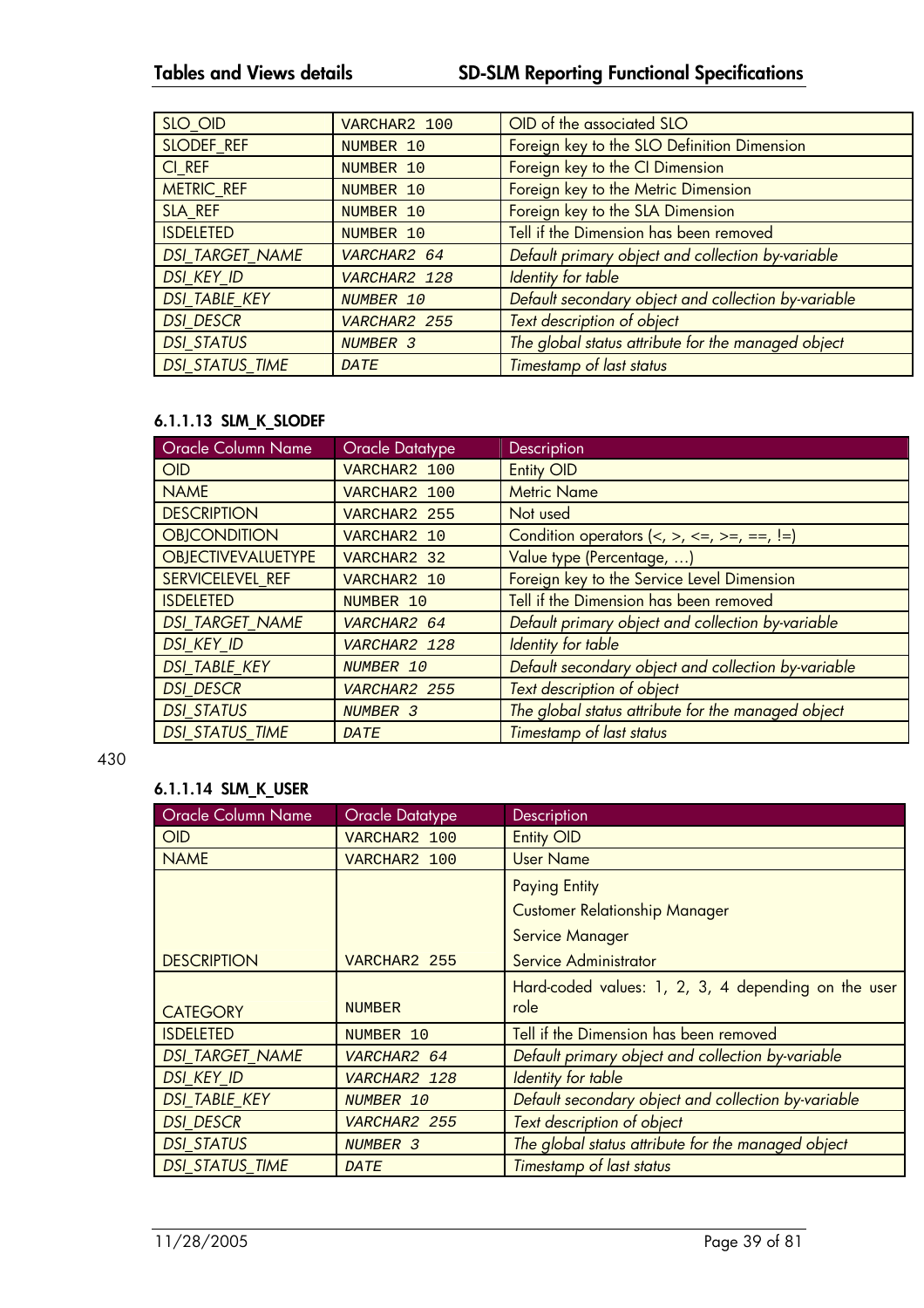## **6.1.2 Time interval Tables**

## **6.1.2.1 SLM\_K\_EVALPERIOD**

435 This table contains all the past and current SLA Evaluation Periods.

| Oracle Column Name     | <b>Oracle Datatype</b> | Description                                         |
|------------------------|------------------------|-----------------------------------------------------|
| SLA REF                | NUMBER 10              | Foreign key to the SLA Dimension                    |
| <b>PERIODNAME</b>      | VARCHAR2 100           | Concatenation of start date and End date            |
| <b>STARTDATE</b>       | <b>DATE</b>            | Start date for the period                           |
|                        |                        | End date for the period (Null if the period is not  |
| <b>ENDDATE</b>         | <b>DATE</b>            | terminated)                                         |
| <b>DSI TARGET NAME</b> | VARCHAR2 64            | Default primary object and collection by-variable   |
| <b>DSI KEY ID</b>      | VARCHAR2 128           | Identity for table                                  |
| <b>DSI TABLE KEY</b>   | NUMBER 10              | Default secondary object and collection by-variable |
| <b>DSI DESCR</b>       | VARCHAR2 255           | Text description of object                          |
| <b>DSI STATUS</b>      | NUMBER 3               | The global status attribute for the managed object  |
| <b>DSI STATUS_TIME</b> | <b>DATE</b>            | Timestamp of last status                            |

### **6.1.2.2 SLM\_K\_SERVICEHOURS**

This table is not used (see **Time Periods tables**)

440

| Oracle Column Name     | <b>Oracle Datatype</b> | Description                                         |
|------------------------|------------------------|-----------------------------------------------------|
| SERVICE2SLA REF        | NUMBER 10              | Foreign key to the Service2SLA Dimension            |
| <b>PERIODNAME</b>      | VARCHAR2 100           | Concatenation of start date and End date            |
| <b>STARTDATE</b>       | <b>DATE</b>            | Start date for the period                           |
|                        |                        | End date for the period (Null if the period is not  |
| <b>ENDDATE</b>         | <b>DATE</b>            | terminated)                                         |
| <b>DSI TARGET NAME</b> | VARCHAR2 64            | Default primary object and collection by-variable   |
| <b>DSI KEY ID</b>      | VARCHAR2 128           | Identity for table                                  |
| <b>DSI TABLE KEY</b>   | NUMBER 10              | Default secondary object and collection by-variable |
| <b>DSI DESCR</b>       | VARCHAR2 255           | Text description of object                          |
| <b>DSI STATUS</b>      | NUMBER 3               | The global status attribute for the managed object  |
| <b>DSI_STATUS_TIME</b> | <b>DATE</b>            | Timestamp of last status                            |

## **6.1.2.3 SLM\_K\_PLANNEDDT**

This table is not used (see Time Periods tables)

| <b>Oracle Column Name</b> | <b>Oracle Datatype</b> | <b>Description</b>                                 |
|---------------------------|------------------------|----------------------------------------------------|
| <b>CI2SLA REF</b>         | NUMBER 10              | Foreign key to the CI2SLA Dimension                |
| <b>PERIODNAME</b>         | VARCHAR2 100           | Concatenation of start date and End date           |
| <b>STARTDATE</b>          | <b>DATE</b>            | Start date for the period                          |
|                           |                        | End date for the period (Null if the period is not |
| <b>ENDDATE</b>            | <b>DATE</b>            | terminated)                                        |
| <b>DSI TARGET NAME</b>    | VARCHAR2 64            | Default primary object and collection by-variable  |
| <b>DSI KEY ID</b>         | VARCHAR2 128           | Identity for table                                 |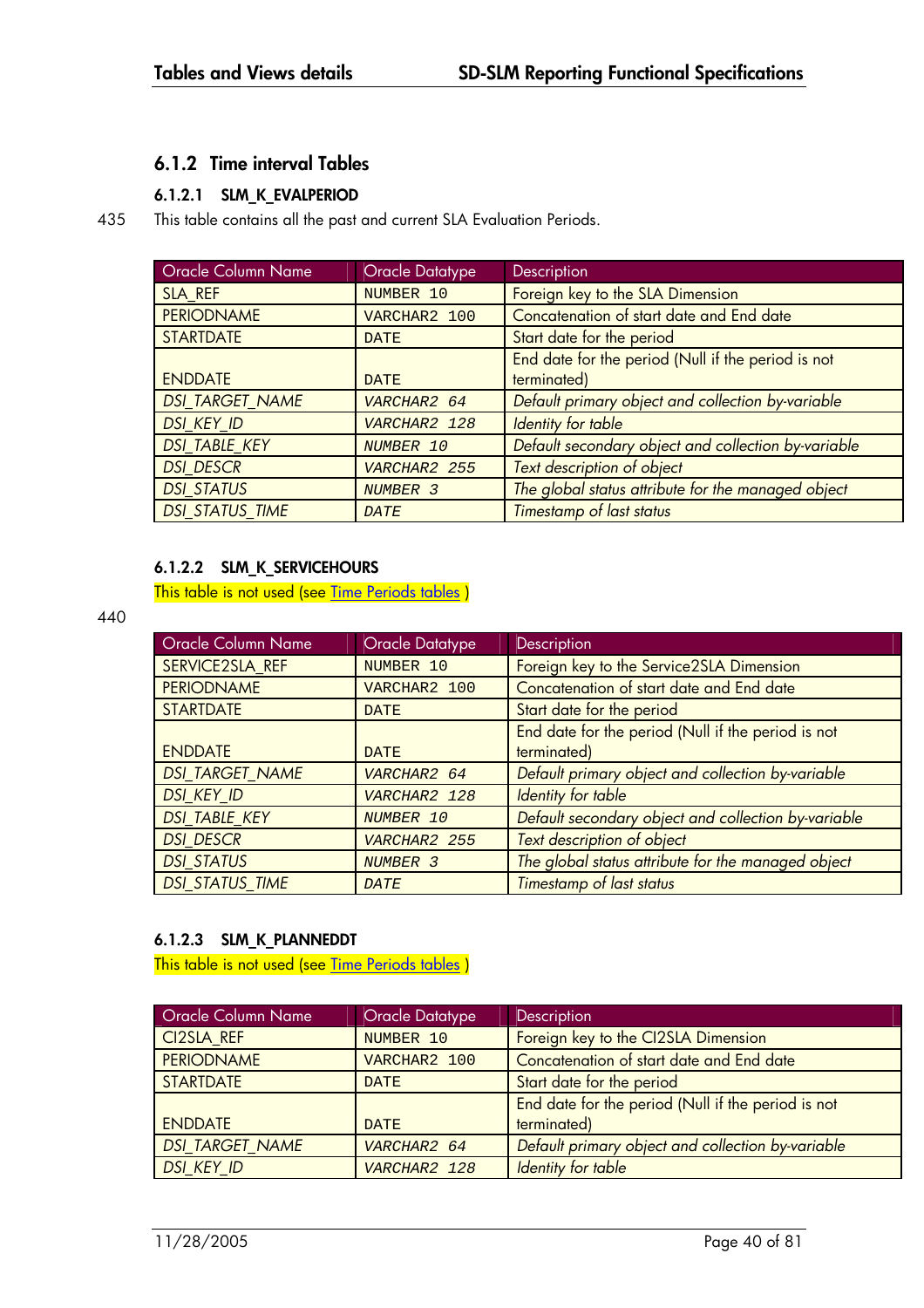| <b>DSI TABLE KEY</b>   | NUMBER 10    | Default secondary object and collection by-variable |  |
|------------------------|--------------|-----------------------------------------------------|--|
| <b>DSI DESCR</b>       | VARCHAR2 255 | Text description of object                          |  |
| <b>DSI STATUS</b>      | NUMBER 3     | The global status attribute for the managed object  |  |
| <b>DSI STATUS TIME</b> | <b>DATE</b>  | <b>Timestamp of last status</b>                     |  |

445

## **6.1.3 Views**

#### **6.1.3.1 SLM\_KV\_CI\_LAST\_STATUS**

View showing CIs and their associated Evaluation periods status

| Oracle Column Name        | <b>Alias</b>             | Description                                 |
|---------------------------|--------------------------|---------------------------------------------|
| CI2SLA_REF                | CI2SLA_ref               | Foreign key to the CI2SLA Dimension         |
| CI REF                    | CI ref                   | Foreign key to the CI Dimension             |
| <b>CI NAME</b>            | CI Name                  | <b>CI Name</b>                              |
| CI DESCRIPTION            | <b>CI_Description</b>    | <b>CI</b> Description                       |
| CI OID                    | CI OID                   | <b>CI Entity OID</b>                        |
| SLA REF                   | sla ref                  | Foreign key to the SLA Dimension            |
| <b>SLA NAME</b>           | sla Name                 | <b>SLA Name</b>                             |
| <b>PAYINGENTITY NAME</b>  |                          | <b>Customer Name</b>                        |
| <b>SERVICELEVEL</b>       |                          | <b>ServiceLevel Name</b>                    |
| <b>LASTAVAILSTATUS</b>    | Lastavailstatus          | Last known availability status for the CI   |
|                           | Last Availability status | Formatted (text) representation of the Last |
| LASTAVAILSTATUS_FORMATTED | formatted                | known availability status for the CI        |
| LASTSTATUS_DATE           | Last status date         | Last known availability status date         |
| <b>DSI KEY ID</b>         | dsi_key_id               | <b>Identity for table</b>                   |
|                           |                          | Default primary object and collection by-   |
| <b>DSI TARGET NAME</b>    | dsi_target_name          | variable                                    |
|                           |                          | Default secondary object and collection     |
| <b>DSI_TABLE_KEY</b>      | dsi_table_key            | by-variable                                 |
| <b>DSI DESCR</b>          | dsi descr                | Text description of object                  |
|                           |                          | The global status attribute for the         |
| <b>DSI STATUS</b>         | dsi status               | managed object                              |
| <b>DSI_STATUS_TIME</b>    | dsi_status_time          | Timestamp of last status                    |

#### 450

## **6.1.3.2 SLM\_KV\_CI\_SVC\_PARENT**

| <b>Oracle Column Name</b>  | <b>Alias</b>                     | <b>Description</b>                   |
|----------------------------|----------------------------------|--------------------------------------|
|                            |                                  | Foreign key to the Service Dimension |
| <b>PARENTSERVICE REF</b>   | <b>Parent Service ref</b>        | identifying the parent Service       |
| <b>PARENTSERVICE OID</b>   | <b>Parent Service OID</b>        | <b>Parent Service OID</b>            |
| PARENTSERVICE NAME         | <b>ParentService Name</b>        | <b>Parent Service Name</b>           |
| PARENTSERVICE DESCRIPTION  | <b>ParentService_Description</b> | <b>Parent Service Description</b>    |
|                            |                                  | Foreign key to the CI Dimension      |
| <b>CHILDCI REF</b>         | Child Ci ref                     | identifying the child CI             |
| <b>CHILDCI OID</b>         | Child Ci OID                     | Child CI OID                         |
| <b>CHILDCI NAME</b>        | ChildCi Name                     | <b>Child CI Name</b>                 |
| <b>CHILDCI DESCRIPTION</b> | ChildCi Description              | <b>Child CI Description</b>          |
| <b>CHILDCI2SLA REF</b>     | Child Ci2SLA ref                 | Foreign key to the CI2SLA Dimension  |
| CHILDCI SLA REF            | Child Ci sla ref                 | Foreign key to the SLA Dimension     |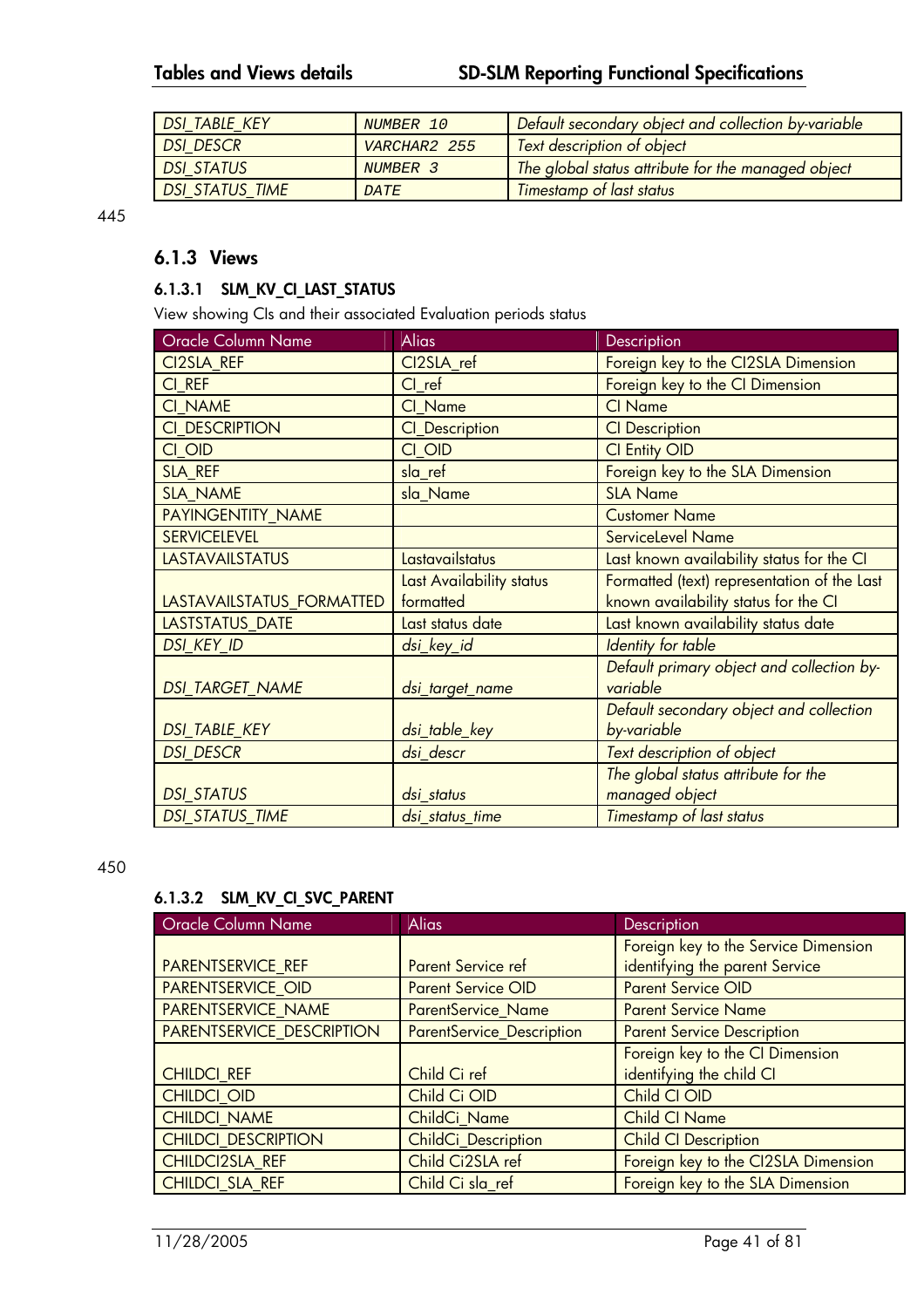| CHILDCI_SLA_NAME              | Child Ci sla Name              | Child CI SLA Name                       |
|-------------------------------|--------------------------------|-----------------------------------------|
| CHILDCI LASTAVAILSTATUS       | <b>CHILDCI LASTAVAILSTATUS</b> | Child CI last availability status       |
| <b>CHILDCI LASTSTATUSDATE</b> | CHILDCI LASTSTATUSDATE         | Timestamp of last status                |
| <b>DSI KEY ID</b>             | dsi_key_id                     | Identity for table                      |
|                               |                                | Default primary object and collection   |
| <b>DSI_TARGET_NAME</b>        | dsi_target_name                | by-variable                             |
|                               |                                | Default secondary object and collection |
| <b>DSI_TABLE_KEY</b>          | dsi_table_key                  | by-variable                             |
| <b>DSI DESCR</b>              | dsi descr                      | Text description of object              |
|                               |                                | The global status attribute for the     |
| <b>DSI STATUS</b>             | dsi status                     | managed object                          |
| <b>DSI_STATUS_TIME</b>        | dsi status time                | Timestamp of last status                |

### **6.1.3.3 SLM\_KV\_CI2SLA\_SHOWN\_DURATION**

This view is very specific to some of the OOTB reports. It allows the display of drop down boxes 455 into the reports that allows the user to choose the reporting period of a graph by selecting a time unit (hour, day, week, month) and a number (1, 2, 3, 5, 10, 15, 20) from 2 combo boxes

| Oracle Column Name     | <b>Alias</b>      | <b>Description</b>                                  |
|------------------------|-------------------|-----------------------------------------------------|
| <b>QUANTITY</b>        | <b>QUANTITY</b>   | Selectable numbers 1, 2, 3, 5, 10, 15, 20           |
| UNIT_REF               | UNIT REF          | <b>Integer Ids for Unit Names</b>                   |
| <b>UNIT NAME</b>       | <b>UNIT NAME</b>  | Time unit (hour, day, week, month)                  |
| <b>BEGIN DATE</b>      | <b>BEGIN DATE</b> | Resulting time interval (start date)                |
| <b>FINAL DATE</b>      | <b>FINAL DATE</b> | Resulting time interval (end date)                  |
| <b>DSI KEY ID</b>      | dsi_key_id        | Identity for table                                  |
| <b>DSI TARGET_NAME</b> | dsi_target_name   | Default primary object and collection by-variable   |
| <b>DSI TABLE KEY</b>   | dsi_table_key     | Default secondary object and collection by-variable |
| <b>DSI DESCR</b>       | dsi descr         | Text description of object                          |
| <b>DSI STATUS</b>      | dsi status        | The global status attribute for the managed object  |
| <b>DSI STATUS TIME</b> | dsi status time   | Timestamp of last status                            |

#### **6.1.3.4 SLM\_KV\_CSLO2SLA**

| Oracle Column Name           | <b>Alias</b>                  | Description                               |
|------------------------------|-------------------------------|-------------------------------------------|
| <b>OID</b>                   | <b>OID</b>                    | <b>Entity OID</b>                         |
| <b>NAME</b>                  | <b>Name</b>                   | <b>Dimension Name</b>                     |
| <b>CSLO_OID</b>              | <b>CSLO_OID</b>               | <b>Compliance SLO OID</b>                 |
|                              |                               | Compliance SLO Category (infrastructure,  |
| <b>CSLOCATEGORY</b>          | <b>CSLOCategory</b>           | standard,)                                |
| <b>SERVICE REF</b>           | Service ref                   | Foreign key to the Service Dimension      |
| <b>METRIC REF</b>            | Metric ref                    | Foreign key to the Metric Dimension       |
| SERVICELEVEL_REF             | Service Level ref             | Foreign key to the ServiceLevel Dimension |
| SLA REF                      | SLA ref                       | Foreign key to the SLA Dimension          |
| <b>SLANAME</b>               | <b>SLA Name</b>               | <b>Associated SLA Name</b>                |
| <b>SERVICENAME</b>           | Service name                  | <b>Associated Service Name</b>            |
| <b>SERVICELEVELNAME</b>      | Service name                  | <b>Associated Service Level Name</b>      |
| <b>SLOOBJCONDITION</b>       | <b>SLO Objectif condition</b> | Not used                                  |
| <b>SLOOBJECTIVEVALUETYPE</b> | SLO Objective value type      | Not used                                  |
| <b>METRICNAME</b>            | Metric name                   | Metric name                               |
| <b>METRICUNIT</b>            | Metric unit                   | <b>Metric Unit</b>                        |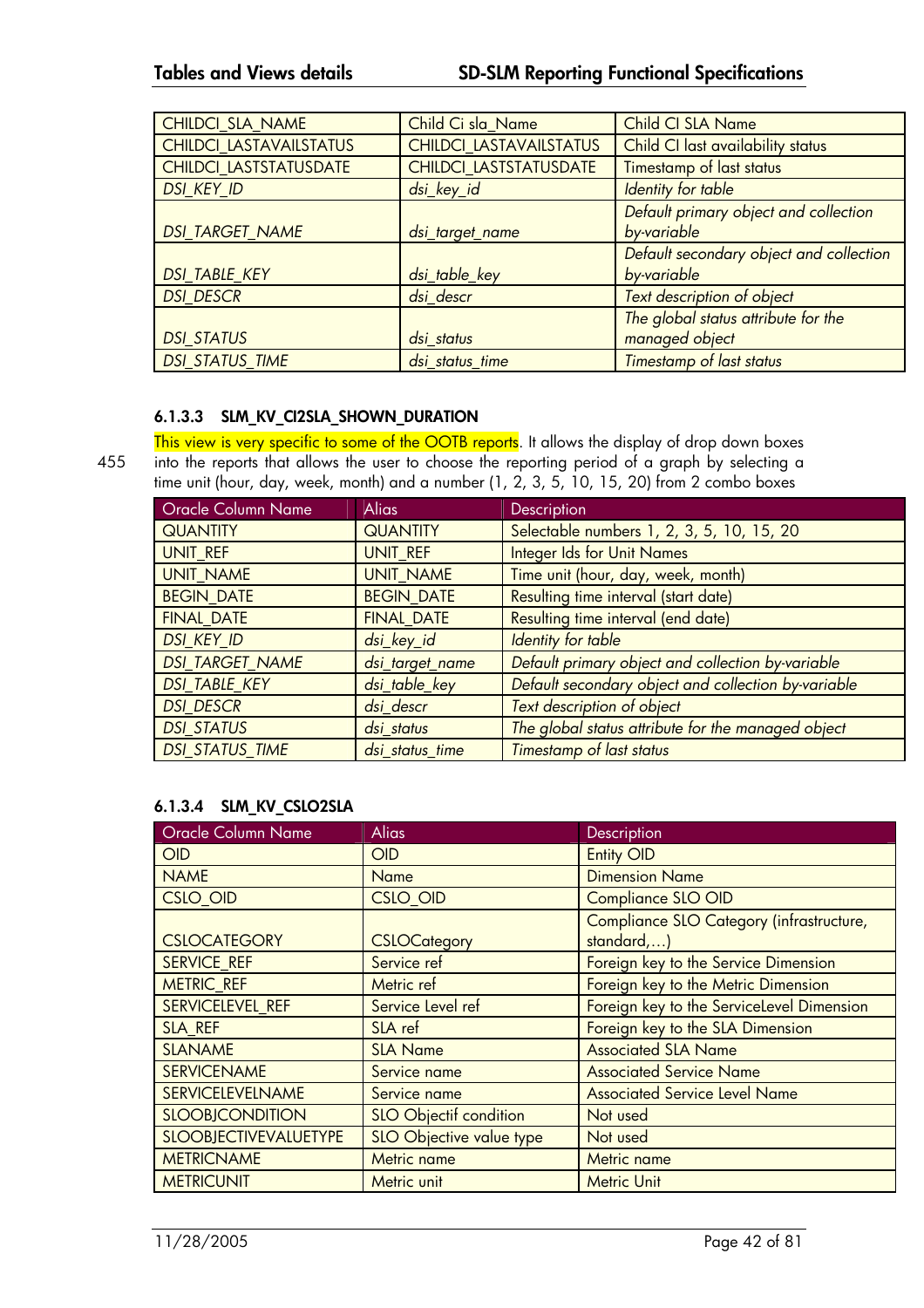| <b>METRICCATEGORY</b>    | Metric value type                  | Metric Category (Standard, )                          |
|--------------------------|------------------------------------|-------------------------------------------------------|
| <b>METRICDESCRIPTION</b> | <b>Metric Description</b>          | Not used                                              |
| <b>CSLODEF REF</b>       | <b>CSLO Definition ref</b>         | Foreign key to the CSLO2SLA Dimension (!)             |
| <b>OBJECTIVE1</b>        | <b>Threshold Objective Value 1</b> |                                                       |
| SEVERITY1                | Threshold Severity 1               |                                                       |
| OBJECTIVE2               | <b>Threshold Objective Value 2</b> |                                                       |
| SEVERITY2                | <b>Threshold Severity 2</b>        |                                                       |
| OBJECTIVE3               | <b>Threshold Objective Value 3</b> |                                                       |
| SEVERITY3                | Threshold Severity 3               |                                                       |
| OBJECTIVE4               | <b>Threshold Objective Value 4</b> |                                                       |
| SEVERITY4                | <b>Threshold Severity 4</b>        |                                                       |
| <b>DSI KEY ID</b>        | dsi_key_id                         | <b>Identity for table</b>                             |
| <b>DSI TARGET NAME</b>   | dsi_target_name                    | Default primary object and collection by-<br>variable |
|                          |                                    | Default secondary object and collection by-           |
| <b>DSI_TABLE_KEY</b>     | dsi_table_key                      | variable                                              |
| <b>DSI DESCR</b>         | dsi descr                          | Text description of object                            |
|                          |                                    | The global status attribute for the managed           |
| <b>DSI STATUS</b>        | dsi status                         | object                                                |
| <b>DSI STATUS TIME</b>   | dsi_status_time                    | Timestamp of last status                              |

## 460 **6.1.3.5 SLM\_KV\_CSLO2SLA\_ALL\_EVALP**

View showing all ServiceMetric status (with or without associated Metric) by Evaluation periods

| Oracle Column Name              | <b>Alias</b>            | Description                                 |
|---------------------------------|-------------------------|---------------------------------------------|
| <b>CSLO2SLA REF</b>             | CSLO2SLA ref            | Foreign key to the CSLO2SLA Dimension       |
| SLA REF                         | SLA ref                 | Foreign key to the SLA Dimension            |
| <b>SERVICE REF</b>              | Service ref             | Foreign key to the Service Dimension        |
| <b>SERVICENAME</b>              | <b>Service Name</b>     | <b>Service Name</b>                         |
| <b>CSLONAME</b>                 | <b>CSLO Name</b>        | <b>Compliance SLO Name</b>                  |
| <b>CSLOCATEGORY</b>             | <b>CSLO Category</b>    | <b>Compliance SLO Category</b>              |
|                                 |                         | <b>Evaluation Period name (concat of</b>    |
| <b>PERIODNAME</b>               | <b>Period Name</b>      | start/end dates)                            |
| <b>STARTDATE</b>                | <b>Start Date</b>       | <b>Evaluation Period start date</b>         |
| <b>ENDDATE</b>                  | <b>End Date</b>         | <b>Evaluation Period end date</b>           |
|                                 |                         | Final CSLO Compliance status for the        |
| <b>FINALCOMPLSTATUS</b>         | <b>FINALCOMPLSTATUS</b> | period                                      |
|                                 | <b>FINALCOMPLSTATUS</b> | Final CSLO Compliance status for the        |
| FINALCOMPLSTATUS_FORMATTED      | <b>FORMATTED</b>        | period (textual)                            |
| <b>FINALOBJSTATUS</b>           | <b>FINALOBJSTATUS</b>   | Final CSLO objective status for the period  |
|                                 | <b>FINALOBJSTATUS</b>   | Final CSLO objective status for the period  |
| <b>FINALOBJSTATUS_FORMATTED</b> | <b>FORMATTED</b>        | (Textual)                                   |
| <b>FINALSTATUS DATE</b>         | <b>FINALSTATUS_DATE</b> | Timestamp of last status                    |
| COMPLIANCEPRC_ACHIEVED          |                         | Achieved Comp. % for the Eval Period        |
| COMPLIANCEPRC_OBJECTIVE         |                         | Objective Comp. % for the Eval Period       |
| <b>DSI_KEY_ID</b>               | dsi_key_id              | <b>Identity for table</b>                   |
|                                 |                         | Default primary object and collection by-   |
| <b>DSI_TARGET_NAME</b>          | dsi_target_name         | variable                                    |
|                                 |                         | Default secondary object and collection by- |
| <b>DSI TABLE KEY</b>            | dsi_table_key           | variable                                    |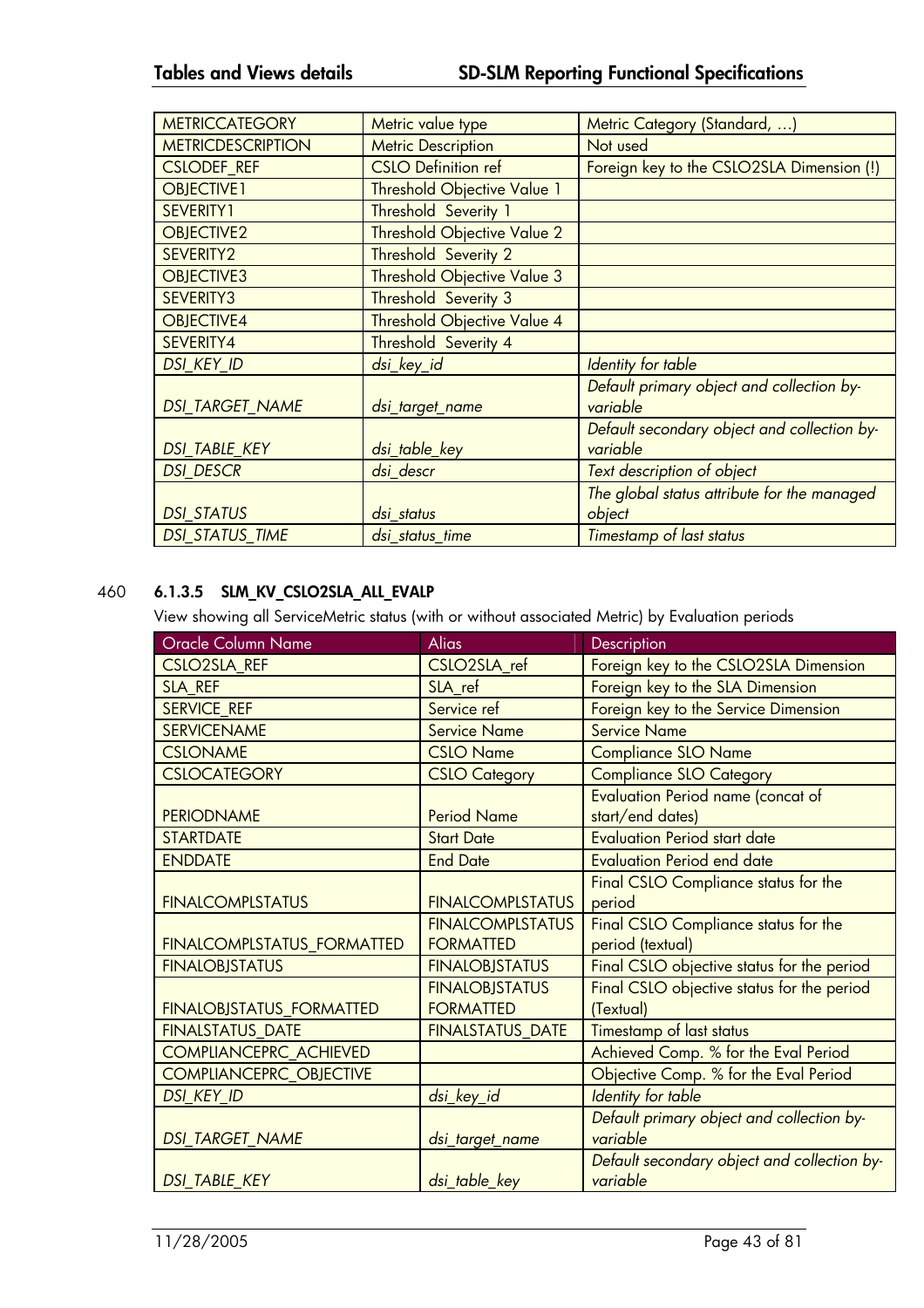| <b>DSI DESCR</b>       | dsi descr       | Text description of object                  |
|------------------------|-----------------|---------------------------------------------|
|                        |                 | The global status attribute for the managed |
| <b>DSI STATUS</b>      | dsi status      | object                                      |
| <b>DSI STATUS TIME</b> | dsi status time | <b>Timestamp of last status</b>             |

## **6.1.3.6 SLM\_KV\_CSLO2SLA\_LAST\_STATUS**

View showing CSLO and their associated last status

| Oracle Column Name        | <b>Alias</b>              | Description                                 |
|---------------------------|---------------------------|---------------------------------------------|
| <b>CSLO2SLA REF</b>       | CSLO2SLA_ref              | Foreign key to the CSLO2SLA Dimension       |
| SLA REF                   | SLA ref                   | Foreign key to the SLA Dimension            |
| <b>SERVICE REF</b>        | SERVICE ref               | Foreign key to the Service Dimension        |
| <b>METRIC_REF</b>         | METRIC ref                | Foreign key to the Metric Dimension         |
| <b>CSLO NAME</b>          | <b>CSLO NAME</b>          | <b>Compliance SLO Name</b>                  |
| <b>METRIC NAME</b>        | <b>METRIC NAME</b>        | <b>Metric Name</b>                          |
| <b>METRIC DESCRIPTION</b> | <b>METRIC_DESCRIPTION</b> | Not used                                    |
| <b>METRIC_UNIT</b>        | <b>METRIC UNIT</b>        | Metric definition Value type kernel code    |
| <b>METRIC CATEGORY</b>    | <b>METRIC CATEGORY</b>    | Metric definition category type kernel code |
| <b>LASTAVAILSTATUS</b>    | Lastavailstatus           | Last known availability status              |
|                           | <b>LASTAVAILSTATUS</b>    |                                             |
| LASTAVAILSTATUS FORMATTED | <b>FORMATTED</b>          | Last known availability status (formatted)  |
| LASTSTATUS_DATE           | LASTSTATUS_DATE           | Timestamp of last status                    |
| <b>DSI KEY ID</b>         | dsi_key_id                | Identity for table                          |
|                           |                           | Default primary object and collection by-   |
| <b>DSI TARGET NAME</b>    | dsi_target_name           | variable                                    |
|                           |                           | Default secondary object and collection by- |
| <b>DSI TABLE KEY</b>      | dsi_table_key             | variable                                    |
| <b>DSI DESCR</b>          | dsi_descr                 | Text description of object                  |
|                           |                           | The global status attribute for the managed |
| <b>DSI STATUS</b>         | dsi status                | object                                      |
| <b>DSI STATUS TIME</b>    | dsi status time           | Timestamp of last status                    |

#### 465

## **6.1.3.7 SLM\_KV\_CSLO2SLA\_METRIC\_EVALP**

View showing ServiceMetric status (with associated Metric) by Evaluation periods

| Oracle Column Name                | <b>Alias</b>            | Description                                 |
|-----------------------------------|-------------------------|---------------------------------------------|
| <b>CSLO2SLA REF</b>               | CSLO2SLA ref            | Foreign key to the CSLO2SLA Dimension       |
| SLA REF                           | SLA ref                 | Foreign key to the SLA Dimension            |
| <b>SERVICE REF</b>                | Service ref             | Foreign key to the Service Dimension        |
| <b>METRICNAME</b>                 | <b>Metric Name</b>      | <b>Metric Name</b>                          |
| <b>CSLONAME</b>                   | <b>CSLO Name</b>        | <b>Compliance SLO Name</b>                  |
|                                   |                         | <b>Evaluation Period name (concat of</b>    |
| <b>PERIODNAME</b>                 | <b>Period Name</b>      | start/end dates)                            |
| <b>STARTDATE</b>                  | <b>Start Date</b>       | <b>Evaluation Period start date</b>         |
| <b>ENDDATE</b>                    | <b>End Date</b>         | <b>Evaluation Period end date</b>           |
|                                   |                         | <b>Final CSLO Compliance status for the</b> |
| <b>FINALCOMPLSTATUS</b>           | <b>FINALCOMPLSTATUS</b> | period                                      |
|                                   | <b>FINALCOMPLSTATUS</b> | Final CSLO Compliance status for the        |
| <b>FINALCOMPLSTATUS FORMATTED</b> | <b>FORMATTED</b>        | period (textual)                            |
| <b>FINALOBJSTATUS</b>             | <b>FINALOBJSTATUS</b>   | Final CSLO objective status for the period  |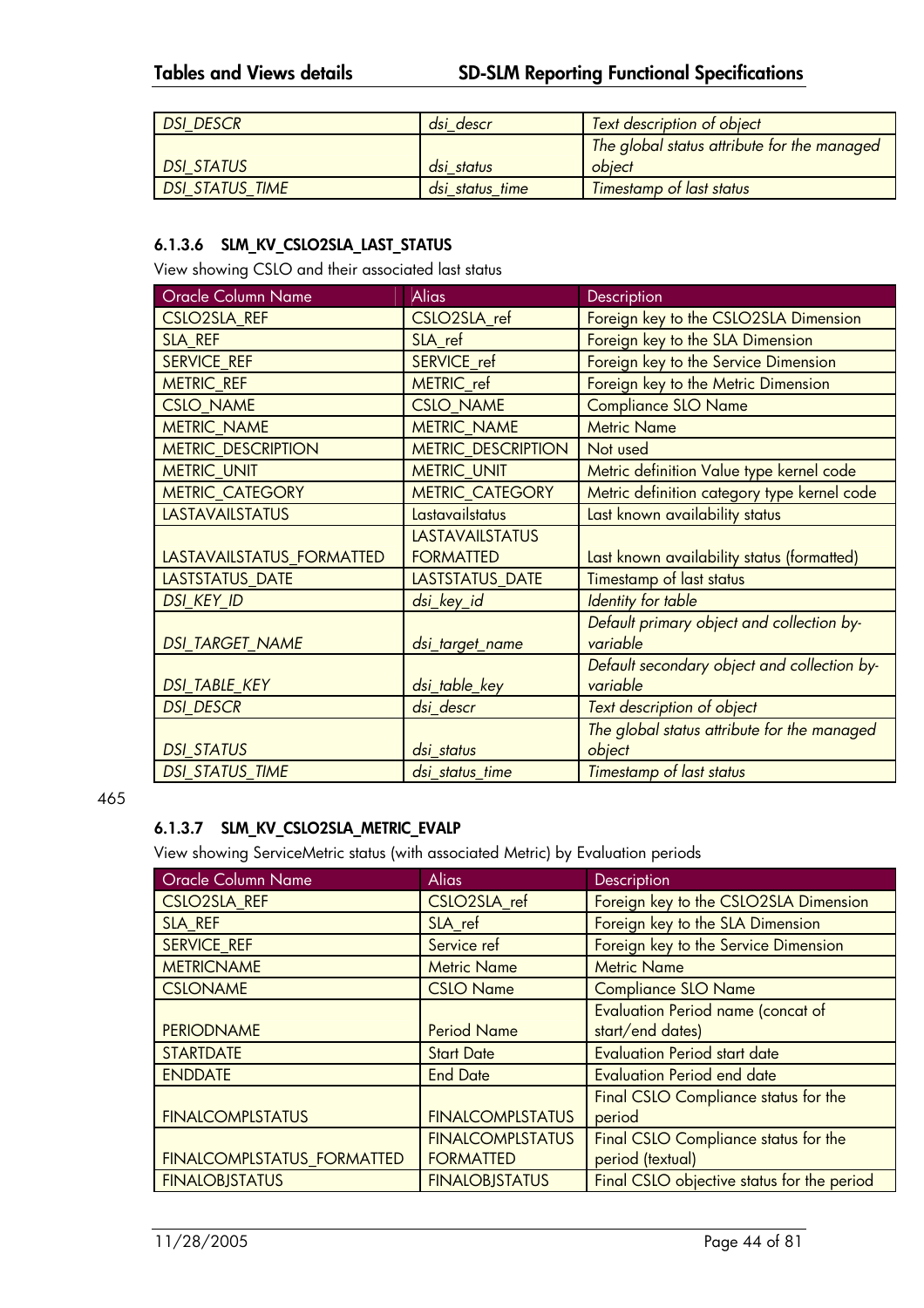|                                 | <b>FINALOBJSTATUS</b>   | Final CSLO objective status for the period  |
|---------------------------------|-------------------------|---------------------------------------------|
| <b>FINALOBJSTATUS FORMATTED</b> | <b>FORMATTED</b>        | (Textual)                                   |
| <b>FINALSTATUS DATE</b>         | <b>FINALSTATUS_DATE</b> | Timestamp of last status                    |
| <b>DSI KEY ID</b>               | dsi_key_id              | Identity for table                          |
|                                 |                         | Default primary object and collection by-   |
| <b>DSI TARGET NAME</b>          | dsi_target_name         | variable                                    |
|                                 |                         | Default secondary object and collection by- |
| <b>DSI TABLE KEY</b>            | dsi_table_key           | variable                                    |
| <b>DSI DESCR</b>                | dsi descr               | Text description of object                  |
|                                 |                         | The global status attribute for the managed |
| <b>DSI STATUS</b>               | dsi_status              | object                                      |
| <b>DSI STATUS TIME</b>          | dsi status time         | Timestamp of last status                    |

### 470 **6.1.3.8 SLM\_KV\_CSLO2SLA\_SHOWN\_DURATION**

This view is very specific to some of the OOTB reports. It allows the display of drop down boxes into the reports that allows the user to choose the reporting period of a graph by selecting a time unit (hour, day, week, month) and a number (1, 2, 3, 5, 10, 15, 20) from 2 combo boxes.

| Oracle Column Name     | <b>Alias</b>      | <b>Description</b>                                  |
|------------------------|-------------------|-----------------------------------------------------|
| <b>QUANTITY</b>        | <b>QUANTITY</b>   | Selectable numbers 1, 2, 3, 5, 10, 15, 20           |
| UNIT_REF               | UNIT REF          | <b>Integer Ids for Unit Names</b>                   |
| <b>UNIT NAME</b>       | <b>UNIT NAME</b>  | Time unit (hour, day, week, month)                  |
| <b>BEGIN DATE</b>      | <b>BEGIN DATE</b> | Resulting time interval (start date)                |
| <b>FINAL DATE</b>      | <b>FINAL DATE</b> | Resulting time interval (end date)                  |
| <b>DSI KEY ID</b>      | dsi_key_id        | Identity for table                                  |
| <b>DSI_TARGET_NAME</b> | dsi_target_name   | Default primary object and collection by-variable   |
| <b>DSI TABLE KEY</b>   | dsi_table_key     | Default secondary object and collection by-variable |
| <b>DSI DESCR</b>       | dsi descr         | Text description of object                          |
| <b>DSI STATUS</b>      | dsi status        | The global status attribute for the managed object  |
| <b>DSI STATUS TIME</b> | dsi status time   | Timestamp of last status                            |

## 475 **6.1.3.9 SLM\_KV\_CSLOTHRESH**

| Oracle Column Name     | <b>Alias</b>       | Description                                         |
|------------------------|--------------------|-----------------------------------------------------|
| <b>REFERENCE</b>       | <b>REFERENCE</b>   | 'Threshold' followed by the number (14)             |
| <b>CSLODEF REF</b>     | <b>CSLODEF REF</b> | Foreign key to the CLSODef Dimension                |
| <b>NAME</b>            | <b>NAME</b>        | <b>Entity OID</b>                                   |
| <b>OBJECTIVE</b>       | <b>OBJECTIVE</b>   | Concatenation of operator and value                 |
| <b>SEVERITY</b>        | <b>SEVERITY</b>    | Minor, major, warning, critical                     |
| <b>DSI KEY ID</b>      | dsi_key_id         | Identity for table                                  |
| <b>DSI TARGET_NAME</b> | dsi_target_name    | Default primary object and collection by-variable   |
| <b>DSI TABLE KEY</b>   | dsi_table_key      | Default secondary object and collection by-variable |
| <b>DSI DESCR</b>       | dsi descr          | Text description of object                          |
| <b>DSI STATUS</b>      | dsi status         | The global status attribute for the managed object  |
| <b>DSI STATUS_TIME</b> | dsi status time    | Timestamp of last status                            |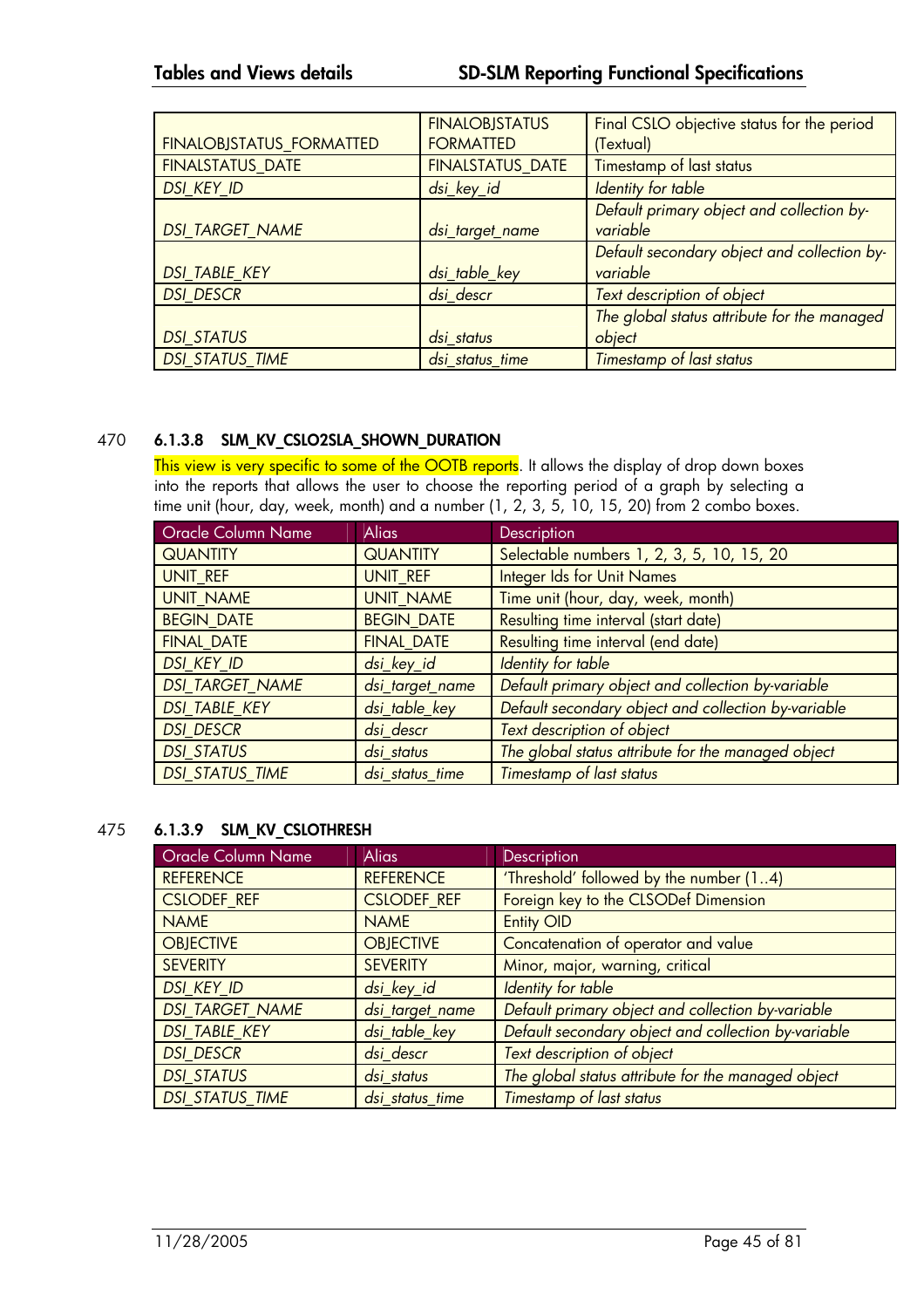## **6.1.3.10 SLM\_KV\_SERVICE**

This view flattens the SLA, Service and Service2SLA tables, and gives details on all Service-SLA pairs.

| <b>Oracle Column Name</b>  | <b>Alias</b>               | Description                                         |
|----------------------------|----------------------------|-----------------------------------------------------|
| <b>SERVICE NAME</b>        | service Name               | <b>Service Name</b>                                 |
| <b>SERVICE DESCRIPTION</b> | <b>Service Description</b> | Service Description                                 |
| <b>SLA_NAME</b>            | <b>SLA Name</b>            | <b>SLA Name</b>                                     |
|                            | Service Manager            |                                                     |
| SERVICEMANAGER NAME        | <b>Name</b>                | <b>Service Manager Name</b>                         |
|                            | Service Manager            |                                                     |
| SERVICEMANAGER REF         | ref                        | Foreign key to the User Dimension                   |
|                            | Service                    |                                                     |
| <b>SERVICEADM NAME</b>     | <b>Administrator Name</b>  | <b>Service Administrator Name</b>                   |
|                            | Service                    |                                                     |
| <b>SERVICEADM REF</b>      | Administrator ref          | Foreign key to the USer Dimension                   |
| <b>SERVICE REF</b>         | Service ref                | Foreign key to the Service Dimension                |
| SLA REF                    | SLA ref                    | Foreign key to the SLA Dimension                    |
| <b>DSI KEY ID</b>          | dsi_key_id                 | Identity for table                                  |
| <b>DSI TARGET NAME</b>     | dsi_target_name            | Default primary object and collection by-variable   |
| <b>DSI_TABLE_KEY</b>       | dsi_table_key              | Default secondary object and collection by-variable |
| <b>DSI DESCR</b>           | dsi descr                  | Text description of object                          |
| <b>DSI STATUS</b>          | dsi status                 | The global status attribute for the managed object  |
| <b>DSI STATUS TIME</b>     | dsi_status_time            | Timestamp of last status                            |

480

## **6.1.3.11 SLM\_KV\_SERVICE\_EVALP**

This View shows Services status at the end of SLA Evaluation Periods (for all Evaluation Periods that have facts)

| <b>Oracle Column Name</b>         | <b>Alias</b>            | Description                                 |
|-----------------------------------|-------------------------|---------------------------------------------|
| SERVICE2SLA REF                   | Service2SLA_ref         | Foreign key to the Service2SLA Dimension    |
| <b>SERVICE_REF</b>                | Service_ref             | Foreign key to the Service Dimension        |
| SLA REF                           | SLA ref                 | Foreign key to the SLA Dimension            |
| <b>SERVICENAME</b>                | <b>ServiceName</b>      | Name of the Service                         |
| <b>SERVICEDESCRIPTION</b>         | ServiceDescription      | Description of the Service                  |
| <b>SERVICEOID</b>                 | ServiceOID              | OID of the Service                          |
| <b>STARTDATE</b>                  | <b>StartDate</b>        | <b>Evaluation Period start date</b>         |
| <b>ENDDATE</b>                    | <b>EndDate</b>          | <b>Evaluation Period end date</b>           |
| <b>PERIODNAME</b>                 | PeriodName              | Concatenation of start/end date             |
|                                   |                         | Last known Compliance Status of the Service |
| <b>FINALCOMPLSTATUS</b>           | <b>FinalComplStatus</b> | for the SLA in the Evaluation Period        |
|                                   | <b>FINALCOMPLSTATUS</b> | Formatted value (string) for the previous   |
| <b>FINALCOMPLSTATUS_FORMATTED</b> | <b>FORMATTED</b>        | status                                      |
|                                   |                         | Last known Objective Status of the Service  |
| <b>FINALOBJSTATUS</b>             | FinalObjStatus          | for the SLA in the Evaluation Period        |
|                                   | <b>FINALOBJSTATUS</b>   | Formatted value (string) for the previous   |
| <b>FINALOBJSTATUS_FORMATTED</b>   | <b>FORMATTED</b>        | status                                      |
| <b>FINALSTATUS DATE</b>           | <b>FinalStatus_Date</b> | Time stamp of the above statuses            |
| <b>DSI KEY ID</b>                 | dsi_key_id              | Identity for table                          |
|                                   |                         | Default primary object and collection by-   |
| <b>DSI TARGET NAME</b>            | dsi_target_name         | variable                                    |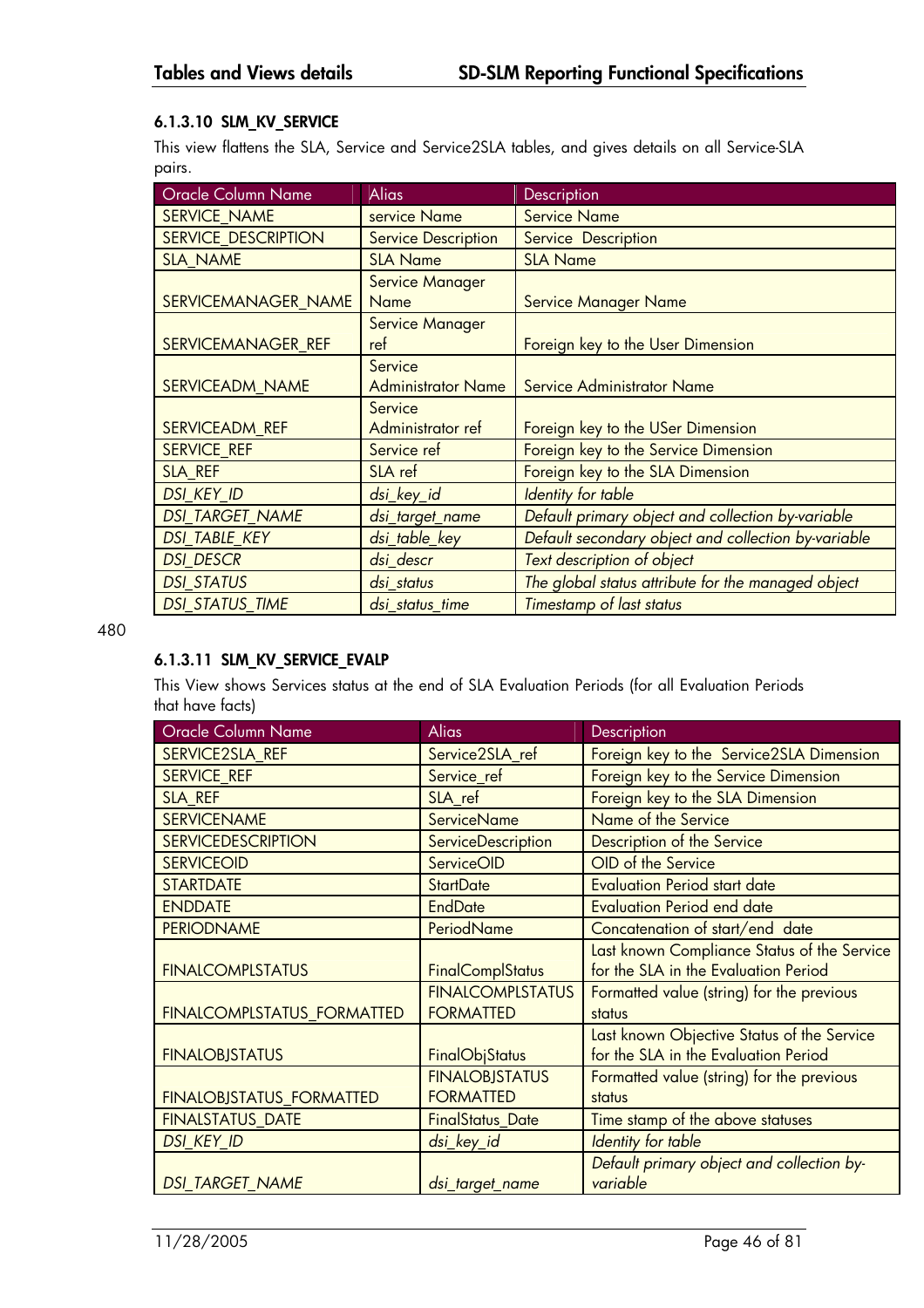|                        |                 | Default secondary object and collection by- |
|------------------------|-----------------|---------------------------------------------|
| <b>DSI TABLE KEY</b>   | dsi_table_key   | variable                                    |
| <b>DSI DESCR</b>       | dsi descr       | Text description of object                  |
|                        |                 | The global status attribute for the managed |
| <b>DSI STATUS</b>      | dsi status      | object                                      |
| <b>DSI STATUS TIME</b> | dsi status time | <b>Timestamp of last status</b>             |

#### 485 **6.1.3.12 SLM\_KV\_SERVICE\_EVALP\_SUMMARY**

This view is just another representation of Service Statuses at the end of SLA Evaluation Periods given in the View **SLM\_KV\_SERVICE\_EVALP** 

| Oracle Column Name     | <b>Alias</b>     | Description                                          |
|------------------------|------------------|------------------------------------------------------|
| SLA_REF                | SLA_ref          | Foreign key to the SLA Dimension                     |
| <b>SERVICE REF</b>     | SERVICE ref      | Foreign key to the SERVICE Dimension                 |
| <b>STARTDATE</b>       | <b>StartDate</b> | <b>SLA Evaluation Period start date</b>              |
|                        |                  | 'Description'   'Latest Compliance Status'   'Latest |
| <b>FIELD</b>           | field            | Objective Status'   'Latest Status Date'             |
| <b>VALUE</b>           | value            | Value of the previous field.                         |
| <b>DSI KEY ID</b>      | dsi_key_id       | Identity for table                                   |
| <b>DSI_TARGET_NAME</b> | dsi_target_name  | Default primary object and collection by-variable    |
| <b>DSI TABLE KEY</b>   | dsi table key    | Default secondary object and collection by-variable  |
| <b>DSI DESCR</b>       | dsi descr        | Text description of object                           |
| <b>DSI_STATUS</b>      | dsi status       | The global status attribute for the managed object   |
| <b>DSI STATUS TIME</b> | dsi status time  | Timestamp of last status                             |

#### 490 **6.1.3.13 SLM\_KV\_SERVICE\_LAST\_STATUS**

View showing Services and their associated last status

| <b>Oracle Column Name</b>  | <b>Alias</b>           | Description                                |
|----------------------------|------------------------|--------------------------------------------|
| <b>SERVICE2SLA REF</b>     | Service2SLA ref        | Foreign key to the Service2SLA Dimension   |
| <b>SERVICE REF</b>         | Service_ref            | Foreign key to the Service Dimension       |
| SLA REF                    | SLA ref                | Foreign key to the SLA Dimension           |
| <b>SLA NAME</b>            | <b>SLA Name</b>        | Name of the SLA                            |
| SERVICE_NAME               | Service_Name           | Name of the Service                        |
| <b>SERVICE DESCRIPTION</b> | Service_description    | Description of the Service                 |
| SERVICE_OID                | Service_oid            | OID of the Service                         |
| SERVICEMANAGER REF         | Servicemanager_ref     | Foreign key to the Service Manager         |
| SERVICEMANAGER NAME        | Servicemanager_Name    | Name of the Service Manager                |
| SERVICEMANAGER OID         | Servicemanager_oid     | OID of the Service Manager                 |
| PAYINGENTITY NAME          | PayingEntity_Name      | Name of the customer                       |
| <b>SERVICELEVEL</b>        | ServiceLevel           | Name of the Service Level                  |
|                            |                        | Last known Compliance Status of the        |
| <b>LASTCOMPLSTATUS</b>     | Lastcomplstatus        | Service for the SLA.                       |
|                            | <b>LASTCOMPLSTATUS</b> | Formatted value (string) for the previous  |
| LASTCOMPLSTATUS_FORMATTED  | <b>FORMATTED</b>       | status                                     |
|                            |                        | Last known Predictive Compliance Status of |
| <b>LASTPREDSTATUS</b>      | Lastpredstatus         | the Service for the SLA.                   |
|                            | <b>LASTPREDSTATUS</b>  | Formatted value (string) for the previous  |
| LASTPREDSTATUS_FORMATTED   | <b>FORMATTED</b>       | status                                     |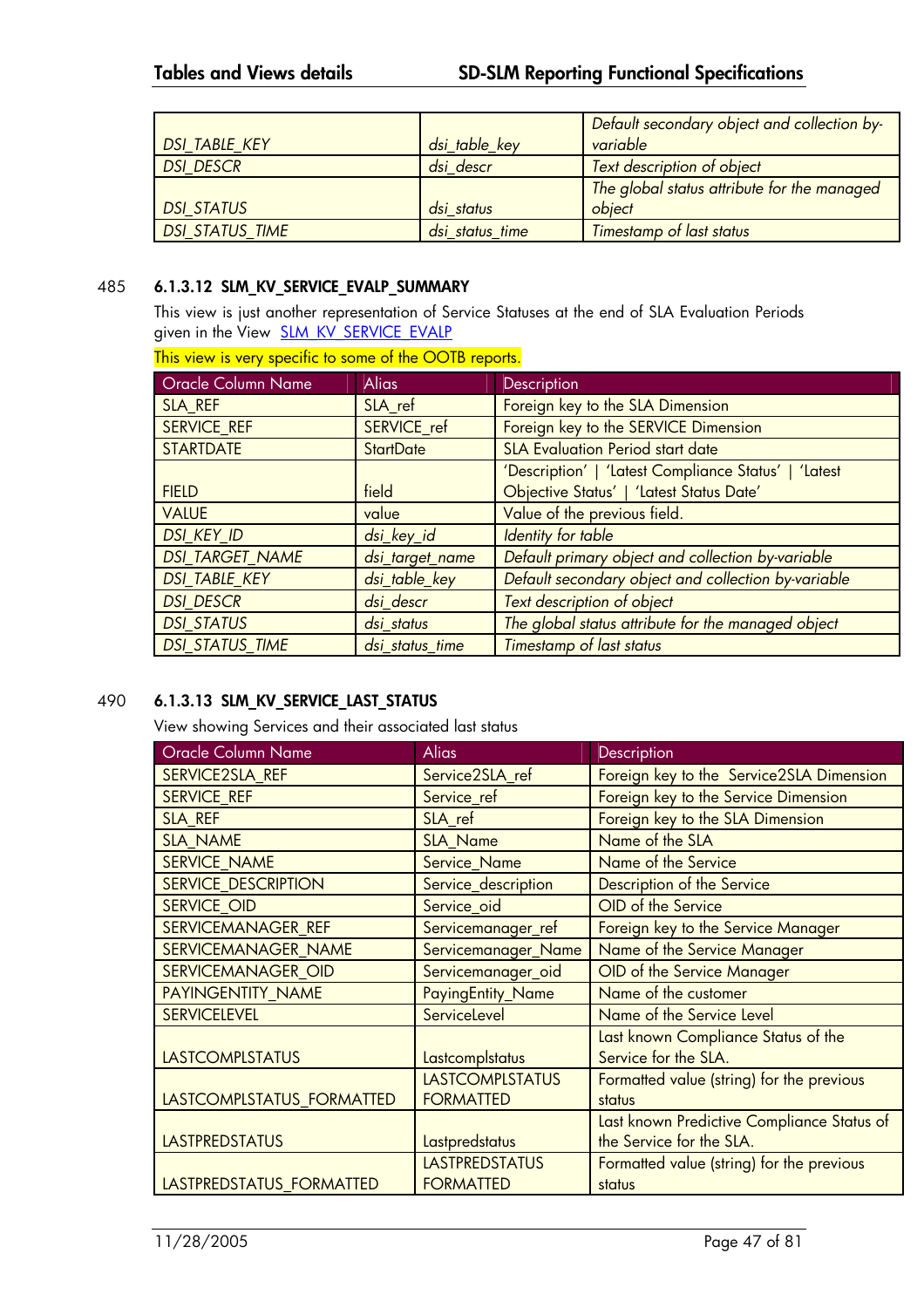|                           |                        | Last known Availability Status of the Service |
|---------------------------|------------------------|-----------------------------------------------|
| <b>LASTAVAILSTATUS</b>    | Lastavailstatus        | for the SLA.                                  |
|                           | <b>LASTAVAILSTATUS</b> | Formatted value (string) for the previous     |
| LASTAVAILSTATUS_FORMATTED | <b>FORMATTED</b>       | status                                        |
| LASTSTATUS_DATE           | LASTSTATUS DATE        | Time stamp of the above statuses              |
| <b>DSI KEY ID</b>         | dsi_key_id             | Identity for table                            |
|                           |                        | Default primary object and collection by-     |
| <b>DSI TARGET NAME</b>    | dsi_target_name        | variable                                      |
|                           |                        | Default secondary object and collection by-   |
| <b>DSI_TABLE_KEY</b>      | dsi_table_key          | variable                                      |
| <b>DSI DESCR</b>          | dsi descr              | Text description of object                    |
|                           |                        | The global status attribute for the managed   |
| <b>DSI STATUS</b>         | dsi status             | object                                        |
| <b>DSI STATUS_TIME</b>    | dsi status time        | Timestamp of last status                      |

### **6.1.3.14 SLM\_KV\_SERVICE\_LAST\_STATUS\_EXT**

This view is just another representation of Service Statuses given in the View 495 SLM KV\_SERVICE\_LAST\_STATUS

This view is very specific to some of the OOTB reports.

| Oracle Column Name     | <b>Alias</b>    | <b>Description</b>                                     |
|------------------------|-----------------|--------------------------------------------------------|
| SLA REF                | SLA_ref         | Foreign key to the SLA Dimension                       |
| <b>SERVICE REF</b>     | SERVICE_ref     | Foreign key to the Service Dimension                   |
|                        |                 | 'Last Compliance Status'   'Last Predictive Compliance |
| <b>FIELD</b>           | field           | Status'   'Latest Status Date'                         |
| <b>VALUE</b>           | value           | Value of the previous field.                           |
| <b>DSI KEY ID</b>      | dsi_key_id      | Identity for table                                     |
| <b>DSI_TARGET_NAME</b> | dsi_target_name | Default primary object and collection by-variable      |
| <b>DSI_TABLE_KEY</b>   | dsi_table_key   | Default secondary object and collection by-variable    |
| <b>DSI_DESCR</b>       | dsi descr       | Text description of object                             |
| <b>DSI STATUS</b>      | dsi status      | The global status attribute for the managed object     |
| <b>DSI STATUS TIME</b> | dsi status time | Timestamp of last status                               |

### **6.1.3.15 SLM\_KV\_SERVICE\_MGR**

This view flattens the Service and User Dimension tables.

| <b>Oracle Column Name</b> | <b>Alias</b>               | Description                                         |
|---------------------------|----------------------------|-----------------------------------------------------|
| <b>SERVICE REF</b>        | service reference          | Foreign key to the Service Dimension                |
| SERVICE OID               | Service oid                | Service OID                                         |
| SERVICE NAME              | <b>Service Name</b>        | <b>Service Name</b>                                 |
| SERVICE DESCRIPTION       | <b>Service Description</b> | <b>Service Description</b>                          |
|                           | <b>Service Manager</b>     |                                                     |
| SERVICEMANAGER REF        | reference                  | Foreign key to the Service Manager Dimension        |
| <b>SERVICEMANAGER OID</b> | <b>Service Manager OID</b> | <b>Service Manager OID</b>                          |
|                           | <b>Service Manager</b>     |                                                     |
| SERVICEMANAGER NAME       | <b>Name</b>                | <b>Service Manager Name</b>                         |
| <b>DSI KEY ID</b>         | dsi_key_id                 | Identity for table                                  |
| <b>DSI TARGET NAME</b>    | dsi_target_name            | Default primary object and collection by-variable   |
| <b>DSI TABLE KEY</b>      | dsi_table_key              | Default secondary object and collection by-variable |
| <b>DSI DESCR</b>          | dsi descr                  | Text description of object                          |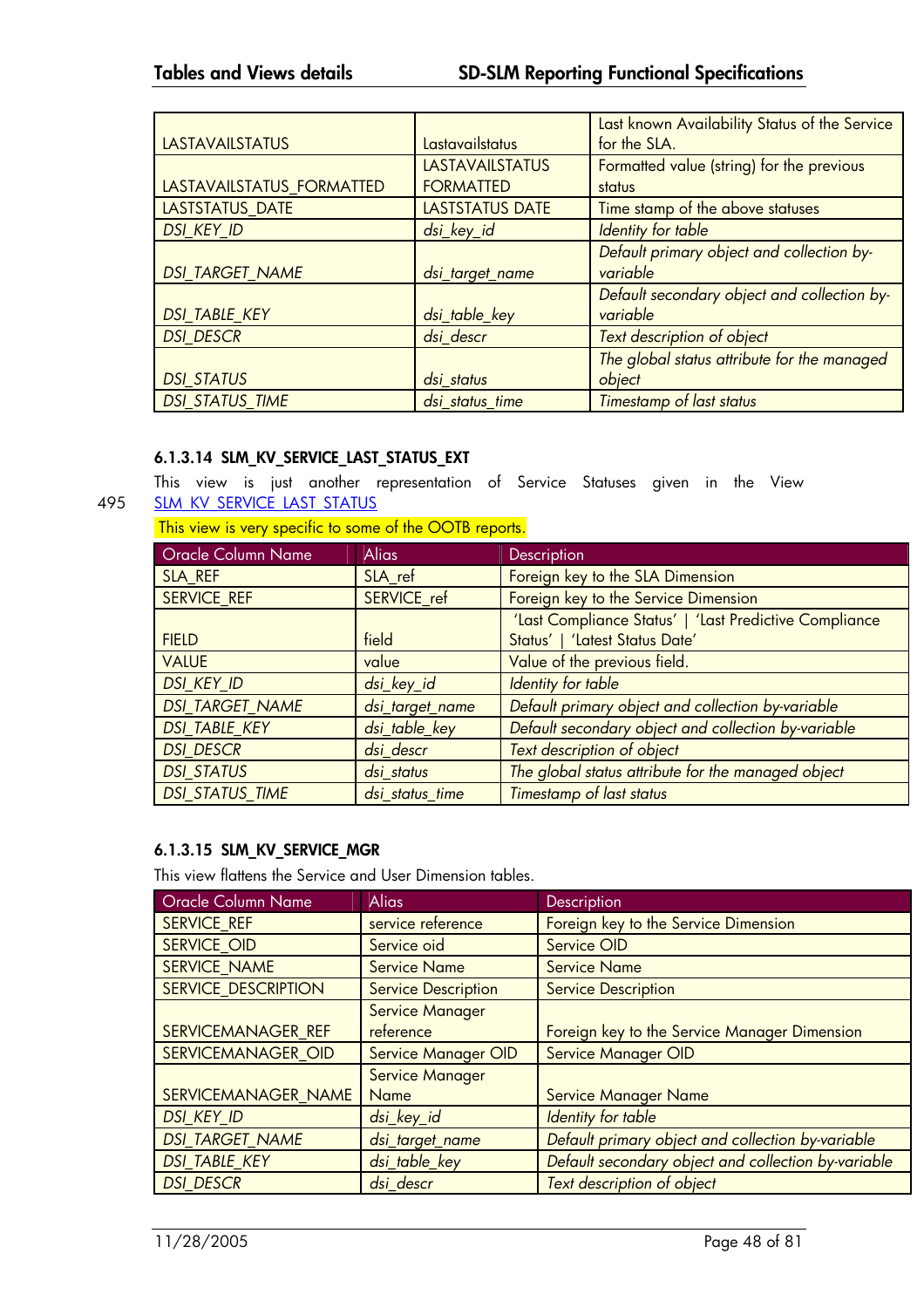|     | status<br>dsi              | obiect<br>status<br>attribute<br>alobal<br>manaaed<br>ne<br>the.<br>t∩r |
|-----|----------------------------|-------------------------------------------------------------------------|
| IME | time<br>dsi<br>status<br>_ | status<br>last<br><i><u><b>Imestamp</b></u></i><br>Оt                   |

500

#### **6.1.3.16 SLM\_KV\_SERVICE\_PARENT**

This view flattens the Service hierarchy.

| <b>Oracle Column Name</b>                        | Alias                                        | Description                                                   |
|--------------------------------------------------|----------------------------------------------|---------------------------------------------------------------|
| <b>PARENTSERVICE REF</b>                         | <b>Parent Service ref</b>                    | Foreign key to the Parent Service Dimension                   |
| <b>PARENTSERVICE OID</b>                         | <b>Parent Service OID</b>                    | <b>Parent Service OID</b>                                     |
| PARENTSERVICE NAME                               | <b>ParentService Name</b>                    | <b>Parent Service Name</b>                                    |
| <b>PARENTSERVICE DESCRIPTION</b>                 | <b>ParentService_Description</b>             | <b>Parent Service Description</b>                             |
| <b>CHILDSERVICE REF</b>                          | <b>Child Service ref</b>                     | Foreign key to the Child Service Dimension                    |
| <b>CHILDSERVICE OID</b>                          | <b>Child Service OID</b>                     | OID of the Child Service                                      |
| <b>CHILDSERVICE_NAME</b>                         | <b>ChildService Name</b>                     | Name of the Child Service                                     |
| <b>CHILDSERVICE DESCRIPTION</b>                  | ChildService_Description                     | Description of the Child Service                              |
|                                                  |                                              | Name of the SLA associated to the Child                       |
| CHILDSERVICE_SLA_NAME                            | Child Service sla_Name                       | Service.                                                      |
|                                                  | <b>Child Service Manager</b>                 | Foreign key to the User Dimension for the                     |
| CHILDSERVICEMANAGER_REF                          | ref                                          | Child service.                                                |
|                                                  | ChildService                                 |                                                               |
| CHILDSERVICEMANAGER_NAME                         | Manager_Name                                 | Service Manager Name for the Child service                    |
|                                                  | <b>Child Service Manager</b>                 |                                                               |
| CHILDSERVICEMANAGER_OID                          | OID                                          | Service Manager OID for the Child service                     |
|                                                  |                                              | Foreign key to the Service2SLA Dimension                      |
| CHILDSERVICE2SLA_REF                             | Child Service2SLA ref                        | for the Child service                                         |
|                                                  |                                              | Foreign key to the SLA Dimension for the                      |
| CHILDSERVICE_SLA_REF                             | Child Service sla_ref                        | Child service                                                 |
|                                                  | <b>CHILDSERVICE</b>                          | Last known Availability status for the Child                  |
| CHILDSERVICE_LASTAVAILSTATUS                     | <b>LASTAVAILSTATUS</b>                       | Service                                                       |
|                                                  | <b>CHILDSERVICE</b><br><b>LASTSTATUSDATE</b> |                                                               |
| CHILDSERVICE_LASTSTATUSDATE<br><b>DSI_KEY_ID</b> |                                              | Time stamp of the above statuses<br><b>Identity for table</b> |
|                                                  | dsi_key_id                                   |                                                               |
| <b>DSI_TARGET_NAME</b>                           |                                              | Default primary object and collection by-<br>variable         |
|                                                  | dsi_target_name                              | Default secondary object and collection by-                   |
| DSI_TABLE_KEY                                    | dsi_table_key                                | variable                                                      |
| <b>DSI DESCR</b>                                 | dsi descr                                    | Text description of object                                    |
|                                                  |                                              | The global status attribute for the managed                   |
| <b>DSI STATUS</b>                                | dsi status                                   | object                                                        |
| <b>DSI STATUS TIME</b>                           | dsi_status_time                              | <b>Timestamp of last status</b>                               |
|                                                  |                                              |                                                               |

#### **6.1.3.17 SLM\_KV\_SERVICE\_SHOWN\_DURATION**

505 This view is very specific to some of the OOTB reports. It allows the display of drop down boxes into the reports that allows the user to choose the reporting period of a graph by selecting a time unit (hour, day, week, month) and a number (1, 2, 3, 5, 10, 15, 20) from 2 combo boxes.

| <b>Oracle Column Name</b> | <b>Alias</b>    | <b>Description</b>                        |
|---------------------------|-----------------|-------------------------------------------|
| <b>QUANTITY</b>           | <b>QUANTITY</b> | Selectable numbers 1, 2, 3, 5, 10, 15, 20 |
| UNIT REF                  | UNIT REF        | <b>Integer Ids for Unit Names</b>         |
| <b>UNIT NAME</b>          | UNIT NAME       | Time unit (hour, day, week, month)        |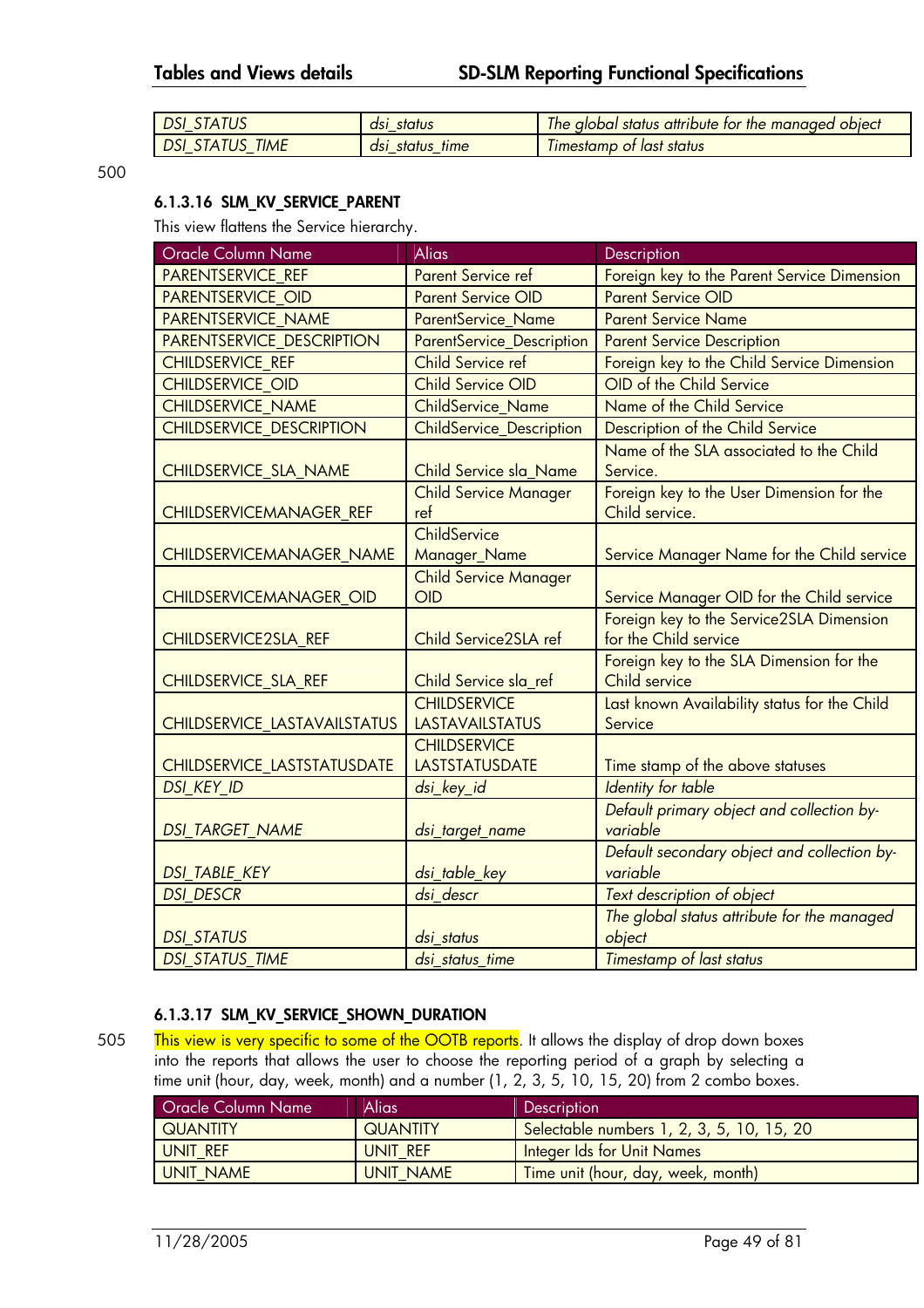| <b>BEGIN DATE</b>      | <b>BEGIN DATE</b> | Resulting time interval (start date)                |  |
|------------------------|-------------------|-----------------------------------------------------|--|
| <b>FINAL DATE</b>      | <b>FINAL DATE</b> | Resulting time interval (end date)                  |  |
| <b>DSI KEY ID</b>      | dsi_key_id        | Identity for table                                  |  |
| <b>DSI_TARGET_NAME</b> | dsi_target_name   | Default primary object and collection by-variable   |  |
| <b>DSI_TABLE_KEY</b>   | dsi_table_key     | Default secondary object and collection by-variable |  |
| <b>DSI DESCR</b>       | dsi descr         | Text description of object                          |  |
| <b>DSI STATUS</b>      | dsi status        | The global status attribute for the managed object  |  |
| <b>DSI STATUS TIME</b> | dsi status time   | Timestamp of last status                            |  |

#### **6.1.3.18 SLM\_KV\_SLA**

510 This view flattens the SLA, User and ServiceLevel dimensions.

| <b>Oracle Column Name</b> | <b>Alias</b>                 | Description                                         |  |
|---------------------------|------------------------------|-----------------------------------------------------|--|
| <b>SLAOID</b>             | <b>SLAOID</b>                | <b>Entity OID</b>                                   |  |
| <b>SLANAME</b>            | <b>SLAName</b>               | <b>SLA Name</b>                                     |  |
| <b>DESCRIPTION</b>        | <b>Description</b>           | <b>SLA Description</b>                              |  |
| <b>STARTDATE</b>          | <b>Start Date</b>            | SLA operational start date                          |  |
| <b>ENDDATE</b>            | <b>End Date</b>              | SLA operational end date                            |  |
| <b>EVALUATIONPERIOD</b>   | <b>EvaluationPeriod</b>      | 'daily', 'weekly', 'monthly',                       |  |
| PAYINGENTITY REF          | Paying Entity ref            | Foreign key to the User Dimension                   |  |
| CRM REF                   | CRM ref                      | Foreign key to the User Dimension                   |  |
| SERVICELEVEL REF          | Service Level ref            | Foreign key to the Service Level Dimension          |  |
| <b>PAYINGENTITYNAME</b>   | <b>Paying Entity</b><br>Name | Name of the SLA Paying Entity                       |  |
|                           | Service Level                |                                                     |  |
| <b>SERVICELEVELNAME</b>   | <b>Name</b>                  | Name of the Service Level                           |  |
| <b>CRMNAME</b>            | <b>CRM Name</b>              | Name of the SLA Customer Relationship Manager       |  |
| <b>PAYINGENTITYOID</b>    | <b>Paying Entity OID</b>     | OID of the SLA Paying Entity                        |  |
| <b>DSI KEY ID</b>         | dsi_key_id                   | <b>Identity for table</b>                           |  |
| DSI_TARGET_NAME           | dsi_target_name              | Default primary object and collection by-variable   |  |
| <b>DSI TABLE KEY</b>      | dsi_table_key                | Default secondary object and collection by-variable |  |
| <b>DSI DESCR</b>          | dsi descr                    | Text description of object                          |  |
| <b>DSI STATUS</b>         | dsi status                   | The global status attribute for the managed object  |  |
| <b>DSI STATUS TIME</b>    | dsi status time              | Timestamp of last status                            |  |

## **6.1.3.19 SLM\_KV\_SLA\_EVALP**

This view shows for all SLAs the latest known value of the Compliance Status for each Evaluation Periods.

| <b>Oracle Column Name</b>    | <b>Alias</b>          | <b>Description</b>                                  |  |
|------------------------------|-----------------------|-----------------------------------------------------|--|
| SLA REF                      | SLA ref               | Foreign key to the SLA Dimension                    |  |
| <b>PERIODNAME</b>            | PeriodName            | Concatenation of start/end date                     |  |
| PERIODNAME FORMATTED         | PeriodName formatted  | 'From' + startDate + 'to' +endDate                  |  |
| <b>STARTDATE</b>             | <b>StartDate</b>      | <b>Evaluation Period start date</b>                 |  |
| <b>ENDDATE</b>               | <b>EndDate</b>        | <b>Evaluation Period end date</b>                   |  |
|                              |                       | Last known Compliance Status of the Service for the |  |
| <b>FINALSTATUS</b>           | finalstatus           | SLA in the Evaluation Period                        |  |
| <b>FINALSTATUS FORMATTED</b> | finalstatus formatted | Formatted value (string) for the previous status    |  |
| <b>FINALSTATUS DATE</b>      | finalstatus date      | Date for the previous status                        |  |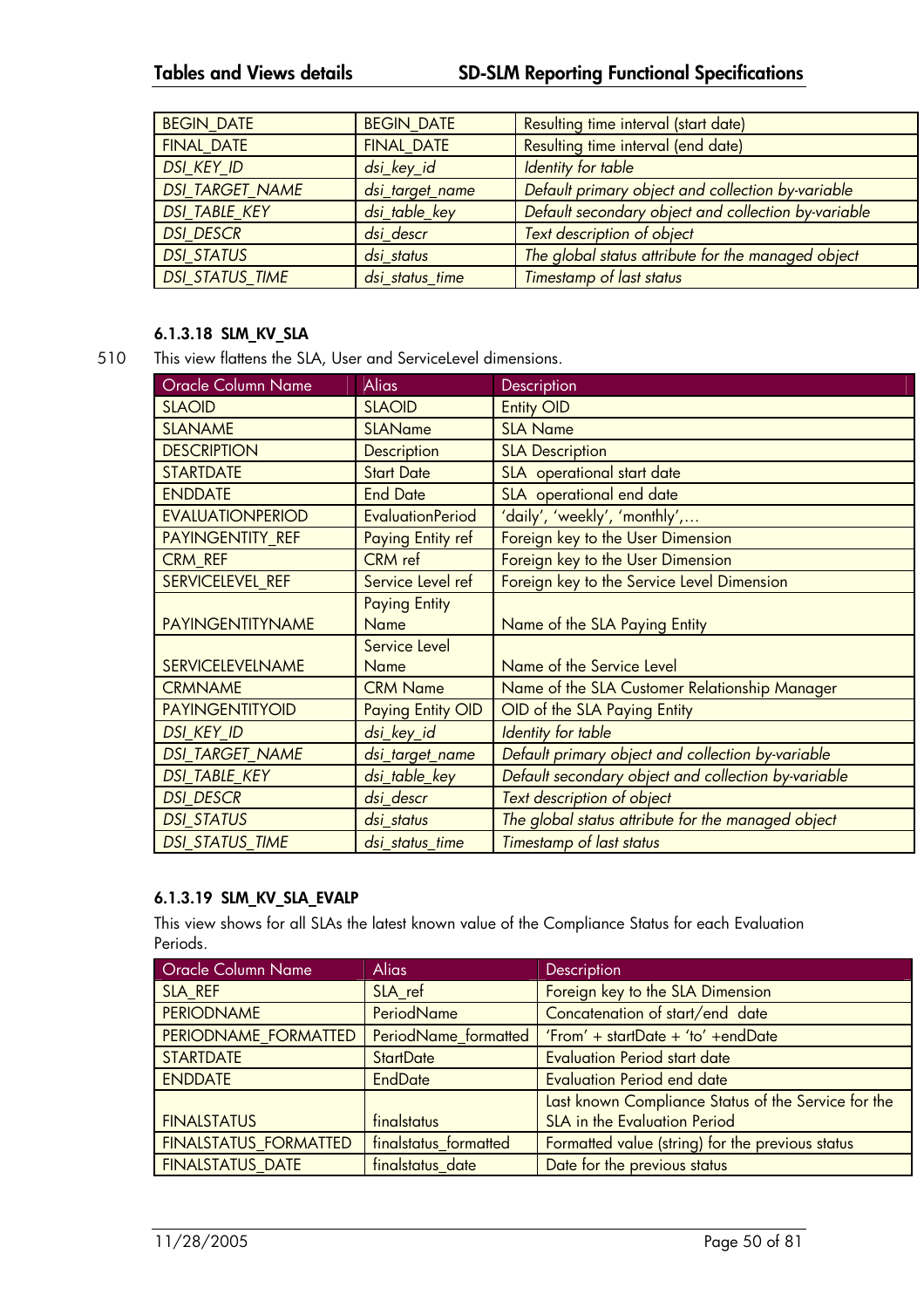| <b>DSI KEY ID</b>      | dsi_key_id      | Identity for table                                  |  |
|------------------------|-----------------|-----------------------------------------------------|--|
| <b>DSI_TARGET_NAME</b> | dsi_target_name | Default primary object and collection by-variable   |  |
| <b>DSI TABLE KEY</b>   | dsi_table_key   | Default secondary object and collection by-variable |  |
| <b>DSI DESCR</b>       | dsi descr       | Text description of object                          |  |
| <b>DSI STATUS</b>      | dsi status      | The global status attribute for the managed object  |  |
| <b>DSI STATUS TIME</b> | dsi status time | Timestamp of last status                            |  |

515

### **6.1.3.20 SLM\_KV\_SLA\_EVALP\_SUMMARY**

This view is just another representation of data from the previous view.

| <b>Oracle Column Name</b> | <b>Alias</b>     | Description                                                  |  |
|---------------------------|------------------|--------------------------------------------------------------|--|
| SLA REF                   | SLA ref          | Foreign key to the SLA Dimension                             |  |
| <b>STARTDATE</b>          | <b>StartDate</b> | <b>SLA Evaluation Period start date</b>                      |  |
|                           |                  | 'Start Date'   'End Date'   'Latest Status'   'Latest Status |  |
| <b>FIELD</b>              | field            | Date'                                                        |  |
| <b>VALUE</b>              | value            | Value of the previous field.                                 |  |
| <b>DSI KEY ID</b>         | dsi_key_id       | Identity for table                                           |  |
| <b>DSI TARGET_NAME</b>    | dsi_target_name  | Default primary object and collection by-variable            |  |
| <b>DSI TABLE KEY</b>      | dsi_table_key    | Default secondary object and collection by-variable          |  |
| <b>DSI DESCR</b>          | dsi descr        | Text description of object                                   |  |
| <b>DSI STATUS</b>         | dsi status       | The global status attribute for the managed object           |  |
| <b>DSI STATUS TIME</b>    | dsi status time  | <b>Timestamp of last status</b>                              |  |

#### **6.1.3.21 SLM\_KV\_SLO2SLA**

520 View showing detailed information about SLO

| Oracle Column Name        | <b>Alias</b>              | Description                                        |  |
|---------------------------|---------------------------|----------------------------------------------------|--|
| <b>OID</b>                | <b>OID</b>                | OID of the SLO2SLA Dimension                       |  |
| <b>NAME</b>               | <b>Name</b>               | Name of the SLO2SLA Dimension                      |  |
| <b>METRIC REF</b>         | METRIC ref                | Foreign key to the Metric Dimension                |  |
| SERVICELEVEL REF          |                           | Foreign key to the ServiceLevel                    |  |
| <b>SLO2SLA REF</b>        |                           | Foreign key to the SLO2SLA Dimension               |  |
| SLA REF                   | SLA ref                   | Foreign key to the SLA Dimension                   |  |
| CI REF                    | $Cl$ ref                  | Foreign key to the CI Dimension                    |  |
| <b>SLANAME</b>            |                           | Name of the SLA                                    |  |
| <b>SERVICELEVEL NAME</b>  |                           | Name of the Service Level                          |  |
| <b>METRIC_NAME</b>        | <b>METRIC_NAME</b>        | Name of the metric                                 |  |
| <b>METRIC DESCRIPTION</b> | <b>METRIC_DESCRIPTION</b> | Not used                                           |  |
| <b>METRIC_UNIT</b>        | <b>METRIC_UNIT</b>        | Metric definition Value type kernel code           |  |
| <b>METRIC CATEGORY</b>    | <b>METRIC CATEGORY</b>    | Metric definition category type kernel code        |  |
| SLO2SLA REF               | SLO2SLA ref               | Foreign key to the Dimension                       |  |
| <b>DSI_KEY_ID</b>         | dsi_key_id                | <b>Identity for table</b>                          |  |
| <b>DSI TARGET NAME</b>    | dsi_target_name           | Default primary object and collection by-variable  |  |
|                           |                           | Default secondary object and collection by-        |  |
| <b>DSI_TABLE_KEY</b>      | dsi_table_key             | variable                                           |  |
| <b>DSI DESCR</b>          | dsi descr                 | Text description of object                         |  |
| <b>DSI STATUS</b>         | dsi_status                | The global status attribute for the managed object |  |
| <b>DSI_STATUS_TIME</b>    | dsi_status_time           | <b>Timestamp of last status</b>                    |  |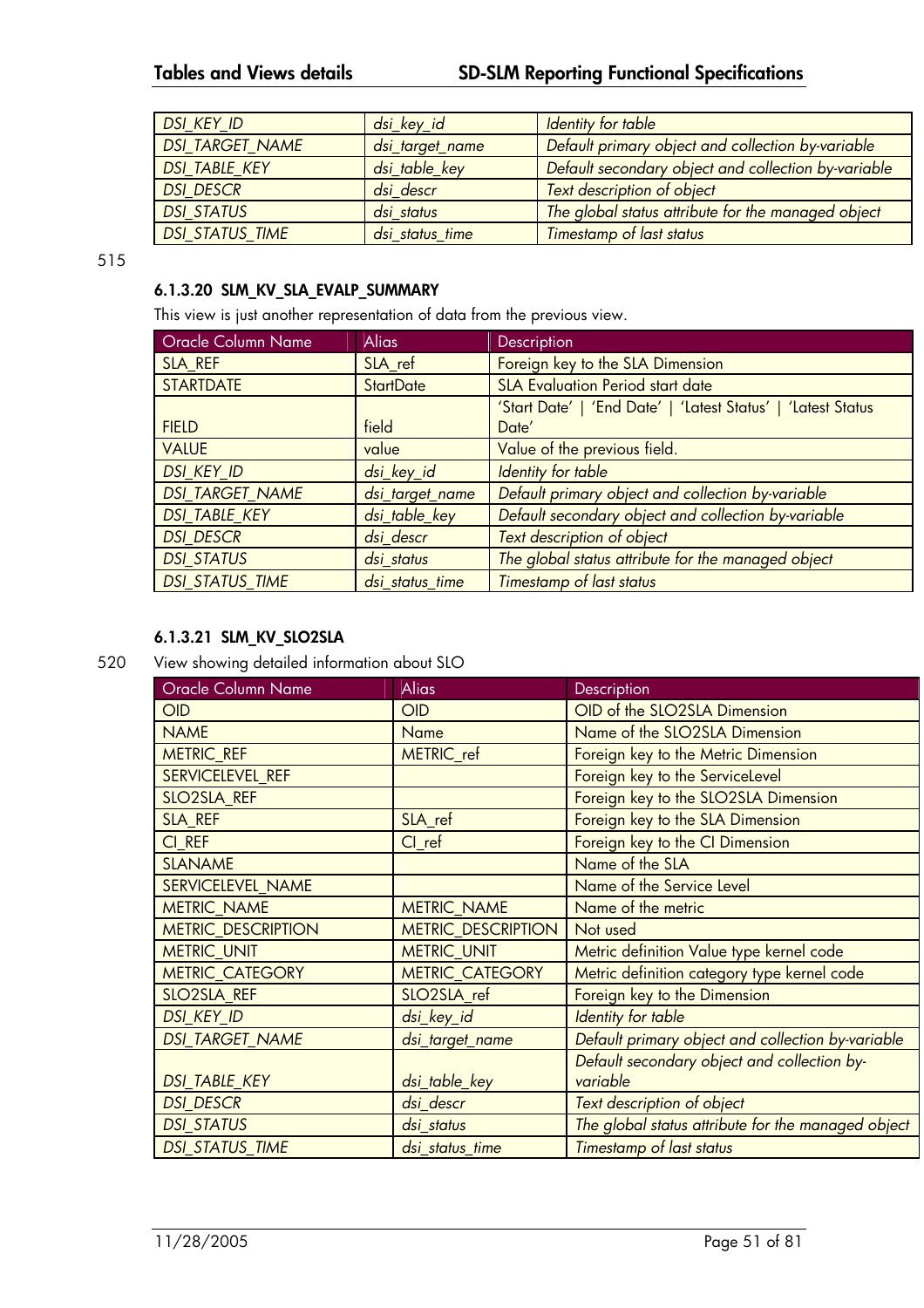## **6.1.3.22 SLM\_KV\_SLO2SLA\_LAST\_STATUS**

View showing SLO and their associated last status

| Oracle Column Name        | <b>Alias</b>              | Description                                        |
|---------------------------|---------------------------|----------------------------------------------------|
| SLA REF                   | SLA ref                   | Foreign key to the SLA Dimension                   |
| CI REF                    | $Cl$ ref                  | Foreign key to the CI Dimension                    |
| <b>METRIC REF</b>         | <b>METRIC</b> ref         | Foreign key to the Metric Dimension                |
| <b>METRIC_NAME</b>        | <b>METRIC NAME</b>        | Name of the metric                                 |
| <b>METRIC DESCRIPTION</b> | <b>METRIC DESCRIPTION</b> | Not used                                           |
| <b>METRIC UNIT</b>        | <b>METRIC UNIT</b>        | Metric definition Value type kernel code           |
| METRIC_CATEGORY           | <b>METRIC CATEGORY</b>    | Metric definition category type kernel code        |
| <b>LASTAVAILSTATUS</b>    | Lastavailstatus           | Last known availability status                     |
|                           | <b>LASTAVAILSTATUS</b>    |                                                    |
| LASTAVAILSTATUS_FORMATTED | <b>FORMATTED</b>          | Last known availability status (formatted)         |
| LASTSTATUS_DATE           | LASTSTATUS DATE           | Timestamp of last status                           |
| SLO2SLA REF               | SLO2SLA ref               | Foreign key to the Dimension                       |
| <b>DSI_KEY_ID</b>         | dsi_key_id                | <b>Identity for table</b>                          |
| <b>DSI TARGET NAME</b>    | dsi_target_name           | Default primary object and collection by-variable  |
|                           |                           | Default secondary object and collection by-        |
| <b>DSI_TABLE_KEY</b>      | dsi_table_key             | variable                                           |
| <b>DSI DESCR</b>          | dsi descr                 | Text description of object                         |
| <b>DSI STATUS</b>         | dsi status                | The global status attribute for the managed object |
| <b>DSI STATUS TIME</b>    | dsi_status_time           | Timestamp of last status                           |

## 525 **6.1.3.23 SLM\_KV\_SLO2SLA\_SHOWN\_DURATION**

This view is very specific to some of the OOTB reports. It allows the display of drop down boxes into the reports that allows the user to choose the reporting period of a graph by selecting a time unit (hour, day, week, month) and a number (1, 2, 3, 5, 10, 15, 20) from 2 combo boxes.

| <b>Oracle Column Name</b> | <b>Alias</b>      | Description                                         |  |
|---------------------------|-------------------|-----------------------------------------------------|--|
| <b>QUANTITY</b>           | <b>QUANTITY</b>   | Selectable numbers 1, 2, 3, 5, 10, 15, 20           |  |
| UNIT REF                  | UNIT REF          | <b>Integer Ids for Unit Names</b>                   |  |
| <b>UNIT NAME</b>          | <b>UNIT NAME</b>  | Time unit (hour, day, week, month)                  |  |
| <b>BEGIN DATE</b>         | <b>BEGIN DATE</b> | Resulting time interval (start date)                |  |
| <b>FINAL DATE</b>         | <b>FINAL DATE</b> | Resulting time interval (end date)                  |  |
| <b>DSI KEY ID</b>         | dsi_key_id        | Identity for table                                  |  |
| <b>DSI TARGET NAME</b>    | dsi_target_name   | Default primary object and collection by-variable   |  |
| <b>DSI TABLE KEY</b>      | dsi table key     | Default secondary object and collection by-variable |  |
| <b>DSI DESCR</b>          | dsi descr         | Text description of object                          |  |
| <b>DSI STATUS</b>         | dsi status        | The global status attribute for the managed object  |  |
| <b>DSI STATUS TIME</b>    | dsi status time   | Timestamp of last status                            |  |

530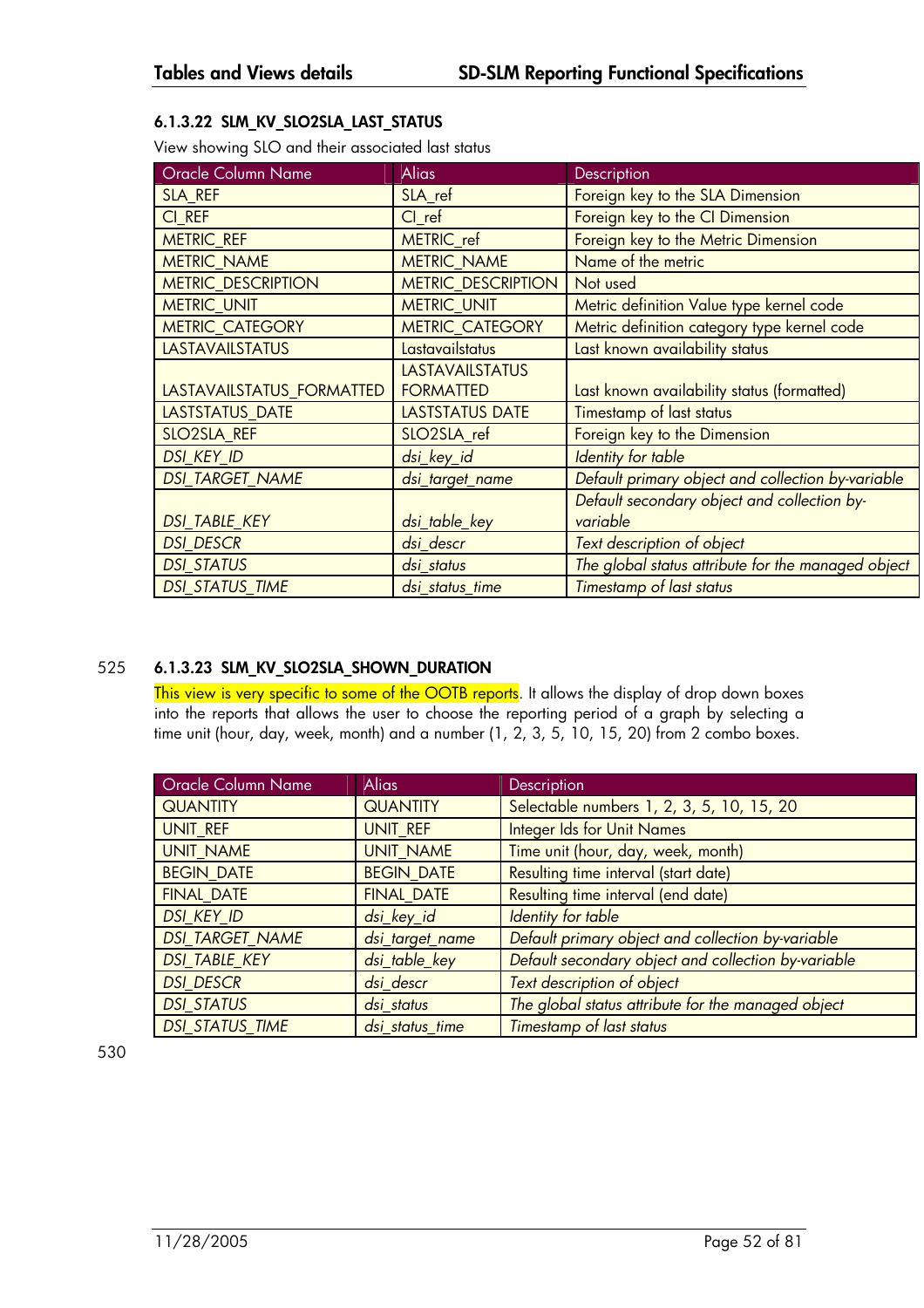# **6.2 Facts**

# **6.2.1 Raw Data Tables**

## **6.2.1.1 SLM\_R\_CI**

CI fact table.

| <b>Oracle Column Name</b>  | <b>Alias</b>        | OVPI data type   | <b>Description</b>                       |
|----------------------------|---------------------|------------------|------------------------------------------|
|                            |                     |                  | Availability status of the CI            |
| <b>INSTANTAVAILABILITY</b> | InstantAvailability | snmp_enum        | (ConfigurationItemStatus.CIAvailability) |
| <b>DELTA TIME</b>          | delta time          | snmp_timeticks   | Period length in sec. (Default 5mn)      |
| DSI_KEY_ID_                | dsi_key_id          | numeric          | Key id for the dimension                 |
| <b>TA PERIOD</b>           | ta_period           | unix time        | Period date and time                     |
| <b>TA SAMPLES</b>          | ta samples          | snmp_integer     | Number of samples for the period         |
| <b>TABLE KEY</b>           | table_key           | snmp_char_string | OID of the dimension entity              |
| <b>TARGET NAME</b>         | target_name         | snmp_char_string | OID of the dimension entity              |

535

## **6.2.1.2 SLM\_R\_CSLO**

Compliance SLO fact table.

| <b>Oracle Column Name</b> | <b>Alias</b>             | OVPI data type   | Description                                      |
|---------------------------|--------------------------|------------------|--------------------------------------------------|
|                           |                          |                  | CSLO Compliance percent for the period.          |
| <b>COMPLIANCEPERCENT</b>  | <b>CompliancePercent</b> | snmp_integer     | (ServiceMetricStatus.CompliancePct)              |
|                           |                          |                  | CSLO Compliance status for the period.           |
| <b>COMPLIANCESTATUS</b>   | <b>ComplianceStatus</b>  | snmp_enum        | (ServiceMetricStatus.ComplianceStatus)           |
|                           |                          |                  | Instant compliance of the CSLO.                  |
| <b>INSTANTCOMPL</b>       | InstantCompl             | snmp_enum        | (ServiceMetricStatus.ObjectiveValue)             |
|                           |                          |                  | Value of the metric associated to the            |
| <b>METRICVALUE</b>        | <b>MetricValue</b>       | snmp_integer     | <b>CSLO</b>                                      |
|                           |                          |                  | Objective value (threshold) for the metric       |
| <b>OBJECTIVEVALUE</b>     | ObjectiveValue           | snmp_integer     | (ServiceMetricStatus.ObjectiveStatus)            |
|                           |                          |                  | <b>CSLO Predictive Compliance percent for</b>    |
|                           |                          |                  | the period.                                      |
| <b>PREDCOMPLPERCENT</b>   | PredComplPercent         | snmp_integer     | (ServiceMetricStatus.PredCompPct)                |
|                           |                          |                  | <b>CSLO Predictive Compliance status for the</b> |
|                           |                          |                  | period                                           |
| <b>PREDCOMPSTATUS</b>     | PredCompStatus           | snmp_enum        | (ServiceMetricStatus.PredCompStatus)             |
| <b>TOTALVIOLTIME</b>      | <b>TotalViolTime</b>     | snmp_integer     | (ServiceMetricStatus.TotalViolationTime)         |
| <b>DELTA TIME</b>         | delta_time               | snmp_timeticks   | Period length in sec. (Default 5mn)              |
| <b>DSI KEY ID</b>         | dsi_key_id               | numeric          | Key id for the dimension                         |
| <b>TA PERIOD</b>          | ta_period                | unix_time        | Period date and time                             |
| <b>TA SAMPLES</b>         | ta_samples               | snmp_integer     | Number of samples for the period                 |
| <b>TABLE_KEY</b>          | table_key                | snmp_char_string | OID of the dimension entity                      |
| <b>TARGET NAME</b>        | target_name              | snmp_char_string | OID of the dimension entity                      |

## 540 **6.2.1.3 SLM\_R\_SERVICE**

Service fact table.

| Oracle Column Name<br>Alias |
|-----------------------------|
|-----------------------------|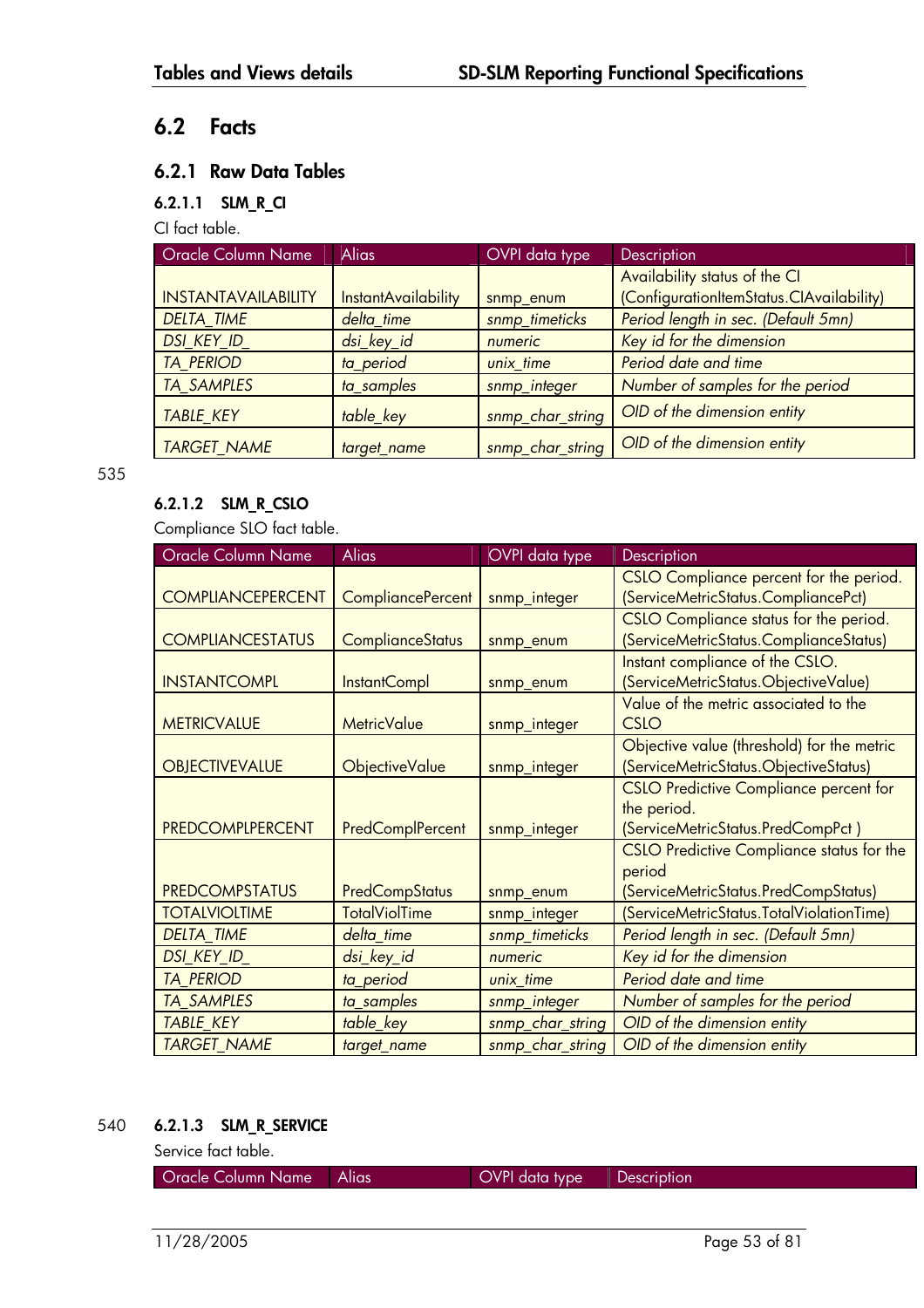|                         |                         |                  | Service Availability status for the period |
|-------------------------|-------------------------|------------------|--------------------------------------------|
| <b>AVAILSTATUS</b>      | <b>AvailStatus</b>      | snmp enum        | (ServiceStatusPerSLA. ObjectiveStatus)     |
|                         |                         |                  | Service Compliance status for the period   |
| <b>COMPLIANCESTATUS</b> | <b>ComplianceStatus</b> | snmp_enum        | (ServiceStatusPerSLA. ComplianceStatus)    |
|                         |                         |                  | Service Predictive Compliance status       |
| <b>PREDCOMPSTATUS</b>   | <b>PredCompStatus</b>   | snmp_enum        | (ServiceStatusPerSLA .PredCompStatus)      |
| <b>DELTA TIME</b>       | delta time              | snmp_timeticks   | Period length in sec. (Default 5mn)        |
| <b>DSI KEY ID</b>       | dsi_key_id              | numeric          | Key id for the dimension                   |
| <b>TA PERIOD</b>        | ta_period               | unix time        | Period date and time                       |
| <b>TA SAMPLES</b>       | ta_samples              | snmp_integer     | Number of samples for the period           |
| <b>TABLE KEY</b>        | table_key               | snmp_char_string | OID of the dimension entity                |
| <b>TARGET NAME</b>      | target name             | snmp char string | OID of the dimension entity                |

# **6.2.1.4 SLM\_R\_SLA**

SLA fact table.

| <b>Oracle Column Name</b> | <b>Alias</b>            | OVPI data type   | <b>Description</b>                      |
|---------------------------|-------------------------|------------------|-----------------------------------------|
|                           |                         |                  | Compliance status of the SLA for the    |
|                           |                         |                  | period.                                 |
| <b>COMPLIANCESTATUS</b>   | <b>ComplianceStatus</b> | snmp_enum        | (ServiceLevelAgreement.CompStatus)      |
|                           |                         |                  | Predictive Compliance status of the SLA |
|                           |                         |                  | for the period.                         |
| <b>PREDCOMPSTATUS</b>     | PredCompStatus          | snmp_enum        | (ServiceLevelAgreement.PredCompStatus)  |
| <b>DELTA TIME</b>         | delta time              | snmp_timeticks   | Period length in sec. (Default 5mn)     |
| <b>DSI KEY ID</b>         | dsi_key_id              | numeric          | Key id for the dimension                |
| <b>TA PERIOD</b>          | ta_period               | unix time        | Period date and time                    |
| <b>TA SAMPLES</b>         | ta_samples              | snmp_integer     | Number of samples for the period        |
| <b>TABLE_KEY</b>          | table_key               | snmp_char_string | OID of the dimension entity             |
| <b>TARGET NAME</b>        | target_name             | snmp_char_string | OID of the dimension entity             |

#### 545

## **6.2.1.5 SLM\_R\_SLO**

SLO fact table.

| Oracle Column Name    | <b>Alias</b>          | OVPI data type   | Description                                |
|-----------------------|-----------------------|------------------|--------------------------------------------|
|                       |                       |                  | Instant compliance of the SLO.             |
| <b>INSTANTCOMPL</b>   | InstantCompl          | snmp_enum        | (CIMetricStatus.ObjectiveStatus)           |
| <b>METRICVALUE</b>    | <b>MetricValue</b>    | snmp_integer     | Value of the metric associated to the SLO  |
|                       |                       |                  | Objective value (threshold) for the metric |
| <b>OBJECTIVEVALUE</b> | <b>ObjectiveValue</b> | snmp_integer     | (CIMetricStatus. ObjectiveValue)           |
| <b>DELTA TIME</b>     | delta time            | snmp_timeticks   | Period length in sec. (Default 5mn)        |
| <b>DSI KEY ID</b>     | dsi_key_id            | numeric          | Key id for the dimension                   |
| <b>TA PERIOD</b>      | ta period             | unix time        | Period date and time                       |
| <b>TA SAMPLES</b>     | ta samples            | snmp_integer     | Number of samples for the period           |
| <b>TABLE KEY</b>      | table_key             | snmp_char_string | OID of the dimension entity                |
| <b>TARGET NAME</b>    | target_name           | snmp_char_string | OID of the dimension entity                |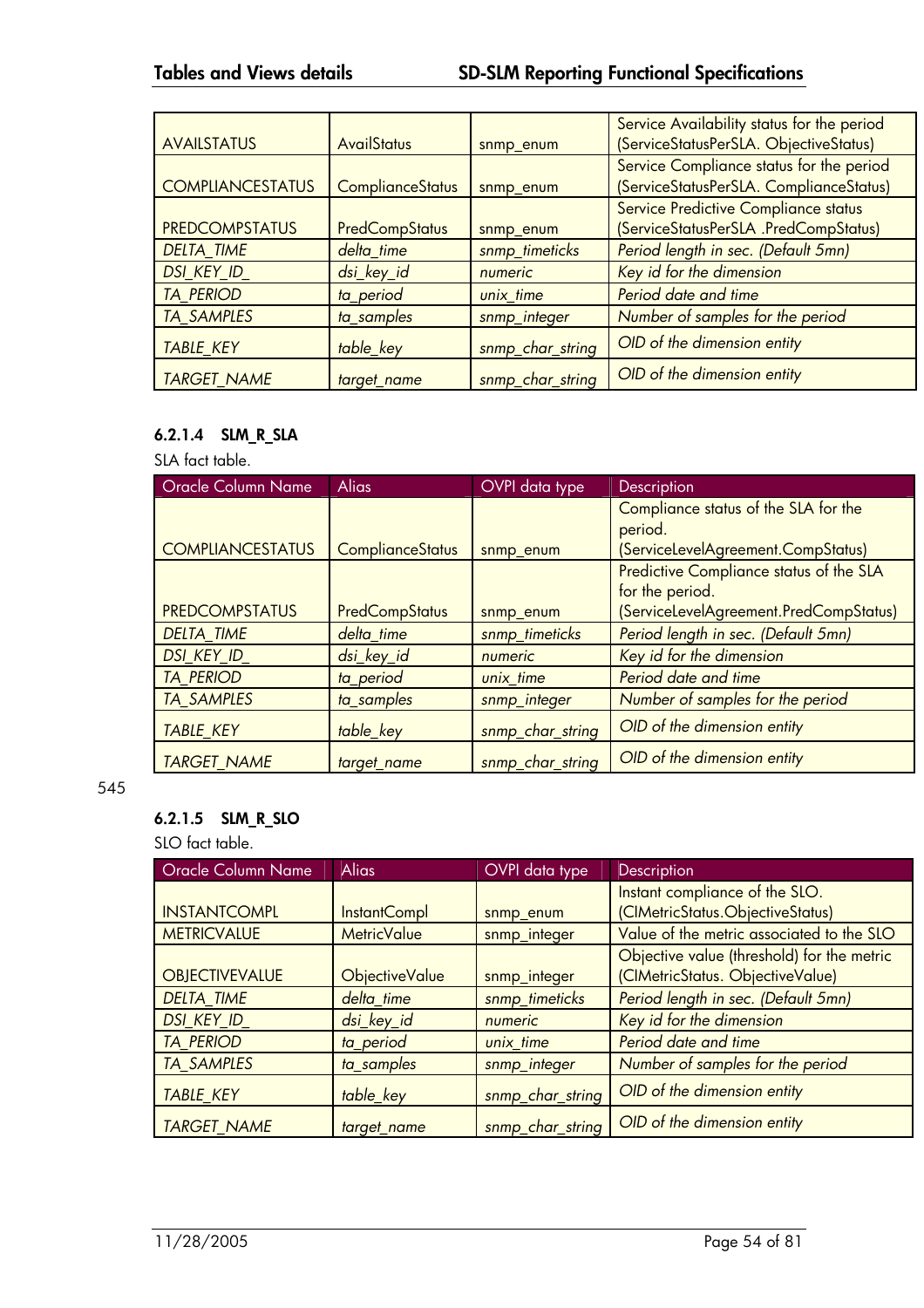## **6.2.2 Views on Raw Data Tables**

### 550 **6.2.2.1 SLM\_RV\_CI**

The role of this view is to offer the same schema for Rate CI data as in summarized CI tables: the CI Availability status from the original CI Rate table is converted into number of seconds for which this status was in each of there states (Achieved, Not Achieved, Not Computed).

|                           |                              | OVPI data      |                                     |
|---------------------------|------------------------------|----------------|-------------------------------------|
| Oracle Column Name        | <b>Alias</b>                 | type           | Description                         |
|                           |                              |                | Number of sec. the CI was Available |
| <b>ACHIEVEDSECS</b>       | <b>Achieved Secs</b>         | snmp enum      | during the period.                  |
|                           |                              |                | Number of sec. the CI was not       |
| <b>NOTACHIEVEDSECS</b>    | <b>Not Achieved Secs</b>     | snmp_enum      | Available during the period.        |
|                           |                              |                | Number of sec. the CI availability  |
|                           |                              |                | status was not computed during the  |
| <b>NOTYETCOMPUTEDSECS</b> | <b>Not Yet Computed Secs</b> | snmp_enum      | period.                             |
| <b>DELTA TIME</b>         | delta time                   | snmp_timeticks | Period length in sec. (Default 5mn) |
| <b>DSI KEY ID</b>         | dsi_key_id                   | numeric        | Key id for the dimension            |
| <b>TA PERIOD</b>          | ta_period                    | unix_time      | Period date and time                |
| <b>TA SAMPLES</b>         | ta_samples                   | snmp_integer   | Number of samples for the period    |

## 555 **6.2.2.2 SLM\_RV\_CI\_STATUS\_DIS**

This view is derived from the **SLM RV CI** view, it transforms the number of seconds into percentage of the period.

|                           |                    | <b>OVPI</b> data |                                              |
|---------------------------|--------------------|------------------|----------------------------------------------|
| <b>Oracle Column Name</b> | <b>Alias</b>       | type             | <b>Description</b>                           |
|                           |                    |                  | Percentage of the period the CI was          |
| <b>ACHIEVEDPCT</b>        | Achieved %         | snmp_enum        | Available.                                   |
|                           |                    |                  | Percentage of the period the CI was Not      |
| <b>NOTACHIEVEDPCT</b>     | Not Achieved %     | snmp_enum        | Available.                                   |
|                           |                    |                  | Percentage of the period the CI availability |
| <b>NOTYETCOMPUTEDPCT</b>  | Not Yet Computed % | snmp_enum        | status was not computed.                     |
| <b>DELTA TIME</b>         | delta time         | snmp_timeticks   | Period length in sec. (Default 5mn)          |
| DSI_KEY_ID                | dsi_key_id         | numeric          | Key id for the dimension                     |
| <b>TA PERIOD</b>          | ta period          | unix time        | Period date and time                         |
| <b>TA SAMPLES</b>         | ta samples         | snmp_integer     | Number of samples for the period             |

#### **6.2.2.3 SLM\_RV\_CSLO**

560 The role of this view is to offer the same schema for Rate CSLO data as in summarized CSLO tables: the CLSO compliance statuses and availability status from the original CSLO Rate table is converted into number of seconds for which theses statuses were in each of there states (Compliant, Jeopardy, Violated for Compliance. Achieved, Not Achieved and Not yet Computed for availability).

<sup>565</sup> 

| <b>Oracle Column Name</b> | Alias                     | OVPI data<br>type <sup></sup> | <b>Description</b>                      |
|---------------------------|---------------------------|-------------------------------|-----------------------------------------|
| <b>COMPLIANCEPERCENT</b>  | <b>Compliance Percent</b> | snmp_integer                  | Compliance percentage                   |
| <b>PREDCOMPLPERCENT</b>   | PredComplPercent          | snmp_integer                  | <b>Predictive Compliance percentage</b> |
| <b>COMPLIANCESECS</b>     | <b>Compliance Secs</b>    | snmp enum                     | Number of sec. the compliance status    |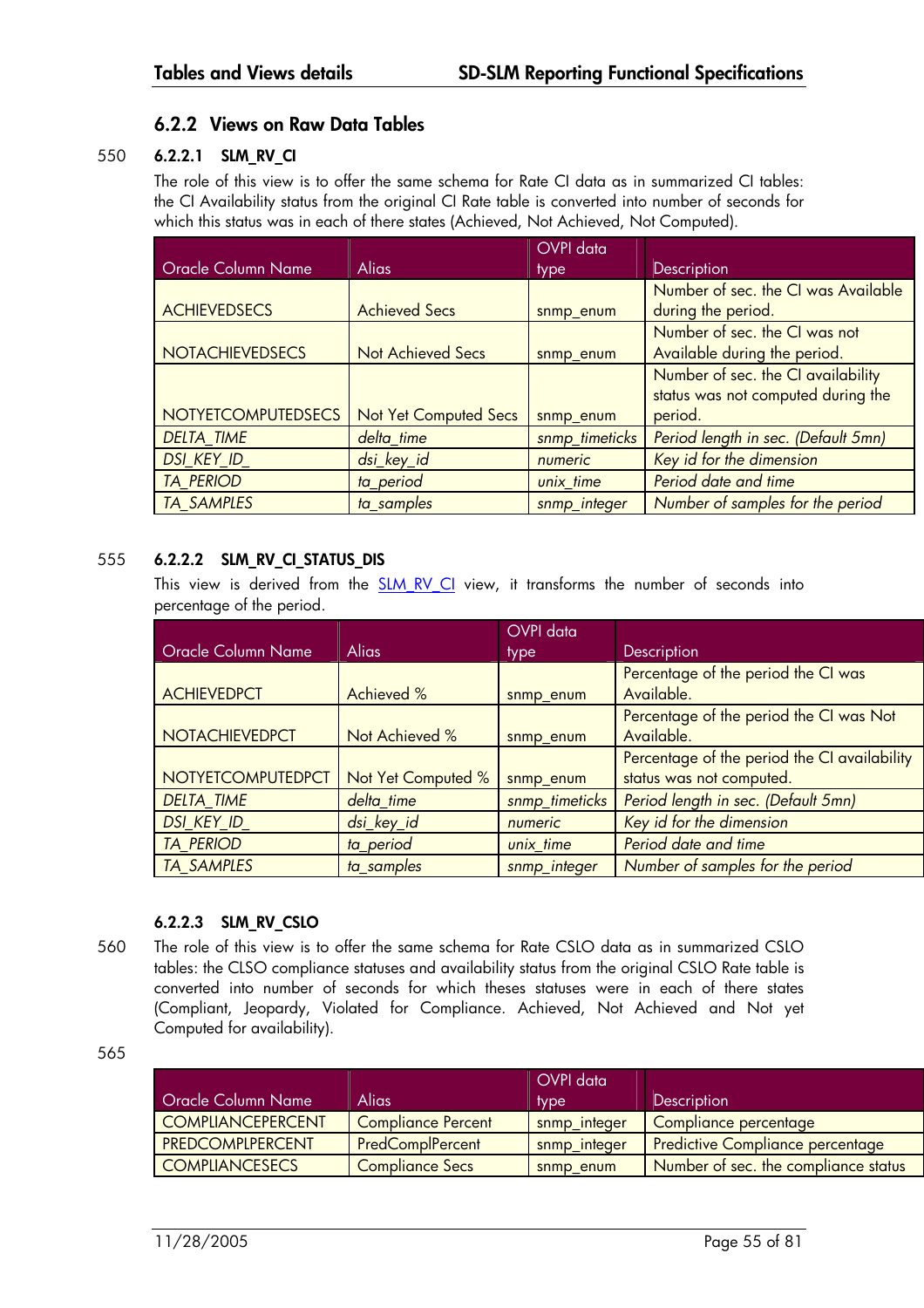|                           |                              |                | was 'Compliant' state during the       |
|---------------------------|------------------------------|----------------|----------------------------------------|
|                           |                              |                | period                                 |
|                           |                              |                | Number of sec. the compliance status   |
| <b>JEOPARDYSECS</b>       | <b>Jeopardy Secs</b>         | snmp_enum      | was 'Jeopardy' state during the period |
|                           |                              |                | Number of sec. the compliance status   |
| <b>VIOLATIONSECS</b>      | <b>Violation Secs</b>        | snmp_enum      | was 'Violated' state during the period |
|                           |                              |                | Number of sec. the predictive          |
|                           |                              |                | compliance status was 'Compliant'      |
| <b>PCOMPLIANCESECS</b>    | <b>Pred Compliance Secs</b>  | snmp_enum      | state during the period                |
|                           |                              |                | Number of sec. the predictive          |
|                           |                              |                | compliance status was 'Jeopardy' state |
| <b>PJEOPARDYSECS</b>      | <b>Pred Jeopardy Secs</b>    | snmp_enum      | during the period                      |
|                           |                              |                | Number of sec. the predictive          |
|                           |                              |                | compliance status was 'Violated' state |
| <b>PVIOLATIONSECS</b>     | <b>Pred Violation Secs</b>   | snmp_enum      | during the period                      |
|                           |                              |                | Number of sec. the CLSO was            |
| <b>ACHIEVEDSECS</b>       | <b>Achieved Secs</b>         | snmp_enum      | achieved during the period.            |
|                           |                              |                | Number of sec. the CSLO was not        |
| <b>NOTACHIEVEDSECS</b>    | <b>Not Achieved Secs</b>     | snmp_enum      | achieved during the period.            |
|                           |                              |                | Number of sec. the CLO objective       |
|                           |                              |                | status was not computed during the     |
| <b>NOTYETCOMPUTEDSECS</b> | <b>Not Yet Computed Secs</b> | snmp_enum      | period.                                |
|                           |                              |                | Value of the Service Metric associated |
| <b>METRICVALUE</b>        | <b>Metric Value</b>          | snmp_integer   | to the CSLO                            |
|                           |                              |                | Objective Value of the Service Metric  |
| <b>OBJECTIVEVALUE</b>     | <b>Objective Value</b>       | snmp_integer   | associated to the CSLO                 |
|                           |                              |                | Number of sec. the Objective Value     |
| <b>VIOLTIME</b>           | <b>Violation Time</b>        | snmp_integer   | has not been reached                   |
| <b>DELTA TIME</b>         | delta time                   | snmp timeticks | Period length in sec. (Default 5mn)    |
| <b>DSI KEY ID</b>         | dsi_key_id                   | numeric        | Key id for the dimension               |
| <b>TA PERIOD</b>          | ta_period                    | unix_time      | Period date and time                   |
| <b>TA SAMPLES</b>         | ta_samples                   | snmp_integer   | Number of samples for the period       |
|                           |                              |                |                                        |

## **6.2.2.4 SLM\_RV\_SERVICE (Rate Service View)**

The role of this view is to offer the same schema for Rate Service data as in summarized Service tables: the Service compliance status and availability status from the original Service Rate table 570 is converted into number of seconds for which theses statuses were in each of there states (Compliant, Jeopardy, Violated for Compliance. Achieved, Not Achieved and Not yet Computed for availability).

|                           |                       | OVPI data    |                                          |
|---------------------------|-----------------------|--------------|------------------------------------------|
| <b>Oracle Column Name</b> | <b>Alias</b>          | <i>type</i>  | <b>Description</b>                       |
|                           |                       |              | Number of sec. the compliance status was |
| <b>COMPLIANCESECS</b>     | <b>ComplianceSecs</b> | snmp_integer | 'Compliant' state during the period      |
|                           |                       |              | Number of sec. the compliance status was |
| <b>JEOPARDYSECS</b>       | JeopardySecs          | snmp_integer | 'Jeopardy' state during the period       |
|                           |                       |              | Number of sec. the compliance status was |
| <b>VIOLATIONSECS</b>      | <b>ViolationSecs</b>  | snmp_integer | 'Violated' state during the period       |
|                           |                       |              | Number of sec. the predictive compliance |
| <b>PCOMPLIANCESECS</b>    | PComplianceSecs       | snmp_integer | status was 'Compliant' state during the  |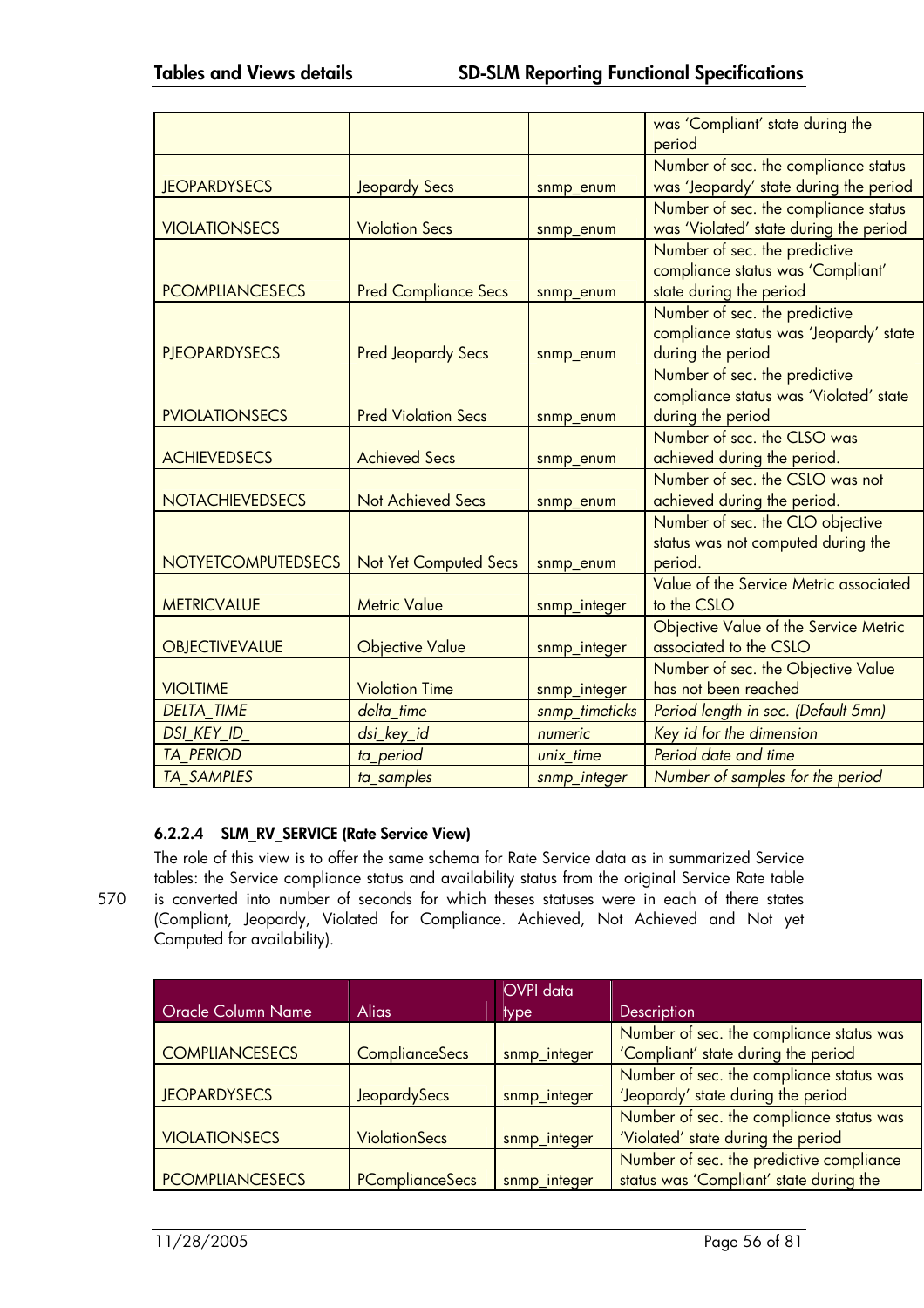|                           |                          |                | period                                                                             |
|---------------------------|--------------------------|----------------|------------------------------------------------------------------------------------|
|                           |                          |                | Number of sec. the predictive compliance<br>status was 'Jeopardy' state during the |
| <b>PJEOPARDYSECS</b>      | <b>PJeopardySecs</b>     | snmp_integer   | period                                                                             |
|                           |                          |                | Number of sec. the predictive compliance                                           |
|                           |                          |                | status was 'Violated' state during the                                             |
| <b>PVIOLATIONSECS</b>     | <b>PViolationSecs</b>    | snmp_integer   | period                                                                             |
|                           |                          |                | Number of sec. the Service was Available                                           |
| <b>ACHIEVEDSECS</b>       | <b>Achieved Secs</b>     | snmp_enum      | during the period.                                                                 |
|                           |                          |                | Number of sec. the Service was not                                                 |
| <b>NOTACHIEVEDSECS</b>    | <b>Not Achieved Secs</b> | snmp_enum      | Available during the period.                                                       |
|                           | Not Yet Computed         |                | Number of sec. the Service availability                                            |
| <b>NOTYETCOMPUTEDSECS</b> | Secs                     | snmp_enum      | status was not computed during the period.                                         |
| <b>DELTA TIME</b>         | delta time               | snmp_timeticks | Period length in sec. (Default 5mn)                                                |
| <b>DSI KEY ID</b>         | dsi_key_id               | numeric        | Key id for the dimension                                                           |
| <b>TA PERIOD</b>          | ta_period                | unix_time      | Period date and time                                                               |
| <b>TA SAMPLES</b>         | ta samples               | snmp_integer   | Number of samples for the period                                                   |

## 575 **6.2.2.5 SLM\_RV\_SERVICE\_STATUS\_DIS (Rate SERVICE status distribution View)**

This view is derived from the SLM\_RV\_SERVICE view, it transforms the number of seconds into percentage of the period

|                          |                    | OVPI data      |                                                                         |
|--------------------------|--------------------|----------------|-------------------------------------------------------------------------|
| Oracle Column Name       | Alias              | type           | Description                                                             |
|                          |                    |                | Percentage of the period the compliance                                 |
| <b>COMPLIANCEPCT</b>     | Compliance %       | numeric        | status was 'Compliant' state                                            |
| <b>JEOPARDYPCT</b>       | Jeopardy %         | numeric        | Percentage of the period the compliance<br>status was 'Jeopardy' state  |
| <b>VIOLATIONPCT</b>      | <b>Violation %</b> | numeric        | Percentage of the period the compliance<br>status was 'Violated' state  |
| <b>ACHIEVEDPCT</b>       | Achieved %         | snmp_enum      | Percentage of the period the service was<br>available                   |
| <b>NOTACHIEVEDPCT</b>    | Not Achieved %     | snmp_enum      | Percentage of the period the service was<br>not available               |
| <b>NOTYETCOMPUTEDPCT</b> | Not Yet Computed % | snmp_enum      | Percentage of the period the service<br>availability was not calculated |
| <b>DELTA TIME</b>        | delta_time         | snmp_timeticks | Period length in sec. (Default 5mn)                                     |
| <b>DSI KEY ID</b>        | dsi_key_id         | numeric        | Key id for the dimension                                                |
| <b>TA PERIOD</b>         | ta period          | unix_time      | Period date and time                                                    |
| <b>TA SAMPLES</b>        | ta samples         | snmp_integer   | Number of samples for the period                                        |

## 580 **6.2.2.6 SLM\_RV\_SLA (Rate SLA View)**

The role of this view is to offer the same schema for Rate SLA data as in summarized SLA tables: the SLA compliance status from the original SLA Rate table is converted into number of seconds for which the status was in each of the 3 states (Compliant, Jeopardy, Violated).

| <b>Oracle Column</b> |       |                |             |
|----------------------|-------|----------------|-------------|
| Name                 | Alias | OVPI data type | Description |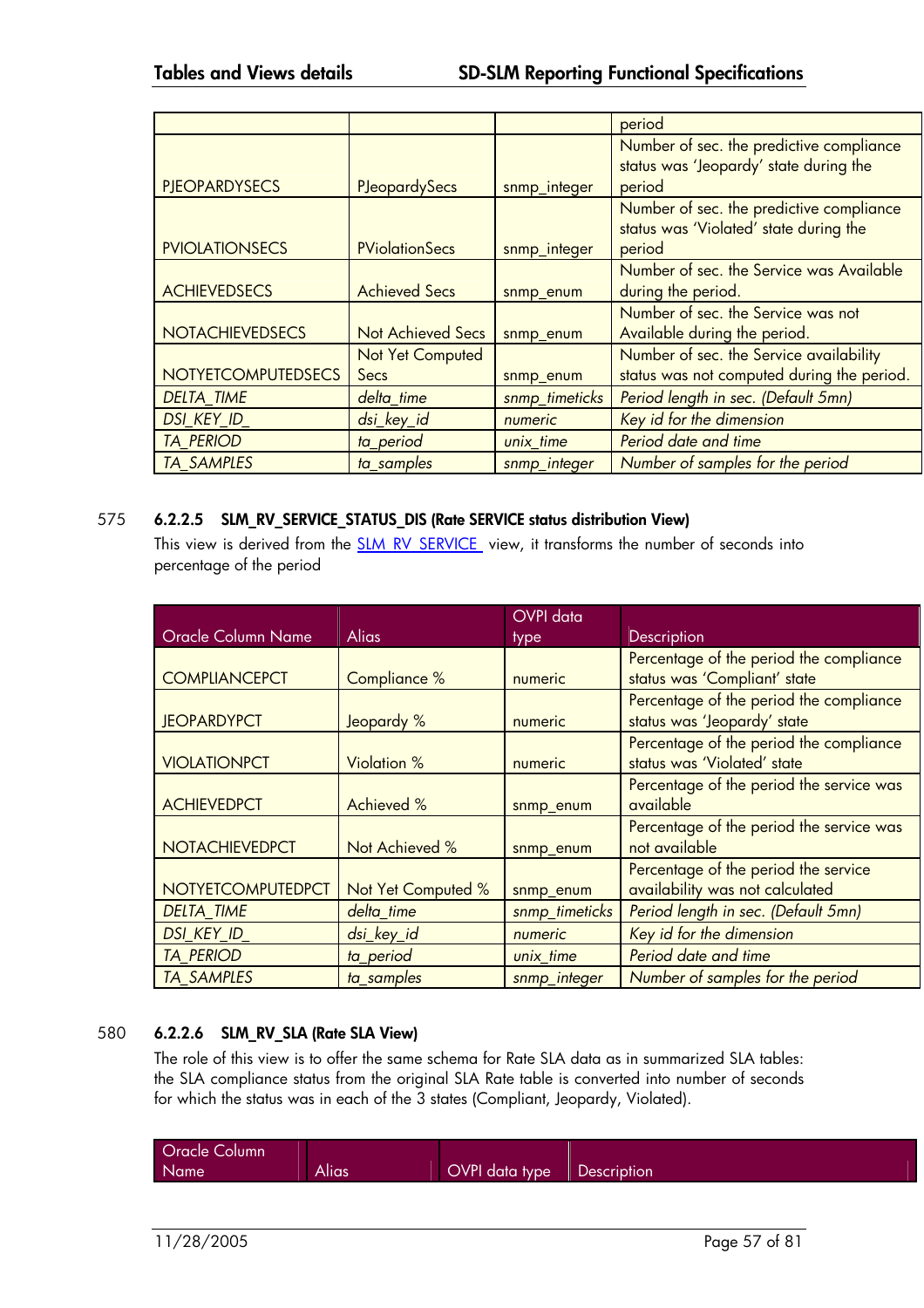|                                        |                      |                | Number of sec. the compliance status was |
|----------------------------------------|----------------------|----------------|------------------------------------------|
| <b>COMPLIANCESECS</b>   ComplianceSecs |                      | snmp_integer   | 'Compliant' state during the period      |
|                                        |                      |                | Number of sec. the compliance status was |
| <b>JEOPARDYSECS</b>                    | <b>JeopardySecs</b>  | snmp_integer   | 'Jeopardy' state during the period       |
|                                        |                      |                | Number of sec. the compliance status was |
| <b>VIOLATIONSECS</b>                   | <b>ViolationSecs</b> | snmp_integer   | 'Violated' state during the period       |
| <b>DELTA TIME</b>                      | delta time           | snmp_timeticks | Period length in sec. (Default 5mn)      |
| <b>DSI KEY ID</b>                      | dsi_key_id           | numeric        | Key id for the dimension                 |
| <b>TA PERIOD</b>                       | ta_period            | unix time      | Period date and time                     |
| <b>TA SAMPLES</b>                      | ta samples           | snmp_integer   | Number of samples for the period         |

585

### **6.2.2.7 SLM\_RV\_SLA\_EXT (Rate SLA extended View)**

 This view gives the last known Compliance and Predictive Compliance Status for SLAs. The statuses are provide both as enumerated type and formatted (cf Compliance status).

| <b>Oracle Column Name</b>    | <b>Alias</b>            | OVPI data type   | Description                            |
|------------------------------|-------------------------|------------------|----------------------------------------|
|                              |                         |                  | Compliance status of the SLA           |
| <b>COMPLIANCESTATUS</b>      | <b>ComplianceStatus</b> | snmp_enum        | $(\text{enum})$                        |
|                              | ComplStatus_            |                  | Compliance status of the SLA           |
| <b>COMPLSTATUS FORMATTED</b> | Formatted               | snmp_char_string | (formatted)                            |
|                              |                         |                  | <b>Predictive Compliance status of</b> |
| <b>PREDCOMPSTATUS</b>        | <b>PredCompStatus</b>   | snmp_enum        | the SLA (enum)                         |
|                              | PredCompStatus_         |                  | <b>Predictive Compliance status of</b> |
| PREDCOMPSTATUS FORMATTED     | Formatted               | snmp_char_string | the SLA (formatted)                    |
| DSI_KEY_ID_                  | dsi_key_id              | numeric          | Key id for the dimension               |
|                              |                         |                  | Period length in sec. (Default         |
| <b>DELTA TIME</b>            | delta time              | snmp_timeticks   | $5mn$ )                                |
| <b>TA PERIOD</b>             | ta period               | unix time        | Period date and time                   |
| <b>TA SAMPLES</b>            | ta samples              | snmp_integer     | Number of samples for the period       |

590

## **6.2.2.8 SLM\_RV\_SLO**

The role of this view is to offer the same schema for Rate SLO data as in summarized SLO tables: the SLO Availability status from the original SLO Rate table is converted into number of seconds for which this status was in each of there states (Achieved, Not Achieved, Not Computed).

| ٦<br>۰.<br>×<br>۰.<br>×<br>um. |
|--------------------------------|
|--------------------------------|

|                        |                          | <b>OVPI</b> data |                                            |
|------------------------|--------------------------|------------------|--------------------------------------------|
| Oracle Column Name     | <b>Alias</b>             | type             | <b>Description</b>                         |
|                        |                          |                  | Number of sec. the LSO was Available       |
| <b>ACHIEVEDSECS</b>    | <b>Achieved Secs</b>     | snmp_enum        | during the period.                         |
|                        |                          |                  | Number of sec. the SLO was not             |
| <b>NOTACHIEVEDSECS</b> | <b>Not Achieved Secs</b> | snmp_enum        | Available during the period.               |
|                        | Not Yet Computed         |                  | Number of sec. the SLO availability status |
| NOTYETCOMPUTEDSECS     | Secs                     | snmp_enum        | was not computed during the period.        |
| <b>METRICVALUE</b>     | <b>Metric Value</b>      | snmp_integer     | Value of the Metric associated to the SLO  |
|                        |                          |                  | Objective Value of the Metric associated   |
| <b>OBJECTIVEVALUE</b>  | <b>Objective Value</b>   | snmp_integer     | to the SLO                                 |
| <b>DELTA TIME</b>      | delta time               | snmp timeticks   | Period length in sec. (Default 5mn)        |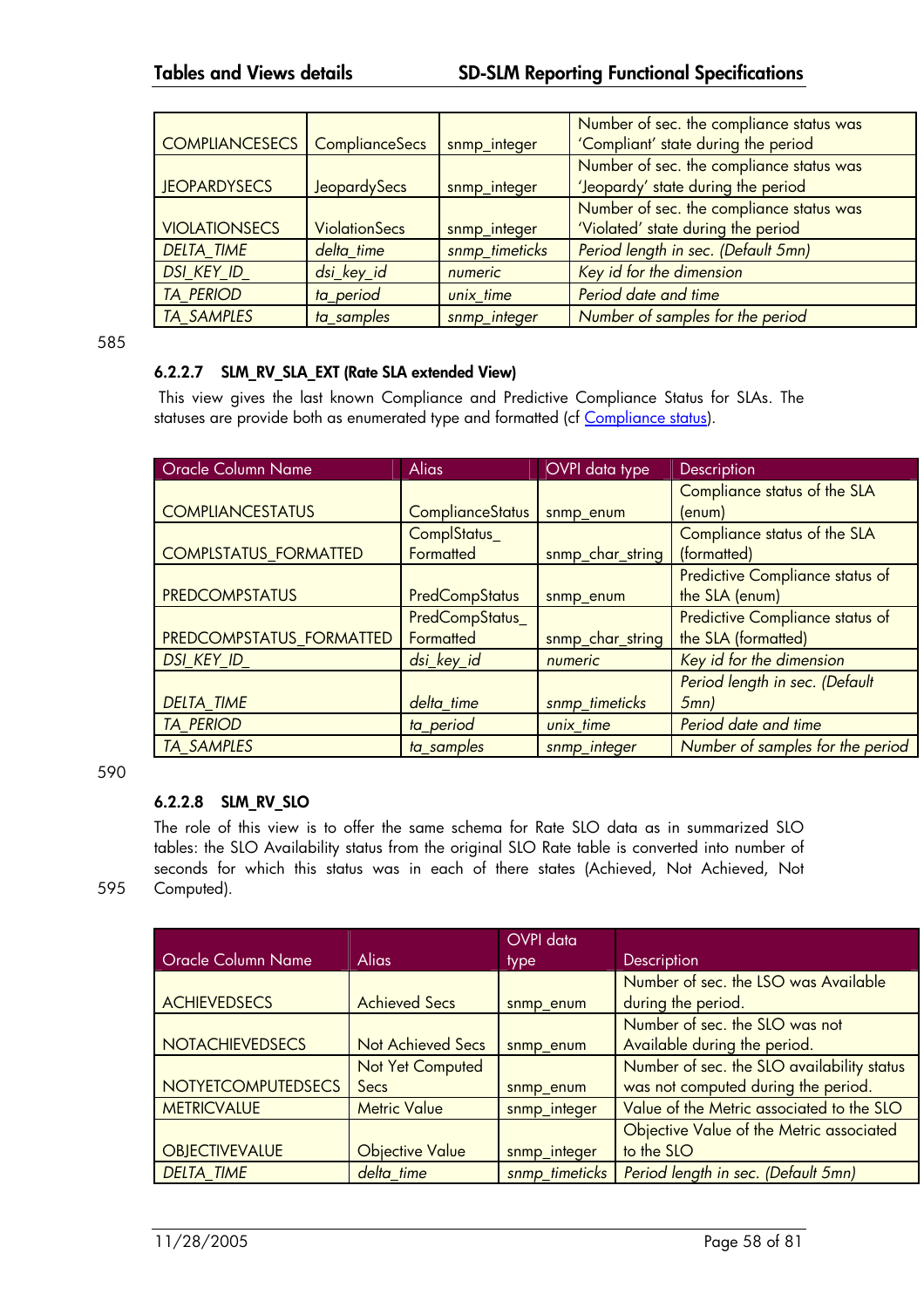| DSI KEY               | dsi kev<br>- Id<br>_ | numeric         | <b>Key id for the dimension</b>  |
|-----------------------|----------------------|-----------------|----------------------------------|
| PERIOD<br><b>TA</b>   | period<br>ta         | unix time       | Period date and time             |
| <b>SAMPLES</b><br>TA. | samples<br>ta        | integer<br>snmp | Number of samples for the period |

## **6.2.3 Hourly summarized Data Tables**

#### **6.2.3.1 SLM\_SH\_CI**

#### 600 Hourly summarized CI facts (from **SLM\_R\_CI)**

|                              |                          | <b>OVPI</b> data |                                     |
|------------------------------|--------------------------|------------------|-------------------------------------|
| Oracle Column Name           | <b>Alias</b>             | type             | Description                         |
|                              |                          |                  | Number of sec. the CI was Available |
| <b>TOTACHIEVEDSECS</b>       | <b>Achieved Secs</b>     | snmp_integer     | during the period.                  |
|                              |                          |                  | Number of sec. the CI was not       |
| <b>TOTNOTACHIEVEDSECS</b>    | <b>Not Achieved Secs</b> | snmp_integer     | Available during the period.        |
|                              |                          |                  | Number of sec. the CI availability  |
|                              | Not Yet Computed         |                  | status was not computed during the  |
| <b>TOTNOTYETCOMPUTEDSECS</b> | Secs                     | snmp_integer     | period.                             |
| <b>DELTA TIME</b>            | delta time               | snmp_timeticks   | Period length in sec (default 1h)   |
| <b>TOTAL SAMPLES</b>         | total samples            | snmp_integer     | Same as TA SAMPLES                  |
| <b>DSI KEY ID</b>            | dsi_key_id               | numeric          | Key id for the dimension            |
| <b>TA PERIOD</b>             | ta_period                | unix time        | Period date and time                |
| <b>TA SAMPLES</b>            | ta samples               | snmp_integer     | Number of samples for the period    |

#### **6.2.3.2 SLM\_SH\_CSLO**

Hourly summarized CSLO facts (from **SLM\_R\_CSLO)** 

|                             |                         | <b>OVPI</b> data |                                        |
|-----------------------------|-------------------------|------------------|----------------------------------------|
| Oracle Column Name          | <b>Alias</b>            | type             | Description                            |
|                             | <b>Average Metric</b>   |                  |                                        |
| <b>AVGMETRICVALUE</b>       | Value                   | snmp_integer     | <b>Average Metric Value</b>            |
| <b>MINMETRICVALUE</b>       | <b>Min Metric Value</b> | snmp_integer     | Min metric value                       |
| <b>MAXMETRICVALUE</b>       | <b>Max Metric Value</b> | snmp_integer     | <b>Max Metric value</b>                |
| <b>LSTOBJECTIVEVALUE</b>    | Last Objective Value    | snmp_integer     | Last objective Value                   |
| <b>MAXCOMPLIANCEPERCENT</b> | Max Compliance %        | snmp_integer     | Max Compliance percentage              |
|                             |                         |                  | <b>Max Predictive Compliance</b>       |
| <b>MAXPREDCOMPLPERCENT</b>  | Max Pred Compl %        | snmp_integer     | percentage                             |
| <b>MINCOMPLIANCEPERCENT</b> | Min Compliance %        | snmp_integer     | Min Compliance percentage              |
|                             |                         |                  | Predictive<br>Compliance<br>Min.       |
| <b>MINPREDCOMPLPERCENT</b>  | Min Pred Compl %        | snmp_integer     | percentage                             |
|                             |                         |                  | Number of sec. the compliance          |
|                             |                         |                  | status was 'Compliant' state during    |
| <b>TOTCOMPLIANCESECS</b>    | <b>Compliance Secs</b>  | snmp_integer     | the period                             |
|                             |                         |                  | Number of sec. the compliance          |
|                             |                         |                  | status was 'Jeopardy' state during     |
| <b>TOTJEOPARDYSECS</b>      | <b>Jeopardy Secs</b>    | snmp_integer     | the period                             |
|                             |                         |                  | Number of sec. the compliance          |
| <b>TOTVIOLATIONSECS</b>     | <b>Violation Secs</b>   | snmp_integer     | status was 'Violated' state during the |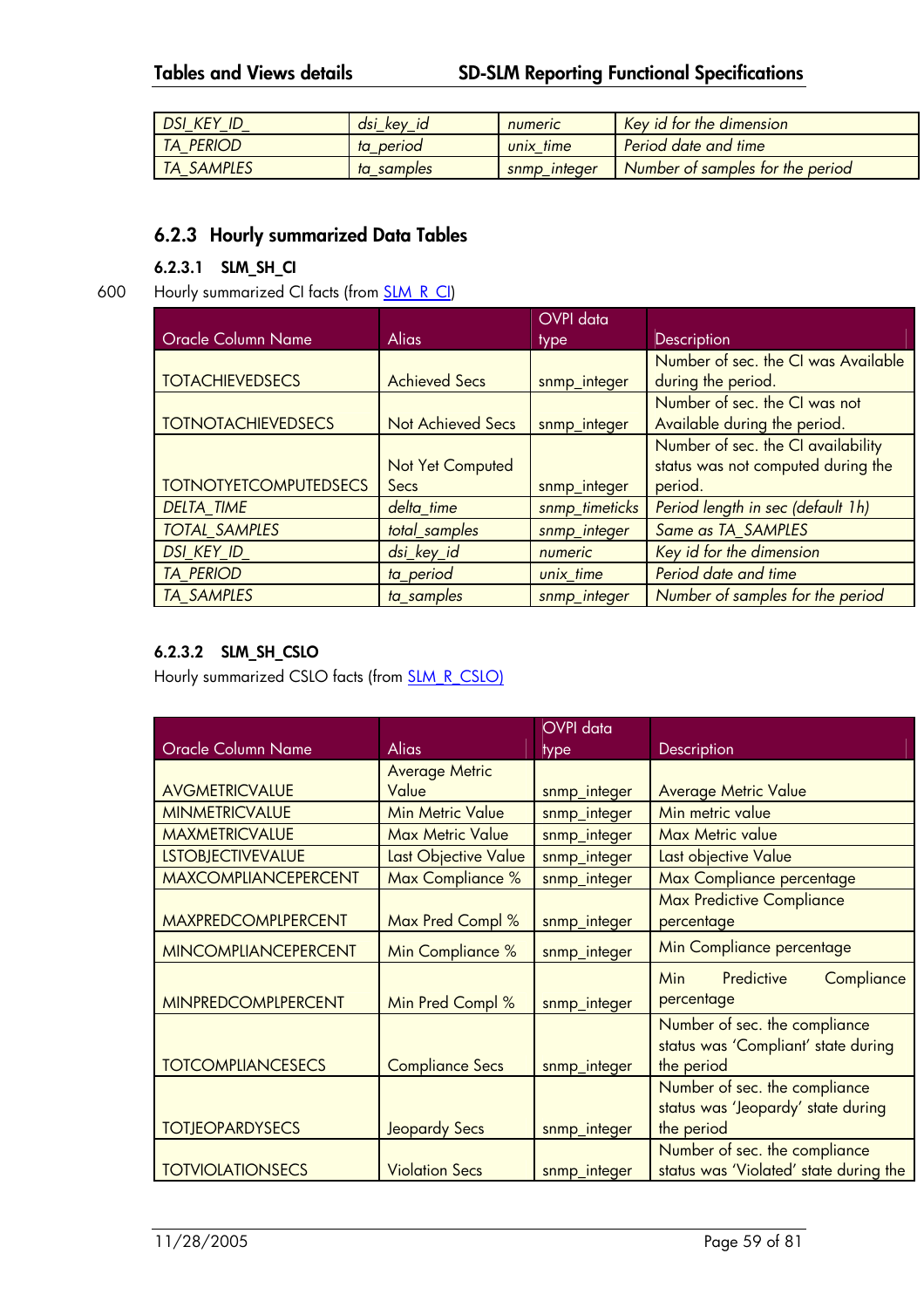|                              |                                |                | period                                                             |
|------------------------------|--------------------------------|----------------|--------------------------------------------------------------------|
|                              |                                |                | Number of sec. the predictive<br>compliance status was 'Compliant' |
| <b>TOTPCOMPLIANCESECS</b>    | <b>Pred Compliance</b><br>Secs | snmp_integer   | state during the period                                            |
|                              |                                |                | Number of sec. the predictive                                      |
|                              |                                |                | compliance status was 'Jeopardy'                                   |
| <b>TOTPJEOPARDYSECS</b>      | <b>Pred Jeopardy Secs</b>      | snmp_integer   | state during the period                                            |
|                              |                                |                | Number of sec. the predictive                                      |
|                              |                                |                | compliance status was 'Violated'                                   |
| <b>TOTPVIOLATIONSECS</b>     | <b>Pred Violation Secs</b>     | snmp_integer   | state during the period                                            |
|                              |                                |                | Number of sec. the CLSO was                                        |
| <b>TOTACHIEVEDSECS</b>       | <b>Achieved Secs</b>           | snmp_integer   | achieved during the period.                                        |
|                              |                                |                | Number of sec. the CSLO was not                                    |
| <b>TOTNOTACHIEVEDSECS</b>    | <b>Not Achieved Secs</b>       | snmp_integer   | achieved during the period.                                        |
|                              |                                |                | Number of sec. the CLO objective                                   |
|                              | Not Yet Computed               |                | status was not computed during the                                 |
| <b>TOTNOTYETCOMPUTEDSECS</b> | Secs                           | snmp_integer   | period.                                                            |
| <b>TOTVIOLTIME</b>           | <b>Total Violation Time</b>    | snmp_integer   | <b>Total violation time</b>                                        |
| <b>DELTA TIME</b>            | delta_time                     | snmp_timeticks | Period length in sec (default 1h)                                  |
| <b>TOTAL_SAMPLES</b>         | total_samples                  | snmp_integer   | Same as TA_SAMPLES                                                 |
| DSI_KEY_ID_                  | dsi_key_id                     | numeric        | Key id for the dimension                                           |
| <b>TA PERIOD</b>             | ta_period                      | unix_time      | Period date and time                                               |
| <b>TA SAMPLES</b>            | ta_samples                     | snmp_integer   | Number of samples for the period                                   |

605

## **6.2.3.3 SLM\_SH\_SERVICE**

Hourly summarized Service facts (from **SLM\_R\_SERVICE**)

|                              |                                | <b>OVPI</b> data |                                                                                               |
|------------------------------|--------------------------------|------------------|-----------------------------------------------------------------------------------------------|
| Oracle Column Name           | <b>Alias</b>                   | type             | Description                                                                                   |
| <b>TOTCOMPLIANCESECS</b>     | <b>Compliance Secs</b>         | snmp_integer     | Number of sec. the compliance status<br>was 'Compliant' state during the<br>period            |
| <b>TOTJEOPARDYSECS</b>       | <b>Jeopardy Secs</b>           | snmp_integer     | Number of sec. the compliance status<br>was 'Jeopardy' state during the<br>period             |
| <b>TOTVIOLATIONSECS</b>      | <b>Violation Secs</b>          | snmp_integer     | Number of sec. the compliance status<br>was 'Violated' state during the period                |
| <b>TOTPCOMPLIANCESECS</b>    | <b>Pred Compliance</b><br>Secs | snmp_integer     | Number of sec. the predictive<br>compliance status was 'Compliant'<br>state during the period |
| <b>TOTPJEOPARDYSECS</b>      | Pred Jeopardy<br>Secs          | snmp_integer     | Number of sec. the predictive<br>compliance status was 'Jeopardy'<br>state during the period  |
| <b>TOTPVIOLATIONSECS</b>     | <b>Pred Violation Secs</b>     | snmp_integer     | Number of sec. the predictive<br>compliance status was 'Violated' state<br>during the period  |
| <b>TOTACHIEVEDSECS</b>       | <b>Achieved Secs</b>           | snmp_integer     | Number of sec. the Service was<br>Available during the period.                                |
| <b>TOTNOTACHIEVEDSECS</b>    | <b>Not Achieved Secs</b>       | snmp_integer     | Number of sec. the Service was not<br>Available during the period.                            |
| <b>TOTNOTYETCOMPUTEDSECS</b> | Not Yet Computed               | snmp_integer     | Number of sec. the Service                                                                    |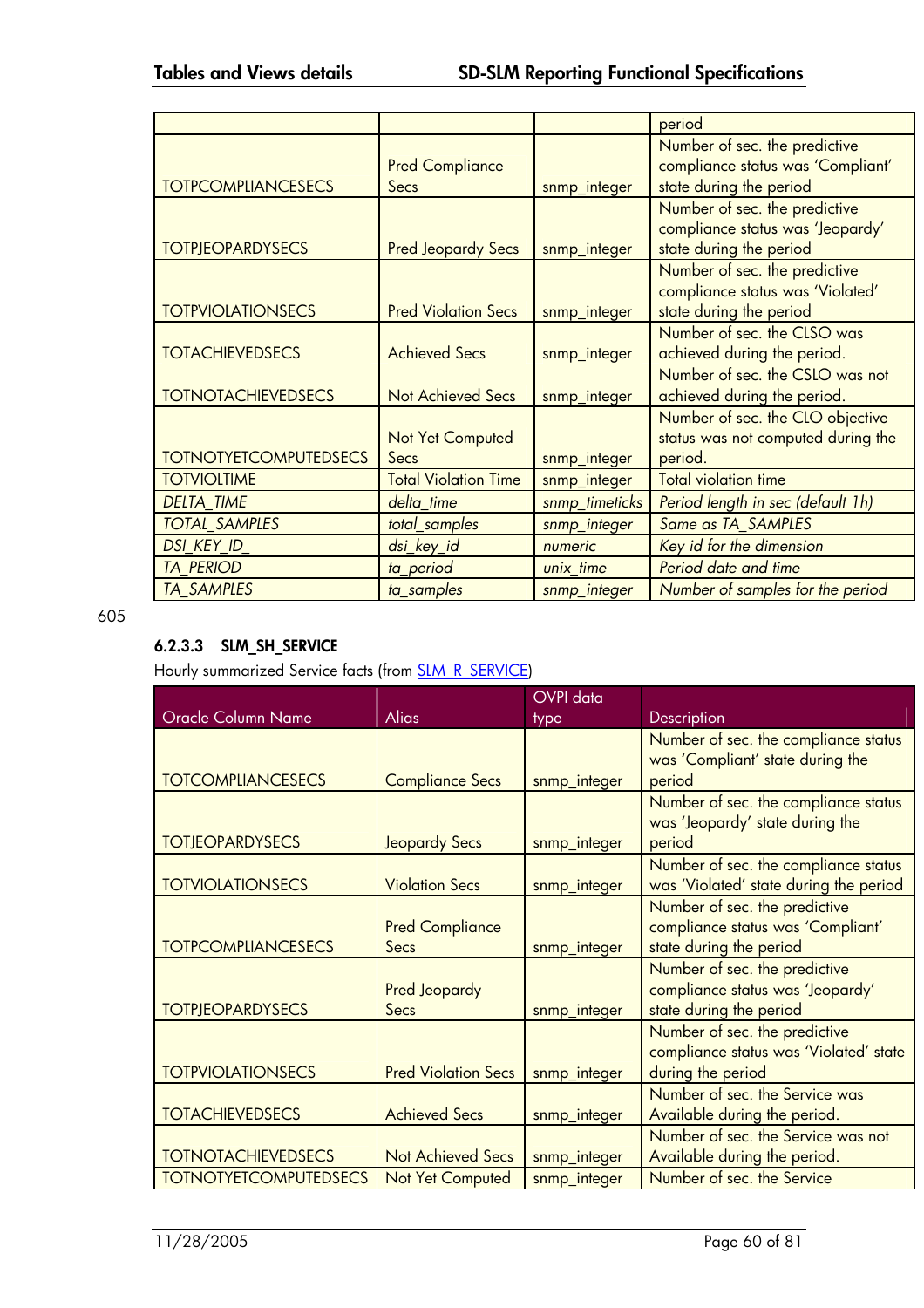|                      | Secs          |                | availability status was not computed<br>during the period. |
|----------------------|---------------|----------------|------------------------------------------------------------|
| <b>DELTA TIME</b>    | delta_time    | snmp_timeticks | Period length in sec (default 1h)                          |
| <b>TOTAL SAMPLES</b> | total samples | snmp_integer   | Same as TA SAMPLES                                         |
| DSI_KEY_ID_          | dsi_key_id    | numeric        | Key id for the dimension                                   |
| <b>TA PERIOD</b>     | ta period     | unix time      | Period date and time                                       |
| <b>TA SAMPLES</b>    | ta samples    | snmp_integer   | Number of samples for the period                           |

### **6.2.3.4 SLM\_SH\_SLA**

## 610 Hourly summarized SLA facts (from SLM\_R\_SLA)

|                          |                          | OVPI data      |                                                                                 |
|--------------------------|--------------------------|----------------|---------------------------------------------------------------------------------|
| Oracle Column Name       | <b>Alias</b>             | type           | <b>Description</b>                                                              |
| <b>TOTCOMPLIANCESECS</b> | <b>TOTComplianceSecs</b> | snmp_integer   | Number of sec. the compliance status was<br>'Compliant' state during the period |
| <b>TOTJEOPARDYSECS</b>   | <b>TOTJeopardySecs</b>   | snmp_integer   | Number of sec. the compliance status was<br>'Jeopardy' state during the period  |
|                          |                          |                | Number of sec. the compliance status was                                        |
| <b>TOTVIOLATIONSECS</b>  | <b>TOTViolationSecs</b>  | snmp_integer   | 'Violated' state during the period                                              |
| <b>DELTA TIME</b>        | delta time               | snmp_timeticks | Period length in sec (default 1h)                                               |
| <b>TOTAL SAMPLES</b>     | total samples            | snmp_integer   | Same as TA SAMPLES                                                              |
| <b>DSI KEY ID</b>        | dsi_key_id               | numeric        | Key id for the dimension                                                        |
| <b>TA PERIOD</b>         | ta period                | unix time      | Period date and time                                                            |
| <b>TA SAMPLES</b>        | ta_samples               | snmp_integer   | Number of samples for the period                                                |

## **6.2.3.5 SLM\_SH\_SLO**

Hourly summarized SLO facts (from **SLM\_R\_SLO)** 

|                              | <b>OVPI</b> data            |                |                                   |
|------------------------------|-----------------------------|----------------|-----------------------------------|
| <b>Oracle Column Name</b>    | <b>Alias</b>                | type           | <b>Description</b>                |
| <b>AVGMETRICVALUE</b>        | <b>Average Metric Value</b> | snmp_integer   | <b>Average Metric Value</b>       |
| <b>MINMETRICVALUE</b>        | <b>Min Metric Value</b>     | snmp_integer   | Min metric value                  |
| <b>MAXMETRICVALUE</b>        | <b>Max Metric Value</b>     | snmp_integer   | Max Metric value                  |
| <b>LSTOBJECTIVEVALUE</b>     | Last Objective Value        | snmp_integer   | Last objective Value              |
|                              |                             |                | Number of sec. the SLO was        |
| <b>TOTACHIEVEDSECS</b>       | <b>Achieved Secs</b>        | snmp_integer   | Available during the period.      |
|                              |                             |                | Number of sec. the SLO was not    |
| <b>TOTNOTACHIEVEDSECS</b>    | <b>Not Achieved Secs</b>    | snmp_integer   | Available during the period.      |
|                              |                             |                | Number of sec. the SLO            |
|                              | Not Yet Computed            |                | availability status was not       |
| <b>TOTNOTYETCOMPUTEDSECS</b> | Secs                        | snmp_integer   | computed during the period.       |
| <b>DELTA TIME</b>            | delta time                  | snmp_timeticks | Period length in sec (default 1h) |
| <b>TOTAL SAMPLES</b>         | total samples               | snmp_integer   | Same as TA SAMPLES                |
| <b>DSI KEY ID</b>            | dsi_key_id                  | numeric        | Key id for the dimension          |
| <b>TA PERIOD</b>             | ta period                   | unix time      | Period date and time              |
| <b>TA SAMPLES</b>            | ta samples                  | snmp_integer   | Number of samples for the period  |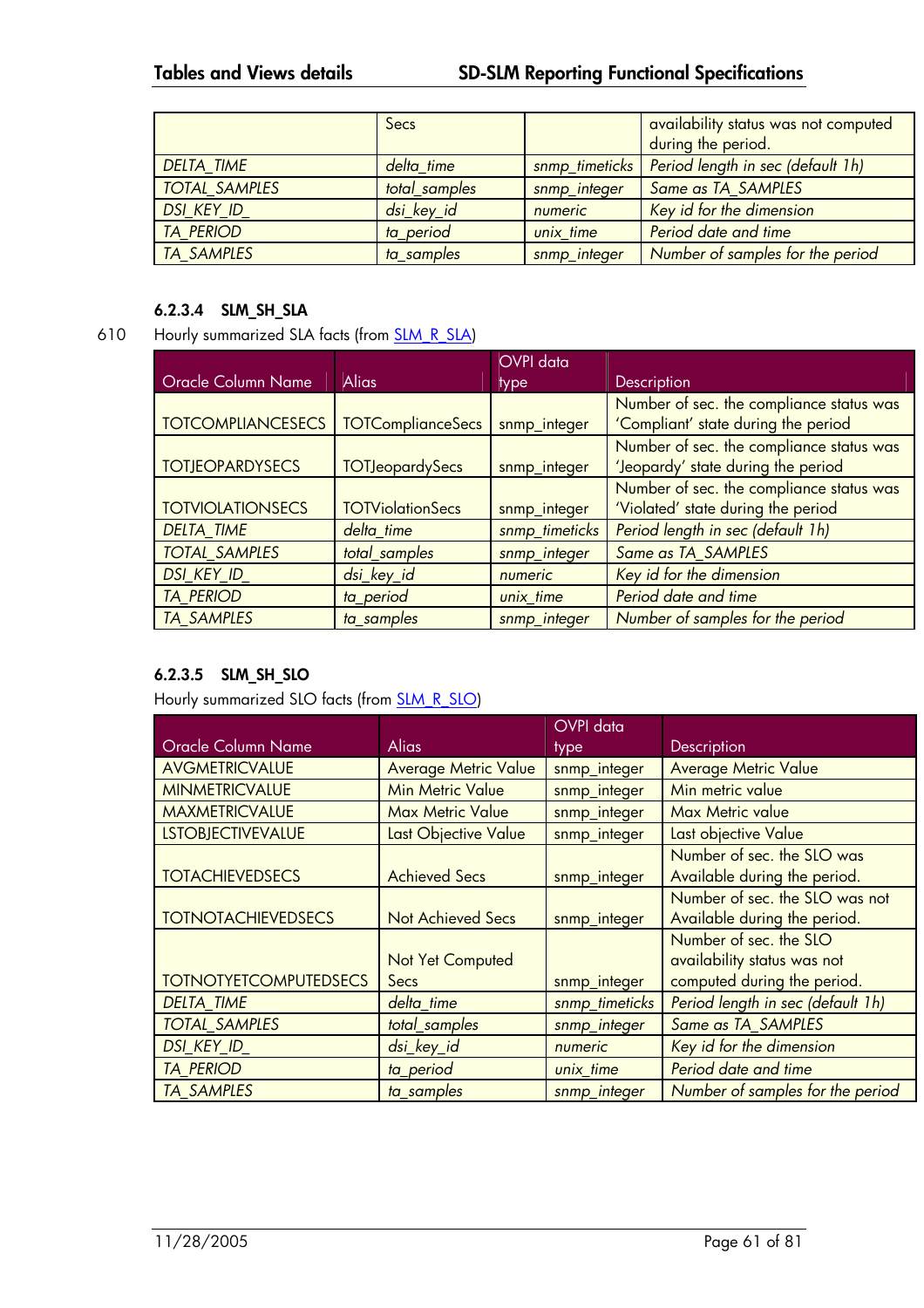## 615 **6.2.4 Views on Hourly summarized Data Tables**

## **6.2.4.1 SLM\_SHV\_CI\_STATUS\_DIS**

Hourly CI status distribution view. This view is directly derived from hourly summarized CI fact table, it transforms the number of seconds into percentage of the period.

|                           |                    | OVPI data      |                                          |
|---------------------------|--------------------|----------------|------------------------------------------|
| <b>Oracle Column Name</b> | <b>Alias</b>       | <i>type</i>    | Description                              |
| <b>ACHIEVEDPCT</b>        | Achieved %         | numeric        | % of the hour the CI has been available  |
|                           |                    |                | % of the hour the CI has been not        |
| <b>NOTACHIEVEDPCT</b>     | Not Achieved %     | numeric        | available                                |
|                           |                    |                | % of the hour the CI availability status |
| <b>NOTYETCOMPUTEDPCT</b>  | Not Yet Computed % | numeric        | has not been computed                    |
| <b>DELTA TIME</b>         | delta time         | snmp_timeticks | Period length in sec.                    |
| DSI_KEY_ID_               | dsi_key_id         | numeric        | Key id for the dimension                 |
| <b>TA PERIOD</b>          | ta_period          | unix time      | Period date and time                     |
| <b>TA SAMPLES</b>         | ta samples         | snmp integer   | Number of samples for the period         |

### 620 **6.2.4.2 SLM\_SHV\_SERVICE\_STATUS\_DIS (Hourly Service status distribution View)**

 This view is directly calculated from the Service Hourly summarized table and provides the distribution of the Service compliance and Service Availability over the hour (Percent of the hour the compliance status was Compliant/Jeopardy/Violated, percent of the hour the Availability status was Achieved/Not Achieved/Not Yet Computed).

| I<br>۰,<br>$\overline{\phantom{a}}$<br>$\sim$ |  |
|-----------------------------------------------|--|
|-----------------------------------------------|--|

|                           |                                | OVPI data      |                                       |
|---------------------------|--------------------------------|----------------|---------------------------------------|
| <b>Oracle Column Name</b> | <b>Alias</b>                   | type           | Description                           |
|                           |                                |                | % of the hour the compliance          |
| <b>COMPLIANCEPCT</b>      | <b>Compliance Compliance %</b> | numeric        | status is Compliant                   |
|                           |                                |                | % of the hour the compliance          |
| <b>JEOPARDYPCT</b>        | Compliance Jeopardy %          | numeric        | status is Jeopardy                    |
|                           |                                |                | % of the hour the compliance          |
| <b>VIOLATIONPCT</b>       | <b>Compliance Violation %</b>  | numeric        | status is Violated                    |
|                           |                                |                | % of the hour the service has been    |
| <b>ACHIEVEDPCT</b>        | <b>Achieved %</b>              | snmp_enum      | available                             |
|                           |                                |                | % of the hour the service has been    |
| <b>NOTACHIEVEDPCT</b>     | Not Achieved %                 | snmp_enum      | unavailable                           |
|                           |                                |                | % of the hour the availability status |
| <b>NOTYETCOMPUTEDPCT</b>  | Not Yet Computed %             | snmp_enum      | has not been calculated               |
| <b>TA PERIOD</b>          | ta_period                      | unix_time      | Period length in sec.                 |
| <b>TA SAMPLES</b>         | ta_samples                     | snmp_integer   | Key id for the dimension              |
| <b>DELTA TIME</b>         | delta time                     | snmp_timeticks | Period date and time                  |
| <b>DSI KEY ID</b>         | dsi_key_id                     | numeric        | Number of samples for the period      |

## **6.2.5 Daily summarized Data Tables**

## **6.2.5.1 SLM\_SD\_CI**

Daily summarized CI facts (from **SLM\_SH\_CI)** 

|                    |       | OVPI data |                    |
|--------------------|-------|-----------|--------------------|
| Oracle Column Name | Alias | type      | <b>Description</b> |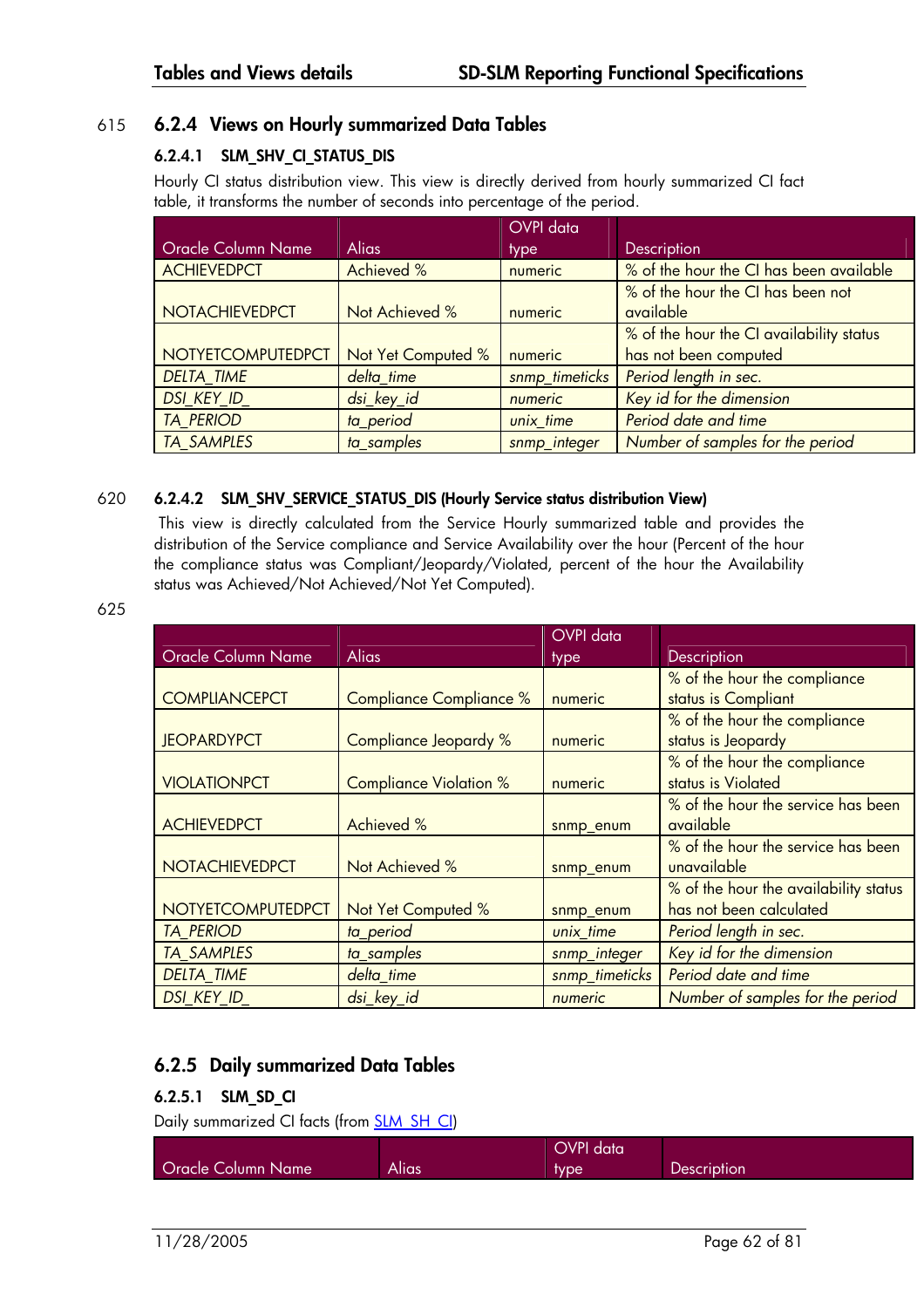|                              |                          |                | Number of sec. the CI was           |
|------------------------------|--------------------------|----------------|-------------------------------------|
| <b>TOTACHIEVEDSECS</b>       | <b>Achieved Secs</b>     | snmp_integer   | Available during the period.        |
|                              |                          |                | Number of sec. the CI was not       |
| <b>TOTNOTACHIEVEDSECS</b>    | <b>Not Achieved Secs</b> | snmp_integer   | Available during the period.        |
|                              |                          |                | Number of sec. the CI availability  |
|                              | Not Yet Computed         |                | status was not computed during      |
| <b>TOTNOTYETCOMPUTEDSECS</b> | Secs                     | snmp_integer   | the period.                         |
| <b>DELTA TIME</b>            | delta time               | snmp_timeticks | Period length in sec. (default 24h) |
| <b>TOTAL SAMPLES</b>         | total samples            | snmp_integer   | Same as TA SAMPLES                  |
| <b>DSI KEY ID</b>            | dsi_key_id               | numeric        | Key id for the dimension            |
| <b>TA PERIOD</b>             | ta_period                | unix time      | Period date and time                |
| <b>TA SAMPLES</b>            | ta samples               | snmp_integer   | Number of samples for the period    |

630

## **6.2.5.2 SLM\_SD\_CSLO**

Daily summarized CSLO facts (from **SLM\_SH\_CSLO**)

|                             |                            | <b>OVPI</b> data |                                        |
|-----------------------------|----------------------------|------------------|----------------------------------------|
| Oracle Column Name          | <b>Alias</b>               | type             | Description                            |
|                             | <b>Average Metric</b>      |                  |                                        |
| <b>AVGMETRICVALUE</b>       | Value                      | snmp_integer     | <b>Average Metric Value</b>            |
| <b>MINMETRICVALUE</b>       | <b>Min Metric Value</b>    | snmp_integer     | Min metric value                       |
| <b>MAXMETRICVALUE</b>       | <b>Max Metric Value</b>    | snmp_integer     | Max Metric value                       |
|                             | Last Objective             |                  |                                        |
| <b>LSTOBJECTIVEVALUE</b>    | Value                      | snmp_integer     | Last objective Value                   |
|                             | <b>Max Compliance</b>      |                  |                                        |
| <b>MAXCOMPLIANCEPERCENT</b> | Pct                        | snmp_integer     | Max Compliance percentage              |
|                             | Max Pred Compl             |                  | <b>Max Predictive Compliance</b>       |
| MAXPREDCOMPLPERCENT         | Pct                        | snmp_integer     | percentage                             |
| <b>MINCOMPLIANCEPERCENT</b> | Min Compliance Pct         | snmp_integer     | Min Compliance percentage              |
|                             |                            |                  | <b>Min</b><br>Predictive<br>Compliance |
| <b>MINPREDCOMPLPERCENT</b>  | Min Pred Compl Pct         | snmp_integer     | percentage                             |
|                             |                            |                  | Number of sec. the compliance status   |
|                             |                            |                  | was 'Compliant' state during the       |
| <b>TOTCOMPLIANCESECS</b>    | <b>Compliance Secs</b>     | snmp_integer     | period                                 |
|                             |                            |                  | Number of sec. the compliance status   |
|                             |                            |                  | was 'Jeopardy' state during the        |
| <b>TOTJEOPARDYSECS</b>      | <b>Jeopardy Secs</b>       | snmp_integer     | period                                 |
|                             |                            |                  | Number of sec. the compliance status   |
|                             |                            |                  | was 'Violated' state during the        |
| <b>TOTVIOLATIONSECS</b>     | <b>Violation Secs</b>      | snmp_integer     | period                                 |
|                             |                            |                  | Number of sec. the predictive          |
|                             | <b>Pred Compliance</b>     |                  | compliance status was 'Compliant'      |
| <b>TOTPCOMPLIANCESECS</b>   | Secs                       | snmp_integer     | state during the period                |
|                             |                            |                  | Number of sec. the predictive          |
|                             |                            |                  | compliance status was 'Jeopardy'       |
| <b>TOTPJEOPARDYSECS</b>     | <b>Pred Jeopardy Secs</b>  | snmp_integer     | state during the period                |
|                             |                            |                  | Number of sec. the predictive          |
|                             |                            |                  | compliance status was 'Violated'       |
| <b>TOTPVIOLATIONSECS</b>    | <b>Pred Violation Secs</b> | snmp_integer     | state during the period                |
| <b>TOTACHIEVEDSECS</b>      | <b>Achieved Secs</b>       | snmp_integer     | Number of sec. the CLSO was            |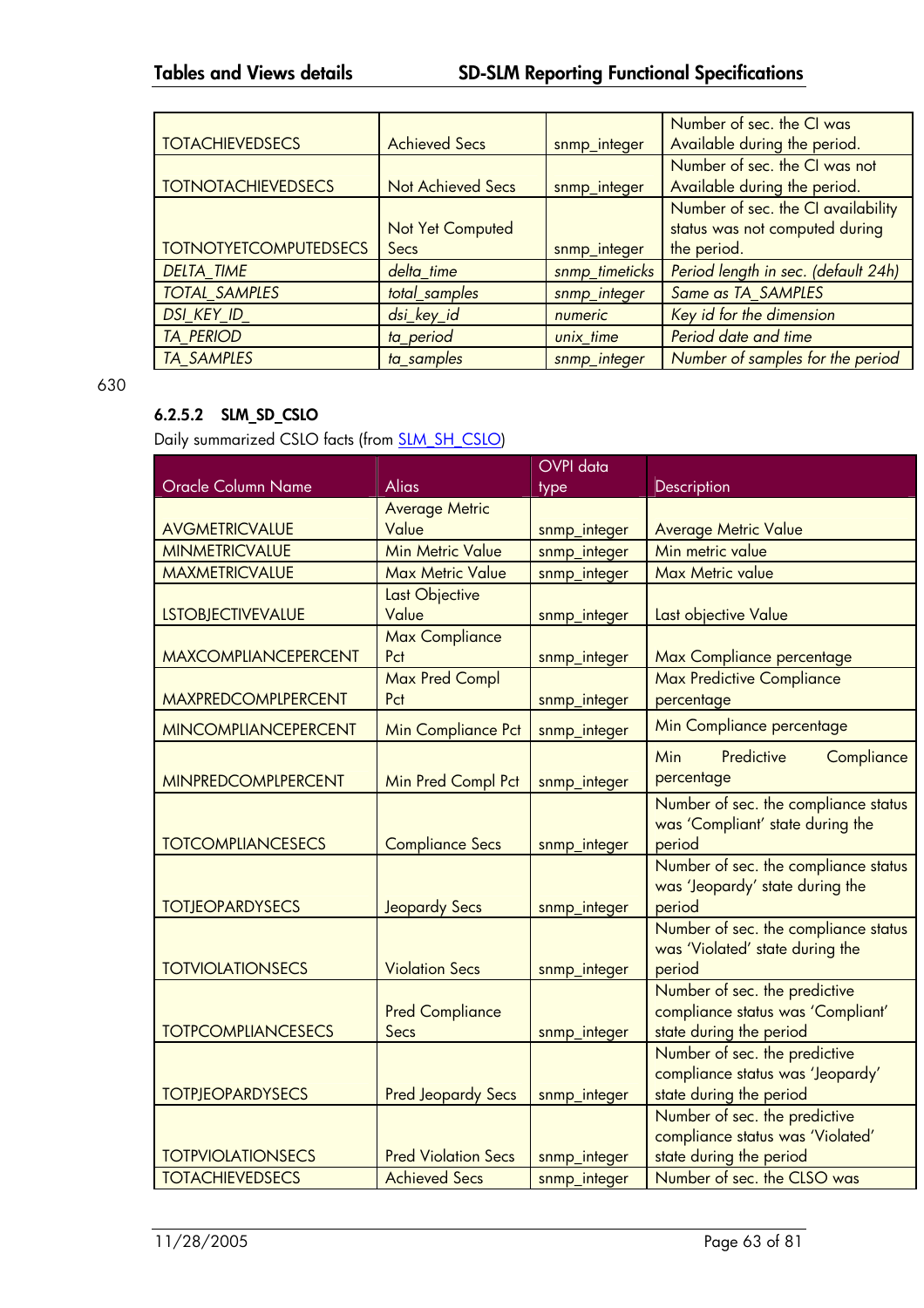|                              |                             |                | achieved during the period.         |
|------------------------------|-----------------------------|----------------|-------------------------------------|
|                              |                             |                | Number of sec. the CSLO was not     |
| <b>TOTNOTACHIEVEDSECS</b>    | <b>Not Achieved Secs</b>    | snmp_integer   | achieved during the period.         |
|                              |                             |                | Number of sec. the CLO objective    |
|                              | Not Yet Computed            |                | status was not computed during the  |
| <b>TOTNOTYETCOMPUTEDSECS</b> | Secs                        | snmp_integer   | period.                             |
| <b>TOTVIOLTIME</b>           | <b>Total Violation Time</b> | snmp_integer   | <b>Total violation time</b>         |
| <b>TA PERIOD</b>             | ta_period                   | unix time      | Period length in sec. (default 24h) |
| <b>TOTAL SAMPLES</b>         | total_samples               | snmp_integer   | Same as TA SAMPLES                  |
| <b>TA SAMPLES</b>            | ta samples                  | snmp_integer   | Key id for the dimension            |
| <b>DELTA TIME</b>            | delta_time                  | snmp_timeticks | Period date and time                |
| <b>DSI KEY ID</b>            | dsi_key_id                  | numeric        | Number of samples for the period    |

## **6.2.5.3 SLM\_SD\_SERVICE**

635 Daily summarized Service facts (from **SLM\_SH\_SERVICE**)

|                              |                                 | <b>OVPI</b> data |                                                                                               |
|------------------------------|---------------------------------|------------------|-----------------------------------------------------------------------------------------------|
| <b>Oracle Column Name</b>    | <b>Alias</b>                    | type             | Description                                                                                   |
| <b>TOTCOMPLIANCESECS</b>     | <b>Compliance Secs</b>          | snmp_integer     | Number of sec. the compliance<br>status was 'Compliant' state during<br>the period            |
| <b>TOTJEOPARDYSECS</b>       | <b>Jeopardy Secs</b>            | snmp_integer     | Number of sec. the compliance<br>status was 'Jeopardy' state during<br>the period             |
| <b>TOTVIOLATIONSECS</b>      | <b>Violation Secs</b>           | snmp_integer     | Number of sec. the compliance<br>status was 'Violated' state during<br>the period             |
| <b>TOTPCOMPLIANCESECS</b>    | <b>Pred Compliance</b><br>Secs  | snmp_integer     | Number of sec. the predictive<br>compliance status was 'Compliant'<br>state during the period |
| <b>TOTPJEOPARDYSECS</b>      | <b>Pred Jeopardy Secs</b>       | snmp_integer     | Number of sec. the predictive<br>compliance status was 'Jeopardy'<br>state during the period  |
| <b>TOTPVIOLATIONSECS</b>     | <b>Pred Violation Secs</b>      | snmp_integer     | Number of sec. the predictive<br>compliance status was 'Violated'<br>state during the period  |
| <b>TOTACHIEVEDSECS</b>       | <b>Achieved Secs</b>            | snmp_integer     | Number of sec. the Service was<br>Available during the period.                                |
| <b>TOTNOTACHIEVEDSECS</b>    | <b>Not Achieved Secs</b>        | snmp_integer     | Number of sec. the Service was not<br>Available during the period.                            |
| <b>TOTNOTYETCOMPUTEDSECS</b> | <b>Not Yet Computed</b><br>Secs | snmp_integer     | Number of sec. the Service<br>availability status was not<br>computed during the period.      |
| <b>DELTA TIME</b>            | delta time                      | snmp_timeticks   | Period length in sec. (default 24h)                                                           |
| <b>TOTAL SAMPLES</b>         | total_samples                   | snmp_integer     | Same as TA_SAMPLES                                                                            |
| <b>DSI KEY ID</b>            | dsi_key_id                      | numeric          | Key id for the dimension                                                                      |
| <b>TA PERIOD</b>             | ta_period                       | unix time        | Period date and time                                                                          |
| <b>TA SAMPLES</b>            | ta_samples                      | snmp_integer     | Number of samples for the period                                                              |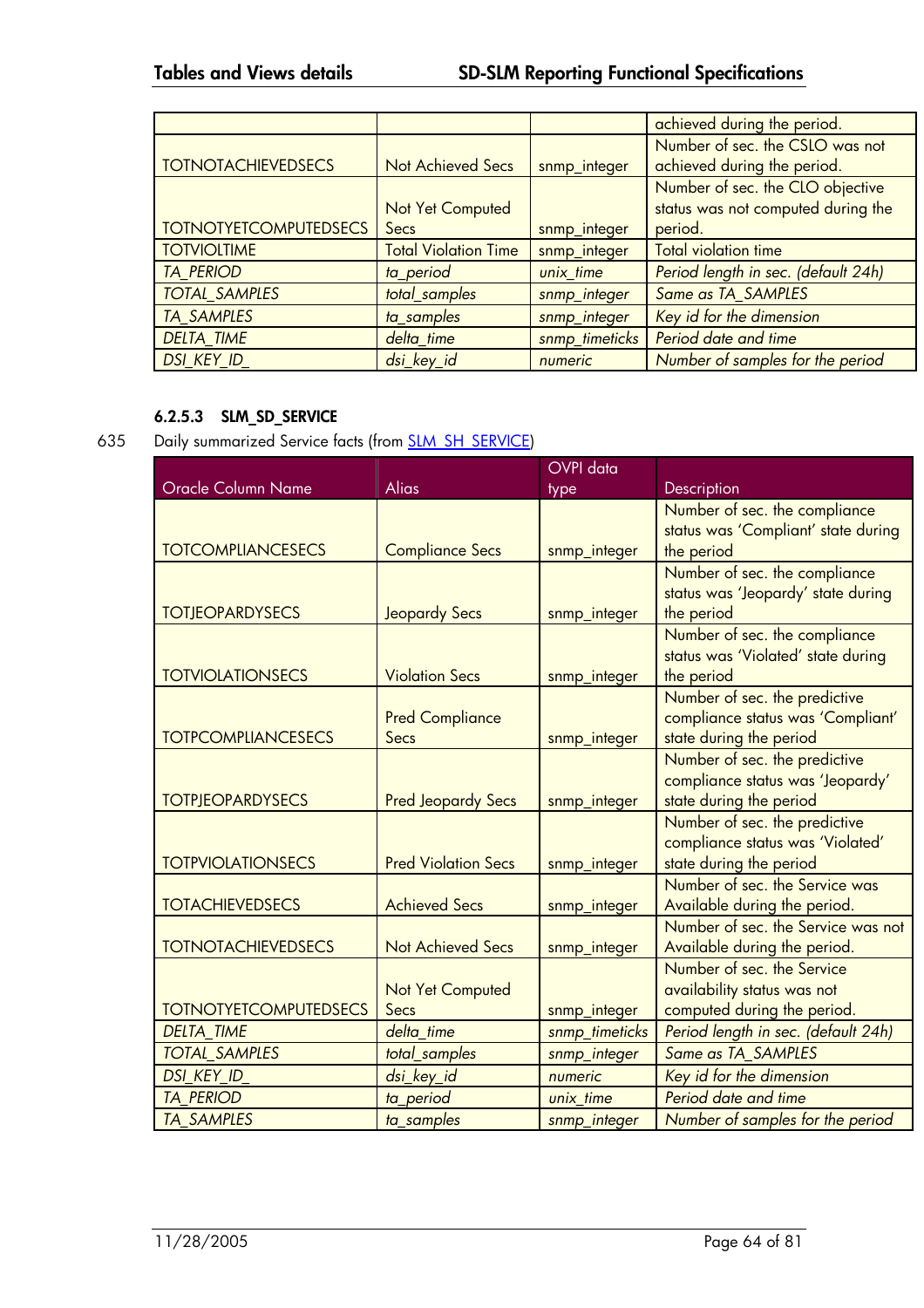## **6.2.5.4 SLM\_SD\_SLA**

Daily summarized SLA facts (from **SLM\_SH\_SLA)** 

|                          |                        | OVPI data      |                                          |
|--------------------------|------------------------|----------------|------------------------------------------|
| Oracle Column Name       | <b>Alias</b>           | type           | Description                              |
|                          |                        |                | Number of sec. the compliance status was |
| <b>TOTCOMPLIANCESECS</b> | <b>Compliance Secs</b> | snmp_integer   | 'Compliant' state during the period      |
|                          |                        |                | Number of sec. the compliance status was |
| <b>TOTJEOPARDYSECS</b>   | <b>Jeopardy Secs</b>   | snmp_integer   | 'Jeopardy' state during the period       |
|                          |                        |                | Number of sec. the compliance status was |
| <b>TOTVIOLATIONSECS</b>  | <b>Violation Secs</b>  | snmp_integer   | 'Violated' state during the period       |
| <b>DELTA TIME</b>        | delta time             | snmp_timeticks | Period length in sec. (default 24h)      |
| <b>TOTAL SAMPLES</b>     | total_samples          | snmp_integer   | Same as TA SAMPLES                       |
| <b>DSI KEY ID</b>        | dsi_key_id             | numeric        | Key id for the dimension                 |
| <b>TA PERIOD</b>         | ta_period              | unix time      | Period date and time                     |
| <b>TA SAMPLES</b>        | ta samples             | snmp_integer   | Number of samples for the period         |

## 640 **6.2.5.5 SLM\_SD\_SLO**

Daily summarized SLO facts (from **SLM\_SH\_SLO)** 

|                              |                          | OVPI data      |                                      |
|------------------------------|--------------------------|----------------|--------------------------------------|
| <b>Oracle Column Name</b>    | <b>Alias</b>             | type           | Description                          |
|                              | <b>Average Metric</b>    |                |                                      |
| AVGMETRICVALUE               | Value                    | snmp_integer   | <b>Average Metric Value</b>          |
| <b>MINMETRICVALUE</b>        | <b>Min Metric Value</b>  | snmp_integer   | Min metric value                     |
| <b>MAXMETRICVALUE</b>        | <b>Max Metric Value</b>  | snmp_integer   | Max Metric value                     |
|                              | Last Objective           |                |                                      |
| <b>LSTOBJECTIVEVALUE</b>     | Value                    | snmp_integer   | Last objective Value                 |
|                              |                          |                | Number of sec. the SLO was Available |
| <b>TOTACHIEVEDSECS</b>       | <b>Achieved Secs</b>     | snmp_integer   | during the period.                   |
|                              |                          |                | Number of sec. the SLO was not       |
| <b>TOTNOTACHIEVEDSECS</b>    | <b>Not Achieved Secs</b> | snmp_integer   | Available during the period.         |
|                              |                          |                | Number of sec. the SLO availability  |
|                              | Not Yet Computed         |                | status was not computed during the   |
| <b>TOTNOTYETCOMPUTEDSECS</b> | Secs                     | snmp_integer   | period.                              |
| <b>TA PERIOD</b>             | ta_period                | unix_time      | Period length in sec. (default 24h)  |
| <b>TOTAL SAMPLES</b>         | total_samples            | snmp_integer   | Same as TA_SAMPLES                   |
| <b>TA SAMPLES</b>            | ta samples               | snmp_integer   | Key id for the dimension             |
| <b>DELTA TIME</b>            | delta_time               | snmp_timeticks | Period date and time                 |
| <b>DSI KEY ID</b>            | dsi_key_id               | numeric        | Number of samples for the period     |

## **6.2.6 Views on Daily summarized Data Tables**

## **6.2.6.1 SLM\_SDV\_CI\_STATUS\_DIS**

645 Daily CI status distribution view: This view is directly derived from daily summarized CI fact table, it transforms the number of seconds into percentage of the period.

|                           |                            | OVPI data |                              |
|---------------------------|----------------------------|-----------|------------------------------|
| <b>Oracle Column Name</b> | Alias                      | type      | Description                  |
| <b>ACHIEVEDPCT</b>        | <b>Achieved percentage</b> | numeric   | % of the day the CI has been |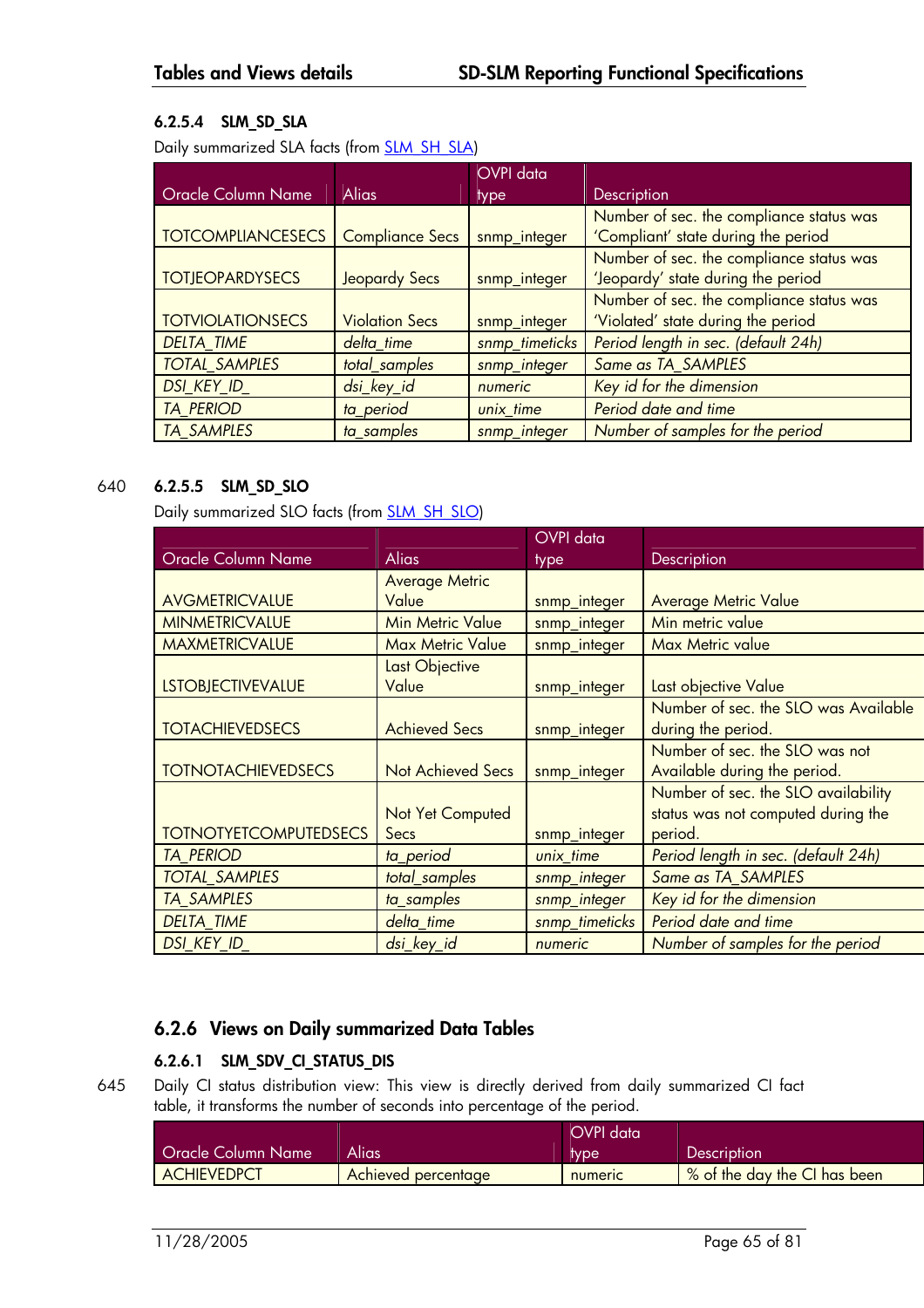|                          |                             |                | available                        |
|--------------------------|-----------------------------|----------------|----------------------------------|
|                          |                             |                | % of the day the CI has been not |
| NOTACHIEVEDPCT           | Not Achieved percentage     | numeric        | available                        |
|                          |                             |                | % of the day the CI availability |
| <b>NOTYETCOMPUTEDPCT</b> | Not Yet Computed percentage | numeric        | status has not been computed     |
| <b>TA PERIOD</b>         | ta period                   | unix time      | Period length in sec.            |
| TA SAMPLES               | ta samples                  | snmp_integer   | Key id for the dimension         |
| <b>DELTA_TIME</b>        | delta_time                  | snmp_timeticks | Period date and time             |
| DSI_KEY_ID_              | dsi_key_id                  | numeric        | Number of samples for the period |

## **6.2.6.2 SLM\_SDV\_CSLO\_EXT**

Daily CSLO threshold View. This view shows a subset of daily summarize CSLO fact table.

|                             |                               | OVPI data      |                                        |
|-----------------------------|-------------------------------|----------------|----------------------------------------|
| <b>Oracle Column Name</b>   | <b>Alias</b>                  | type           | Description                            |
| <b>AVGVALUE</b>             | <b>Avg Metric value</b>       | snmp_integer   | <b>Average Metric Value</b>            |
| <b>MAXVALUE</b>             | <b>Max Metric value</b>       | snmp_integer   | Min metric value                       |
| <b>MINVALUE</b>             | <b>Min Metric value</b>       | snmp_integer   | Max Metric value                       |
| <b>LSTOBJECTIVEVALUE</b>    | Last SLO objective value      | snmp_integer   | Last objective Value                   |
| <b>MINCOMPLIANCEPERCENT</b> | <b>Min Compliance Percent</b> | snmp_integer   | Min Compliance percentage              |
|                             | <b>Min Pred Compliance</b>    |                | Predictive<br>Compliance<br><b>Min</b> |
| <b>MINPREDCOMPLPERCENT</b>  | Percent                       | snmp_integer   | percentage                             |
| <b>TOTVIOLTIME</b>          | <b>Total Violation Time</b>   | snmp_integer   | <b>Total violation time</b>            |
| <b>TA PERIOD</b>            | ta_period                     | unix_time      | Period length in sec.                  |
| <b>TA SAMPLES</b>           | ta_samples                    | snmp_integer   | Key id for the dimension               |
| <b>DELTA TIME</b>           | delta time                    | snmp_timeticks | Period date and time                   |
| DSI_KEY_ID_                 | dsi key id                    | numeric        | Number of samples for the period       |

650

## **6.2.6.3 SLM\_SDV\_CSLO\_STATUS\_PCT**

#### This view is not used in OOTB Reports.

This view gives the distribution of the CSLO compliance percentage over the full associated SLA Evaluation Period. It is calculated by aggregating the daily Service compliance status 655 distributions.

|                          |                                | <b>OVPI</b> data |                                     |
|--------------------------|--------------------------------|------------------|-------------------------------------|
| Oracle Column Name       | <b>Alias</b>                   | type             | Description                         |
| EVP_ENDDATE              | Evaluation period end date     | unix time        | <b>Evaluation Period Start date</b> |
|                          | <b>Evaluation period start</b> |                  |                                     |
| <b>EVP STARTDATE</b>     | date                           | unix_time        | <b>Evaluation Period End date</b>   |
|                          |                                |                  | % of time the CSLO was compliant    |
| <b>COMPLIANCEPERCENT</b> | Compliance percentage          | snmp_integer     | during the evaluation period        |
|                          |                                |                  | % of time the CSLO was in jeopardy  |
| <b>JEOPARDYPERCENT</b>   | Jeopardy percentage            | snmp_integer     | during the evaluation period        |
|                          |                                |                  | % of time the CSLO was violated     |
| <b>VIOLATIONPERCENT</b>  | Violation percentage           | snmp_integer     | during the evaluation period        |
| <b>TA PERIOD</b>         | ta_period                      | unix_time        | Period length in sec.               |
| <b>TA SAMPLES</b>        | ta_samples                     | snmp_integer     | Key id for the dimension            |
| <b>DELTA TIME</b>        | delta time                     | snmp_timeticks   | Period date and time                |
| DSI_KEY_ID_              | dsi_key_id                     | numeric          | Number of samples for the period    |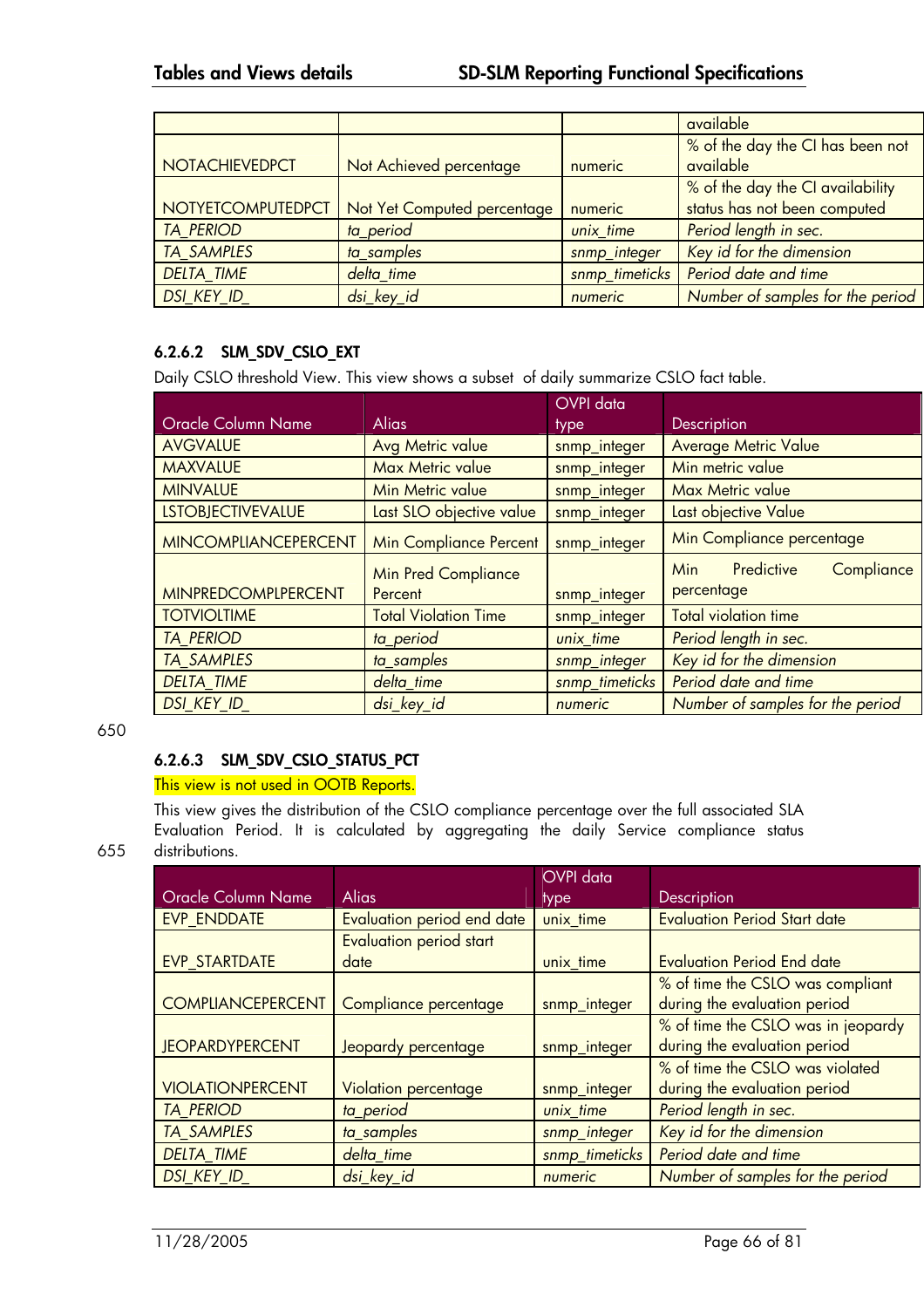#### **6.2.6.4 SLM\_SDV\_SERVICE\_STATUS\_DIS (Daily Service status distribution View)**

This view is directly calculated from the Service Daily summarized table and provides the distribution of the Service compliance and Service Availability over the day (Percent of the day 660 the compliance status was Compliant/Jeopardy/Violated, percent of the day the Availability status was Achieved/Not Achieved/Not Yet Computed).

|                       |                    | OVPI data      |                                          |
|-----------------------|--------------------|----------------|------------------------------------------|
| Oracle Column Name    | <b>Alias</b>       | type           | Description                              |
|                       |                    |                | % of the day the compliance status is    |
| <b>COMPLIANCEPCT</b>  | Compliance %       | numeric        | Compliant                                |
|                       |                    |                | % of the day the compliance status is    |
| <b>JEOPARDYPCT</b>    | Jeopardy %         | numeric        | Jeopardy                                 |
|                       |                    |                | % of the day the compliance status is    |
| <b>VIOLATIONPCT</b>   | <b>Violation %</b> | numeric        | Violated                                 |
|                       |                    |                | % of the day the service has been        |
| <b>ACHIEVEDPCT</b>    | <b>Achieved %</b>  | snmp_enum      | available                                |
|                       |                    |                | % of the day the service has been        |
| <b>NOTACHIEVEDPCT</b> | Not Achieved %     | snmp_enum      | unavailable                              |
|                       |                    |                | % of the day the availability status has |
| NOTYETCOMPUTEDPCT     | Not Yet Computed % | snmp_enum      | not been calculated                      |
| DSI KEY ID            | dsi_key_id         | numeric        | Period length in sec.                    |
| <b>DELTA TIME</b>     | delta_time         | snmp_timeticks | Key id for the dimension                 |
| <b>TA PERIOD</b>      | ta_period          | unix time      | Period date and time                     |
| <b>TA SAMPLES</b>     | ta samples         | snmp_integer   | Number of samples for the period         |

#### **6.2.6.5 SLM\_SDV\_SERVICE\_STATUS\_PCT (Daily SERVICE status percentage View)**

#### 665 This view is not used in OOTB Reports.

This view gives the distribution of the Service compliance status over the full associated SLA Evaluation Period. It is calculated by aggregating the daily Service compliance status distributions.

|                           |                                | OVPI data |                                     |
|---------------------------|--------------------------------|-----------|-------------------------------------|
| <b>Oracle Column Name</b> | <b>Alias</b>                   | type      | Description                         |
|                           | Evaluation period end          |           |                                     |
| EVP ENDDATE               | date                           | unix_time | <b>Evaluation Period Start date</b> |
|                           | <b>Evaluation period start</b> |           |                                     |
| EVP STARTDATE             | date                           | unix time | <b>Evaluation Period End date</b>   |
|                           | Compliance                     |           | % of time the Service was compliant |
| <b>CCOMPLIANCEPERCENT</b> | Compliance %                   | numeric   | during the evaluation period        |
|                           |                                |           | % of time the Service was in        |
|                           |                                |           | jeopardy during the evaluation      |
| <b>CJEOPARDYPERCENT</b>   | Jeopardy %                     | numeric   | period                              |
|                           |                                |           | % of time the Service was violated  |
| <b>CVIOLATIONPERCENT</b>  | <b>Violation %</b>             | numeric   | during the evaluation period        |
|                           |                                |           | % of time the Service was available |
| <b>OBJACHIEVEDPCT</b>     | Achieved %                     | numeric   | during the evaluation period        |
| <b>OBJNOTACHIEVEDPCT</b>  | Not Achieved %                 | numeric   | % of time the Service was not       |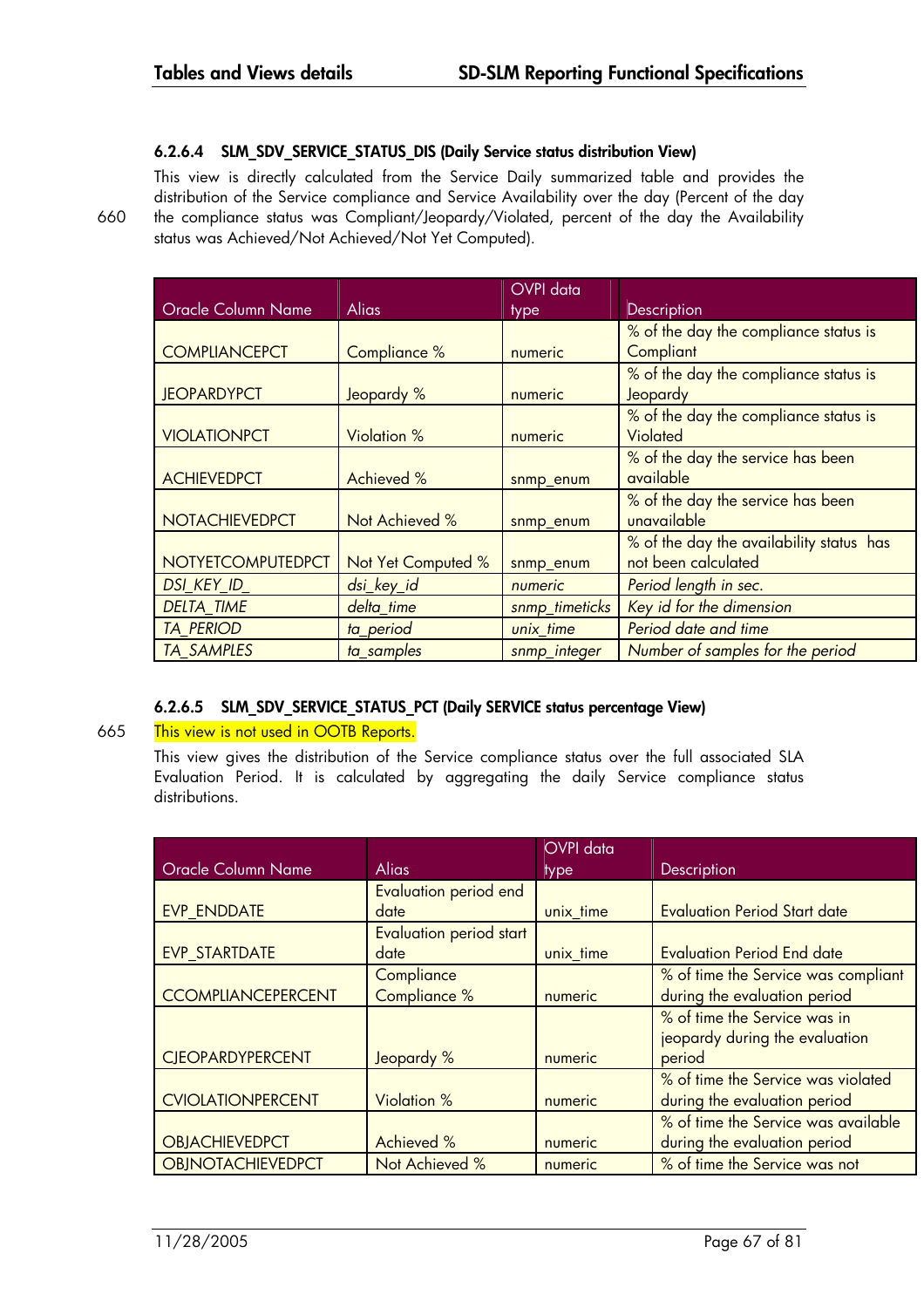|                             |                    |                | available during the evaluation    |
|-----------------------------|--------------------|----------------|------------------------------------|
|                             |                    |                | period                             |
|                             |                    |                | % of time the Service availability |
|                             |                    |                | was nor computed during the        |
| <b>OBJNOTYETCOMPUTEDPCT</b> | Not Yet Computed % | numeric        | evaluation period                  |
|                             |                    |                | Foreign key to the Service         |
| <b>SERVICE REF</b>          | Service reference  | snmp_integer   | dimension                          |
| SLA REF                     | SLA reference      | snmp_integer   | Foreign key to the SLA dimension   |
| <b>DELTA TIME</b>           | delta_time         | snmp_timeticks | Period length in sec.              |
| DSI_KEY_ID_                 | dsi_key_id         | numeric        | Key id for the dimension           |
| <b>TA PERIOD</b>            | ta_period          | unix time      | Period date and time               |
| <b>TA SAMPLES</b>           | ta samples         | snmp_integer   | Number of samples for the period   |

670

### **6.2.6.6 SLM\_SDV\_SLA\_STATUS\_DIS (Daily SLA status distribution View)**

This view is directly calculated from the SLA Daily summarized table and provides the distribution of the compliance over the day (Percent of the day the compliance status was Compliant/Jeopardy/Violated)

|                           |                    | OVPI data      |                                                 |
|---------------------------|--------------------|----------------|-------------------------------------------------|
| <b>Oracle Column Name</b> | Alias              | type           | Description                                     |
| <b>COMPLIANCEPERCENT</b>  | Compliance %       | numeric        | % of the day the compliance status is Compliant |
| <b>JEOPARDYPERCENT</b>    | Jeopardy %         | numeric        | % of the day the compliance status is Jeopardy  |
| <b>VIOLATIONPERCENT</b>   | <b>Violation %</b> | numeric        | % of the day the compliance status is Violated  |
| <b>TA PERIOD</b>          | ta period          | unix time      | Period date and time                            |
| <b>TA SAMPLES</b>         | ta samples         | snmp_integer   | Key id for the dimension                        |
| <b>DELTA TIME</b>         | delta time         | snmp_timeticks | Period length in sec.                           |
| <b>DSI KEY ID</b>         | dsi_key_id         | numeric        | Number of samples for the period                |

675

### **6.2.6.7 SLM\_SDV\_SLA\_STATUS\_PCT (Daily SLA status percentage View)**

#### This view is not used in OOTB Reports.

This view gives the distribution of the SLA compliance status over the full SLA Evaluation Period. It is calculated by aggregating the daily SLA compliance status distributions.

|                           |                                   | <b>OVPI</b> data |                                                                 |
|---------------------------|-----------------------------------|------------------|-----------------------------------------------------------------|
| <b>Oracle Column Name</b> | <b>Alias</b>                      | type             | Description                                                     |
| EVP ENDDATE               | Evaluation<br>period end date     | unix_time        | <b>Evaluation Period Start date</b>                             |
|                           | <b>Evaluation</b><br>period start |                  |                                                                 |
| <b>EVP STARTDATE</b>      | date                              | unix_time        | <b>Evaluation Period End date</b>                               |
| <b>COMPLIANCEPERCENT</b>  | Compliance %                      | snmp_integer     | % of time the SLA was compliant during the<br>evaluation period |
|                           |                                   |                  | % of time the SLA was in jeopardy during the                    |
| <b>JEOPARDYPERCENT</b>    | Jeopardy %                        | snmp_integer     | evaluation period                                               |
|                           |                                   |                  | % of time the SLA was violated during the                       |
| <b>VIOLATIONPERCENT</b>   | <b>Violation %</b>                | snmp_integer     | evaluation period                                               |
| <b>TA PERIOD</b>          | ta_period                         | unix time        | <b>Current date</b>                                             |
| <b>TA SAMPLES</b>         | ta samples                        | snmp_integer     | Key id for the dimension                                        |
| <b>DELTA TIME</b>         | delta_time                        | snmp_timeticks   | Period length in sec.                                           |
| DSI KEY ID                | dsi_key_id                        | numeric          | Number of samples for the period                                |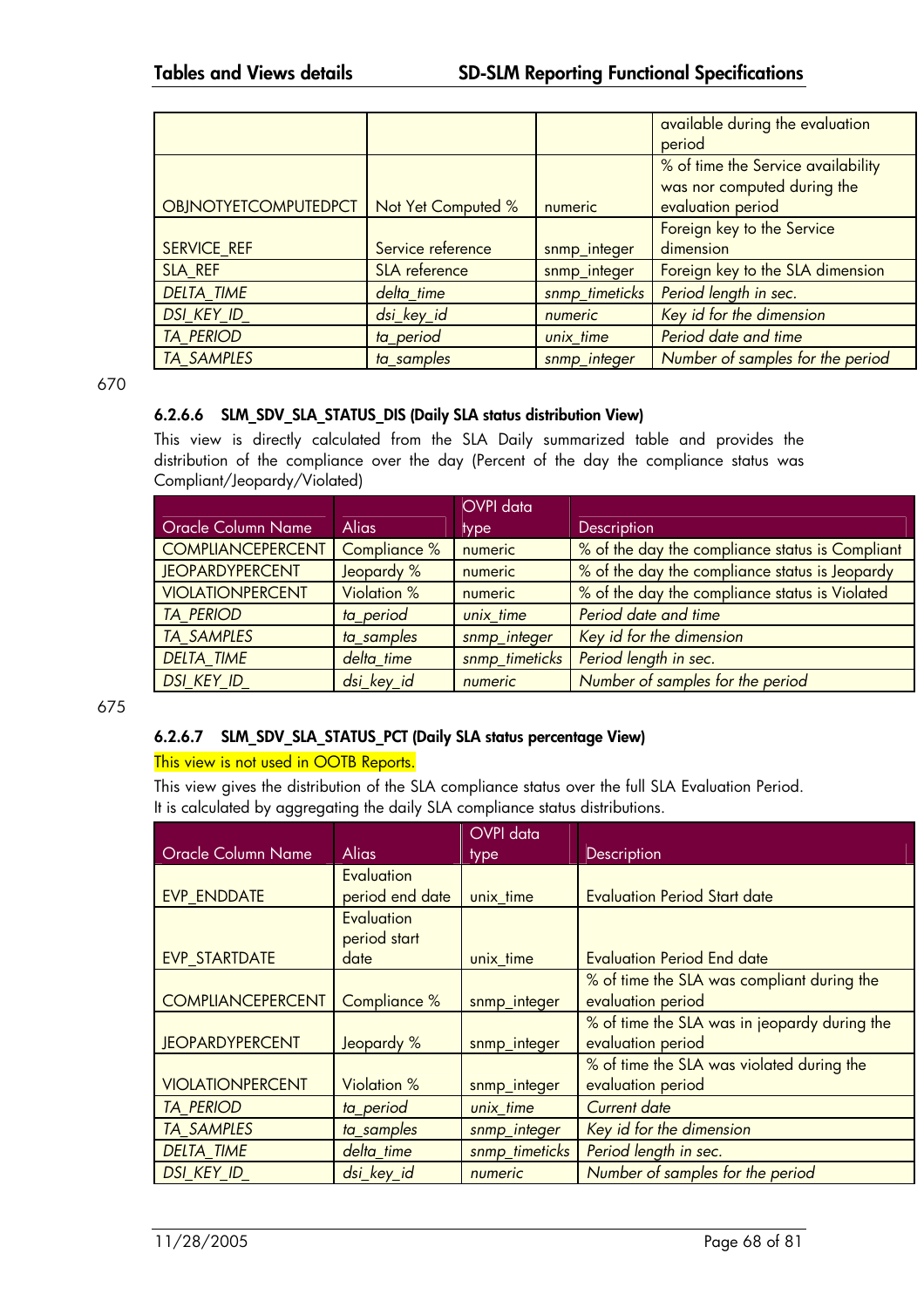#### 680

# **6.3 Staging Tables**

# **6.3.1 Staging tables for Dimensions**

### **6.3.1.1 SLM\_P\_CI**

Staging for **SLM\_K\_CI** 

685

| <b>Oracle Column</b> |                    |                  |                                              |
|----------------------|--------------------|------------------|----------------------------------------------|
| Name                 | <b>Alias</b>       | OVPI data type   | Description                                  |
| <b>NAME</b>          | <b>Name</b>        | snmp_char_string | <b>Concatenation of CI Name and SLA Name</b> |
| <b>OID</b>           | <b>OID</b>         | snmp_char_string | <b>Entity OID</b>                            |
| <b>CATEGORY</b>      | Category           | numeric          | <b>CI</b> Category                           |
| <b>DESCRIPTION</b>   | <b>Description</b> | snmp_char_string | Not used                                     |
| <b>ISDELETED</b>     | <b>IsDeleted</b>   | numeric          | Tell if the Dimension has been removed       |
| <b>DELTA TIME</b>    | delta_time         | snmp_timeticks   |                                              |
| DSI KEY ID           | dsi_key_id         | numeric          |                                              |
| <b>TA PERIOD</b>     | ta_period          | unix time        |                                              |
| <b>TA SAMPLES</b>    | ta_samples         | snmp_integer     |                                              |
| <b>TABLE KEY</b>     | table_key          | snmp_char_string |                                              |
| <b>TARGET NAME</b>   | target_name        | snmp_char_string |                                              |

## **6.3.1.2 SLM\_P\_CI2SLA**

Staging for **SLM\_K\_CI2SLA** 

| <b>Oracle Column</b> |                    |                  |                                              |
|----------------------|--------------------|------------------|----------------------------------------------|
| Name                 | <b>Alias</b>       | OVPI data type   | Description                                  |
| Cl                   | Cl                 | snmp_char_string | Foreign key to Associated CI Dimension       |
| <b>DESCRIPTION</b>   | <b>Description</b> | snmp_char_string | Not used                                     |
| <b>NAME</b>          | Name               | snmp_char_string | <b>Concatenation of CI Name and SLA Name</b> |
| <b>OID</b>           | OID                | snmp_char_string | <b>Entity OID</b>                            |
| <b>SLA</b>           | <b>SLA</b>         | snmp_char_string | Foreign key to Associated SLA Dimension      |
| <b>ISDELETED</b>     | <b>IsDeleted</b>   | numeric          | Tell if the Dimension has been removed       |
| <b>DELTA TIME</b>    | delta time         | snmp_timeticks   |                                              |
| <b>DSI KEY ID</b>    | dsi_key_id         | numeric          |                                              |
| <b>TA PERIOD</b>     | ta_period          | unix time        |                                              |
| <b>TA SAMPLES</b>    | ta samples         | snmp_integer     |                                              |
| <b>TABLE KEY</b>     | table_key          | snmp_char_string |                                              |
| <b>TARGET NAME</b>   | target name        | snmp_char_string |                                              |

690

## **6.3.1.3 SLM\_P\_CSLO2SLA**

Staging for **SLM\_K\_CSLO2SLA** 

| <b>Oracle Column</b> |                 |                |                                                      |
|----------------------|-----------------|----------------|------------------------------------------------------|
| Name                 | Alias           | OVPI data type | Description                                          |
| CSLO OID             | <b>CSLO OID</b> |                | snmp char string   OID of the associated CSLO Entity |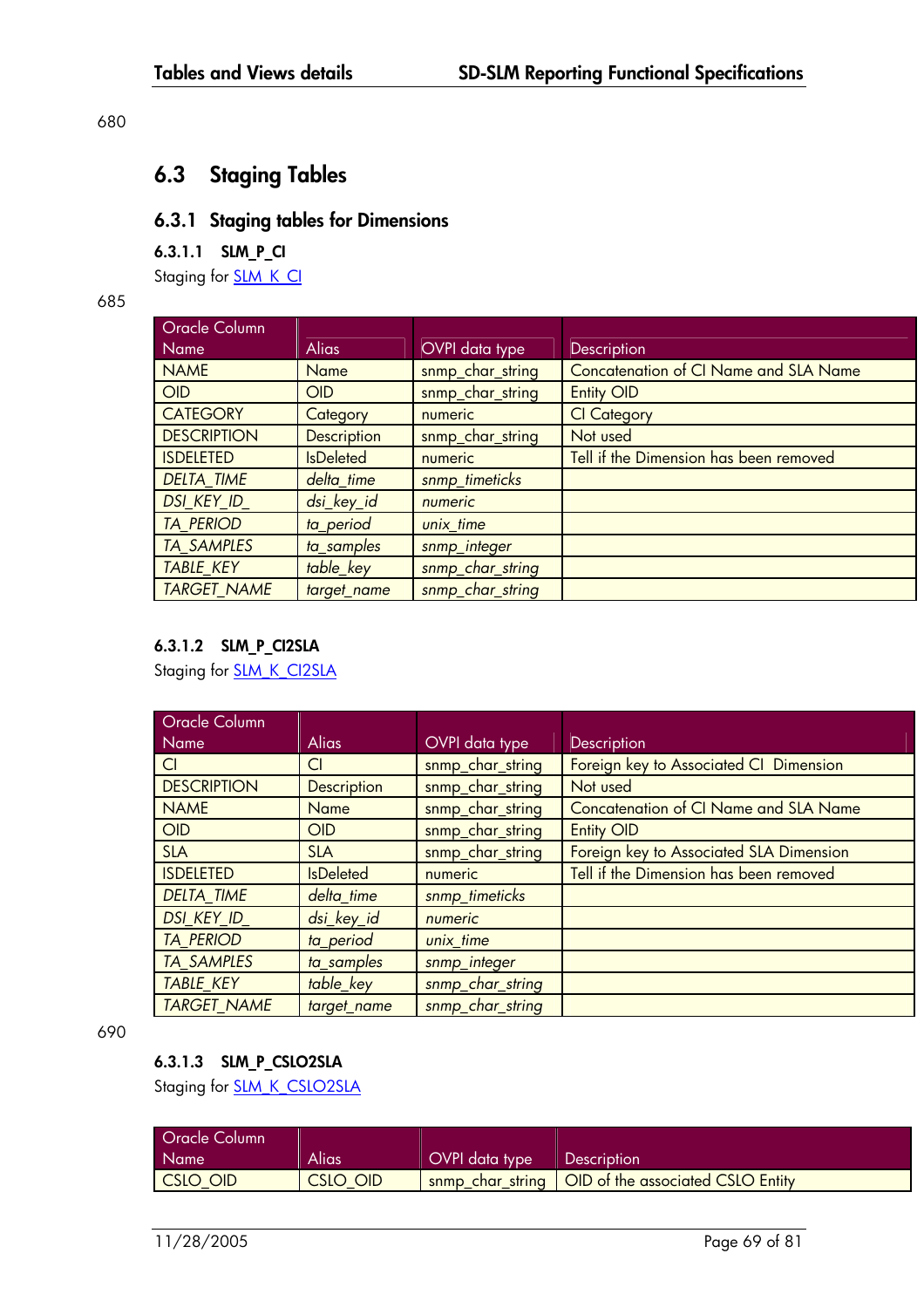| <b>CSLOCATEGORY</b> | <b>CSLOCategory</b> | snmp_char_string | Kernel Code that identify the CSLO categfory |
|---------------------|---------------------|------------------|----------------------------------------------|
| <b>CSLODEF</b>      | <b>CSLODef</b>      | snmp_char_string | Foreign key to the CSLODefinition Dimension  |
| <b>ISDELETED</b>    | <b>IsDeleted</b>    | numeric          | Tell if the Dimension has been removed       |
| <b>METRIC</b>       | Metric              | snmp char string | Foreign key to the Metric Dimension          |
| <b>NAME</b>         | Name                | snmp_char_string | <b>Service Metric Name</b>                   |
| <b>OID</b>          | <b>OID</b>          | snmp_char_string | <b>Entity OID</b>                            |
| <b>SERVICE</b>      | Service             | snmp_char_string | Foreign key to the Service Dimension         |
| <b>SLA</b>          | <b>SLA</b>          | snmp_char_string | Foreign key to the SLA Dimension             |
| <b>SLODEF</b>       | <b>SLODEF</b>       | snmp_char_string | Foreign key to SLODefinition Dimension       |
| <b>DELTA TIME</b>   | delta_time          | snmp_timeticks   |                                              |
| <b>DSI KEY ID</b>   | dsi_key_id          | numeric          |                                              |
| <b>TA PERIOD</b>    | ta_period           | unix_time        |                                              |
| <b>TA SAMPLES</b>   | ta samples          | snmp_integer     |                                              |
| <b>TABLE KEY</b>    | table_key           | snmp_char_string |                                              |
| <b>TARGET NAME</b>  | target name         | snmp char string |                                              |

## 695 **6.3.1.4 SLM\_P\_CSLODEF**

Staging for **SLM\_K\_CSLODEF** 

| Oracle Column<br>Name | <b>Alias</b>     | OVPI data type   | Description                                |
|-----------------------|------------------|------------------|--------------------------------------------|
| <b>DESCRIPTION</b>    | Description      | snmp_char_string | Not used                                   |
| <b>ISDELETED</b>      | <b>IsDeleted</b> | numeric          | Tell if the Dimension has been removed     |
| <b>NAME</b>           | Name             | snmp_char_string | Name of the associated Service Metric      |
| OID                   | OID              | snmp_char_string | <b>Entity OID</b>                          |
| <b>SERVICELEVEL</b>   | ServiceLevel     | snmp_char_string | Foreign key to the Service Level Dimension |
| <b>DELTA TIME</b>     | delta time       | snmp_timeticks   |                                            |
| <b>DSI KEY ID</b>     | dsi_key_id       | numeric          |                                            |
| <b>TA PERIOD</b>      | ta_period        | unix_time        |                                            |
| <b>TA SAMPLES</b>     | ta samples       | snmp_integer     |                                            |
| <b>TABLE KEY</b>      | table_key        | snmp_char_string |                                            |
| <b>TARGET NAME</b>    | target_name      | snmp_char_string |                                            |

## **6.3.1.5 SLM\_P\_CSLOTHRESH**

700 Staging for **SLM\_K\_CSLOTHRESH** 

| <b>Oracle Column Name</b> | <b>Alias</b>          | OVPI data type   | <b>Description</b>                           |
|---------------------------|-----------------------|------------------|----------------------------------------------|
| <b>COMPLIMPACT</b>        | ComplImpact           | snmp_char_string | Impact (Violated, Jeopardy, )                |
| <b>CSLODEF</b>            | <b>CSLODef</b>        | snmp_char_string | Foreign key to the CSLODef Dimension         |
| <b>DESCRIPTION</b>        | <b>Description</b>    | snmp_char_string | Not used                                     |
| <b>NAME</b>               | <b>Name</b>           | snmp_char_string | Same as Entity OID                           |
| <b>OBJCONDITION</b>       | <b>ObjCondition</b>   | snmp_char_string | Condition operators $(<, >, <=, >=, ==, !=)$ |
| <b>OBJECTIVEVALUE</b>     | <b>ObjectiveValue</b> | snmp_char_string | Objective value as String                    |
| <b>OBJECTIVEVALUETYPE</b> | ObjectiveValueType    | snmp_char_string | Value type (Percentage, )                    |
| <b>OID</b>                | <b>OID</b>            | snmp_char_string | <b>Entity OID</b>                            |
|                           |                       |                  | Severity (minor, major, warning, critical,   |
| <b>SEVERITY</b>           | Severity              | snmp_char_string | $\ldots$                                     |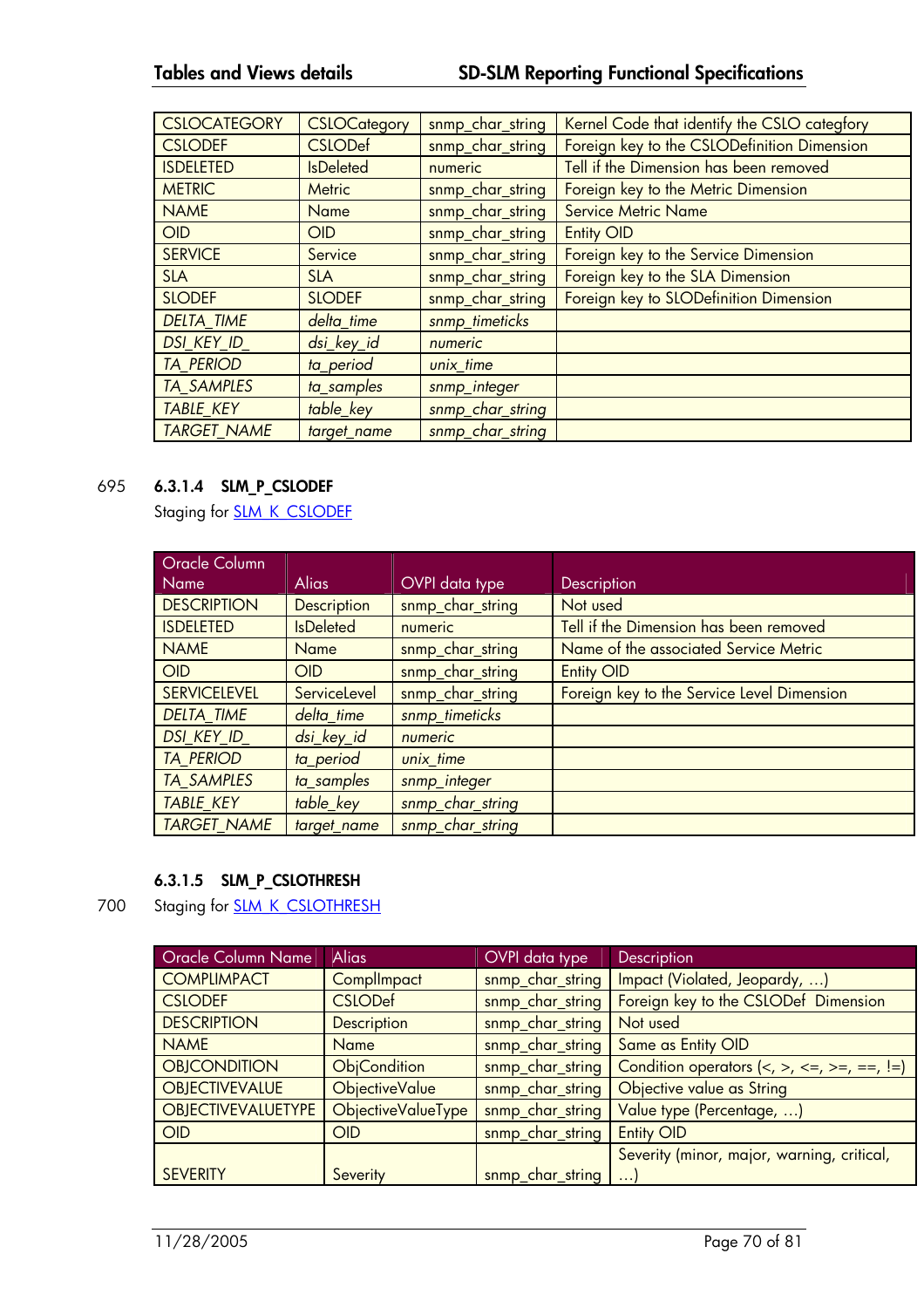| <b>ISDELETED</b>   | <b>IsDeleted</b> | numeric          | Tell if the Dimension has been removed |
|--------------------|------------------|------------------|----------------------------------------|
| <b>DELTA TIME</b>  | delta_time       | snmp_timeticks   |                                        |
| DSI_KEY_ID_        | dsi_key_id       | numeric          |                                        |
| <b>TA PERIOD</b>   | ta period        | unix time        |                                        |
| <b>TA SAMPLES</b>  | ta samples       | snmp_integer     |                                        |
| <b>TABLE KEY</b>   | table_key        | snmp_char_string |                                        |
| <b>TARGET NAME</b> | target_name      | snmp_char_string |                                        |

## **6.3.1.6 SLM\_P\_METRIC**

Staging for **SLM\_K\_METRIC** 

705

| <b>Oracle Column Name</b> | <b>Alias</b>          | OVPI data type   | Description                                 |
|---------------------------|-----------------------|------------------|---------------------------------------------|
| <b>DESCRIPTION</b>        | <b>Description</b>    | snmp_char_string | Not used                                    |
| <b>METRICCATEGORY</b>     | <b>MetricCategory</b> | snmp_char_string | Metric definition category type kernel code |
| <b>NAME</b>               | Name                  | snmp_char_string | <b>Metric Name</b>                          |
| <b>OID</b>                | OID                   | snmp_char_string | <b>Entity OID</b>                           |
| <b>UNIT</b>               | Unit                  | snmp_char_string | Metric definition Value type kernel code    |
| <b>ISDELETED</b>          | <b>IsDeleted</b>      | numeric          | Tell if the Dimension has been removed      |
| <b>DELTA TIME</b>         | delta time            | snmp_timeticks   |                                             |
| <b>DSI KEY ID</b>         | dsi_key_id            | numeric          |                                             |
| <b>TA PERIOD</b>          | ta_period             | unix time        |                                             |
| <b>TA SAMPLES</b>         | ta_samples            | snmp_integer     |                                             |
| <b>TABLE KEY</b>          | table_key             | snmp_char_string |                                             |
| <b>TARGET NAME</b>        | target_name           | snmp_char_string |                                             |

## **6.3.1.7 SLM\_P\_PATH**

Staging for **SLM\_K\_PATH** 

| Oracle Column        |                      |                       |                                                                                                       |
|----------------------|----------------------|-----------------------|-------------------------------------------------------------------------------------------------------|
| <b>Name</b>          | <b>Alias</b>         | <b>OVPI</b> data type | Description                                                                                           |
| <b>OID</b>           | <b>OID</b>           | snmp_char_string      | Concatenation of parent and child OIDs                                                                |
| <b>NAME</b>          | <b>Name</b>          | snmp_char_string      | 'srv-srv' or 'srv-ci' or'ci-ci'                                                                       |
| <b>DESCRIPTION</b>   | <b>Description</b>   | snmp_char_string      | Not used                                                                                              |
| <b>CHILDCI</b>       | <b>ChildCI</b>       | snmp_char_string      | Foreign key to the child CI service in case of 'srv-srv'<br>associations.<br>Null otherwise           |
| <b>CHILDSERVICE</b>  | ChildService         | snmp_char_string      | Foreign key to the child service in case of 'srv-ci' or 'ci-<br>ci' associations.<br>Null otherwise   |
| <b>PARENTCI</b>      | ParentCl             | snmp_char_string      | Foreign key to the parent CI in case of 'ci-ci'<br>association.<br>Null otherwise                     |
| <b>PARENTSERVICE</b> | <b>ParentService</b> | snmp_char_string      | Foreign key to the parent service in case of 'srv-srv' or<br>'srv-ci' associations.<br>Null otherwise |
| <b>ISDELETED</b>     | <b>IsDeleted</b>     | numeric               | Tell if the Dimension has been removed                                                                |
| DSI KEY ID           | dsi key id           | numeric               |                                                                                                       |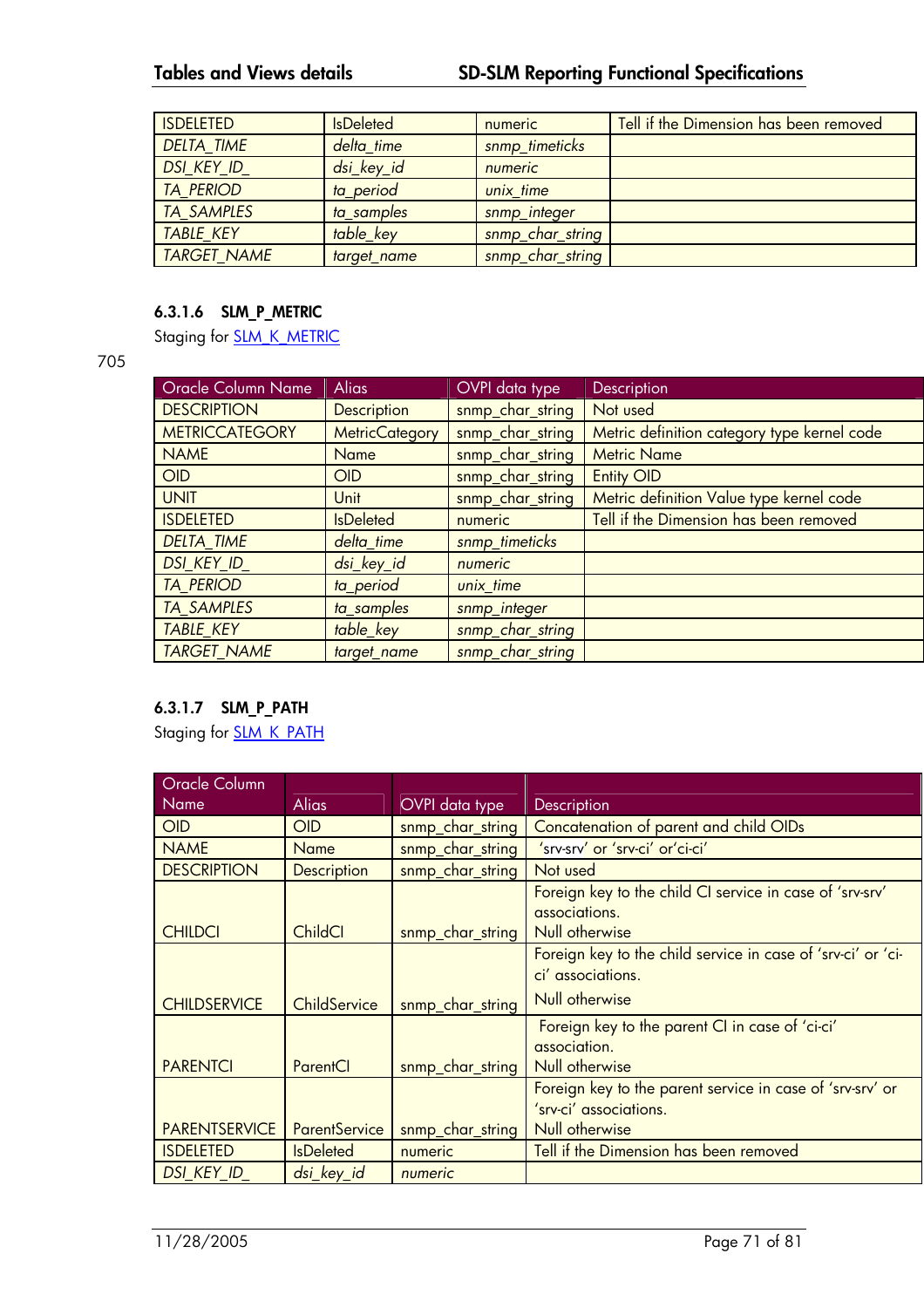| <b>DELTA TIME</b>  | delta time  | snmp timeticks   |  |
|--------------------|-------------|------------------|--|
| <b>TA PERIOD</b>   | ta period   | unix time        |  |
| <b>TA SAMPLES</b>  | ta samples  | snmp_integer     |  |
| <b>TABLE KEY</b>   | table key   | snmp_char_string |  |
| <b>TARGET NAME</b> | target name | snmp_char_string |  |

710

## **6.3.1.8 SLM\_P\_SERVICE**

Staging for **SLM\_K\_SERVICE** 

| <b>Oracle Column</b>  |                    |                       |                                        |
|-----------------------|--------------------|-----------------------|----------------------------------------|
| Name                  | <b>Alias</b>       | <b>OVPI</b> data type | Description                            |
| <b>OID</b>            | OID                | snmp_char_string      | <b>Entity OID</b>                      |
| <b>NAME</b>           | Name               | snmp_char_string      | <b>Service Name</b>                    |
| <b>DESCRIPTION</b>    | <b>Description</b> | snmp_char_string      | <b>Service Description</b>             |
| <b>SERVICEADM</b>     | <b>ServiceAdm</b>  | snmp_char_string      | Foreign key to the User Dimension      |
| <b>SERVICEMANAGER</b> | ServiceManager     | snmp_char_string      | Foreign key to the User Dimension      |
| <b>ISDELETED</b>      | <b>IsDeleted</b>   | numeric               | Tell if the Dimension has been removed |
| <b>DSI KEY ID</b>     | dsi_key_id         | numeric               |                                        |
| <b>DELTA TIME</b>     | delta time         | snmp_timeticks        |                                        |
| <b>TA PERIOD</b>      | ta period          | unix time             |                                        |
| <b>TA SAMPLES</b>     | ta samples         | snmp_integer          |                                        |
| <b>TABLE KEY</b>      | table_key          | snmp_char_string      |                                        |
| <b>TARGET NAME</b>    | target name        | snmp_char_string      |                                        |

## 715 **6.3.1.9 SLM\_P\_SERVICE2SLA**

Staging for **SLM\_K\_SERVICE2SLA** 

| <b>Oracle Column</b> |                  |                  |                                                 |
|----------------------|------------------|------------------|-------------------------------------------------|
| Name                 | <b>Alias</b>     | OVPI data type   | Description                                     |
| <b>OID</b>           | <b>OID</b>       | snmp_char_string | <b>Entity OID</b>                               |
|                      |                  |                  | Name based on the concatenation of Service name |
| <b>NAME</b>          | <b>Name</b>      | snmp_char_string | and associated SLA name                         |
| <b>DESCRIPTION</b>   | Description      | snmp_char_string | Not used                                        |
| <b>SERVICE</b>       | <b>SERVICE</b>   | snmp_char_string | <b>Associated Service</b>                       |
| <b>SLA</b>           | <b>SLA</b>       | snmp_char_string | <b>Associated SLA</b>                           |
| <b>ISDELETED</b>     | <b>IsDeleted</b> | numeric          | Tell if the Dimension has been removed          |
| <b>DELTA TIME</b>    | delta_time       | snmp_timeticks   |                                                 |
| <b>DSI KEY ID</b>    | dsi_key_id       | numeric          |                                                 |
| <b>TA PERIOD</b>     | ta_period        | unix_time        |                                                 |
| <b>TA SAMPLES</b>    | ta samples       | snmp_integer     |                                                 |
| <b>TABLE KEY</b>     | table_key        | snmp_char_string |                                                 |
| <b>TARGET NAME</b>   | target name      | snmp_char_string |                                                 |

## **6.3.1.10 SLM\_P\_SERVICELEVEL**

720 Staging for **SLM\_K\_SERVICELEVEL**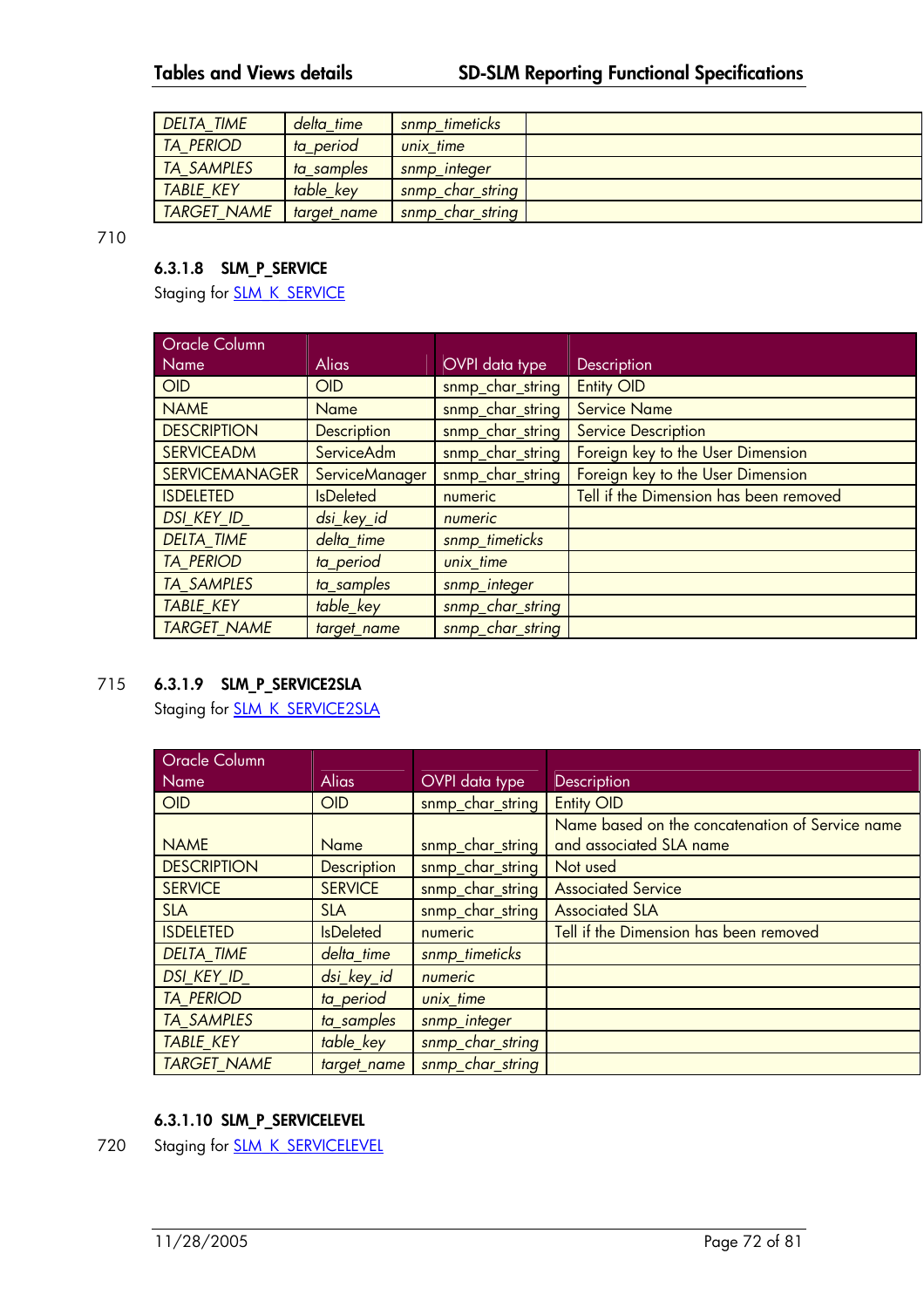| <b>Oracle Column</b> |                    |                  |                                        |
|----------------------|--------------------|------------------|----------------------------------------|
| Name                 | <b>Alias</b>       | OVPI data type   | <b>Description</b>                     |
| <b>OID</b>           | OID                | snmp_char_string | <b>Entity OID</b>                      |
| <b>NAME</b>          | <b>Name</b>        | snmp_char_string | <b>Service Level Name</b>              |
| <b>DESCRIPTION</b>   | <b>Description</b> | snmp_char_string | <b>Service Level Description</b>       |
| <b>ISDELETED</b>     | <b>IsDeleted</b>   | numeric          | Tell if the Dimension has been removed |
| <b>DSI KEY ID</b>    | dsi_key_id         | numeric          |                                        |
| <b>DELTA TIME</b>    | delta time         | snmp_timeticks   |                                        |
| <b>TA PERIOD</b>     | ta_period          | unix time        |                                        |
| <b>TA SAMPLES</b>    | ta samples         | snmp_integer     |                                        |
| <b>TABLE KEY</b>     | table_key          | snmp_char_string |                                        |
| <b>TARGET NAME</b>   | target_name        | snmp_char_string |                                        |

# **6.3.1.11 SLM\_P\_SLA**

Staging for **SLM\_K\_SLA** 

#### 725

| Oracle Column           |                         |                  |                                            |
|-------------------------|-------------------------|------------------|--------------------------------------------|
| Name                    | Alias                   | OVPI data type   | Description                                |
| <b>OID</b>              | <b>OID</b>              | snmp_char_string | <b>Entity OID</b>                          |
| <b>NAME</b>             | <b>Name</b>             | snmp_char_string | <b>SLA Name</b>                            |
| <b>DESCRIPTION</b>      | <b>Description</b>      | snmp_char_string | <b>SLA Description</b>                     |
| <b>EVALUATIONPERIOD</b> | <b>EvaluationPeriod</b> | snmp_char_string | 'daily', 'weekly', 'monthly',              |
| <b>STARTDATE</b>        | <b>StartDate</b>        | snmp_char_string | SLA operational start date                 |
| <b>ENDDATE</b>          | <b>EndDate</b>          | snmp_char_string | SLA operational end date                   |
| <b>PAYINGENTITY</b>     | PayingEntity            | snmp_char_string | Foreign key to the User Dimension          |
| <b>CRM</b>              | <b>CRM</b>              | snmp_char_string | Foreign key to the User Dimension          |
| <b>SERVICELEVEL</b>     | ServiceLevel            | snmp_char_string | Foreign key to the Service Level Dimension |
| <b>ISACTIVATED</b>      | <b>IsActivated</b>      | numeric          | Not used                                   |
| <b>ISBLOCKED</b>        | <b>IsBlocked</b>        | numeric          | Not used                                   |
| <b>ISDELETED</b>        | <b>IsDeleted</b>        | numeric          | Tell if the Dimension has been removed     |
| <b>DSI KEY ID</b>       | dsi_key_id              | numeric          |                                            |
| <b>DELTA TIME</b>       | delta time              | snmp_timeticks   |                                            |
| <b>TA_PERIOD</b>        | ta_period               | unix_time        |                                            |
| <b>TA SAMPLES</b>       | ta samples              | snmp_integer     |                                            |
| <b>TABLE KEY</b>        | table_key               | snmp_char_string |                                            |
| <b>TARGET NAME</b>      | target_name             | snmp_char_string |                                            |

# **6.3.1.12 SLM\_P\_SLO2SLA**

Staging for **SLM\_K\_SLO2SLA** 

| <b>Oracle Column</b> |            |                  |                                                                      |
|----------------------|------------|------------------|----------------------------------------------------------------------|
| Name                 | Alias      | OVPI data type   | Description                                                          |
| <b>OID</b>           | OID        | snmp_char_string | <b>Entity OID</b>                                                    |
| <b>NAME</b>          | Name       |                  | snmp_char_string   Concatenation of SLO name and associated SLA Name |
| Cl                   | CI         |                  | snmp_char_string   Foreign key to the CI Dimension                   |
| <b>METRIC</b>        | Metric     |                  | snmp_char_string   Foreign key to the Metric Dimension               |
| <b>SLA</b>           | <b>SLA</b> |                  | snmp_char_string   Foreign key to the SLA Dimension                  |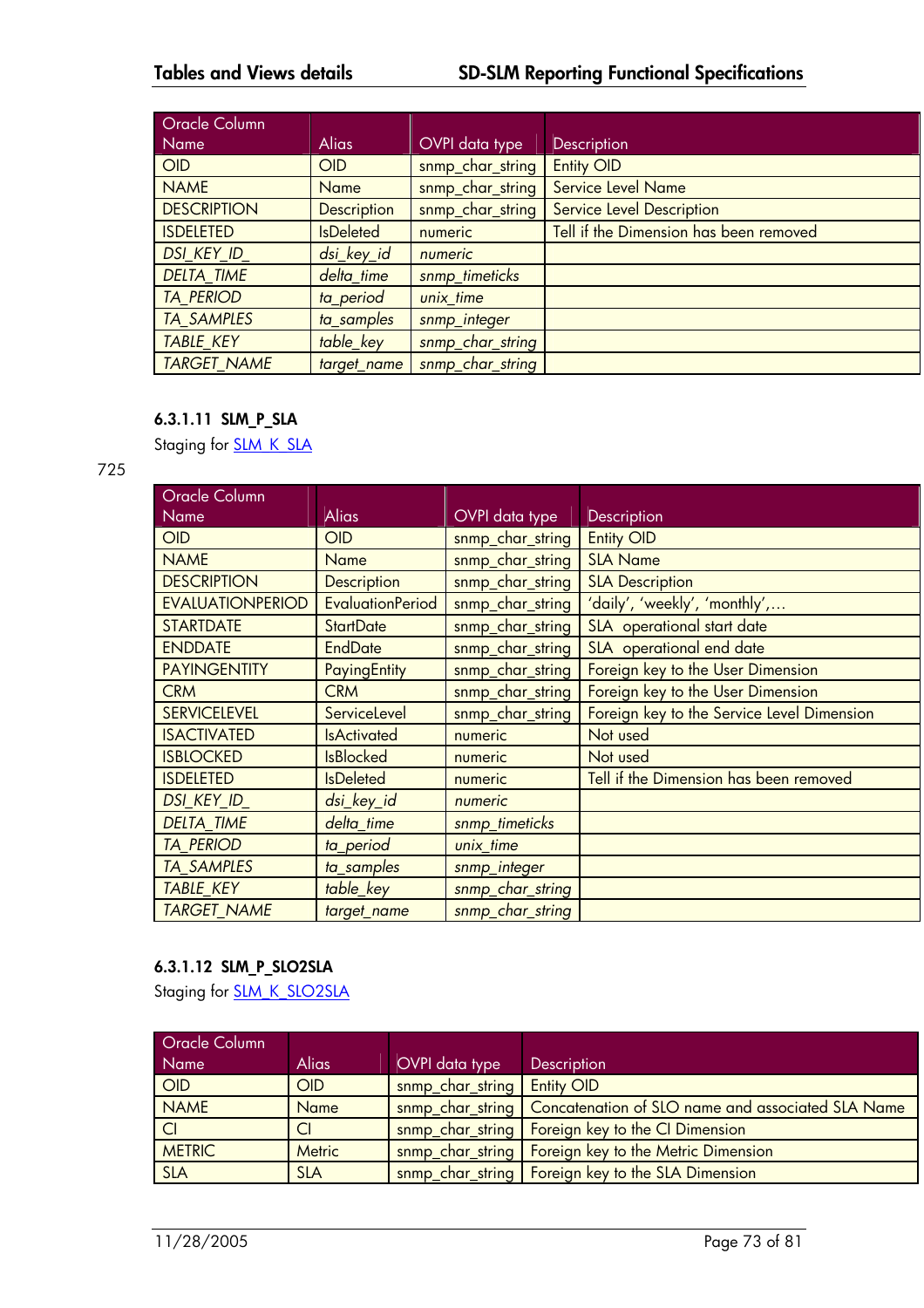| SLO OID            | SLO OID          | snmp_char_string | OID of the associated SLO                   |
|--------------------|------------------|------------------|---------------------------------------------|
| <b>SLODEF</b>      | SLODef           | snmp char string | Foreign key to the SLO Definition Dimension |
| <b>ISDELETED</b>   | <b>IsDeleted</b> | numeric          | Tell if the Dimension has been removed      |
| <b>DELTA TIME</b>  | delta_time       | snmp_timeticks   |                                             |
| DSI_KEY_ID_        | dsi_key_id       | numeric          |                                             |
| <b>TA PERIOD</b>   | ta period        | unix time        |                                             |
| <b>TA SAMPLES</b>  | ta samples       | snmp_integer     |                                             |
| <b>TABLE KEY</b>   | table key        | snmp_char_string |                                             |
| <b>TARGET NAME</b> | target name      | snmp char string |                                             |

730

# **6.3.1.13 SLM\_P\_SLODEF**

Staging for **SLM\_K\_SLODEF** 

| Oracle Column Name        | <b>Alias</b>       | OVPI data type   | Description                                                                                   |
|---------------------------|--------------------|------------------|-----------------------------------------------------------------------------------------------|
| OID                       | <b>OID</b>         | snmp_char_string | <b>Entity OID</b>                                                                             |
| <b>NAME</b>               | <b>Name</b>        | snmp_char_string | <b>Metric Name</b>                                                                            |
| <b>DESCRIPTION</b>        | Description        | snmp_char_string | Not used                                                                                      |
| <b>OBJCONDITION</b>       | ObjCondition       | snmp_char_string | Condition operators $\langle \langle , \rangle, \langle = , \rangle = , =, \langle = \rangle$ |
| <b>OBJECTIVEVALUETYPE</b> | ObjectiveValueType | snmp_char_string | Value type (Percentage, )                                                                     |
| <b>SERVICELEVEL</b>       | ServiceLevel       | snmp_char_string | Foreign key to the Service Level Dimension                                                    |
| <b>ISDELETED</b>          | <b>IsDeleted</b>   | numeric          | Tell if the Dimension has been removed                                                        |
| DSI_KEY_ID_               | dsi_key_id         | numeric          |                                                                                               |
| <b>DELTA TIME</b>         | delta_time         | snmp_timeticks   |                                                                                               |
| <b>TA PERIOD</b>          | ta_period          | unix_time        |                                                                                               |
| <b>TA SAMPLES</b>         | ta_samples         | snmp_integer     |                                                                                               |
| <b>TABLE KEY</b>          | table key          | snmp_char_string |                                                                                               |
| <b>TARGET NAME</b>        | target_name        | snmp_char_string |                                                                                               |

#### 735 **6.3.1.14 SLM\_P\_USER**

Staging for **SLM\_K\_USER** 

| Oracle Column      |                    |                  |                                                     |
|--------------------|--------------------|------------------|-----------------------------------------------------|
| Name               | <b>Alias</b>       | OVPI data type   | Description                                         |
| <b>OID</b>         | <b>OID</b>         | snmp_char_string | <b>Entity OID</b>                                   |
| <b>NAME</b>        | Name               | snmp_char_string | <b>User Name</b>                                    |
|                    |                    |                  | <b>Paying Entity</b>                                |
|                    |                    |                  | <b>Customer Relationship Manager</b>                |
|                    |                    |                  | <b>Service Manager</b>                              |
| <b>DESCRIPTION</b> | <b>Description</b> | snmp_char_string | Service Administrator                               |
|                    |                    |                  | Hard-coded values: 1, 2, 3, 4 depending on the user |
| <b>CATEGORY</b>    | Category           | snmp_integer     | role                                                |
| <b>ISDELETED</b>   | <b>IsDeleted</b>   | numeric          | Tell if the Dimension has been removed              |
| <b>DSI KEY ID</b>  | dsi key id         | numeric          |                                                     |
| <b>DELTA TIME</b>  | delta_time         | snmp_timeticks   |                                                     |
| <b>TA PERIOD</b>   | ta_period          | unix time        |                                                     |
| <b>TA_SAMPLES</b>  | ta samples         | snmp_integer     |                                                     |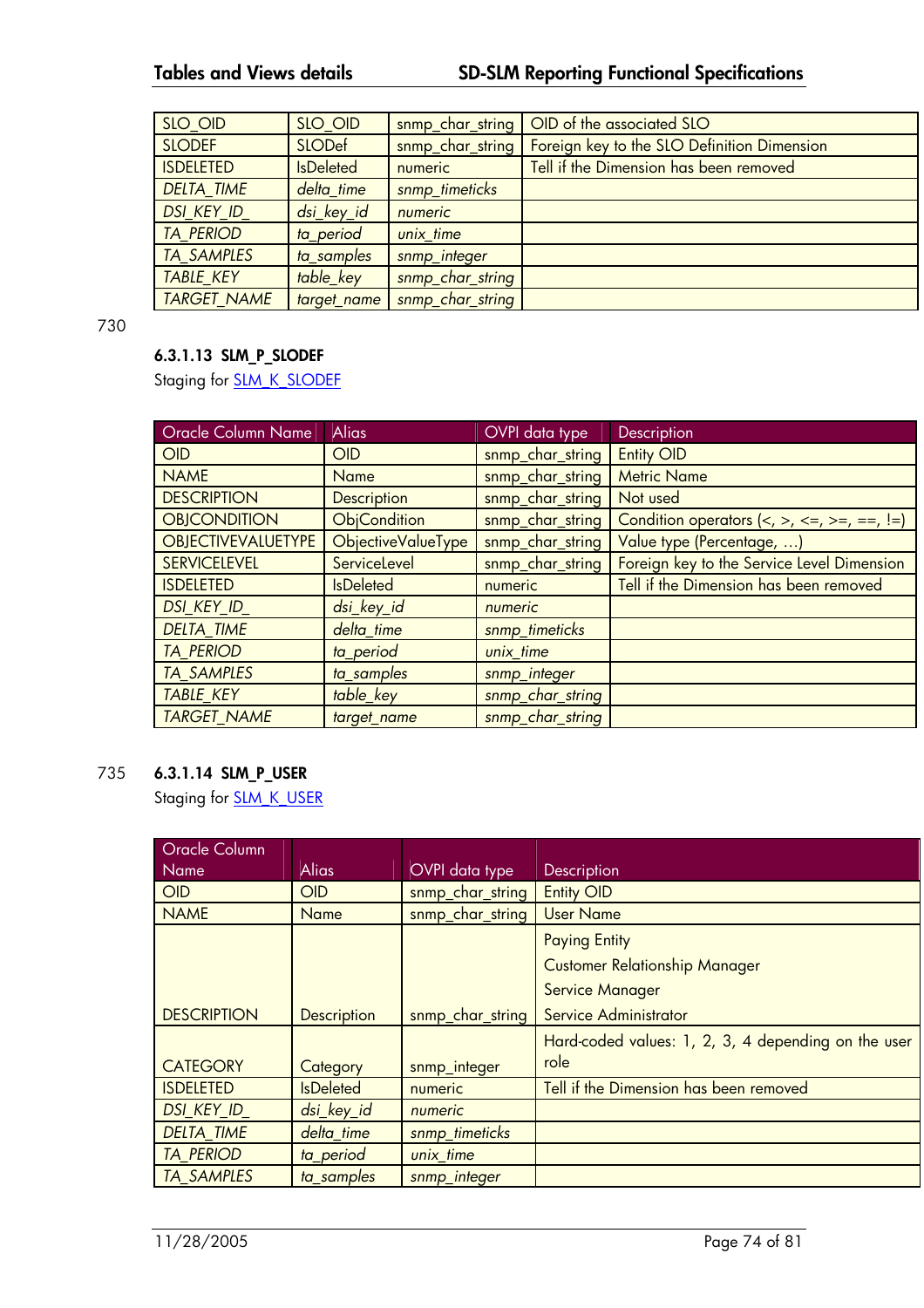| $\mathbf{r}$<br>-<br><b>HDLL</b><br><b>NE</b>                 | table<br>kev<br>$\overline{\phantom{0}}$   | snmp<br>string<br>char<br>$\overline{\phantom{0}}$<br>. . |  |
|---------------------------------------------------------------|--------------------------------------------|-----------------------------------------------------------|--|
| $\overline{1}$<br>NAME<br>Œ<br>٦N<br>$\overline{\phantom{0}}$ | taraet<br>name<br>$\overline{\phantom{0}}$ | string<br>snmp<br>char<br>$-$                             |  |

### **6.3.2 Staging tables for TimePeriods**

#### 740 **6.3.2.1 SLM\_P\_EVALPERIOD**

Staging for **SLM\_K\_EVALPERIOD** 

| Oracle Column      |                   |                  |                                                    |
|--------------------|-------------------|------------------|----------------------------------------------------|
| <b>Name</b>        | <b>Alias</b>      | OVPI data type   | Description                                        |
| <b>SLA</b>         | <b>SLA</b>        | snmp_char_string | Foreign key to the SLA Dimension                   |
| <b>PERIODNAME</b>  | <b>PeriodName</b> | snmp_char_string | Concatenation of start date and End date           |
| <b>STARTDATE</b>   | <b>StartDate</b>  | snmp_char_string | Start date for the period                          |
|                    |                   |                  | End date for the period (Null if the period is not |
| <b>ENDDATE</b>     | <b>EndDate</b>    | snmp_char_string | terminated)                                        |
| <b>DELTA_TIME</b>  | delta time        | snmp_timeticks   |                                                    |
| <b>DSI KEY ID</b>  | dsi_key_id        | numeric          |                                                    |
| <b>TA PERIOD</b>   | ta_period         | unix time        |                                                    |
| <b>TA SAMPLES</b>  | ta_samples        | snmp_integer     |                                                    |
| <b>TABLE KEY</b>   | table_key         | snmp_char_string |                                                    |
| <b>TARGET NAME</b> | target_name       | snmp_char_string |                                                    |

### **6.3.2.2 SLM\_P\_SERVICEHOURS**

# 745 Staging for **SLM\_K\_SERVICEHOURS**

| <b>Oracle Column</b> |                  |                  |                                                    |
|----------------------|------------------|------------------|----------------------------------------------------|
|                      | <b>Alias</b>     |                  |                                                    |
| Name                 |                  | OVPI data type   | <b>Description</b>                                 |
| SERVICE2SLA          | SERVICE2SLA      | snmp_char_string | Foreign key to the Service2SLA Dimension           |
| <b>PERIODNAME</b>    | PeriodName       | snmp_char_string | Concatenation of start date and End date           |
| <b>STARTDATE</b>     | <b>StartDate</b> | snmp_char_string | Start date for the period                          |
|                      |                  |                  | End date for the period (Null if the period is not |
| <b>ENDDATE</b>       | <b>EndDate</b>   | snmp_char_string | terminated)                                        |
| <b>DELTA TIME</b>    | delta time       | snmp_timeticks   |                                                    |
| <b>DSI KEY ID</b>    | dsi_key_id       | numeric          |                                                    |
| <b>TA PERIOD</b>     | ta period        | unix time        |                                                    |
| <b>TA SAMPLES</b>    | ta samples       | snmp_integer     |                                                    |
| <b>TABLE KEY</b>     | table key        | snmp_char_string |                                                    |
| <b>TARGET NAME</b>   | target name      | snmp char string |                                                    |

## **6.3.2.3 SLM\_P\_PLANNEDDT**

Staging for **SLM\_K\_PLANNEDDT** 

750

| <b>Oracle Column</b><br>Name | Alias               | OVPI data type | <b>Description</b>                                          |
|------------------------------|---------------------|----------------|-------------------------------------------------------------|
| CI <sub>2</sub> SLA          | CI <sub>2</sub> SLA |                | snmp char string   Foreign key to the CI2SLA Dimension      |
| <b>PERIODNAME</b>            | PeriodName          |                | snmp_char_string   Concatenation of start date and End date |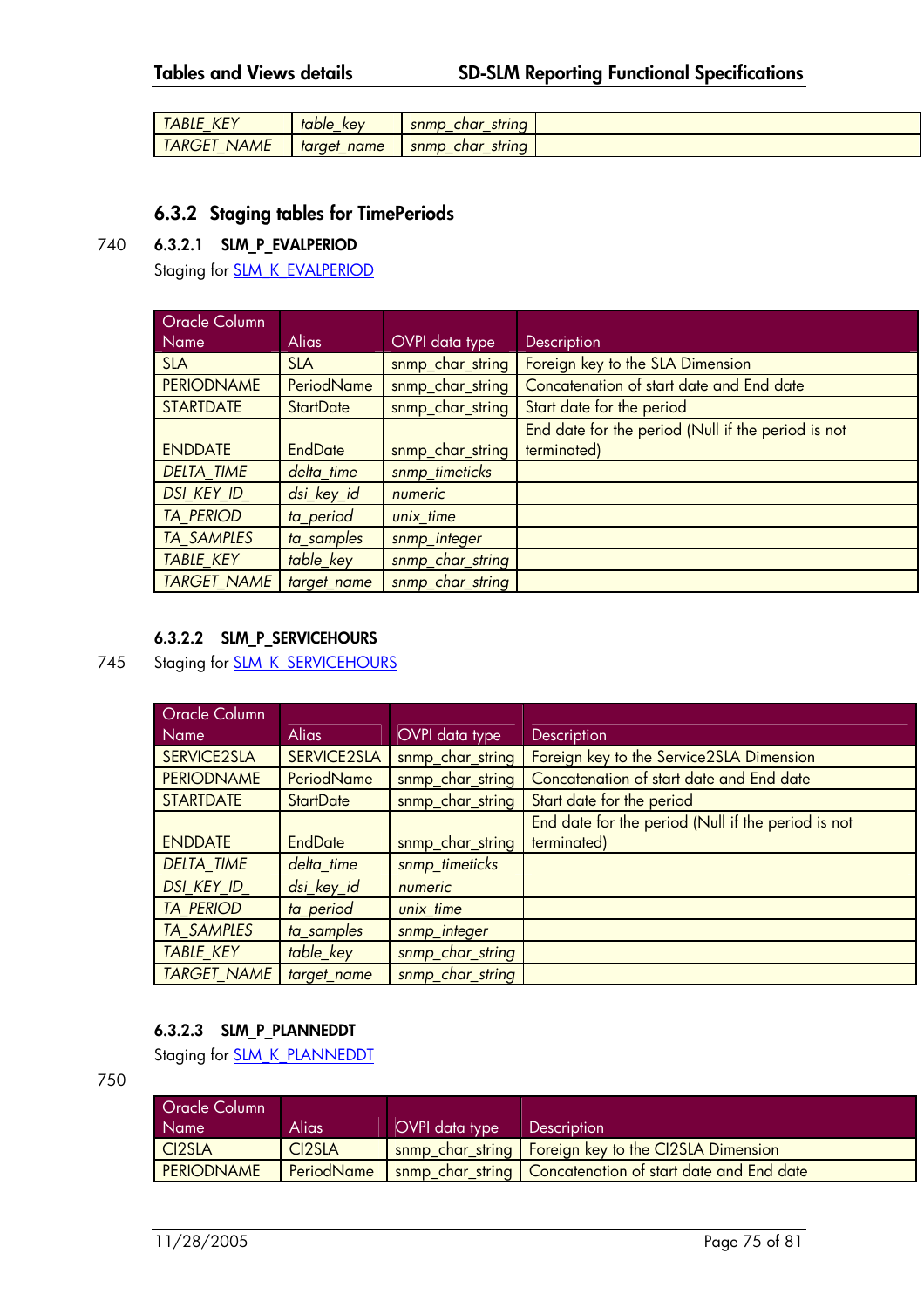| <b>STARTDATE</b>   | <b>StartDate</b> | snmp_char_string | Start date for the period                          |
|--------------------|------------------|------------------|----------------------------------------------------|
|                    |                  |                  | End date for the period (Null if the period is not |
| <b>ENDDATE</b>     | <b>EndDate</b>   | snmp_char_string | terminated)                                        |
| <b>DELTA TIME</b>  | delta time       | snmp_timeticks   |                                                    |
| DSI_KEY_ID_        | dsi_key_id       | numeric          |                                                    |
| <b>TA PERIOD</b>   | ta_period        | unix time        |                                                    |
| <b>TA SAMPLES</b>  | ta_samples       | snmp_integer     |                                                    |
| <b>TABLE KEY</b>   | table_key        | snmp_char_string |                                                    |
| <b>TARGET NAME</b> | target_name      | snmp_char_string |                                                    |

# **6.3.3 Logging tables for Facts**

This table is a FIFO queue for incoming DataPoints in the Datafeeder.

Incoming DataPoints are enqueued in the this table as they arrive from SLM, then dequeued to 755 be processed.

| Oracle Column Name   | Oracle Type  | Description                                    |
|----------------------|--------------|------------------------------------------------|
| <b>ROW ID</b>        | NUMBER(18)   | Oracle Row Id                                  |
| <b>TIMESTAMP</b>     | NUMBER(14)   | DP timestamp                                   |
| <b>OID</b>           | VARCHAR(100) | <b>Entity OID</b>                              |
|                      |              | Metric Data Type: Integer, Double, Percentage, |
| <b>VALUE TYPE</b>    | VARCHAR(50)  | Boolean, TimePeriod                            |
| <b>VALUE</b>         | VARCHAR(50)  | <b>Metric Value</b>                            |
| <b>INSTANCE NAME</b> | VARCHAR(225) | Entity instance Name (Debug/info)              |
| <b>CLASS NAME</b>    | VARCHAR(225) | <b>Entity Class Name</b>                       |
| <b>ATTRIB NAME</b>   | VARCHAR(225) | <b>Entity Attribute Name</b>                   |

#### **6.3.3.1 SLM\_DATAPOINT**

# **6.3.4 Staging tables for Facts**

These staging tables are populated with the DataPoints extracted from the **SLM\_DATAPOINT** 760 logging table. They are used to populate Fact and TimePeriod tables.

All the staging tables contain at least the 3 following columns:

- OID: OID of the corresponding ObjectServer Entity
- TIMESTAMP: Timestamp of the fact (date for which the metric has been generated)
- DEL\_FLAG: Flag that indicates that the entity does not exist any more in ObjectServer 765 (Deleted Entity, Expired SLA, …)

The DataPoint Mapping column gives the Class Name and the Attribute Name of the ObjectServer entity for which the metric was generated (the value of the metric is the value of the specified Attribute, for the specified Class which instance is specified by the given OID).

### 770 **6.3.4.1 SLM\_STAG\_CI**

Staging table for SLM\_R\_CI

| Oracle Column Name   Oracle Type |              | DataPoint Mapping (Class name / Attribute Name) |
|----------------------------------|--------------|-------------------------------------------------|
| <b>OID</b>                       | VARCHAR(100) |                                                 |
| <b>TIMESTAMP</b>                 | NUMBER(14)   |                                                 |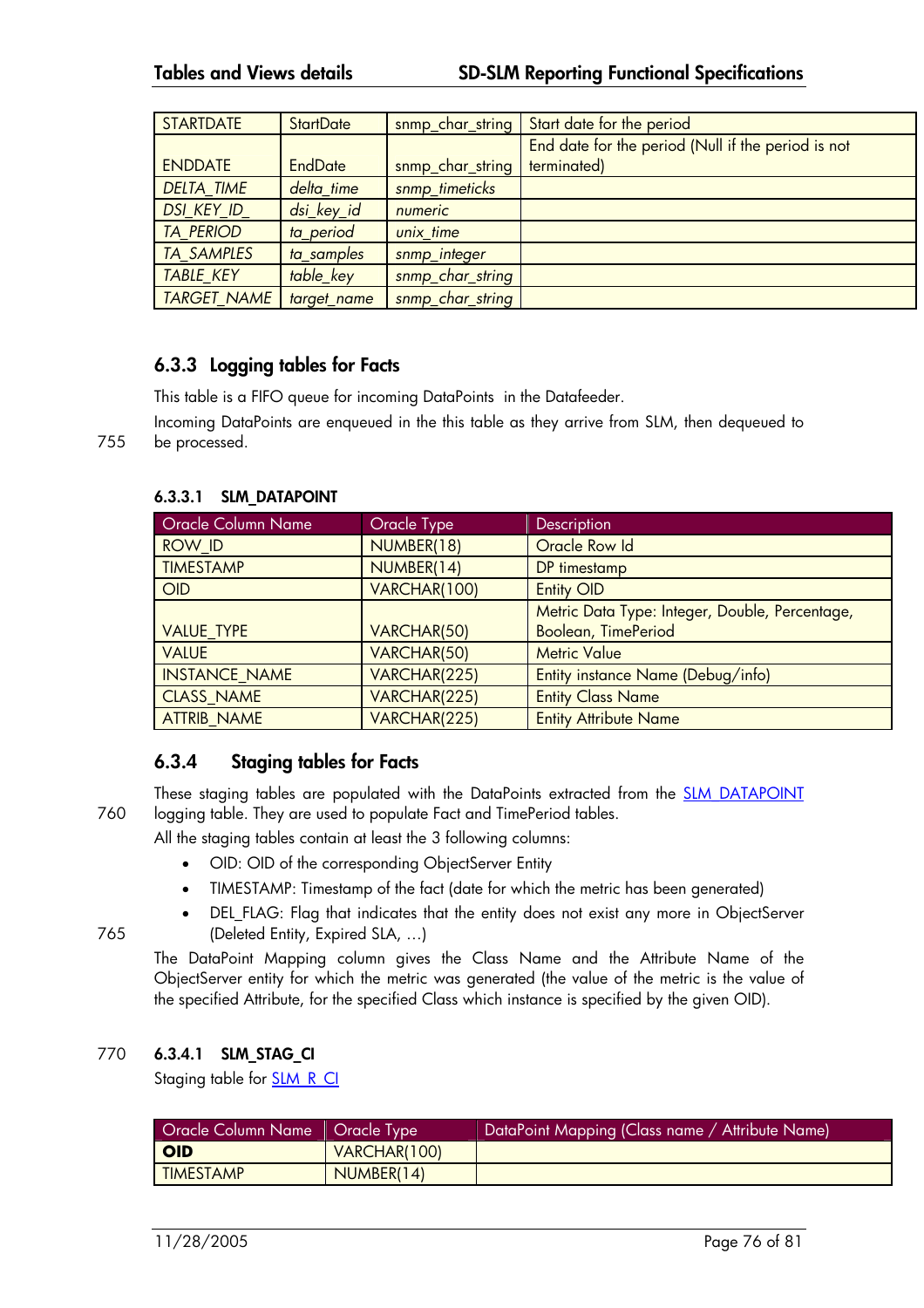| <b>DEL</b><br>LAC<br>$\overline{\phantom{0}}$ | JMBER <sup>(?</sup><br>NL |                                                                  |
|-----------------------------------------------|---------------------------|------------------------------------------------------------------|
| <b>INS</b><br><b>AVAIL</b><br><b>ANI</b>      | <b>UMBER(</b><br>NIL      | ∽<br>$\cdot$<br><u>ClAvailability</u><br>_ontiqurationItem>tatus |

### **6.3.4.2 SLM\_STAG\_SLA**

775 Staging table for **SLM\_R\_SLA** 

| <b>Oracle Column Name</b> | <b>Oracle Type</b> | DataPoint Mapping (Class name / Attribute Name) |
|---------------------------|--------------------|-------------------------------------------------|
| <b>OID</b>                | VARCHAR(100)       |                                                 |
| <b>TIMESTAMP</b>          | NUMBER(14)         |                                                 |
| <b>DEL FLAG</b>           | NUMBER(1)          |                                                 |
| <b>COMP STATUS</b>        | NUMBER(1)          | ServiceLevelAgreement / CompStatus              |
| <b>PRED COMP STATUS</b>   | NUMBER(1)          | ServiceLevelAgreement / PredCompStatus          |

#### **6.3.4.3 SLM\_STAG\_SLO**

Staging table for **SLM\_R\_SLO** 

#### 780

| <b>Oracle Column Name</b> | Oracle Type         | DataPoint Mapping (Class name / Attribute Name) |
|---------------------------|---------------------|-------------------------------------------------|
| <b>OID</b>                | VARCHAR(100)        |                                                 |
| <b>TIMESTAMP</b>          | NUMBER(14)          |                                                 |
| <b>DEL FLAG</b>           | NUMBER(1)           |                                                 |
| <b>INSTANT COMP</b>       | NUMBER(1)           | CIMetricStatus / ObjectiveStatus                |
| <b>MVALUE</b>             | <b>NUMBER(10,5)</b> | Metric / null (key=METRIC OID)                  |
| <b>OBJ VALUE</b>          | <b>NUMBER(10,5)</b> | CIMetricStatus / ObjectiveValue                 |
| METRIC OID                | VARCHAR(100)        | ConfigurationItemMetric / MetricOID             |

# **6.3.4.4 SLM\_STAG\_SERVICE**

Staging table for **SLM\_R\_SERVICE** 

| <b>Oracle Column Name</b> | Oracle Type  | DataPoint Mapping (Class name / Attribute Name) |
|---------------------------|--------------|-------------------------------------------------|
| <b>OID</b>                | VARCHAR(100) |                                                 |
| <b>TIMESTAMP</b>          | NUMBER(14)   |                                                 |
| <b>DEL FLAG</b>           | NUMBER(1)    |                                                 |
| <b>COMP STATUS</b>        | NUMBER(1)    | ServiceStatusPerSLA / ComplianceStatus          |
| <b>PCOMP STATUS</b>       | NUMBER(1)    | ServiceStatusPerSLA / PredCompStatus            |
| <b>AVAIL STATUS</b>       | NUMBER(1)    | ServiceStatusPerSLA / ObjectiveStatus           |

785

### **6.3.4.5 SLM\_STAG\_CSLO**

Staging table for **SLM\_R\_CSLO** 

| <b>Oracle Column Name</b> | Oracle Type  | DataPoint Mapping (Class name / Attribute Name) |
|---------------------------|--------------|-------------------------------------------------|
| <b>OID</b>                | VARCHAR(100) |                                                 |
| <b>TIMESTAMP</b>          | NUMBER(14)   |                                                 |
| <b>DEL FLAG</b>           | NUMBER(1)    |                                                 |
| <b>COMP PCT</b>           | NUMBER(7,4)  | ServiceMetricStatus / CompliancePct             |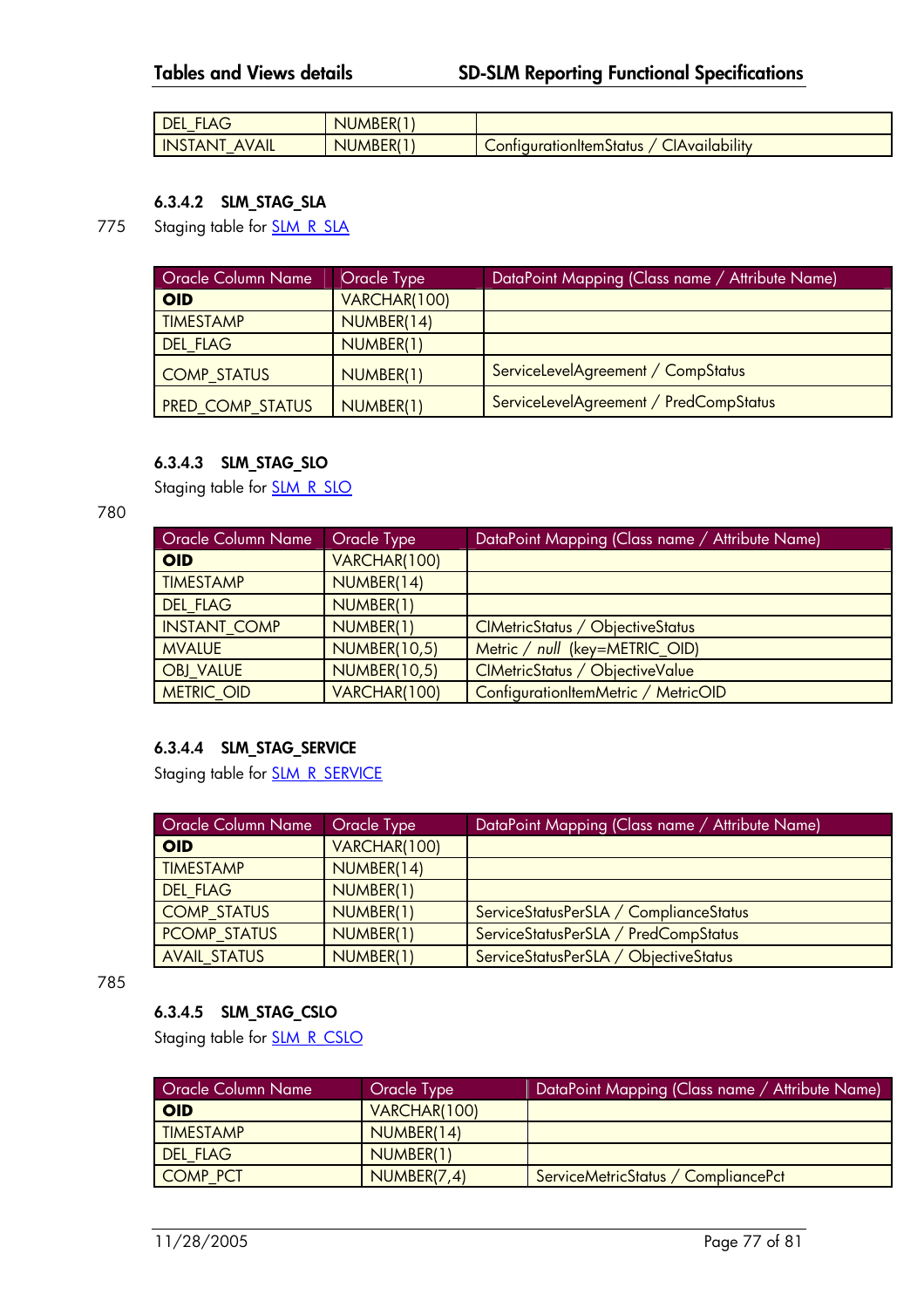| <b>COMP STATUS</b>     | NUMBER(1)           | ServiceMetricStatus / ComplianceStatus   |
|------------------------|---------------------|------------------------------------------|
| <b>PCOMP PCT</b>       | NUMBER(7,4)         | ServiceMetricStatus / PredCompPct        |
| PCOMP_STATUS           | NUMBER(1)           | ServiceMetricStatus / PredCompStatus     |
| <b>INSTANT COMP</b>    | NUMBER(1)           | ServiceMetricStatus / ObjectiveStatus    |
| <b>TOTAL VIOL TIME</b> | NUMBER(10)          | ServiceMetricStatus / TotalViolationTime |
| <b>MVALUE</b>          | <b>NUMBER(10,5)</b> | Metric / null (key=METRIC OID)           |
| <b>OBJ VALUE</b>       | <b>NUMBER(10,5)</b> | ServiceMetricStatus / ObjectiveValue     |
| <b>METRIC OID</b>      | VARCHAR(100)        | ServiceMetric / MetricOID                |

# 790 **6.3.4.6 SLM\_STAG\_EVALPERIOD**

Staging table for **SLM\_K\_EVALPERIOD** 

| <b>Oracle Column Name</b> | Oracle Type  | DataPoint Mapping (Class name / Attribute Name) |
|---------------------------|--------------|-------------------------------------------------|
| <b>OID</b>                | VARCHAR(100) |                                                 |
| <b>TIMESTAMP</b>          | NUMBER(14)   |                                                 |
| <b>DEL FLAG</b>           | NUMBER(1)    |                                                 |
| <b>NAME</b>               | VARCHAR(255) | Built from start / end date                     |
| <b>START DATE</b>         | NUMBER(14)   | ServiceLevelAgreement / EvaluationPeriod        |
| <b>END DATE</b>           | NUMBER(14)   | ServiceLevelAgreement / EvaluationPeriod        |

#### **6.3.4.7 SLM\_STAG\_SERVICEHOURS**

795 Staging table for **SLM\_K\_SERVICEHOURS** 

| <b>Oracle Column Name</b> | Oracle Type  | DataPoint Mapping (Class name / Attribute Name) |
|---------------------------|--------------|-------------------------------------------------|
| <b>OID</b>                | VARCHAR(100) |                                                 |
| <b>TIMESTAMP</b>          | NUMBER(14)   |                                                 |
| <b>DEL FLAG</b>           | NUMBER(1)    |                                                 |
| <b>NAME</b>               | VARCHAR(255) | Built from start / end date                     |
| START DATE                | NUMBER(14)   | ServiceStatusPerSLA / ServiceHour               |
| <b>END DATE</b>           | NUMBER(14)   | ServiceStatusPerSLA / ServiceHour               |

### **6.3.4.8 SLM\_STAG\_PLANNEDDT**

Staging table for **SLM\_K\_PLANNEDDT** 

800

| <b>Oracle Column Name</b> | Oracle Type  | <b>Description</b>                  |
|---------------------------|--------------|-------------------------------------|
| <b>OID</b>                | VARCHAR(100) |                                     |
| <b>TIMESTAMP</b>          | NUMBER(14)   |                                     |
| <b>DEL FLAG</b>           | NUMBER(1)    |                                     |
| <b>NAME</b>               | VARCHAR(255) | Built from start / end date         |
| <b>START DATE</b>         | NUMBER(14)   | ConfigurationItemStatus / PlannedDT |
| <b>END DATE</b>           | NUMBER(14)   | ConfigurationItemStatus / PlannedDT |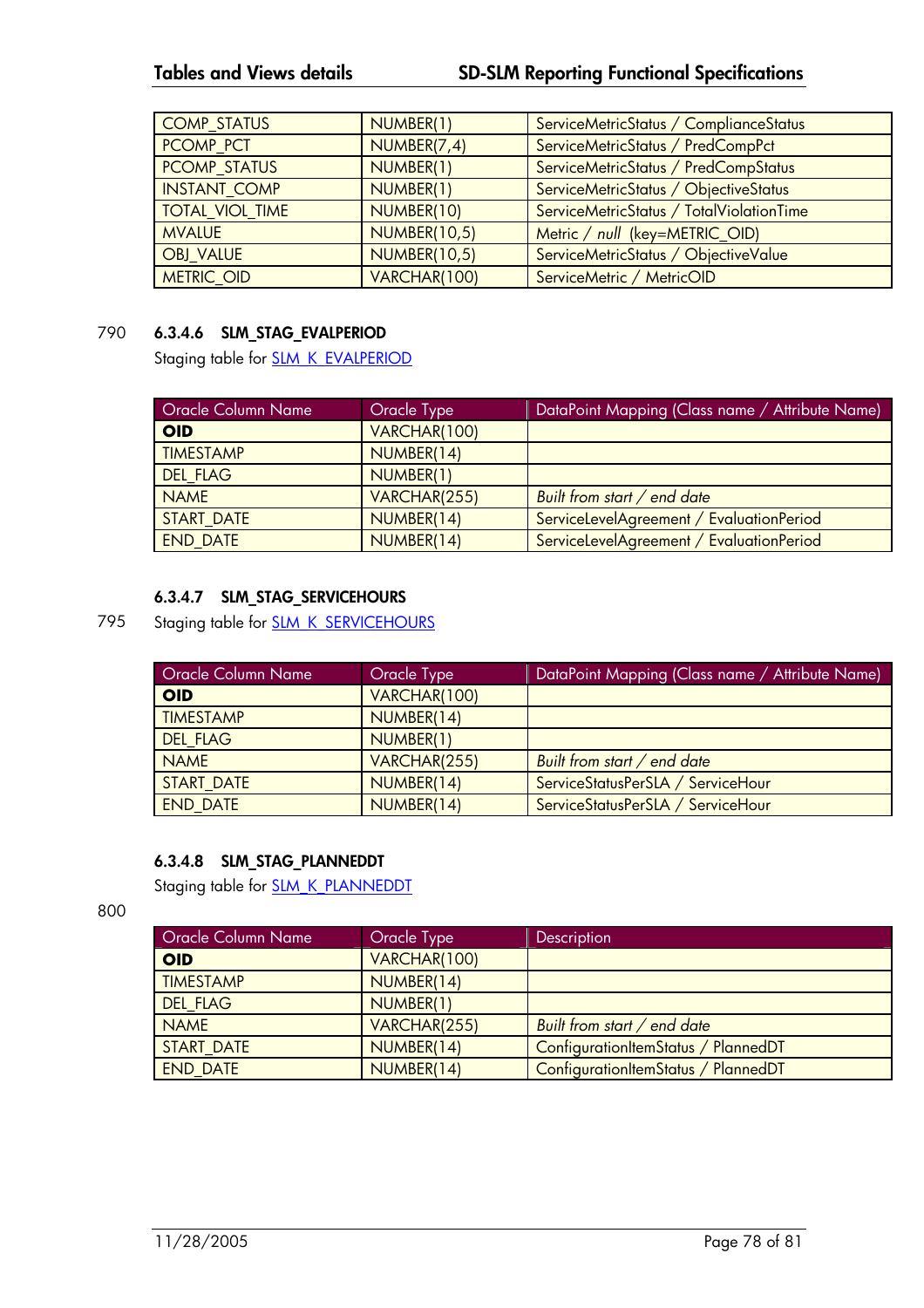# **6.4 Configuration and Log Tables**

## **6.4.1 Dimensions**

### **6.4.1.1 SLM\_K\_CONFIG**

This table contains all SLM report pack configuration parameters:

- 805 Logging Level: Level of logging into **SLM\_R\_PROCEDURELOG** 
	- EvalPeriod Aging: Data aging for the Evaluation periods: number of days SLA Evaluation Periods will be kept (default 365)
	- TimeShift Aging: Data aging for the time shifts (Service Hours and Planned Downtimes): number of days time shifts will be kept (default 90)

810

| <b>Oracle Column Name</b> | <b>Alias</b>    | <b>Description</b>                                  |
|---------------------------|-----------------|-----------------------------------------------------|
| <b>CURRENT STATUS</b>     | $default = 0$   | <b>Current Parameter Value</b>                      |
| <b>DSI TARGET NAME</b>    | dsi_target_name | <b>Parameter Name</b>                               |
| DSI KEY ID                | dsi_key_id      | Identity for table                                  |
| <b>DSI TABLE KEY</b>      | dsi_table_key   | Default secondary object and collection by-variable |
| <b>DSI DESCR</b>          | dsi descr       | Text description of object                          |
| <b>DSI STATUS</b>         | dsi status      | The global status attribute for the managed object  |
| <b>DSI STATUS TIME</b>    | dsi status time | Timestamp of last status                            |

#### **6.4.1.2 SLM\_K\_PROCEDURELOG**

| <b>Oracle Column Name</b> | <b>Alias</b>    | <b>Description</b>                                  |
|---------------------------|-----------------|-----------------------------------------------------|
| <b>DSI KEY ID</b>         | dsi_key_id      | Identity for table                                  |
| <b>DSI TARGET NAME</b>    | dsi_target_name | Default primary object and collection by-variable   |
| <b>DSI TABLE KEY</b>      | dsi_table_key   | Default secondary object and collection by-variable |
| <b>DSI DESCR</b>          | dsi descr       | Text description of object                          |
| <b>DSI STATUS</b>         | dsi status      | Log level                                           |
| <b>DSI STATUS TIME</b>    | dsi_status_time | <b>Timestamp of last status</b>                     |

## **6.4.2 Facts**

## 815 **6.4.2.1 SLM\_R\_PROCEDURELOG**

SLM Procedure Log Data Table

| <b>Oracle Column Name</b> | <b>Alias</b> | OVPI data type   | Description    |
|---------------------------|--------------|------------------|----------------|
| LOG MESSAGE               | log_message  | snmp_char_string | Message logged |
| <b>STATUS</b>             | status       | snmp enum        | Log level      |
| <b>DELTA TIME</b>         | delta time   | snmp timeticks   |                |
| DSI KEY ID                | dsi_key_id   | numeric          |                |
| <b>TA PERIOD</b>          | ta period    | unix time        |                |
| <b>TA SAMPLES</b>         | ta samples   | snmp_integer     |                |

# **6.5 Time Periods tables**

These tables are standard OVPI tables.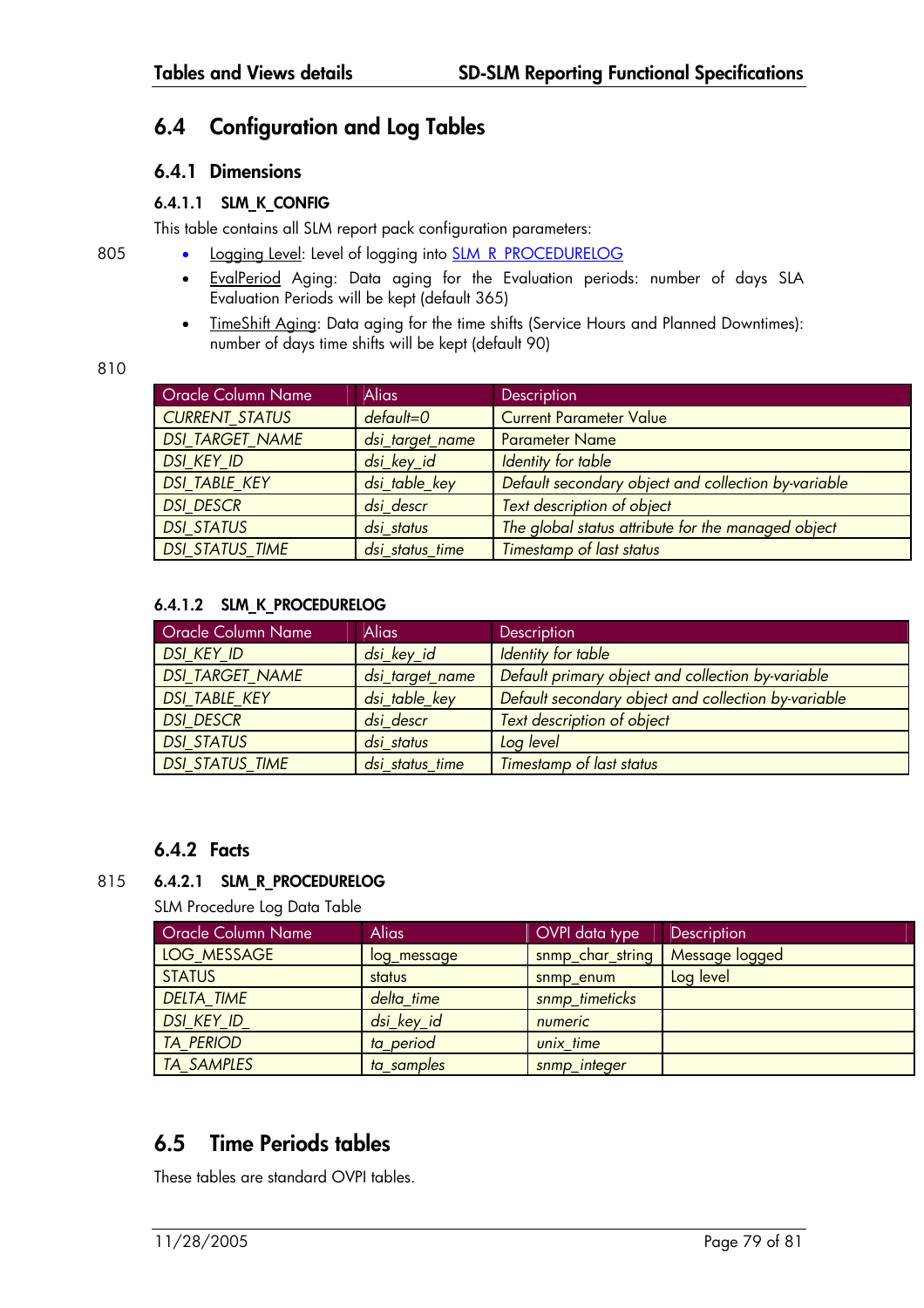# 820 6.5.1 DSI\_SHIFT\_SET

| <b>Oracle Column Name</b> | <b>Oracle Type</b> | Description                                                                                             |
|---------------------------|--------------------|---------------------------------------------------------------------------------------------------------|
| SHIFT_SET_ID              | NUMBER(3)          | Primary key: Id of the shift set                                                                        |
| <b>TIME ZONE ID</b>       | NUMBER(3)          | Reference to OVPI time zone                                                                             |
|                           |                    | Unique name of the shift set:<br>For Planned downtimes:<br>'PDT $'$ + id of the CI<br>For ServiceHours: |
| <b>NAME</b>               | VARCHAR2(30)       | 'SVH $'$ + id of the service                                                                            |
| <b>DESCR</b>              | VARCHAR2(255)      | description                                                                                             |

# 6.5.2 DSI\_SHIFT

| <b>Oracle Column Name</b> | <b>Oracle Type</b> | Description                       |
|---------------------------|--------------------|-----------------------------------|
|                           |                    | Name of the time interval: 'PDT_' |
| <b>NAME</b>               | VARCHAR2(30)       | or 'SVH_' + start date            |
| <b>HOUR FROM</b>          | NUMBER(3)          | Start hour (not used)             |
| <b>HOUR TO</b>            | NUMBER(3)          | Start mn (not used)               |
| <b>MINUTE FROM</b>        | NUMBER(3)          | End hour (not used)               |
| <b>MINUTE TO</b>          | NUMBER(3)          | End mn (not used)                 |
| SHIFT SET ID              | NUMBER(3)          | Foreign key to the shift set id   |
| <b>DESCR</b>              | VARCHAR2(255)      | description                       |
|                           |                    | Use Hour from/To and Minute       |
|                           |                    | from/to to define the interval    |
|                           |                    | (recursive or not). Or use date   |
|                           |                    | from/to.                          |
| <b>TYPE</b>               | NUMBER(3)          | Always 1 (use of date from/to)    |
| DATE FROM                 | <b>DATE</b>        | Start date                        |
| <b>DATE TO</b>            | <b>DATE</b>        | End date                          |